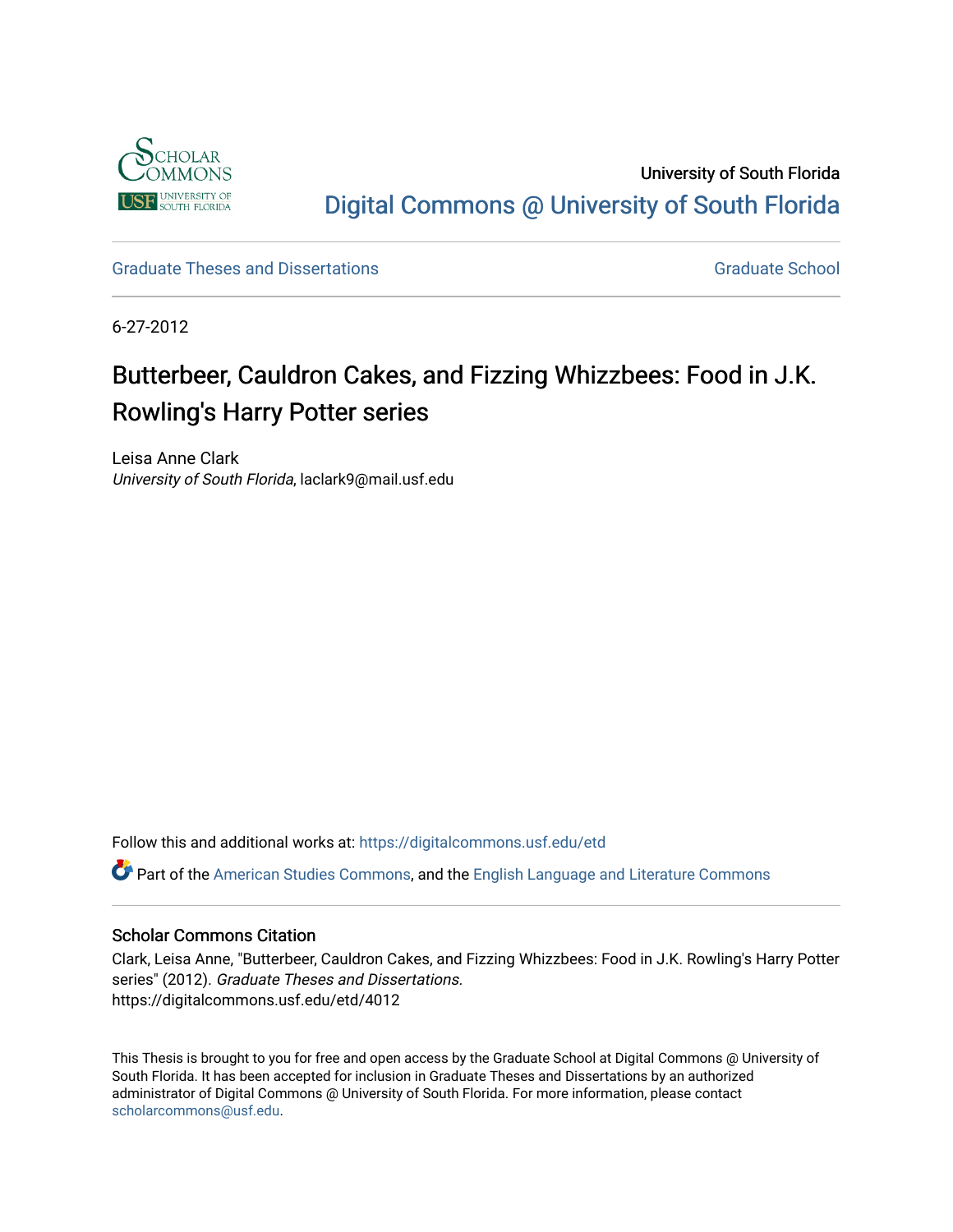# Butterbeer, Cauldron Cakes, and Fizzing Whizzbees: Food in J.K.

Rowling's *Harry Potter* series

by

Leisa Anne Clark

A thesis submitted in partial fulfillment of the requirements for the degree of Master of Liberal Arts with a Concentration in Humanities Department of Humanities and Cultural Studies College of Arts and Sciences University of South Florida

Major Professor, Annette Cozzi. Ph.D. Sara Dykins-Callahan, Ph.D. Amy Rust, Ph.D.

> Date of Approval June 27, 2012

Keywords: YA literature, feasting, commensalism, identity, cultural studies

Copyright © 2012, Leisa Anne Clark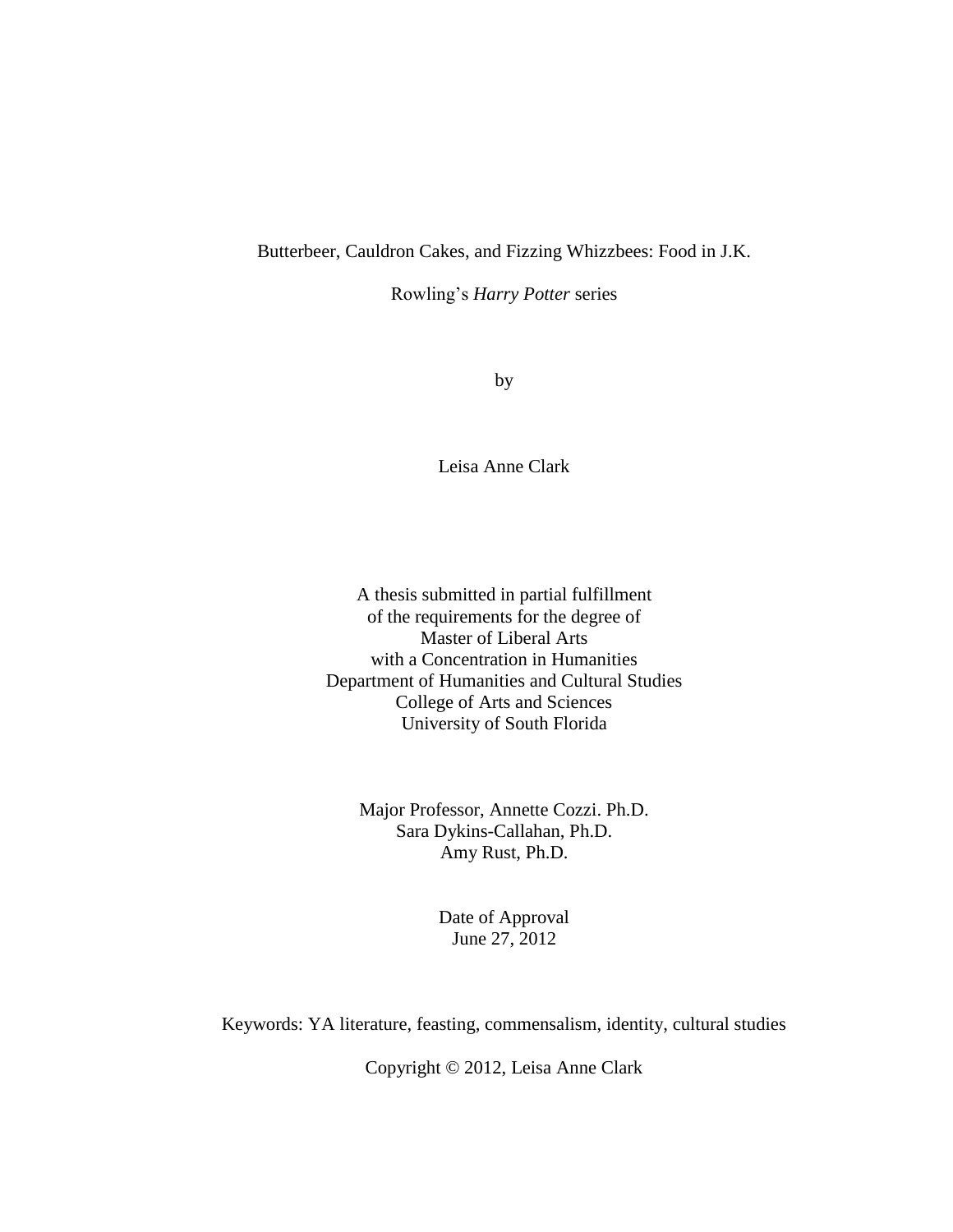# DEDICATION

I dedicate this thesis to my nieces and nephews: Brittany Robb, Michael Albohn, Emily Brennan, Austin Dunlavey, Belle Albohn, Brooklyn Albohn, Alexis Dunlavey, Allisa Dunlavey, and Jack Brennan; in hopes that as you grow older, you will continue to read, explore, and creatively challenge yourselves in every aspect of your lives.

And to Sally Gage, for making me promise to finish "no matter what," for not even flinching when the "Amazon Stress Books" arrived by the dozens, and for just being you! I can never express in the right words how much you mean to me.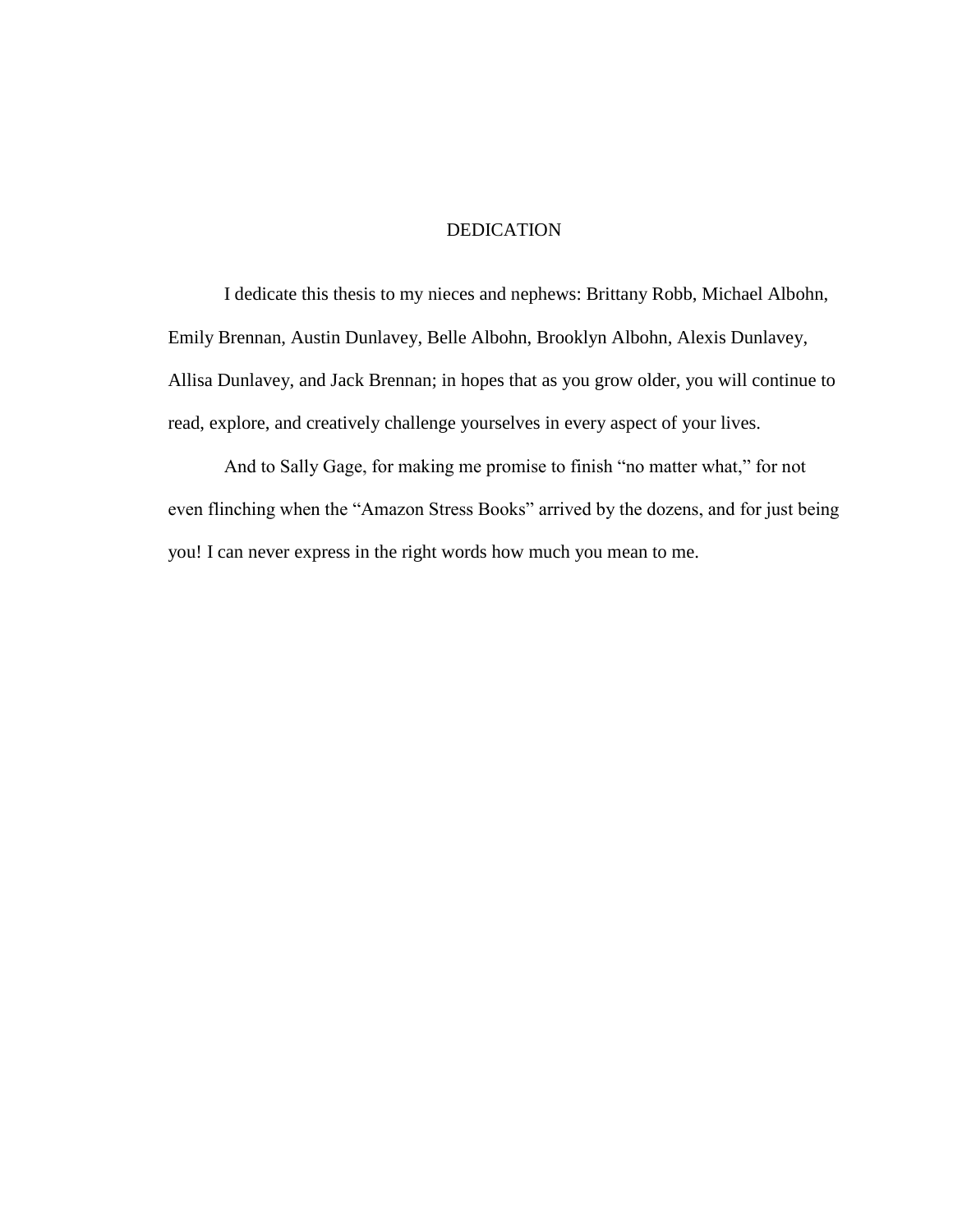#### ACKNOWLEDGMENTS

This thesis could not have been completed without the help of many people:

Thank you to my wonderful advisor and committee, Annette, Sara, and Amy, for bearing with me as I changed my focus, delayed writing due to editing my book, and for just hanging in there with me throughout this process.

Thank you to Mary Pharr for your support and "cheerleading," conversations about *Harry Potter*, and for teaching me how to edit a book.

Thank you to Mom and Dad for encouraging me to do anything I wanted and for making sure I actually came up for air and food once in awhile.

Thank you to Richard and Geraldine Gage―without your support, I would not have been able to finish my degree, and that is so greatly appreciated!

Many, many Butterbeers to Marta Jones, Clint Brown, Cheryl DeFlavis, Stacie Hanes, Ruth Keyes, Jennifer Musial, Justin Brecese, Diana Hurlburt, Paul F. Olson, G. Romilly Mueller, John Sidoti, Rosann Stamper, Cristina González, Marc Settembrino, Lori M. Mages, and René Llewellyn for discussions and feedback.

Thank you to Michelle Pudlak for Cauldron Cakes and chocolate frogs!

And thank you to my Interhouse Quidditch Team―Cecilia Bolich (Hufflepuff), Amy Brown (Gryffindor), Jessica Collard (Hufflepuff), Amanda Firestone (Slytherin), and Sally Gage (Gryffindor)―there is just not enough room to express how much your support means to me! You are wonderful ladies and I am proud to call you my friends.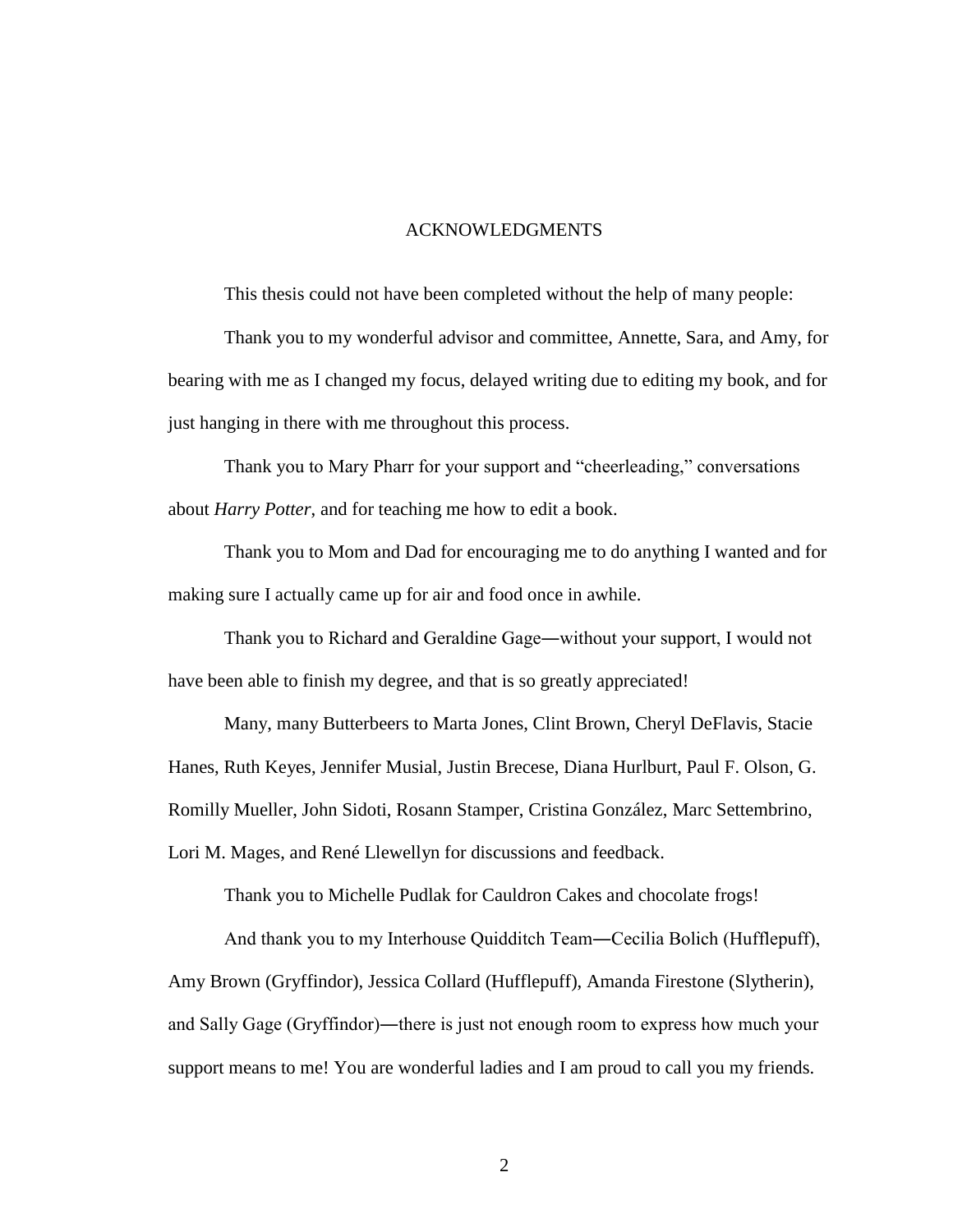# TABLE OF CONTENTS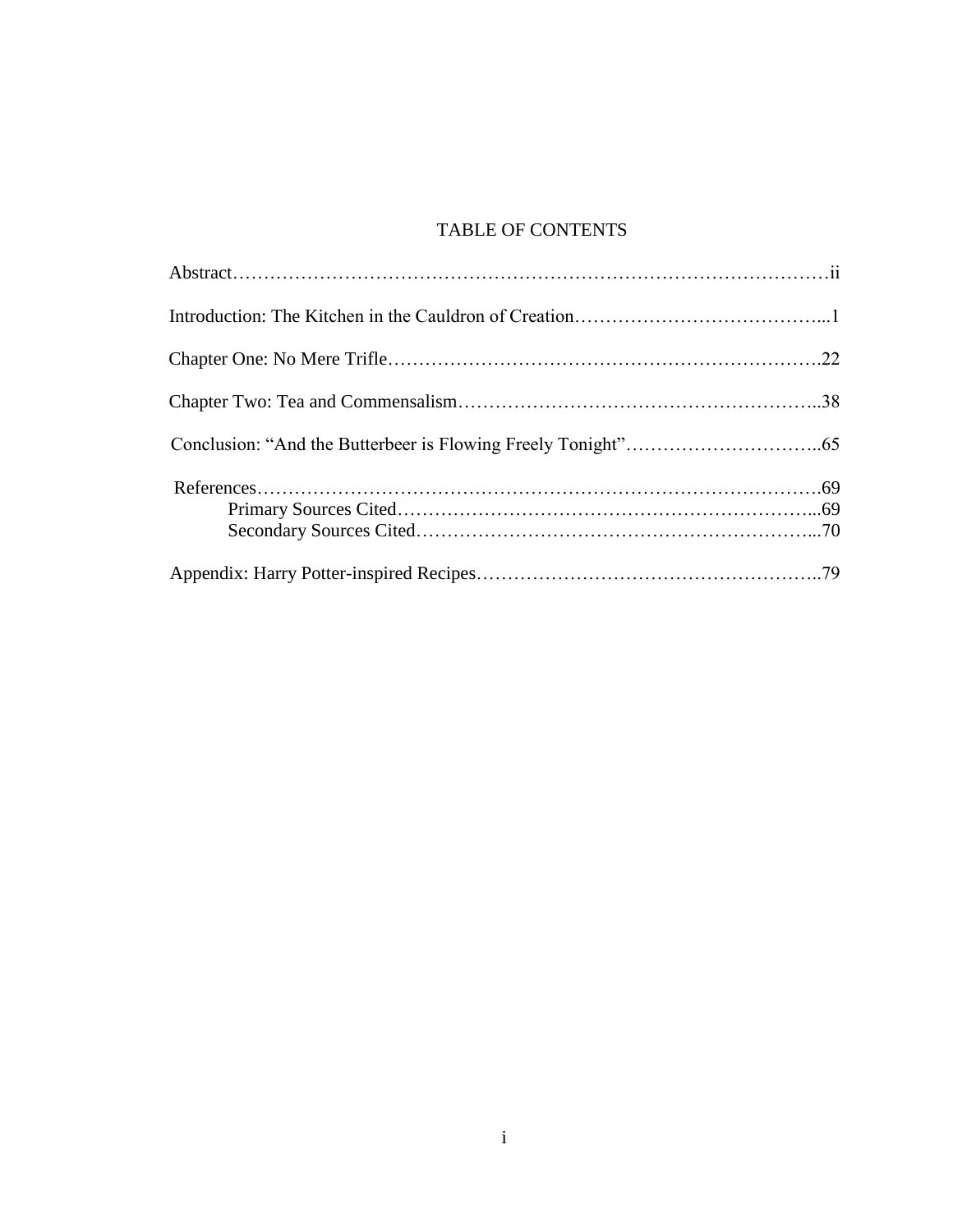#### ABSTRACT

This thesis situates the *Harry Potter* books into the greater body of food studies and into the extant children's literary tradition through an examination of how food can be used to understand cultural identity. Food is a biological need, but because we have created social rules and rituals around food consumption and sharing, there is more to eating than simple nutritional value. The *Harry Potter* series is as much about overcoming childhood adversity, and good versus evil, as it is about magic, and food in the *Harry Potter* series is both abundant and relevant to the narrative, context, and themes of the books. Sweets such as candy, puddings, and cakes, help construct both wizard and Muggle identity in addition to serving as a bridge between readers and characters. How the characters use sweets to create and reinforce friendships or exclude those who do not belong is important, especially since children usually lack other cultural capital and, in their worlds, food is reward, treat, and punishment. Examples of this are shown in the scene where Harry first travels on the Hogwarts Express, in the ways the Dursleys deny Harry birthday celebrations, and in how holidays are celebrated by the witches and wizards in the series.

 The sharing of food in the novels builds tensions, creates bonds, and codes different characters as "acceptable" or "unacceptable" based on their willingness, or refusal, to share food. Teatime and feasting are examples of how food is shared by analogous and disparate groups of people in the series. Tea is served most often by those in subordinate positions of power, but is one way in which the characters can socialize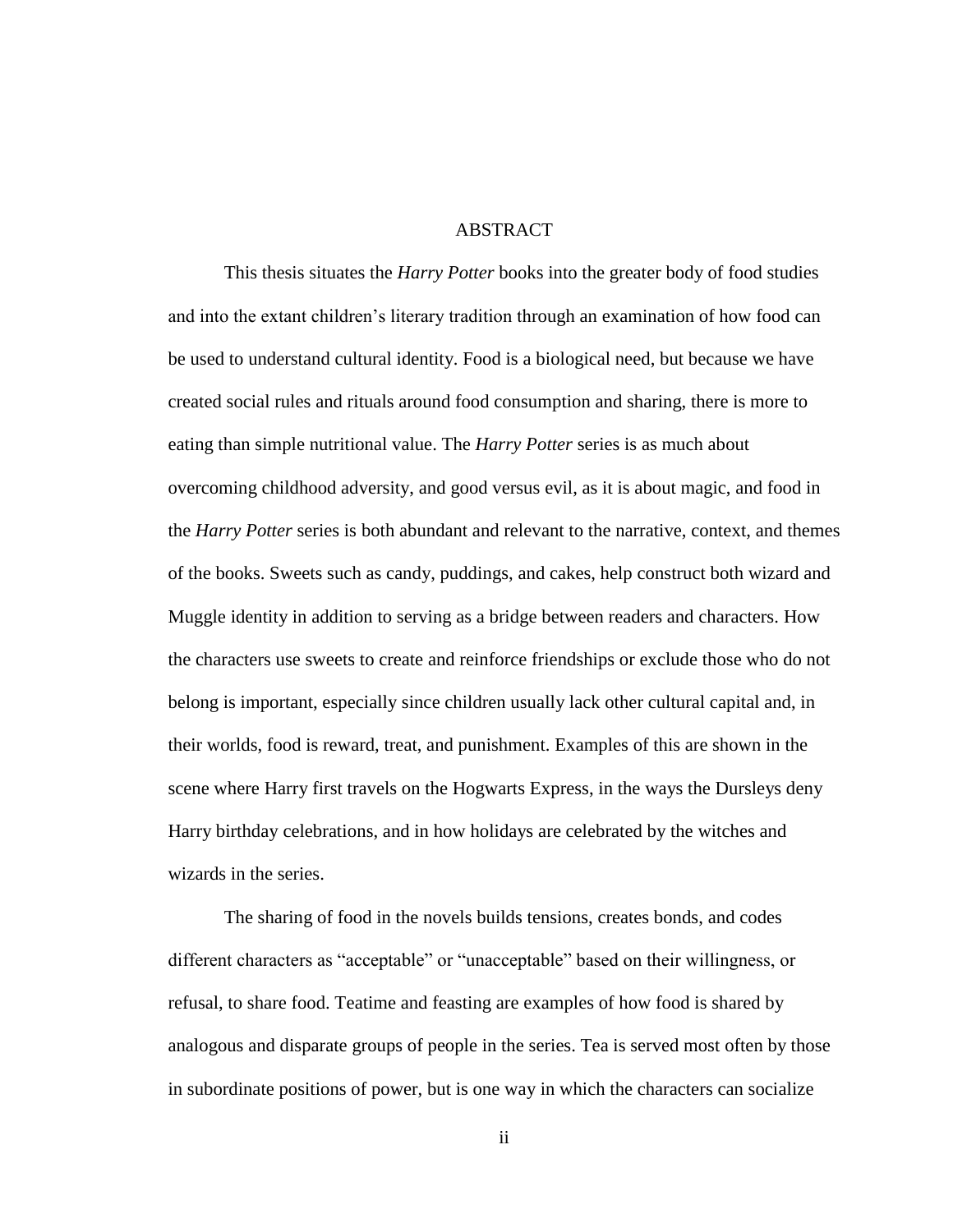and create community. Feasts at the beginning and end of the school term bookmark the year by immersing students and faculty into a shared world at first, and then by sending them back to their families, aware of their own triumphs and accomplishments. When feasts are used to unite outside groups, such as before the Triwizard Tournament, the ways that different foods are embraced or rejected serve to reinforce identity and inclusion.

 Using cultural studies methods in conjunction with food studies and Reader-Response critical theory, this thesis argues that food in the *Harry Potter* series represents the socially constructed identities of the characters within the texts, and also serves to bridge the gap between the readers and the characters.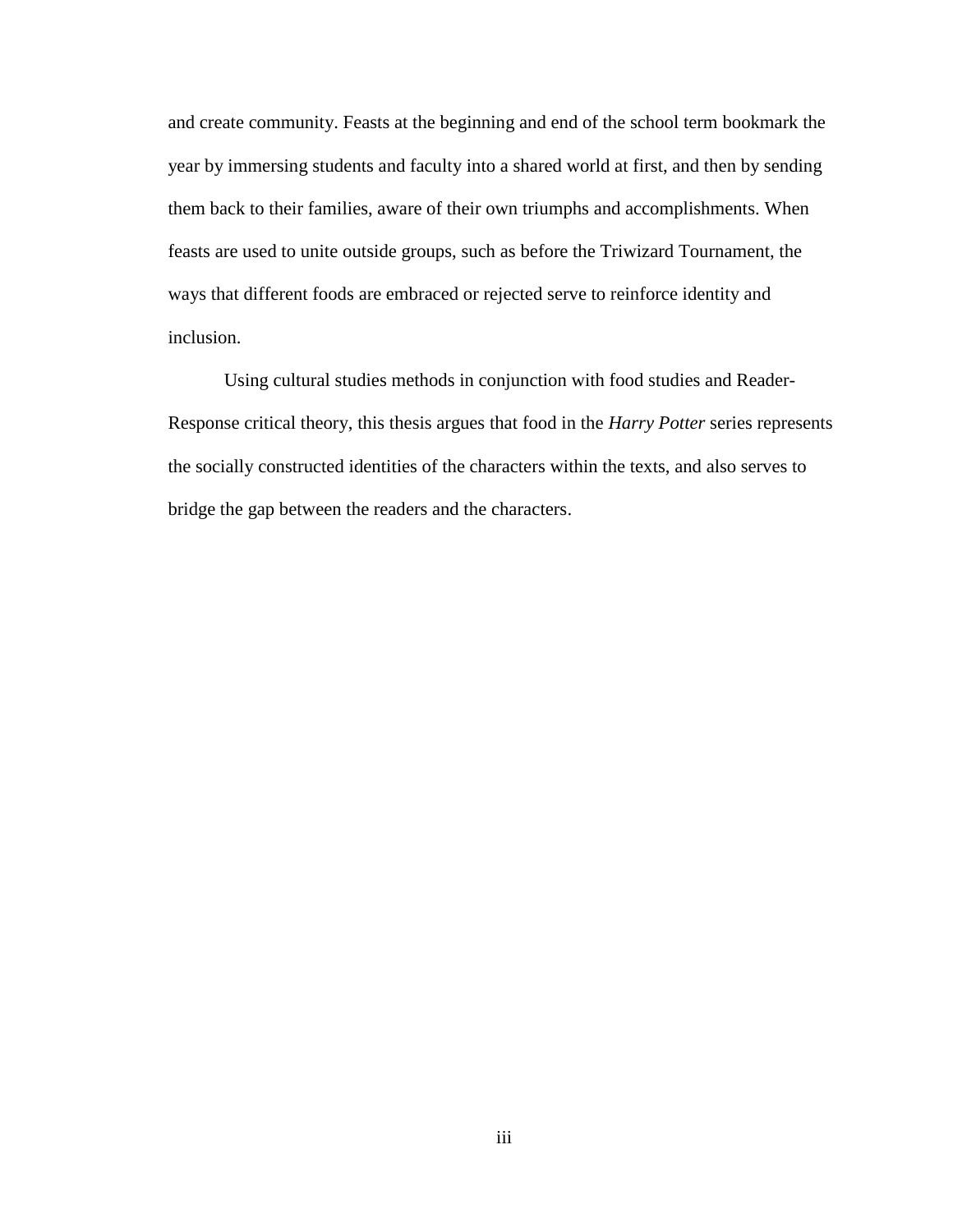#### INTRODUCTION: THE KITCHEN IS THE CAULDRON OF CREATION

*Harry Potter* is an international literary and media phenomenon that is unmatched by anything in recent history. According to an insert in the 13 April 2012 *Entertainment Weekly* magazine, the *Harry Potter* series has sold 150 million copies worldwide (Lee 84). BBC News reported on 3 October 2008 that author J.K. Rowling made £5 every second in 2007 as a result of her book sales, $<sup>1</sup>$  and after the electronic versions of the</sup> books were made available via Pottermore in April of 2012, "\$1.5 million worth of Harry Potter books (were sold) in the store's first three days online" (Paczkowski). Myriad people of all ages are reading the *Harry Potter* books and watching the movie versions in cinemas and on Blu-Ray and DVD. Most people have *heard* of *Harry Potter*, even if they have not read the books themselves. Because academics<sup>2</sup> are still trying to determine the series' place in the literary world, numerous pieces in such diverse fields as Political Science, Philosophy, Religion, and Literary Theory have been published; however, to

<sup>1</sup> British Broadcasting Company/BBC News: http://news.bbc.co.uk/2/hi/entertainment/7649962.stm.

<sup>2</sup> Publications analyzing the *Harry Potter* series include the following: *Sticks and Stones: The Troublesome Success of Children's Literature from Slovenly Peter to Harry Potter* by Jack Zipes, *Reading Harry Potter: Critical Essays* and *Reading Harry Potter Again: New Critical Essays*, both edited by Giselle Liza Anatol; *Critical Perspectives on Harry Potter* by Elizabeth Heilman; *From Homer to Harry Potter: A Handbook on Myth and Fantasy* by Matthew T. Dickerson and David O'Hara; *The Psychology of Harry Potter* edited by Neil Mulholland; *Prejudice in Harry Potter* by Karen A. Brown; *Mapping the World of Harry Potter* edited by Mercedes Lackey and Leah Wilson; *The Ivory Tower and Harry Potter* edited by Lana A. Whited*; Females and Harry Potter: Not All That Empowering* by Ruthann Mayes-Elma; "J.K. Rowling's Ambivalence Towards Feminism: House Elves-Women in Disguise-in the Harry Potter Books" by Rivka Temima Kellner in The Midwest Quarterly; "Crowning the King: Harry Potter and the Construction of Authority" by Farah Mendlesohn in Journal of the Fantastic in the Arts; "'Same-as-Difference': Narrative Transformations and Intersecting Cultures in Harry Potter" by Kate Behr in Journal of Narrative Theory; "A Guide to the Harry Potter Novels" by Amy Rose Rotruck in Journal of the Fantastic in the Arts; "I Solemnly Swear I am Up to No Good" by Sarah K. Cantrell in Children's Literature; "Harry Potter and the Functions of Popular Culture" by Dustin Kidd in The Journal of Popular Culture; "Much Ado about Harry: Harry Potter and the Creation of a Moral Panic" by Danielle M. Soulliere in Journal of Religion and Popular Culture (2010);and *Scholarly Studies in Harry Potter: Applying Academic Methods to a Popular Text* by Cynthia Whitney Hallett (Mellen, 2005).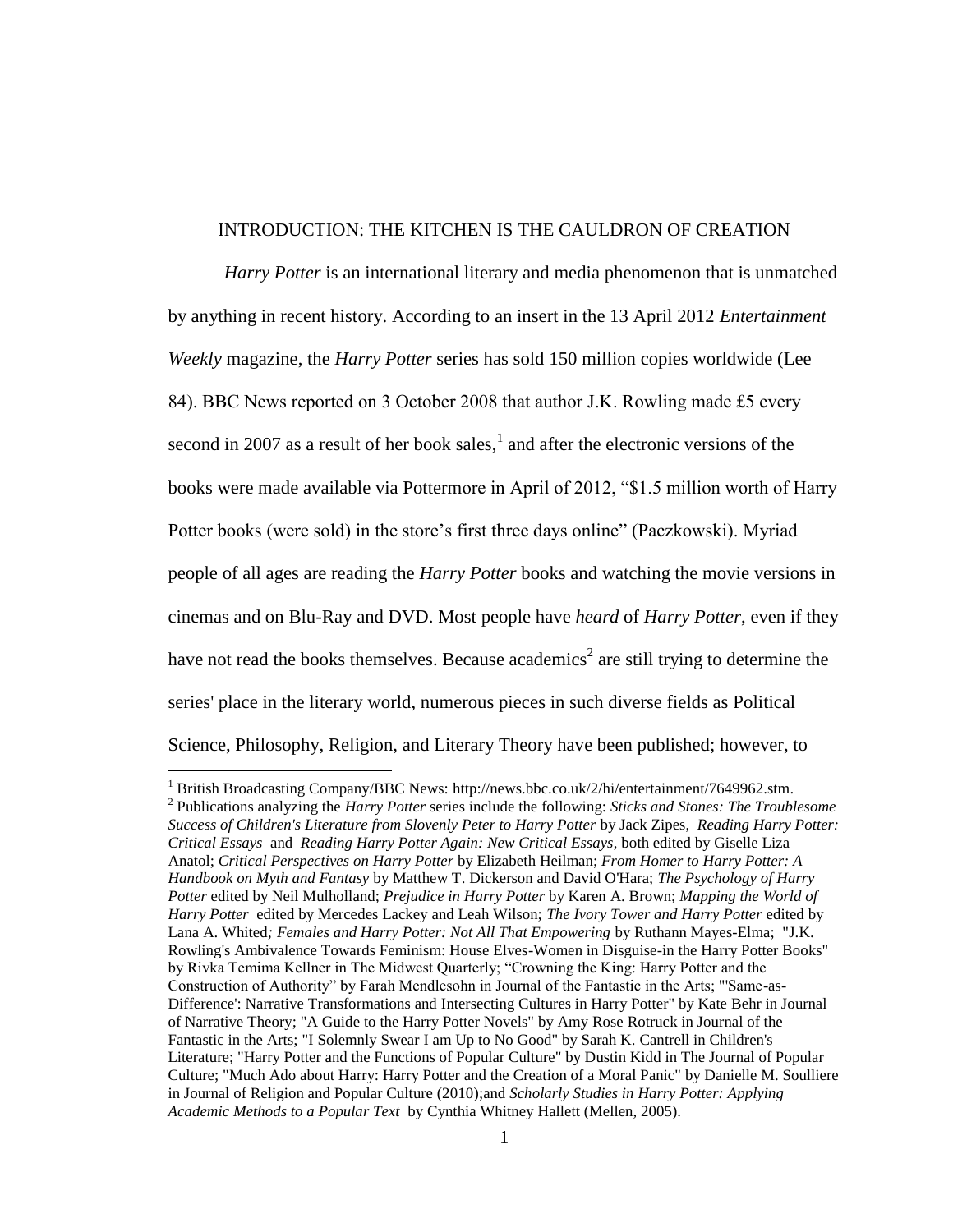date, no scholarly books or specifically dedicated articles have focused solely on the discussion of food in the series.

This thesis will situate the *Harry Potter* books into the greater body of food studies and into the extant children's literary tradition through an examination of how food can be used to understand cultural identity. Chapter One will closely examine how sweets such as candy, puddings, and cakes, help construct both wizard and Muggle identity in addition to serving as a bridge between readers and characters. Chapter Two will examine how the sharing of food in the series builds tensions, creates bonds, and codes different characters as "acceptable" or "unacceptable" based on their willingness, or refusal, to share food. Using cultural studies methods in conjunction with food studies and Reader-Response critical theory, this thesis will argue that food in the *Harry Potter* series represents the socially constructed identities of the characters within the texts, and also serves to bridge the gap between the readers and the characters.

Readers cannot make potions or perform spells, but we can create and experience the food. Food is not just "fantasy" in this series; the characters eat toast, sausages, and puddings along with Fizzing Whizzbees and cauldron cakes, so the fascination readers have with the food goes beyond the fantastic connotations of the concoctions created by Rowling to add color to her imaginary world. The reader responds along with the characters and "for the reader, the work is what is given to consciousness; one can argue that the work is not something objective, existing independently of any experience of it, but is the experience of the reader" (Culler137). In other words, there is plenty of food in the series; therefore, I propose that the food means something beyond simple nourishment to the characters and to the series' readers. This approach would posit that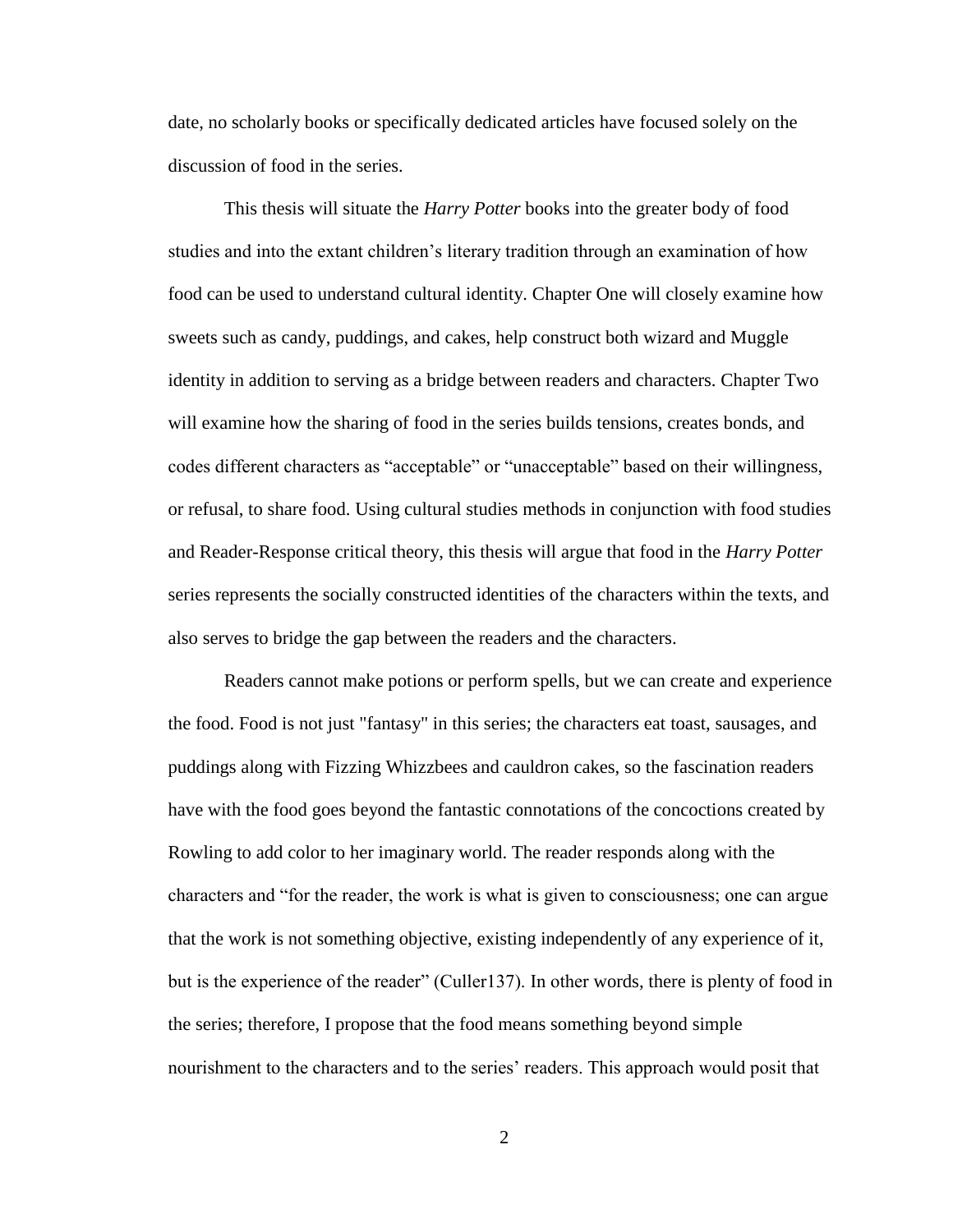food is a way for readers to be grounded in the familiar within the fantastic: readers may not know what Pepper Imps and Butterbeer are, but they know toast when they read about it.

Sparked by the literary tradition, the *Harry Potter* series is meant to be read alone: most reading is by nature a solitary event, since everyone reads at a different pace, and some read to get to the end, while some savor every word, slowly progressing through the stories. There are some rare instances, such as Author Reading events or books read aloud in a classroom that invite group participation, but as a whole, reading is done on one's own. What makes *Harry Potter* unique in publishing history is the concept of millions of people all reading the same book at roughly the same time. Starting with Book Four, worldwide release parties were synchronized so that no one group could attain the novels before any other. The sense of community created by an Event Book Release was unprecedented before 2000, and says a great deal about the very human need to converge over shared experiences.

Fan communities as a whole are very vocal, very involved in a series, and very protective of it. *Harry Potter* fans use the internet as a space for what Henry Jenkins defines as "convergence culture…where communities…are held together through the mutual production and reciprocal exchange of knowledge" (*Convergence*, 27). Thus, "Convergence culture" is where everything comes together to create new meaning. In the case of a series of novels, such the *Harry Potter* books, but also with such titles as *Twilight* by Stephenie Meyer and *The Hunger Games* by Suzanne Collins, the books make the jump from written page to "transmedia storytelling," pushing the boundaries between what happens to the characters in the novels (canon) to what the fans create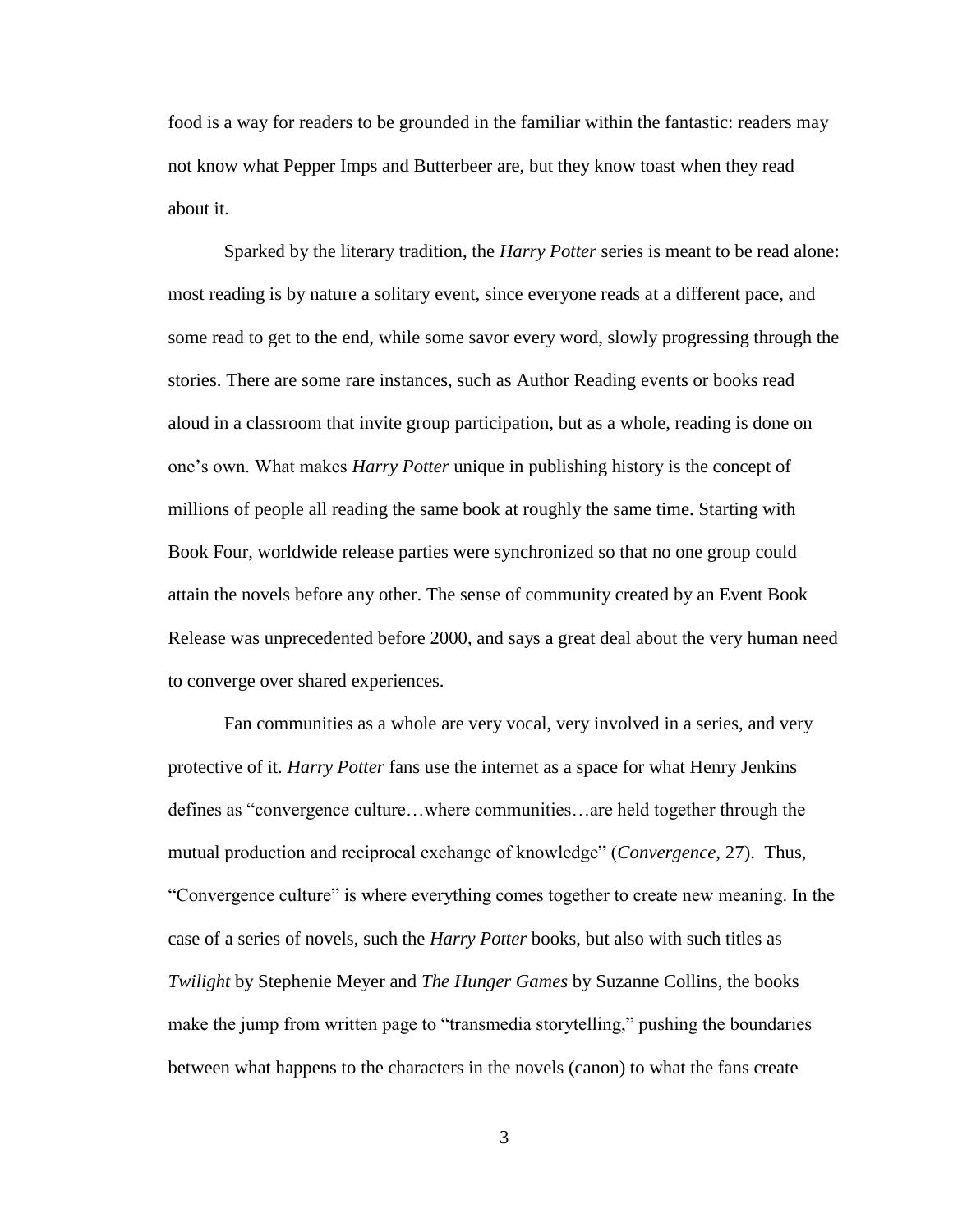through multi-levels of interaction (from simply reading the books to writing fan-fiction, creating full costumes for Cosplaying, building websites, throwing Harry Potter-themed parties, and beyond). Henry Jenkins defines "transmedia storytelling" as that which "unfolds across multiple media platforms, with each new text making a distinctive and valuable contribution to the whole" (*Convergence* 97-98).

What makes transmedia storytelling even more multi-layered and fascinating is that for it to be truly successful, each medium must be able to stand alone as an entity separate from the other (Jenkins, *Convergence* 98). Guests may enjoy the Wizarding World of Harry Potter at Islands of Adventure without ever having read the books and individuals can enjoy the books without ever visiting the theme park, for example. Scholars who study fan communities often look for the cohesive glue that holds the groups together within the structure of the chosen medium, especially when many fans are temporary and tend to move on to something new when the fervor dies down. That *Harry Potter* fandom is still very active fifteen years after the publication of the first book in the series says something about the fans, the author, and the story.

In a sense, food allows the *Harry Potter* books to play a part at another level in "transmedia storytelling," which Henry Jenkins describes as a "a new aesthetic that has emerged in response to media convergence–one that places new demands on consumers and depends on the active participation of knowledge communities" (*Convergence* 21). The intense devotion of the readers to this series allows for a multi-level analysis that includes reader-response critical theory and cultural studies: unlike most books and series of this genre, *Harry Potter* works tangentially with its audience on a unique participatory level that allows the readers to move beyond the text into visceral experience. Readers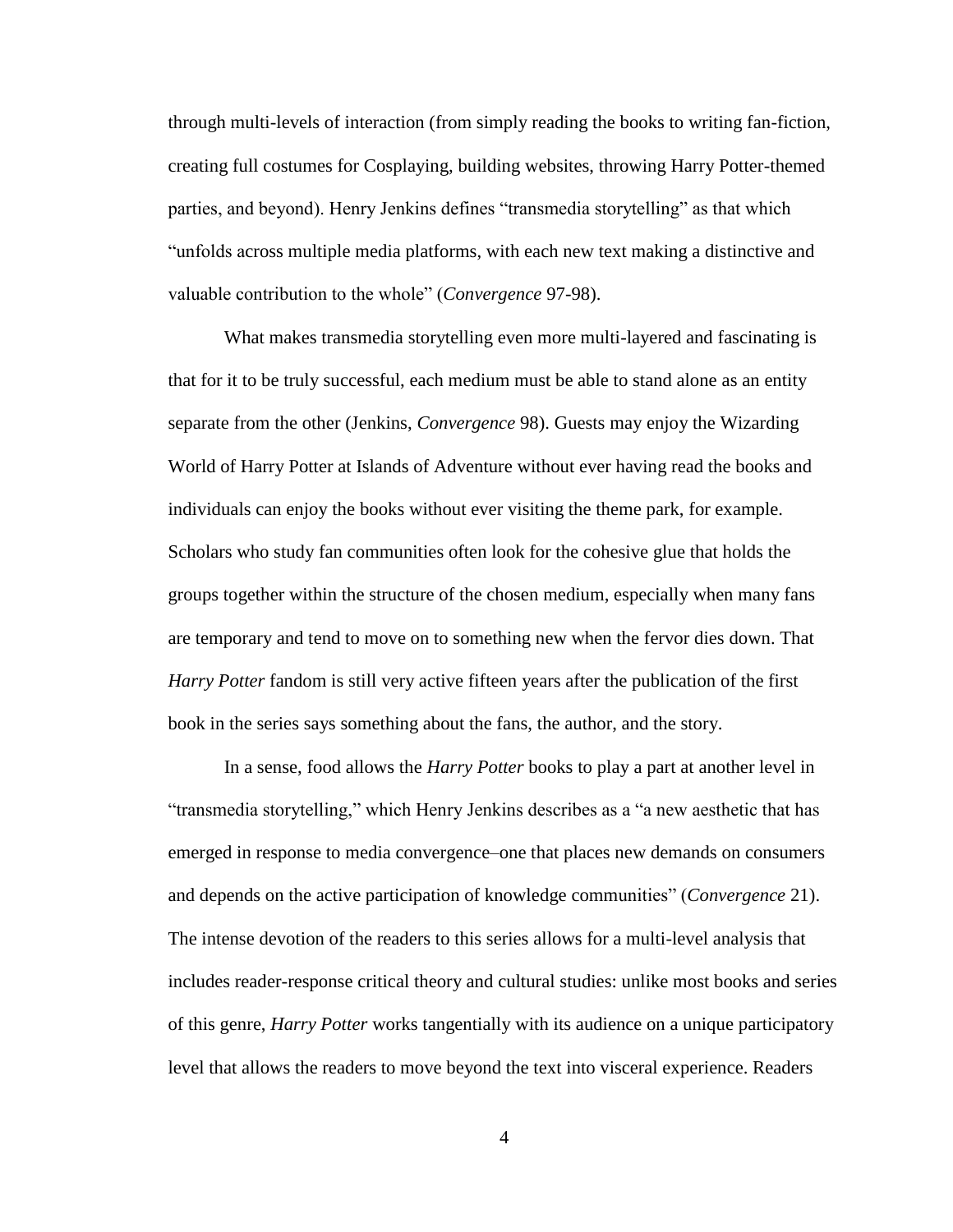who want to know more about everything from Hogwarts to Butterbeer can share with one another in very active fan groups online and at conferences and conventions. Reader-Response critical theory suggests that creation and meaning happens with the interpretations, not in the creation of the text, acknowledging the problems with knowing authorial intent and freeing up the reader to interpret on their own. In this sense, analyzing the text beyond just the written word is appropriate, because it is the continued reader/fan response that affords Rowling the canvas on which to paint the missing details.

Some critiques<sup>3</sup> of J.K. Rowling stem from her non-canonical additions to her own work, post-publication, because, although it means that polysemic interpretations of the text are quite possible, it also means that those interpretations can change. Because "readers who participate in Potter fandom do not simply passively absorb the books, but actively respond to them" (Tosenberger 200), the books are ardently re-read by devoted fans. This is unusual in many respects, and can be attributed to the multi-layered stories that grow in complexity as the series continues and the characters (and intended audience) age: the "ever-changing magic of Harry Potter is in the magic of the (reader's) own experiences, feelings, and imagination" (Black 239). As Rowling continues to add to the stories through *Pottermore<sup>4</sup>* and post-publication interviews, this allows both a deeper level of experiencing and revisiting the richly detailed world she has created, but also

<sup>&</sup>lt;sup>3</sup> Critics of Rowling's work and her tendency to play fast and loose with her own canon include Harold Bloom ("Dumbing Down American Readers" in *The Boston Globe* 9/24/2003; Edward Rothstein ("Is Dumbledore Gay? Depends on Definitions of 'Is' and 'Gay'" in *The New York Times* 10/29/2007); John Mark Reynolds ("Dumbledore is not gay: Taking stories more seriously than the author" in *Scriptorium Daily* 10/23/2007) and Mary Pharr (personal interview). Author John Scalzi argues the opposite, stating that "Whether or not anyone but the author knew about it up to last week simply doesn't matter. The author, in her formulation of the character, has this as part of his background, and that background informs how the character was written" ("What Authors Know About Their Characters" 10/29/2007). <sup>4</sup> Pottermore.com was launched as a beta test in the summer of 2011, and only one million fans (me included) were granted access through a series of tests and puzzles. The website is interactive and public, but also includes background information on characters, events, and items from the series, provided by J.K. Rowling as accepted as canon by Potter scholars.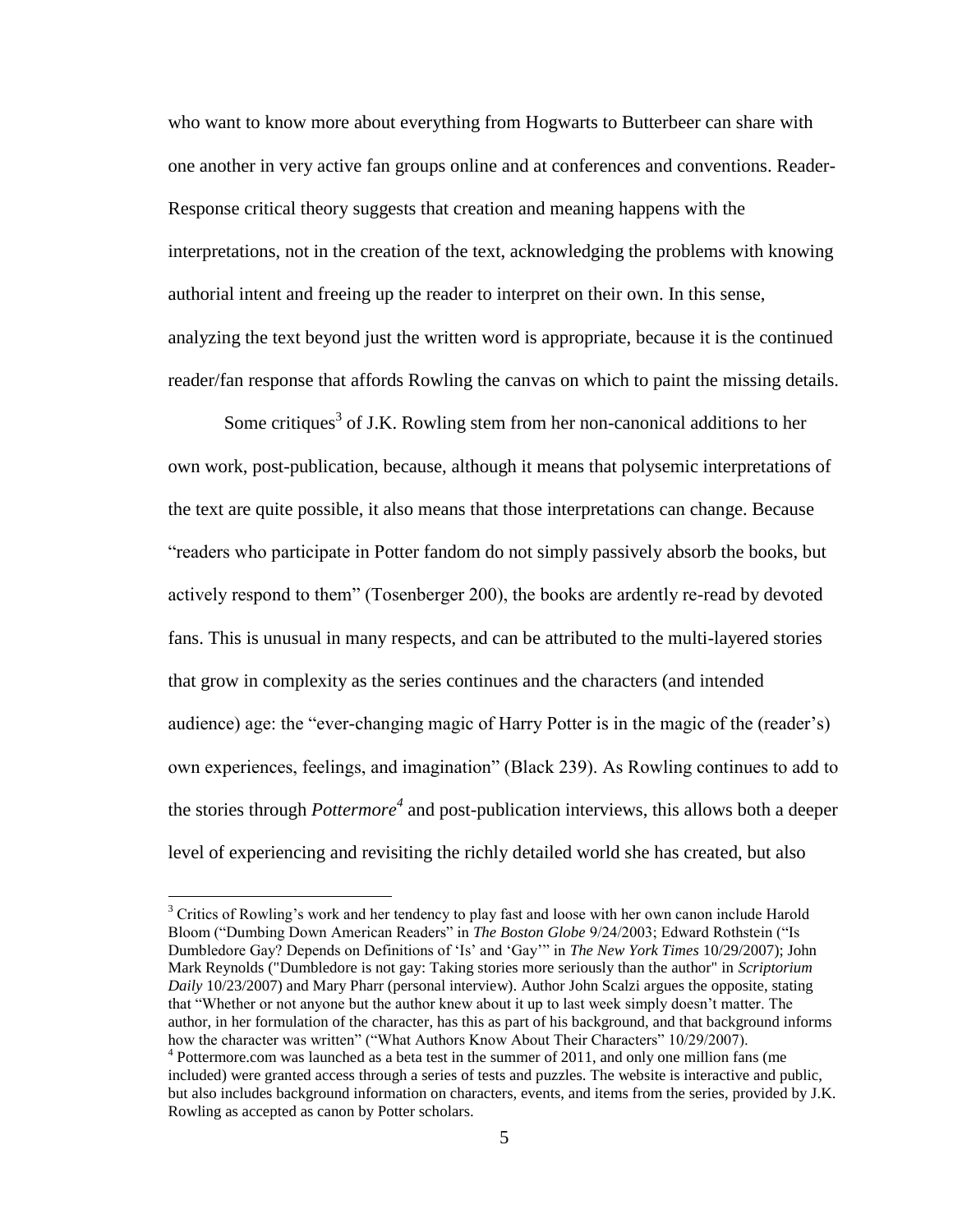becomes problematic for scholars attempting to analyze the books as a static, canonical text, a finished product. If the success of *Pottermore* is any indication, then many fans eagerly embrace any new materials Rowling can produce.

Annette Kolodny suggests that readers unconsciously engage in texts from their own point of view based on experiences, personal history, and biases that must be examined (1551). Each reader brings to the text a series of values and ideas that impact how the text is understood. When adults read children's or young adult (YA) novels, they do so through the lens of age and experience that the supposedly intended readers<sup>5</sup> do not have. Additionally, Kolodny states that "Insofar as we are taught how to read, what we engage are not texts but paradigms" (1554), suggesting that what we read is layered with ambiguity and coded through the lens of social construction. On the one hand, a book tells a story with protagonists, antagonists, and narrative arcs. But beyond that, stories tell us who we are as a culture and under what historical frameworks a story was first told. For example, feminist and gender theorists, like Kolodny, have historically been concerned with the discourses of masculinity and femininity, and how social roles and rules affect our lived experiences. These issues are played out again and again in contemporary literature, including (or maybe especially) in YA books like the popular *Twilight, Hunger Games*, and *Harry Potter* series, and one must learn to "read the text properly" (Kolodny 1555) to better understand what the stories mean to their readers. To properly read the *Harry Potter* series, one must put on any number of glasses and peer through different lenses by combining multiple fields of inquiry and scholarship.

 5 I use the phrase "supposedly intended readers" because, although the *Harry Potter* books are aimed at child readers, there is no evidence of the didactic "dumbing down" that often occurs in novels of this genre. Additionally, especially with the later novels, Rowling had to be aware that her audience was not restricted to young readers because she has had an active presence online for many years and "has proven to be not simply aware, but actively supportive" of adult fans (Tosenberger 200).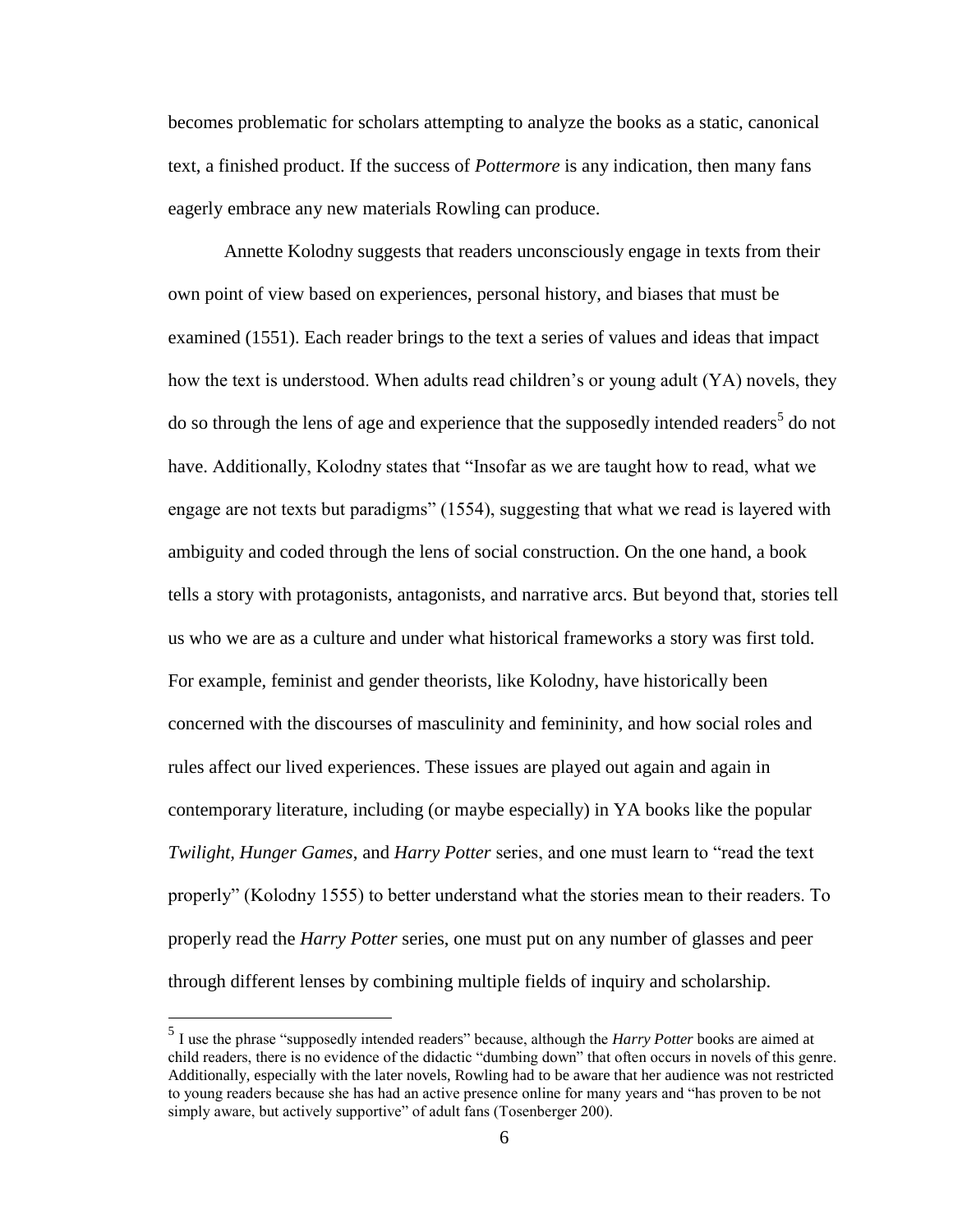Because "cultural studies functions by borrowing freely from social science disciplines and all branches of humanities and the arts" (Sardar and Van Loon 7), this thesis serves as a location from which to examine *Harry Potter* and food "in terms of *cultural practices* and their *relation to power…*to expose power relationships and how these relationships influence and shape cultural practices" (Sardar and Van Loon 9, emphasis in original). What this means is that the way food is used by the author reflects not just the experiences of the characters, but also the anxieties, desires, and experiences of the late twentieth/early twenty-first-century reader for whom the books are written. Sardar and Van Loon argue that:

Cultural studies attempts to *expose* and *reconcile the division of knowledge*, to overcome the split between tacit…and objective (so-called universal) forms of knowledge. It assumes a common identity and common interest between the knower and the known, between the observer and what is being observed. (9, emphasis in original)

In other words, the *Harry Potter* series straddles a complex line between reality and fiction. On the one hand, the series is set in contemporary Britain, but on the other hand, it is situated in a world-within-a-world where wizards exist, shrouded in secrecy, protected by "the International Statute of Wizarding Secrecy" (*DH* 261) and reliant on any number of safety protocols to assure that they remain hidden in plain sight. These two worlds collide in the books, and the reader, who is part of the contemporary non-Wizarding world, must navigate the spaces between them. The *Harry Potter* series performs "cultural work" on multiple levels. Paul Lauter refers to "cultural work" as "the ways in which a book or other kind of `text'...helps construct the frameworks, fashion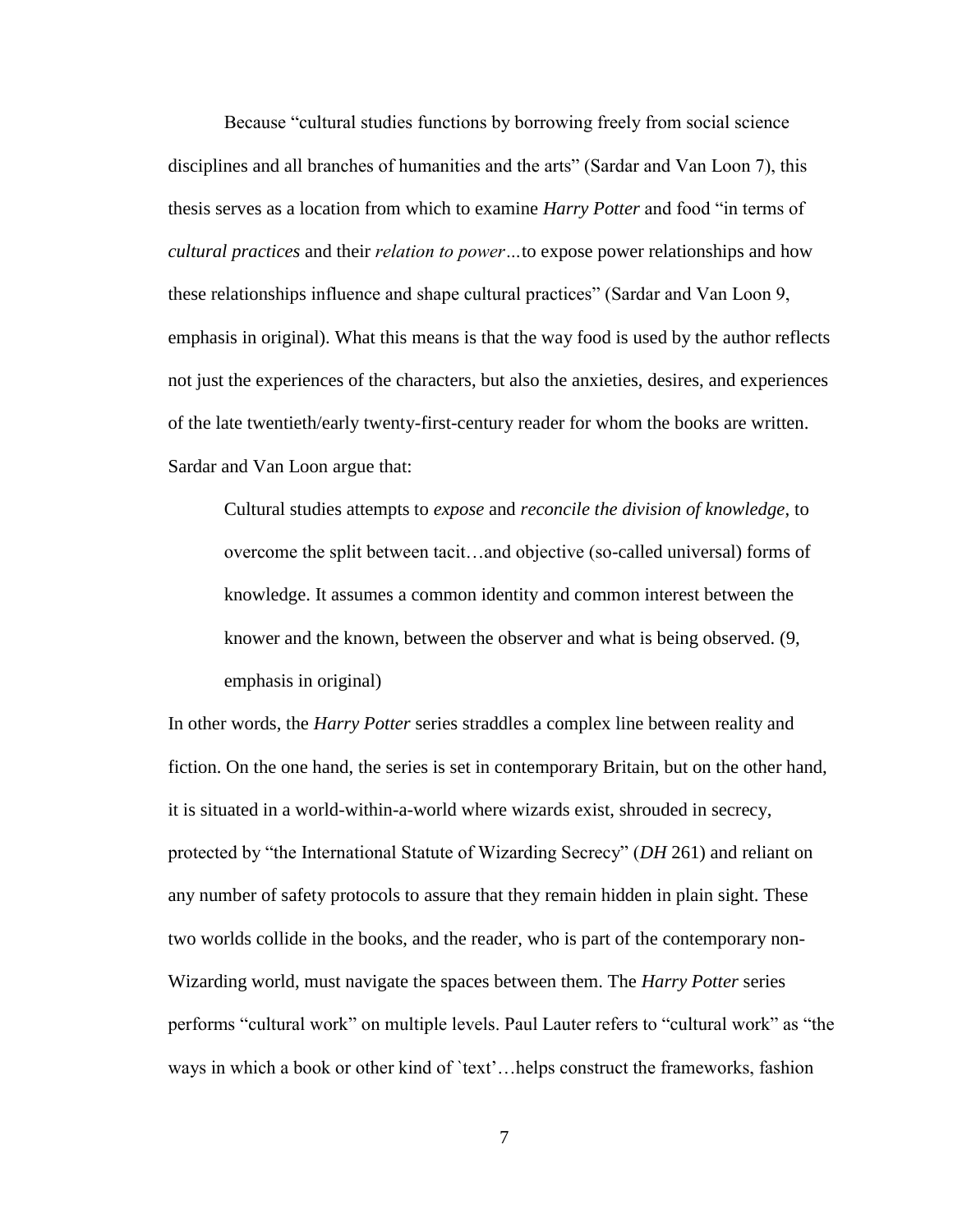the metaphors, create the very language by which people comprehend their experiences and think about their world" (11). In *Harry Potter*, there exists a necessary juxtaposition between reality and fiction, real and fantasy, which is often reflected by the foods the characters eat, how those foods are prepared, and how they are shared.

No other series has managed to capture the culinary imagination quite like *Harry Potter*. Food has been a major aspect of children's literature from the time of the Grimm Brothers' fairy tales, and many books and articles have been written exploring the various aspects of food in children's stories.<sup>6</sup> Because *Harry Potter* is, in spite of eight films and canonical websites like *Pottermore*, a literary series, when considering the role of food in the books, it is important to also approach the novels through the lens of literary criticism. For the purpose of this thesis, I have chosen a more cultural studies and readerresponse-focused approach, which allows for a close reading of the text by also considering the role the reader plays in "shaping the literary experience" along with "a desire to help explain that role" (Richter 917). What this means is that when food is mentioned in the *Harry Potter* books, I am considering not just what the meal means to the characters intertextually, but also taking into consideration what the food represents to readers, and how food may help readers better understand and engage with the materials. If "one must take into account not only the actual text, but also, and in equal measure, the actions involved in responding to the text" (Iser 212), then when I examine food in the *Harry Pott*er series, I am looking beyond the literal and taking into

<sup>6</sup> These include the following: *Voracious Children: Who Eats Whom in Children's Literature* by Carolyn Daniel; *Critical Approaches to Food in Children's Literature* by Kara K. Keeling; *Boys and Girls Forever: Children's Classics from Cinderella to Harry Potter* by Alison Lurie; "Parsimony Amid Plenty: Views from Victorian Didactic Works in Food for Nursery Children" by Valerie Mars in *Food, Culture and History. Vol. 1*; "Some Uses of Food in Children's Literature" in *Children's Literature in Education* by Wendy R. Katz; and *Consuming Children: Education-Entertainment-Advertising* by Jane Kenway and Elizabeth Bullen.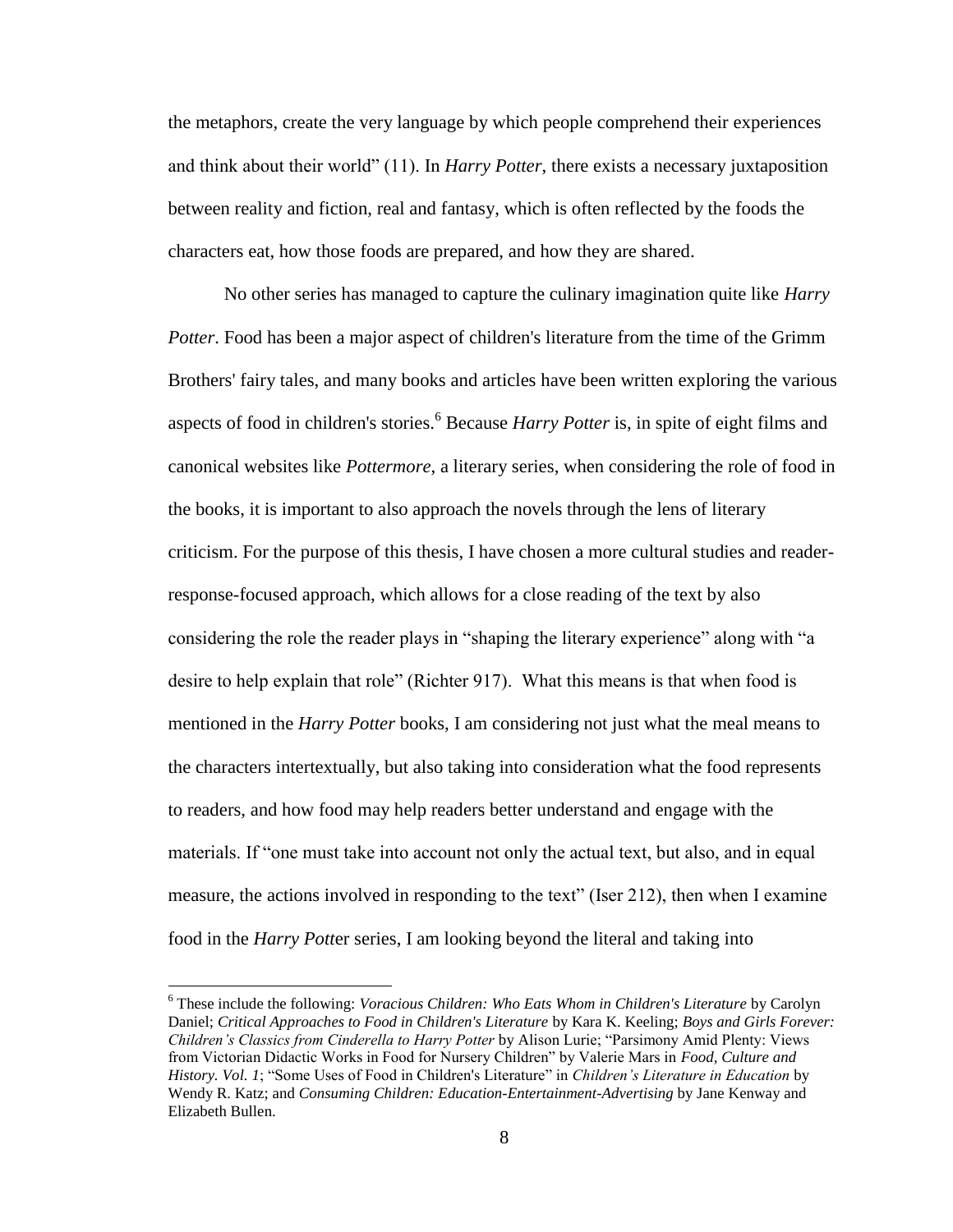consideration the connection between the reader and the particular text. So foremost, I must examine the role food plays in cultural and literary studies, and then look at the importance of food to the *Harry Potter* series.

Beyond just eating to produce much-needed fuel and energy for the biological body,

[b]uying, consuming, and serving food are acts of signification though which people construct and sustain their identities. At the same time these acts–and the broad range of cultural representations that support and are supported by them– also serve as vehicles through which ideological expectations about those very identities are circulated, enforced, and transgressed. (LeBesco and Naccarato 1)

Therefore, there is more to food than just taste, availability, and preparation: food is about identity and belonging. The complexities of food narratives only scratch the surface of understanding people by looking at the foods they consume, relish, and share with others. Anthropologist Josephine Beoku-Betts argues that studying food offers a "great potential for an understanding of…social relations, knowledge construction, and cultural identity in communities" (535). Food is something that either produces an instant rapport, or creates distance and a sense of "othering." What people put into their bodies in the form of food is seen as symbolically linked to the culture to which individuals belong (Douglas, "External" 433).

Food studies is a vast field that incorporates scholarly works from disciplines as diverse as anthropology, nutrition, sociology, psychology, literature, women's studies, and humanities. Because it is interdisciplinary, food studies "cover(s) a wide range of topics and use(s) approaches and methodologies from more traditional disciplines to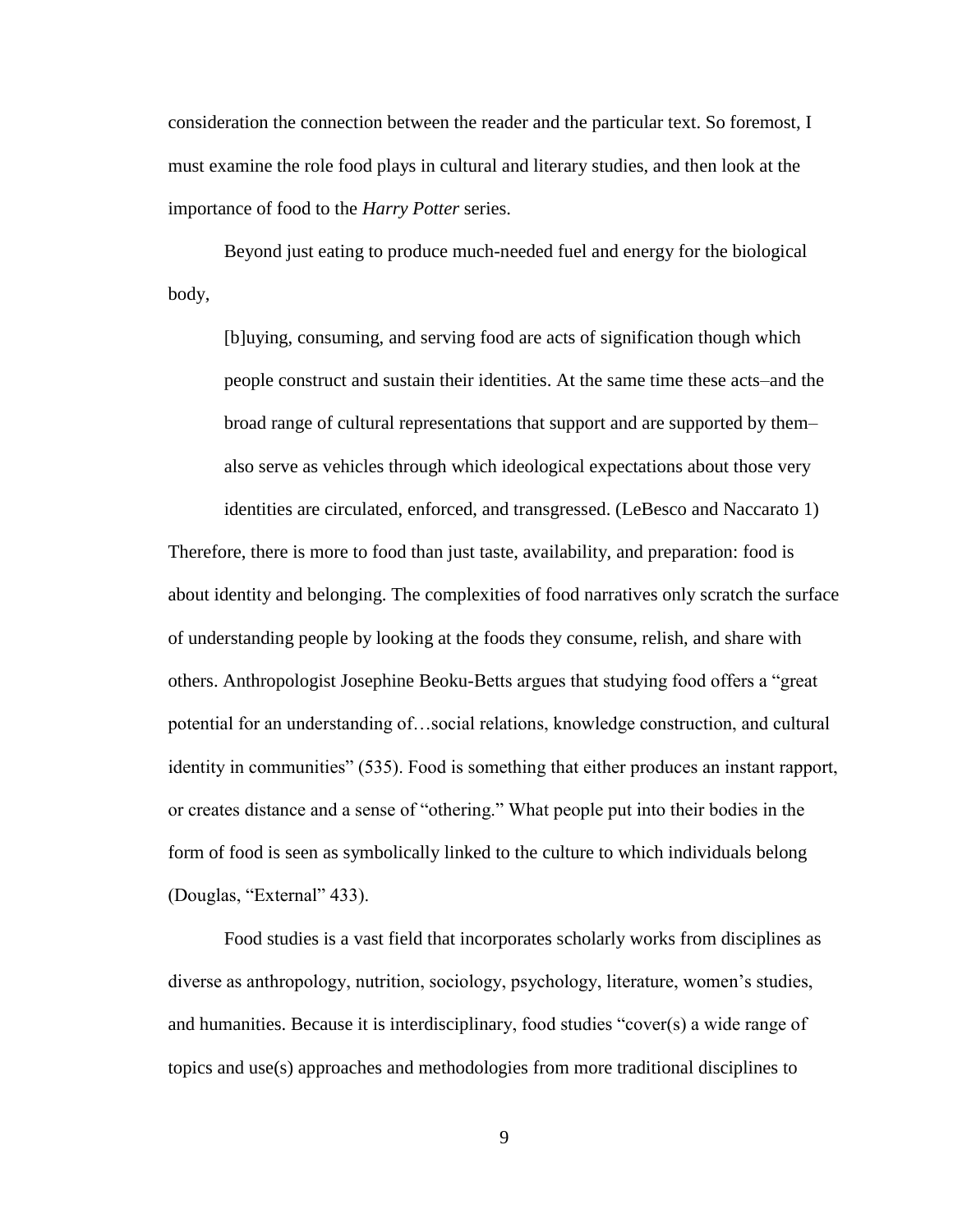develop new interpretive modalities" (Avakian and Haber 7), thus allowing any number of theoretical approaches. It is a relatively new topic of inquiry, but already there are thousands of resources available.<sup>7</sup> Many of these works, especially in the fields of women's studies and psychology, problematize food by suggesting how disordered eating affects the body, or how class and race issues impact food production and availability. Cultural and anthropological studies of food focus on what food means to individual groups, and how identity is coded through food. As Jean-Anthelme Brillat-Savarin keenly observed, "Tell me what you eat, and I will tell you who you are" (3).

Multiple theories exist as to why ancient hominids first changed from purely foraging *australopithecines* to hunting and farming *homo sapiens sapiens<sup>8</sup>* within a relatively short span of time. Biological anthropologists and cultural anthropologists differ in their interpretations, but the most prevalent theories suggest that food production was the catalyst. Earlier theories suggest that hunting made us human because it forced early members of the genus *homo* to cooperate and share resources, which enlarged their brains. Structuralist Claude Lévi-Strauss declared in the 1960s that "Cooking established the difference between animals and people…not only does cooking mark the transition from nature to culture, but through it and by means of it, the human state can be defined with all its attributes" (164), a premise that Harvard professor of biological anthropology, Richard Wrangham supports. Wrangham believes:

The transformative moment that gave rise to the genus *homo*, one of the great transitions in the history of life, stemmed from the control of fire and the advent

<sup>&</sup>lt;sup>7</sup> A cursory search of the Amazon.com database yielded 25,780 results under the subject "Food Studies." <sup>8</sup> *Homo sapiens* is the taxonomic nomenclature for humans; the addition of a second "*sapiens*" designates the only still living genus of *homo sapiens*, anatomically modern humans. *Homo sapiens neanderthalensis* and *homo sapiens idaltu* are extinct.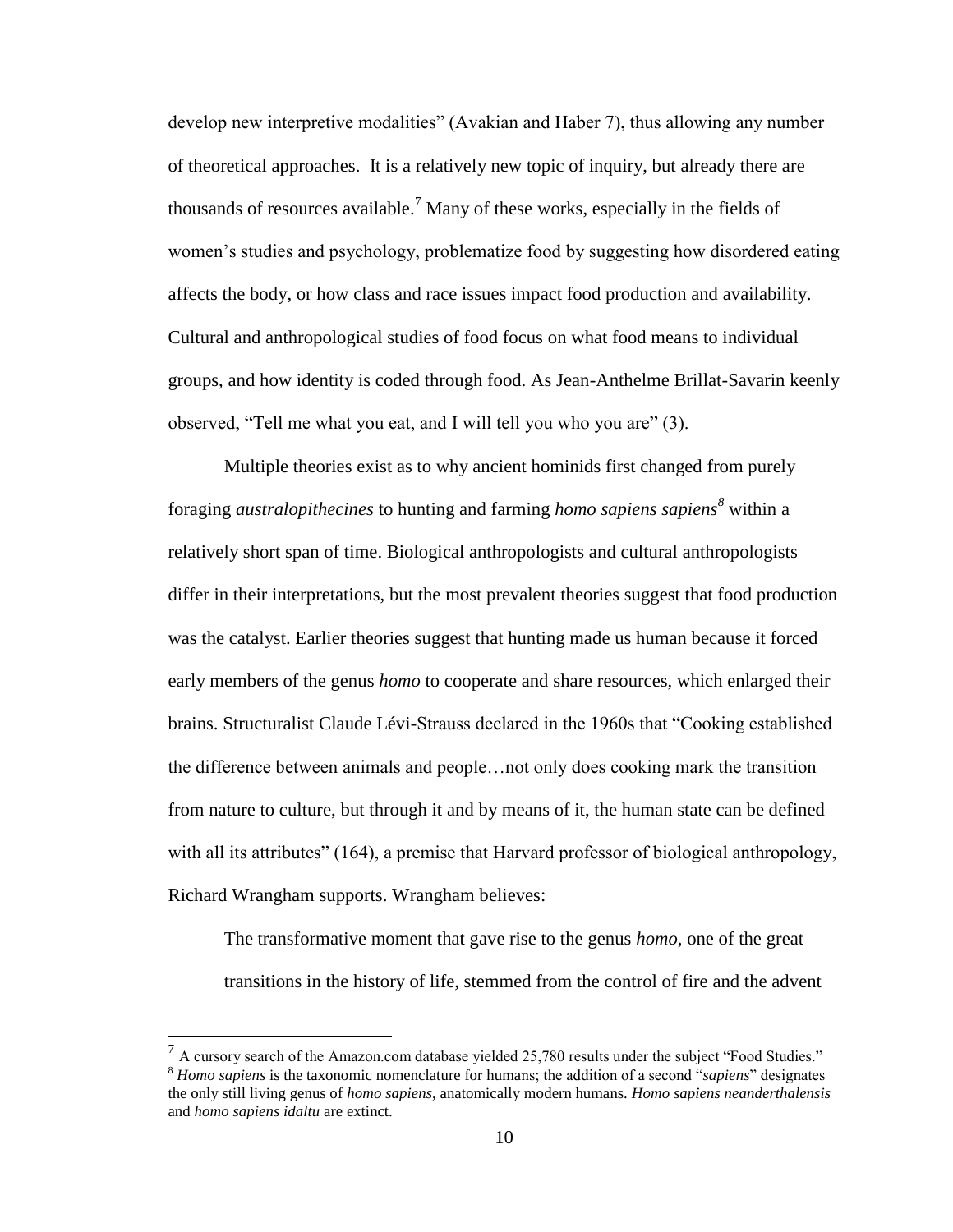of cooked meals. Cooking increased the value of our food. It changed our bodies, our brains, our use of time, and our social lives. It made us into consumers of external energy and thereby created an organism with a new relationship to nature, dependent on fuel. (2)

Wrangham critiques Lévi-Strauss's disconnection from food preparation and biology, suggesting instead that cooking food caused evolutionary changes to "*habilines"<sup>9</sup>* and then to *homo sapiens* (11). It therefore makes sense to suggest that these evolutionary changes are what allowed cooking to progress from just throwing something in the fire to creating cooking vessels and tools, rather than the other way around. Far from being a chicken-egg scenario, cooking provides the fuel to produce the energy to enable humans to think in order to produce better cooking devices. Once humans were able to cook and store food, there began the possibility of developing cultural mores centered on food sharing and identity based on food preparation and consumption preferences. The language and rules established for food take on new meaning, as different cultures create holidays, rituals, and celebrations with food at their centers. Such food-centric "customs and rites…turn(ed) out to be as crucial to our well-bring as are proteins and carbohydrates," assigning greater meaning to food beyond nutrition (Harris et al viii). Understanding the role food plays in a culture goes far beyond simply what is eaten and how; it is also important to consider *why* certain foods are chosen over others, and what those foods say about the cultures that consume them. To study food in literature, we must understand food in culture and realize that "a meal is not about food; it is about the human interchanges and interactions that go on around food. Rituals–both social and

<sup>9</sup> Habilines are an extinct, earlier branch of *homo sapiens*: the ancestors of modern humans as we know them.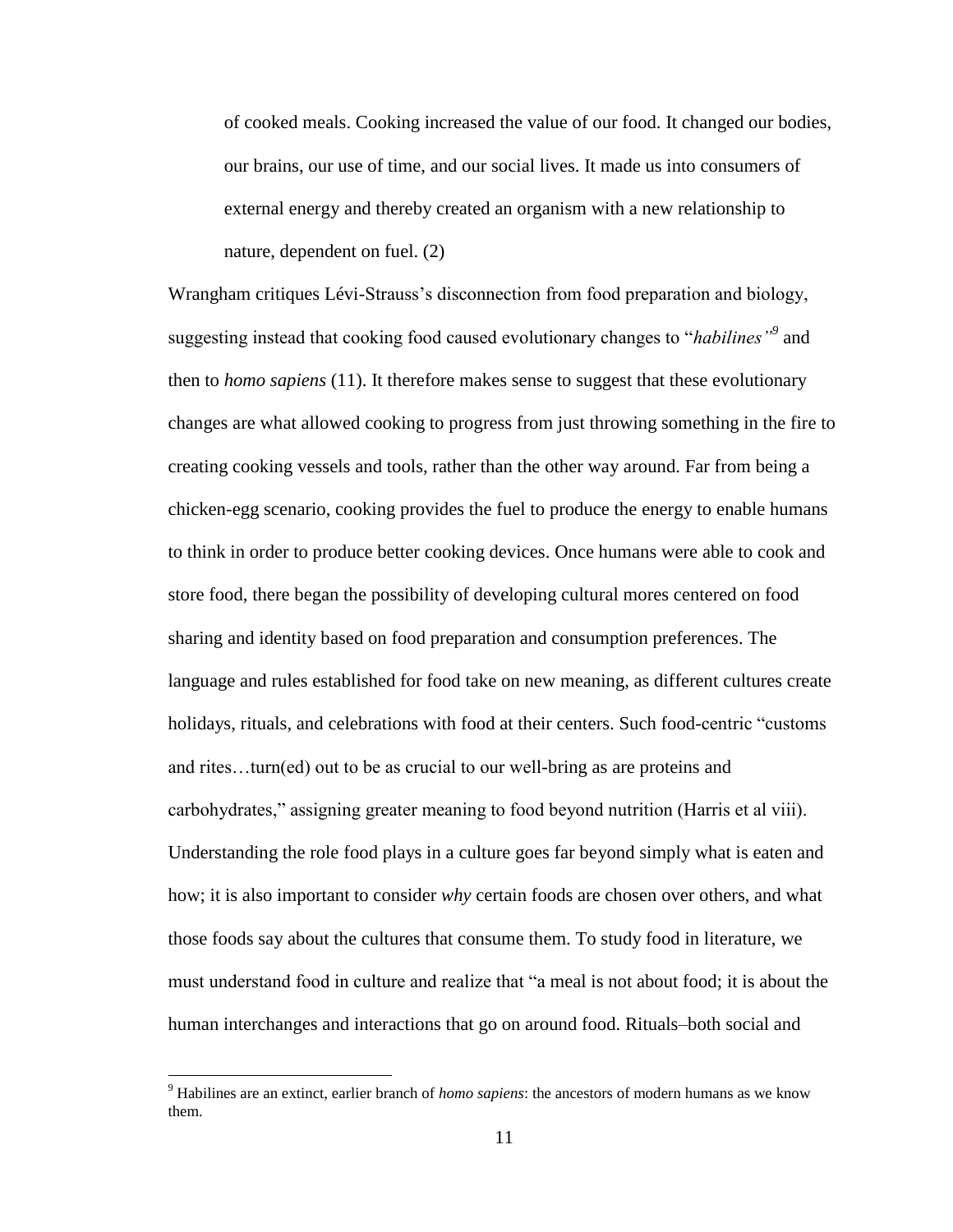practical–transform mere food into a meal" (Harris et al 8). Food in novels takes on an added layer of complexity whereby the way food is presented by, consumed by, and shared by characters often says a great deal about the characters and their culture of origin and identity.

Food sharing, banquets, and dinner parties have been a regular aspect of literature in western culture for centuries, and *Harry Potter* continues that tradition for contemporary audiences. "Academic work is not the only influence on scholars now writing about food. Good writing in this area requires something of a sensual response to food and the knowledge that comes from cooking and serving it" (Avakian and Haber 4); therefore, how we write about food and how food is described in fictional and nonfictional sources becomes important to understanding the role food plays in different cultures. The foods described in the *Harry Potter* novels become a bridge for the characters and the readers via a familiar, unifying comfort item as a vehicle to aid in the suspension of disbelief. Food allows the reader to join Harry as he enters this new world, in the same way that we often welcome new friends into our own homes and experiences. In many ways, food acts not only as a boundary between the two worlds but also as a bridge across the very separation it creates; it functions as a system to join the characters within the stories to one another, but also to the reader. The characters eat toast (familiar), yet they also drink Butterbeer (unfamiliar). Food in the *Harry Potter* series represents the anxieties and tensions, as well as the wishes of late twentieth-/early twenty-first-century children and adolescents, many who grew up with Harry and the series over its ten year printing history.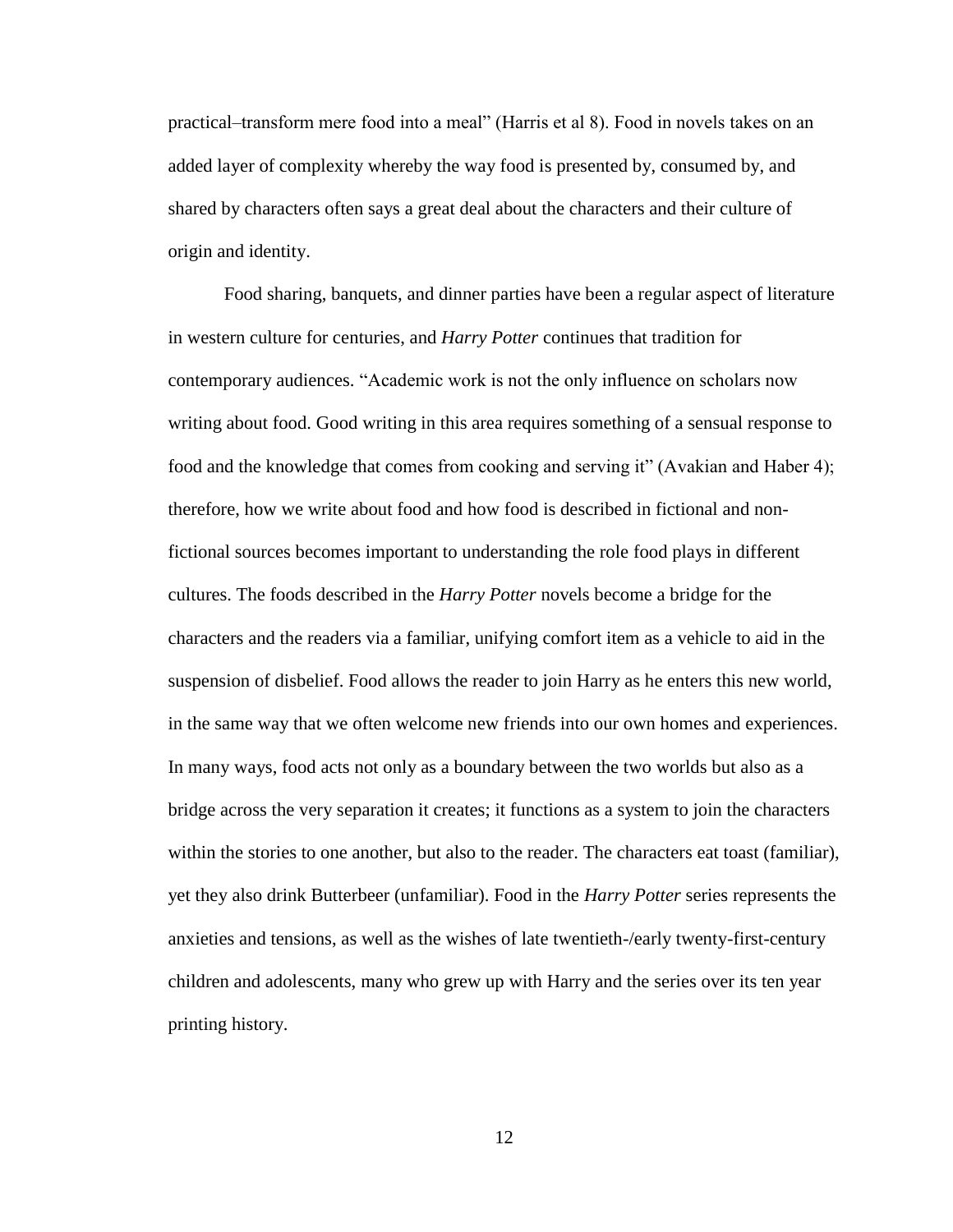In Victorian and pre-World War Two-era novels, detailed descriptions of food often served as wish fulfillment, especially for child readers who were raised on a strict diet of spare the sweets, spoil the child, or children who faced rationing during two early twentieth-century World Wars and the Great Depression. As Carolyn Daniel offers, "Fictional food is often used to discipline fictional children … (and is) frequently used to carry both implicit and explicit socializing messages to readers" (39). If this is the case with turn of the last century novels, then the presence of food in the *Harry Potter* books says as much about the expectations, morals, and values of contemporary young adult readers as it does about the characters in the stories. That the books are filled with food is clear: it appears repeatedly throughout all of the novels. *Why* food is so prevalent is an important question to explore.

Susan Honeyman proposes that the shift from childhood to adulthood often comes when one is forced or obligated to acquire or produce one's own food, as illustrated by Hansel and Gretel (197). Forced to control their own food consumption, children on their own often assert their new power and independence, as well as masking their fears, through food. If "food lures the disempowerment of children with surrendered agency, (then) child characters' use of food can carry a self-expressive power that at least enables young agency for identifying the self" (Honeyman 198). In novels, "children's sweets in particular are a form of resistance to adult culture and involve a rejection of its rituals and symbols" (Daniel 82). Annette Cozzi suggests that "it is also significant that novels do not merely act as metaphors for consumption, they actually contain detailed descriptions of food and eating" (*Discourses* 4). *Harry Potter* is the latest in a long line of children's novels that use food and food consumption to construct adolescent identity and situate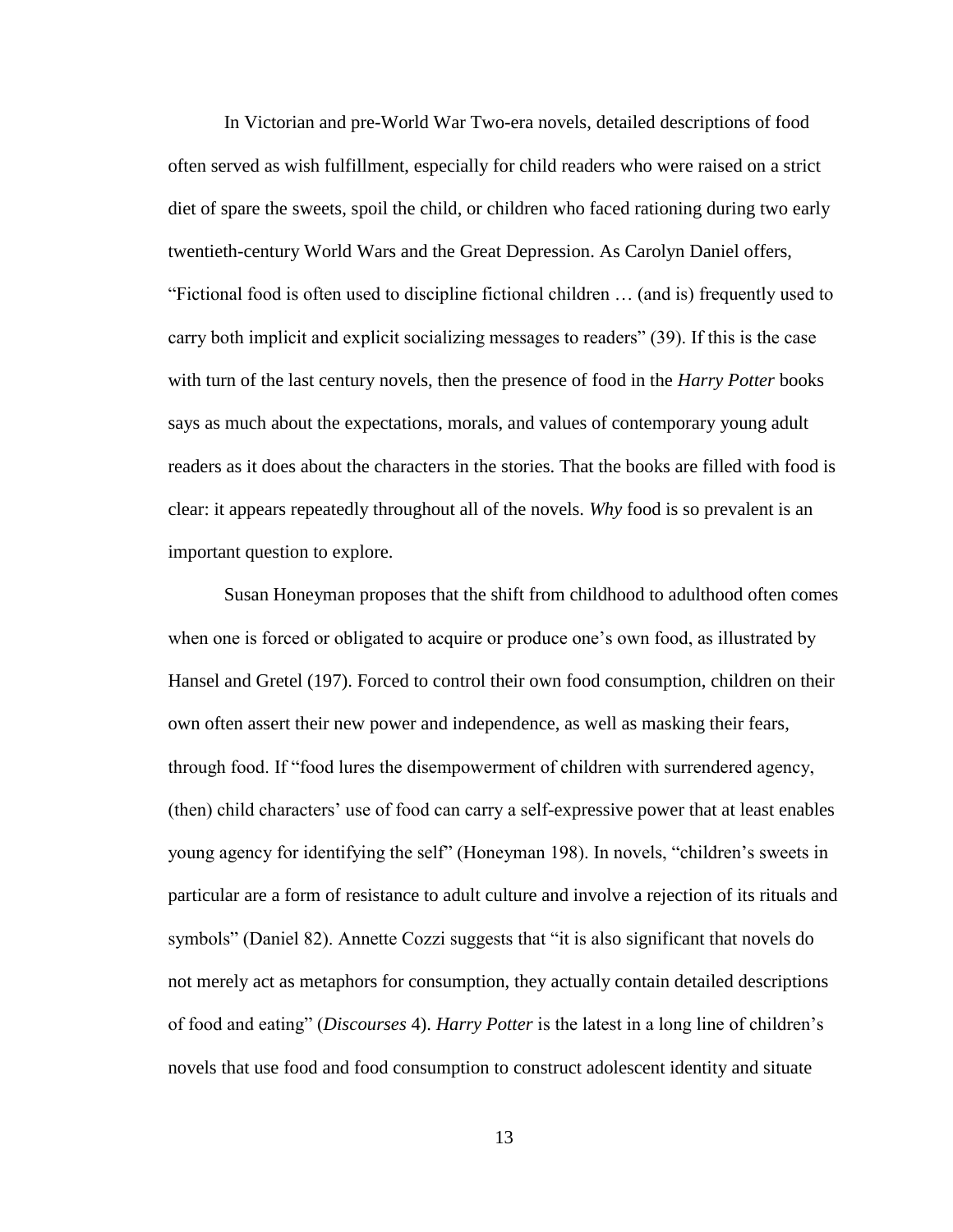children within their cultural boundaries and norms. In order to understand how the Potter novels use food to illustrate appropriate behaviors, social mores, and cultural values, it is necessary to briefly examine how other books in this genre utilize food in key narrative points. *Alice's Adventures in Wonderland* (1865) by Lewis Carroll*, The Lion, The Witch and the Wardrobe* (1950) by C.S. Lewis, and *Charlie and the Chocolate Factory* by Roald Dahl (1964) are just a few examples of children's literature from the past two centuries that contain food as important narrative arcs. Like Harry, the characters of Alice, Lucy and Charlie travel from a mundane or ordinary world, into a fantasy world, where they are the heroes of great adventures. In all four cases, food is figured prominently in the narratives, albeit in different ways.

Carolyn Daniel presents examples of how cultural superiority is coded through food in children's literature, supporting a western ideology that positions "western" food as "good" and non-western as "deviant…immoral…impure and dangerous" (14). Alice's entre into Wonderland is marked not just by falling into the rabbit hole, but also by food, which enables her to shrink in size to fit through the doorway. After the tumble down the hole, Alice finds a door leading "into the loveliest garden you ever saw," and Alice longs "to get out of that dark hall, and wander among those beds of bright flowers and those cool founts, but she could not even get her head through the doorway" (Carroll 23). A bottle on the table labeled "DRINK ME" is a potion that allows Alice to shrink and begin her adventures, but not before she realizes that sometimes small currant cakes are just cakes (25). She does question whether ingesting the bottle is the right thing to do or not, but because Alice wants to go through the door, she throws caution, and her strict Victorian upbringing, to the wind, and drinks the liquid provided.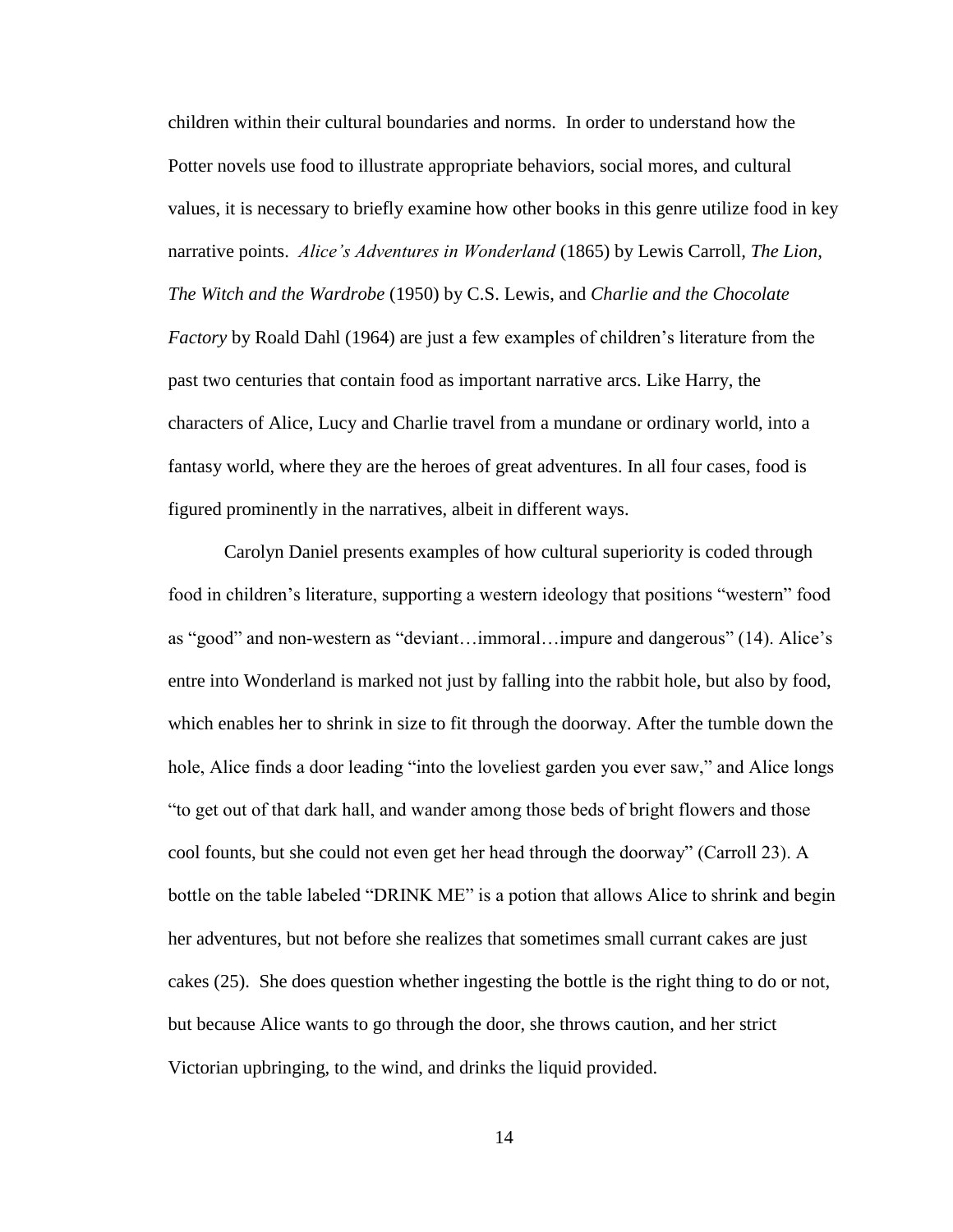Food figures prominently in Alice's adventures, but true to author Lewis Carroll's skillful wordplay and twisting of phrases, the food is never quite as it seems, and Alice rarely gets to sample the fares eaten by others. Alice starts out eating a mushroom that causes her to grow in size (Carroll 54) and then midway through her journey through Wonderland, she happens upon the Mad Tea-Party, to which she invites herself, much to the chagrin of the March Hare (Carroll 69). She eventually has some tea, but moves on deeper into Wonderland, where she attends her first trial, a case involving the theft of the Queen of Heart's Tarts (Carroll 103-105). Although Alice longs for the trial to be over so she can eat the tarts laid out on the table, she quickly discerns that the tarts are evidence in a mock trial where the witnesses saw nothing and the jury is too stupid to understand the case (103-105). Alice's experiences with food suggest that there are rules for behavior, as well as conventions for what can and cannot be eaten. Carole Counihan argues that "rules about food consumption are an important means through which human beings construct reality" (55), and in Alice's case, when one is having tea, then it is assumed that an invitation is given to others, that food and drinks will be served, and polite conversation will follow.

Like Alice and Harry Potter, Lucy Pevensie in *The Lion, The Witch, and the Wardrobe*, journeys into a magical world. Harry's portal into Hogwarts is the Hogwarts Express, but Lucy arrives in Narnia via an old wardrobe in an empty room in the house she has been evacuated to during the London Blitz of World War II (Lewis 111). Lucy finds Narnia before her three siblings, and moments after her arrival into a land where it is "always winter, but never Christmas" (Lewis 118), she meets Tumnus the Faun, who invites her to dine with him. Lucy is served "a wonderful tea. There was a nice brown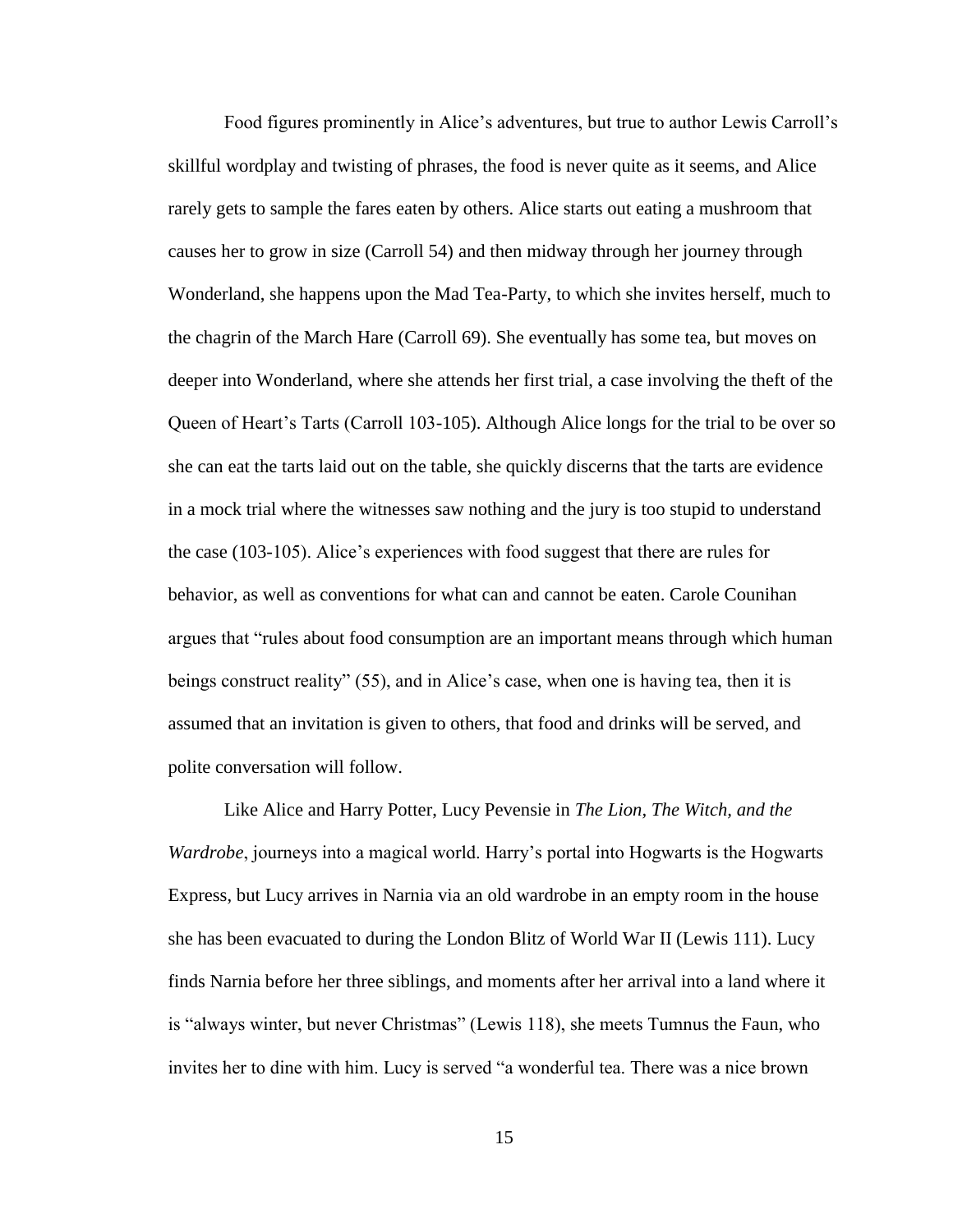egg, lightly boiled, for each of them, and then sardines on toast, and then buttered toast, and then toast with honey, and then a sugar-topped cake" (116). Lucy's experience with Tumnus is pleasant, so that the shock of moving from one world into another is cushioned and she sees only an adventure, and not the possibility of danger.

Lucy's brother Edmund's first foray into Narnia is quite different, in that he meets the White Witch, who feeds him "enchanted Turkish Delight," which guarantees that "anyone who has once tasted it would want more and more of it, and would even, if they were allowed, go on eating it until they killed themselves" (Lewis 126). In Narnia, the good, wholesome food of the Narnians such as Tumnus and the Beavers is juxtaposed with the evil magic of the White Witch, whose food is only illusionary and addictive. The Witch later taunts Edmund with Turkish Delight, then offers him only "an iron bowl with some water in it and an iron plate with a hunk of dry bread on it" (161). When the Witch comes across a party of animals enjoying Christmas foods provided by Father Christmas, in a fury, she turns them all into stone (163). For the Witch, food is a tool to enslave others, rather than something to be shared and enjoyed. Conversely, when the children finally reach Aslan, the Lion declares that a "feast be prepared" in their honor (169), planning a party to be shared by all the loyal Narnians who are fighting for their freedom. Food is shared or withheld in the book based on whether or not the characters are "good" or "evil." This distinction is important in the Chronicles of Narnia, which C.S. Lewis wrote as allegories to teach "mere Christianity" to children, but the concept of "good versus bad" is a common theme in children's literature, where often, there are fewer areas of gray than might be found in adult books.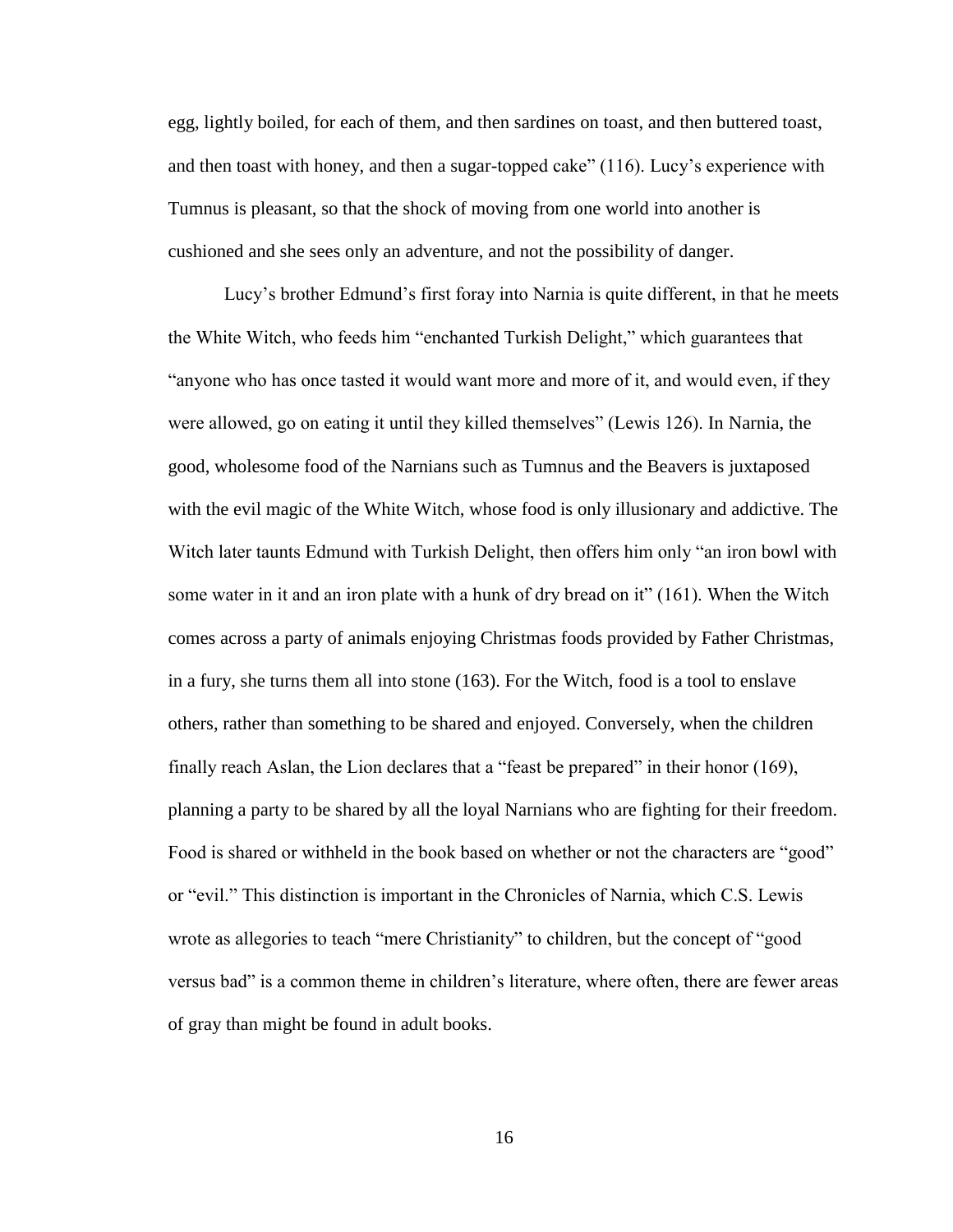Although there are multiple examples of food in children's novels, such as those described above, it is with Roald Dahl's engaging and extremely popular *Charlie and the Chocolate Factory* (1964) that readers are invited to experience the candies described in the novels on multiple levels; as immersion in the narrative, and as consumers of Nestlé products. Like the *Harry Potter* series, *Charlie and the Chocolate Factory* centers on a seemingly average little boy who turns out to be extraordinary. In Charlie Bucket's case, he is exceptional not for any magical powers, but for being a kind and loving child who is honest to a fault when surrounded by thievery and lies. The Bucket Family reaps the rewards of Charlie's good nature, when he inherits the magical chocolate factory owned by Mr. Willy Wonka. But before Charlie can inherit the factory, he is put through a series of tests, as with all heroes who must undergo a quest. Charlie's challenge is to tour the Chocolate Factory and emerge unscathed and unspoiled. Charlie is a bit of a stock character, in that he is *so good* as to be a bit boring; if it ever occurs to him to drink from the chocolate waterfall (Dahl 76), chew gum that is a three-course meal (Dahl 98), or steal a squirrel (Dahl 117), he never acts upon those desires, and as such, does not come to a sticky end (Dahl 105).

The tour of the factory is an epicurean delight, with detailed descriptions of multiple confections rarely seen in literature before that time. Charlie's Grandpa Joe tells him how Mr. Wonka is a magician who

[c]an make marshmallows that taste of violets, and rich caramels that change color every ten seconds as you suck them... He can make chewing gum that never loses its taste, and candy balloons that you can blow up to enormous sizes before you pop them with a pin and gobble them up. And by a most secret method, he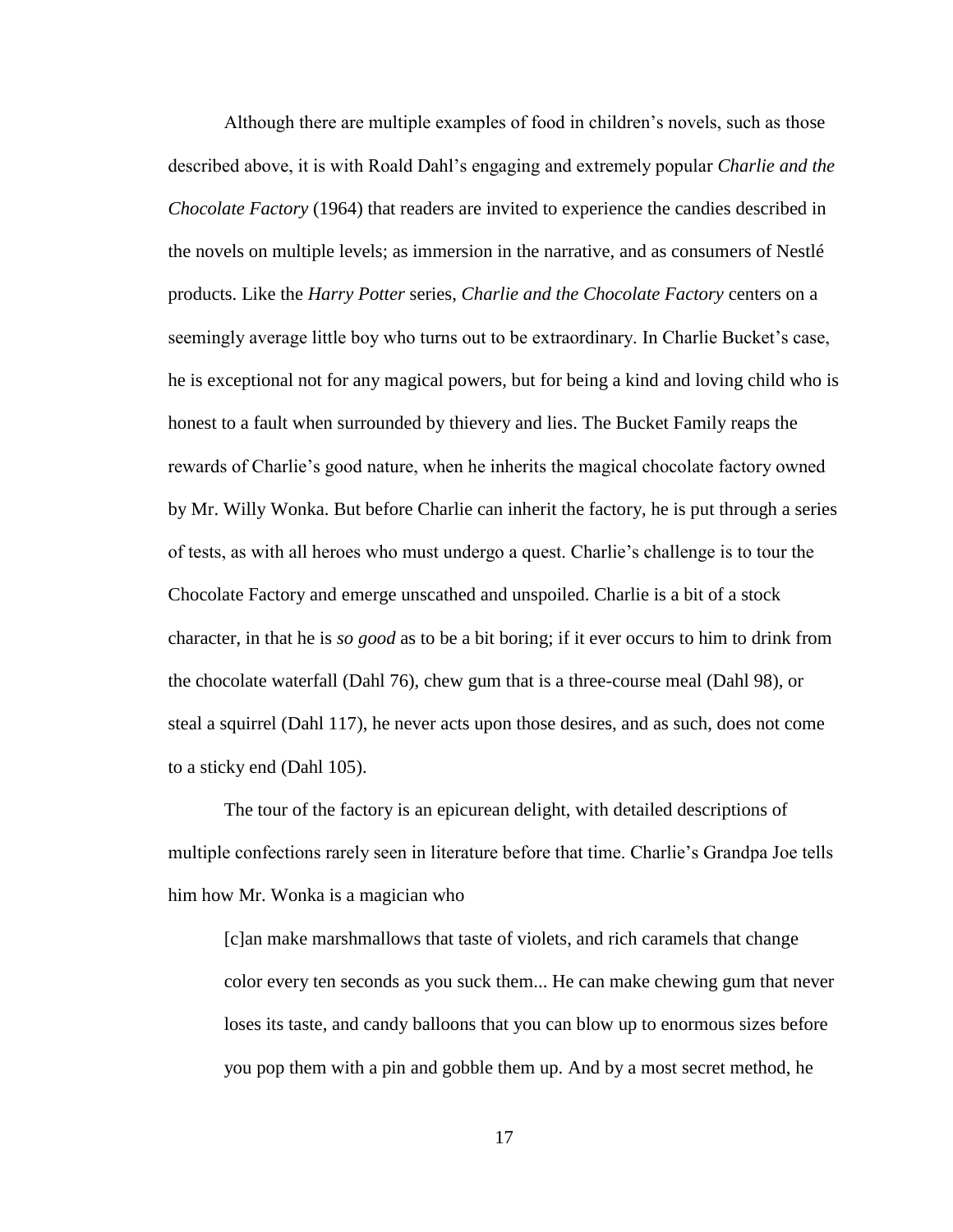can make lovely blue bird's eggs with black spots on them, and when you put one of these in your mouth, it gradually gets smaller and smaller until suddenly there is nothing left except a tiny pink sugary baby bird sitting on the tip of your tongue. (Dahl 12)

Like Harry, who is denied most treats when with his Muggle family, Charlie's experience with food at home is limited, and often non-existent; his family is literally starving, as a family of seven must subsist on "a single slice of bread for each person (for breakfast), and lunch was maybe half a boiled potato" (Dahl 42). In contrast, when both Charlie and Harry enter their respective magical worlds (Wonka's Factory, Hogwarts, etc.), the food is abundant and intriguing.

At a cultural level, "more junk food is consumed in the UK than in the rest of Europe in its entirety" (Wight 153), which could help explain the abundance of candy and chocolate in British children's novels, as well as the added bonus of movie and novel tie-ins that are often food-related. With the release of the film *Willy Wonka and the Chocolate Factory* in 1971, a line of Wonka-inspired candies was produced and released by the Breaker Confections in Chicago as promotional material for the movie.<sup>10</sup> Although Wonka products often reflect the candies described in the book, for some reason, the sweets have failed to capture the imaginations of generations of readers.<sup>11</sup> The availability of Wonka Bars<sup>™</sup> and Everlasting Gobstoppers™ "in real life" does not seem

<sup>&</sup>lt;sup>10</sup> According to Careers in Food, "the Willy Wonka Candy Company was started in 1971" by Breaker Confections. In 1980, Breaker Confections changed its name to Willy Wonka Brands and then Nestlé bought the company in 1988. http://www.careersinfood.com.

 $11$  According to Stephanie Thompson, "Wonka trails well behind rivals Hershey and Mars..." Wonka Bars were discontinued in 2010, but, they were available for purchase in big box stores. In spite of being a literary-inspired candy line, they were not sold at Barnes and Noble, according to the Manager of the Tyrone Square location, with whom I spoke on June 30, 2012. Conversely, Jelly Belly Corporation makes \$160 million dollars in revenue and their version of Bertie Botts Every Flavor Beans have been available for the past ten years at big box stores, as well as at Universal Studios Island of Adventure theme park and bookstores, like Barnes and Noble and, formerly, Borders and Waldenbooks (http://www.jellybelly.com/).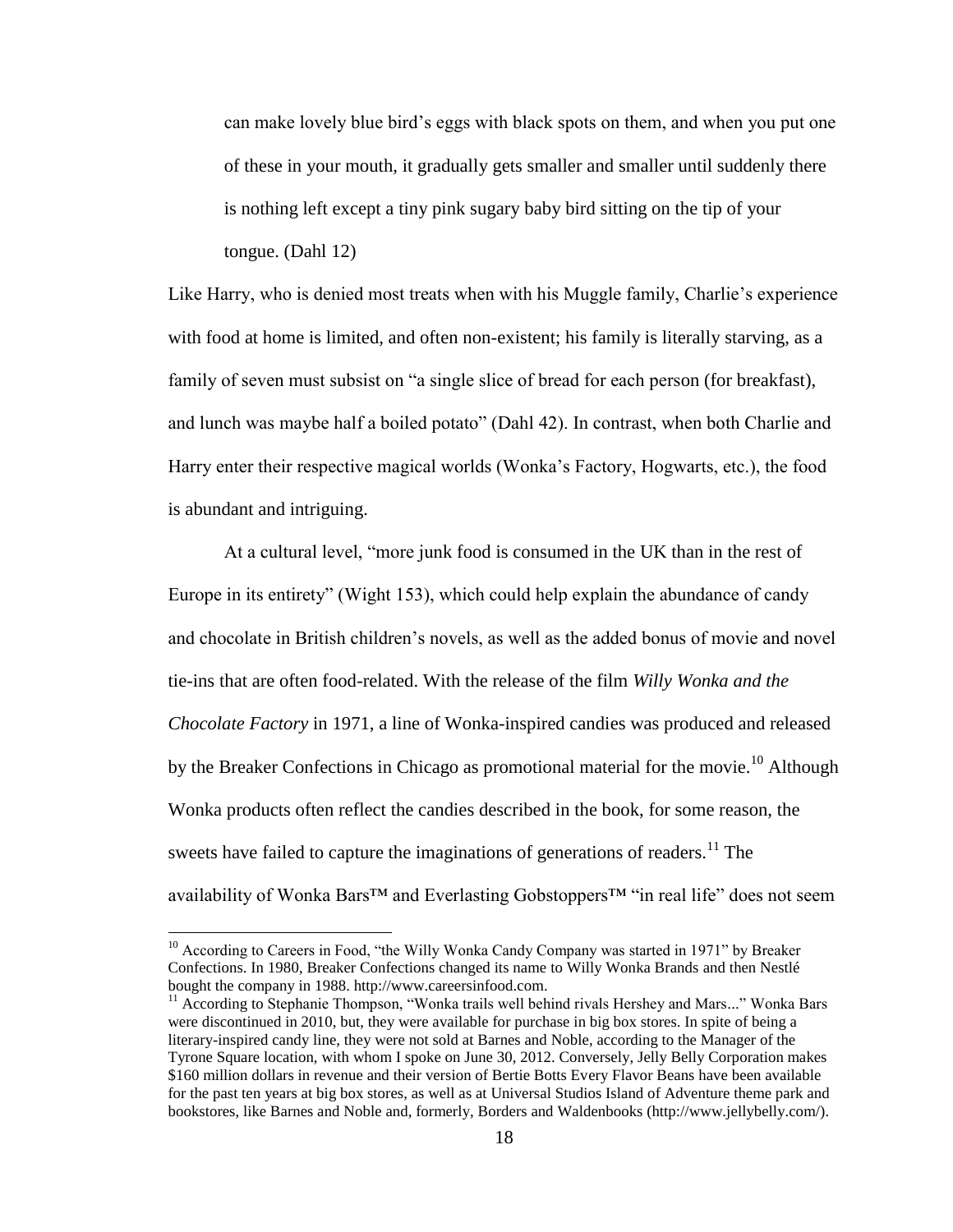to hold the same fascination as their *Harry Potter* counterparts, such as Bertie Bott's Every Flavor Beans™, produced by The Jelly Belly Corporation.<sup>12</sup> Even though *Charlie and the Chocolate Factory* has been read by countless children for almost fifty years, and in spite of the outrageously vivid visuals of the Factory shown in the two film incarnations, the chocolate in the stories has a very different meaning from the foods in *Harry Potter*. Fans of both series certainly have access to some of the delicious confections, but the food in *Harry Potter* is deeply embedded in the narrative in such a way as to define the characters. Roald Dahl could have written *Charlie and the Gum Factory* or *Charlie and the Toy Factory*, and the story would have been much the same.

Although Ellen Moore is writing about advertisements when she says they "serve to reinforce cultural notions of an ethnically homogenous British and U.S. national identity," it can also be argued that books contribute to the "idea that the consumption of chocolate is thus almost exclusively associated with whiteness, while the production is largely associated with exotic 'Otherness'" (Moore 67). In the *Harry Potter* series and *Charlie and the Chocolate Factory*, the consumption of candy and chocolate is almost exclusively the purview of children, and in the case of *Harry Potter*, mostly white children. There is some racial diversity in the series, but it is not directly referenced in the

 $12$  This is based as much on anecdotal evidence as on sales figures. I ate Wonka bars in the 1970s (but then they stopped making them), and I saw them again at Toys `R Us just after the Tim Burton version of *Charlie and the Chocolate Factory* was released, but my argument is not that they are not available, but that they do not excite people as much as the availability of Bertie Botts Every Flavor Beans. When I worked at Barnes and Noble in West Nyack, NY in 2000, Jelly Belly had not yet begun to produce their version of Every Flavor Beans for sale, but at the release party for *Harry Potter and the Goblet of Fire*, I went to the candy shop in the mall and purchased pounds of Jelly Bellies, then made a sign that said "Bertie Botts Every Flavor Beans" and held a contest for kids to guess how many beans were in the jar. Over and over again I heard "they need to make these for real…I would buy Every Flavor Beans! Etc." In 2002, Jelly Belly Corporation released their product. Wonka candy bars taste good, but they are just another chocolate bar, while Bertie Botts Every Flavor beans are imaginative, fun, and allow people to engage in some *schadenfreude* by getting others to try potentially gross flavors. Every reader is different, and there is no evidence that Wonka bars are unpopular, but my argument is that Every Flavor Beans and other *Harry Potter*-inspired confections are better at capturing a reader's imagination and allowing them to experience the stories first hand in a way that the Wonka bars do not.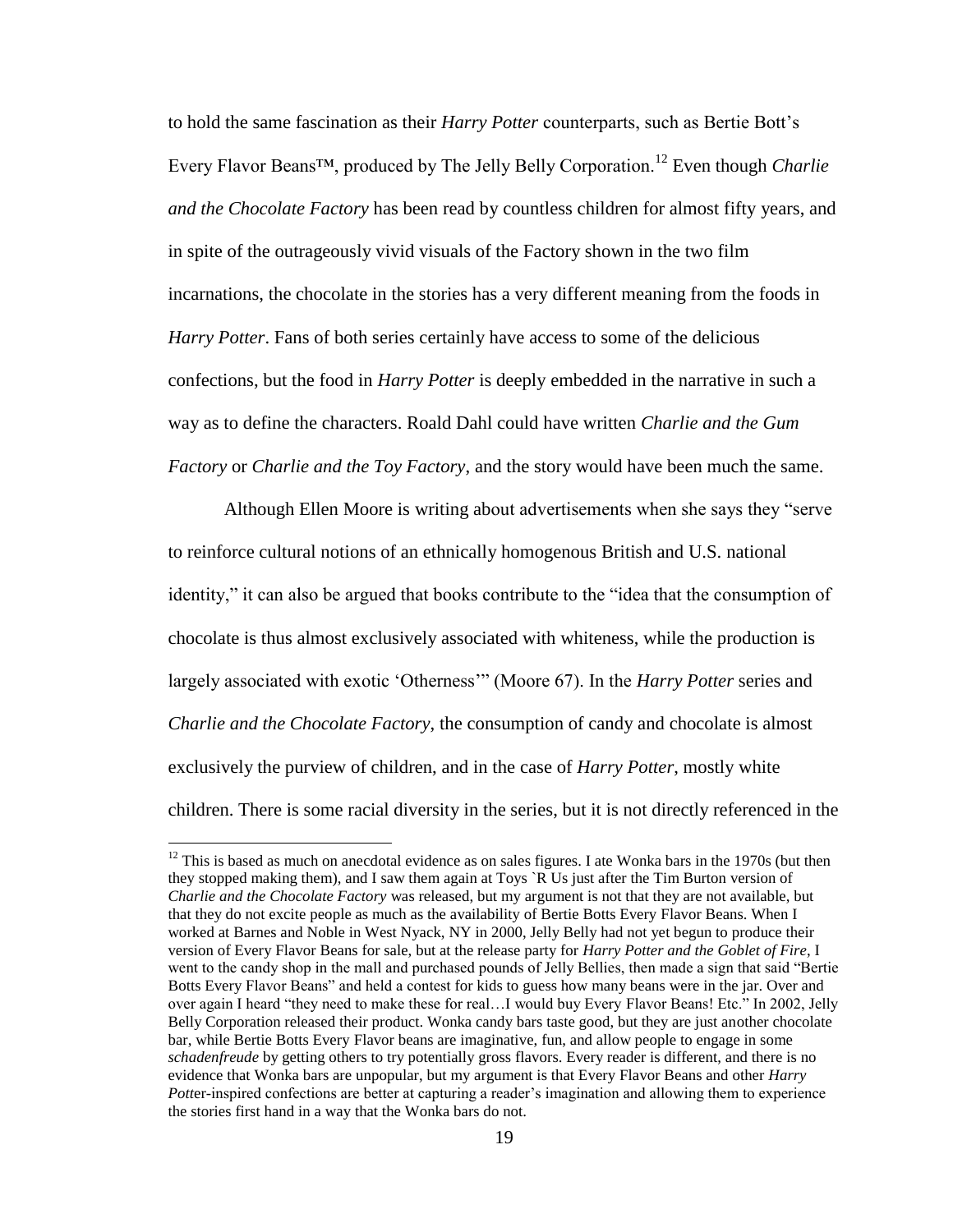books: it can be surmised that Parvati and Padmil Patel are of Indian descent, but no matter what their ethnic origin, the students at Hogwarts are very distinctly British. Food, in the guise of candy, chocolate, and other puddings serve to reinforce not only ethnic and national identity, but also emphasize individual characters and personality traits. Readers are invited to better understand Hogwarts, the Wizarding world, and, for many individuals, Great Britain, through exposure to foods that are both traditional and fantastic.

Susan Honeyman suggests that "food lures the disempowerment of children with surrendered agency" (therefore) "child characters' use of food can carry a self-expressive power that at least enables young agency for identifying the self" (198). Children, who lack cultural, economic, and social currency, often have access to food, which can give them some feelings of agency. One of the first ways contemporary children can cement their place in the Elementary School lunch room hierarchy is through the ability to trade food packed in a lunch box from home. Negotiating the value of a Twinkie<sup>TM</sup> versus a pudding cup becomes a way for children to assert themselves within a hegemonic structure that suggests children have no real power. Children who refuse to trade or have nothing of value to trade can find themselves ostracized or ignored by others for their inability to participate in the sharing game. Children's novels often reflect the discourses of "food as power" in that they include characters who interact directly with food (sharing, hording, eating) and often must make decisions about when and what to eat when food is offered. Many a fairy tale has warned of the dangers of eating food one is offered without knowing where it came from and "various theories, ranging from anthropological, sociological and psychological to literary disciplines, confirm that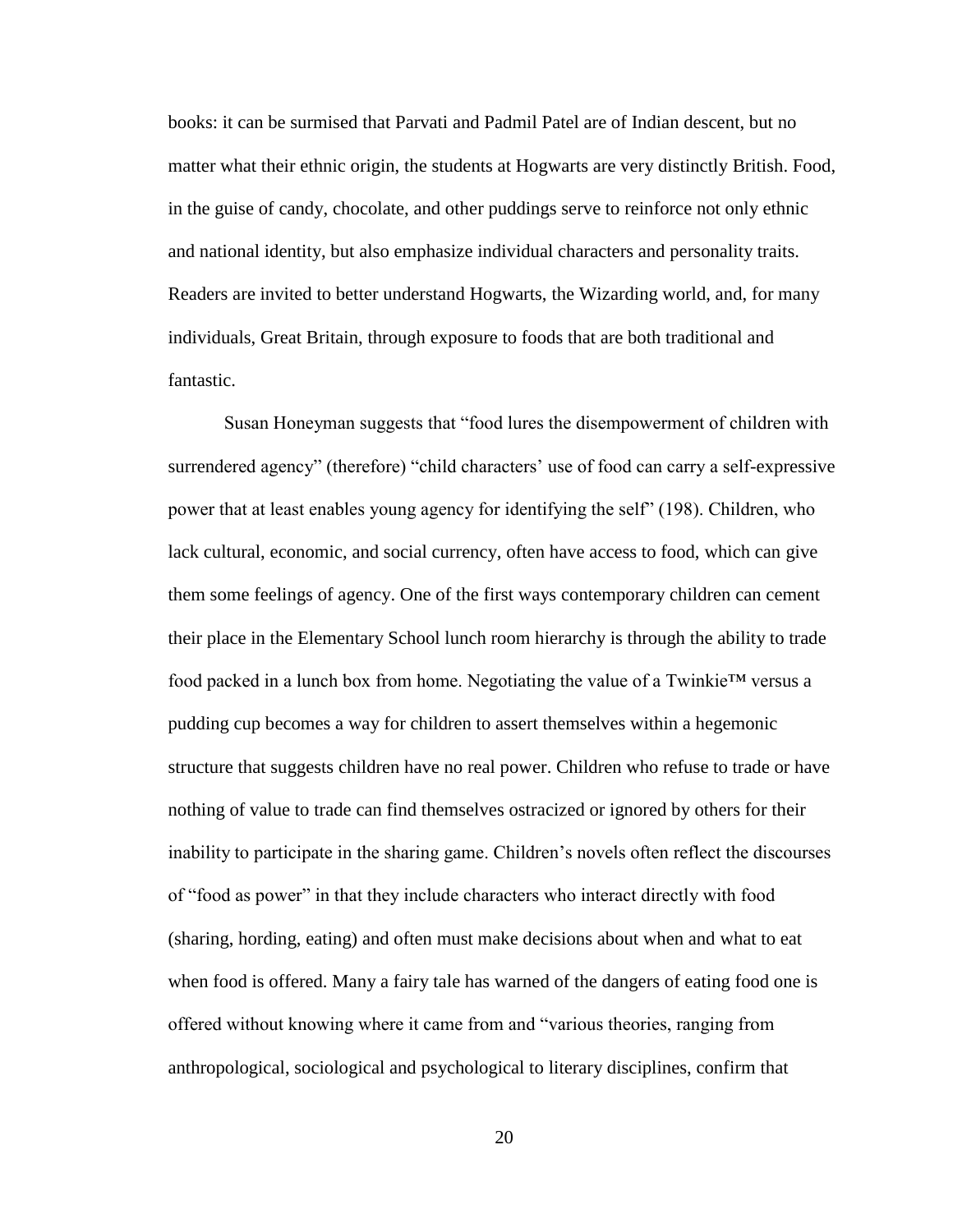children's minds and bodies are shaped by adult concerns" (Daniel 40). Books which illustrate interactions between children and food model acceptable and unacceptable behaviors, as well as shape the mores and values that are important to the cultural discourses of the books' readers. When we read, we do more than convert shapes on a page into words; we also shape words into meaning.In the *Harry Potter* books, the characters and the readers work almost in tangent to convert food, not into fuel, but into meaning.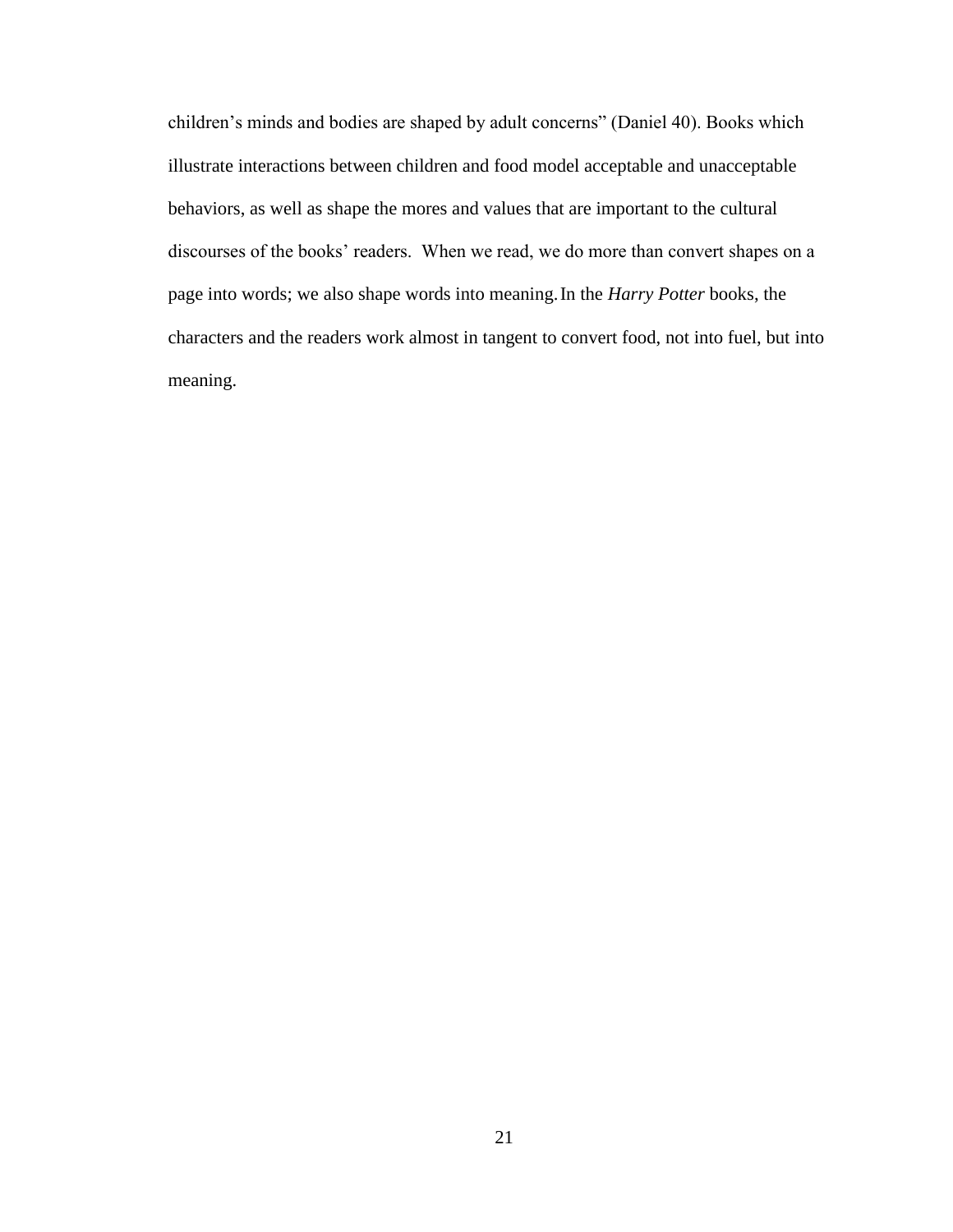#### CHAPTER ONE: NO MERE TRIFLE

Because the series is comprised of seven books, *Harry Potter and the Philosopher's Stone (*1997), *Harry Potter and the Chamber of Secrets* (1998), *Harry Potter and the Prisoner of Azkaban* (1999), *Harry Potter and the Goblet of Fire* (2000), *Harry Potter and the Order of the Phoenix* (2003), *Harry Potter and the Half-Blood Prince* (2005), and *Harry Potter and the Deathly Hallows* (2007),<sup>13</sup> the last few surpassing the 300 page mark, I am providing a brief background to help familiarize those who may not have read the books or for those who need a brief reminder. The series follows the life of protagonist Harry Potter chronologically from birth through age seventeen, and includes an epilogue showing Harry as a thirty-six year old married man with children. As a baby, Harry's parents, Lily and James Potter, are murdered by the evil wizard Lord Voldemort, who tries to kill Harry, but is instead destroyed when the magical spell backfires, leaving Harry orphaned (*PS* 14-15). Harry is raised by Muggles (people with no magical abilities) in Little Whinging, a fictional town near Surrey in England, until, when he turns eleven, his status as a wizard is revealed and he begins his studies at Hogwarts School of Witchcraft and Wizardry (*PS* 42).

Each of the seven books builds upon the story set in the previous volume, but all deal with Harry's experiences at Hogwarts and his attempts to negotiate his place in the hidden Wizarding world. In all but one book, *The Prisoner of Azkaban*, Harry directly or

<sup>&</sup>lt;sup>13</sup> In the British edition, the first book is called *Harry Potter and the Philosopher's Stone*, although this title was altered to *Harry Potter and the Sorcerer's Stone* for the American edition published by Scholastic Books.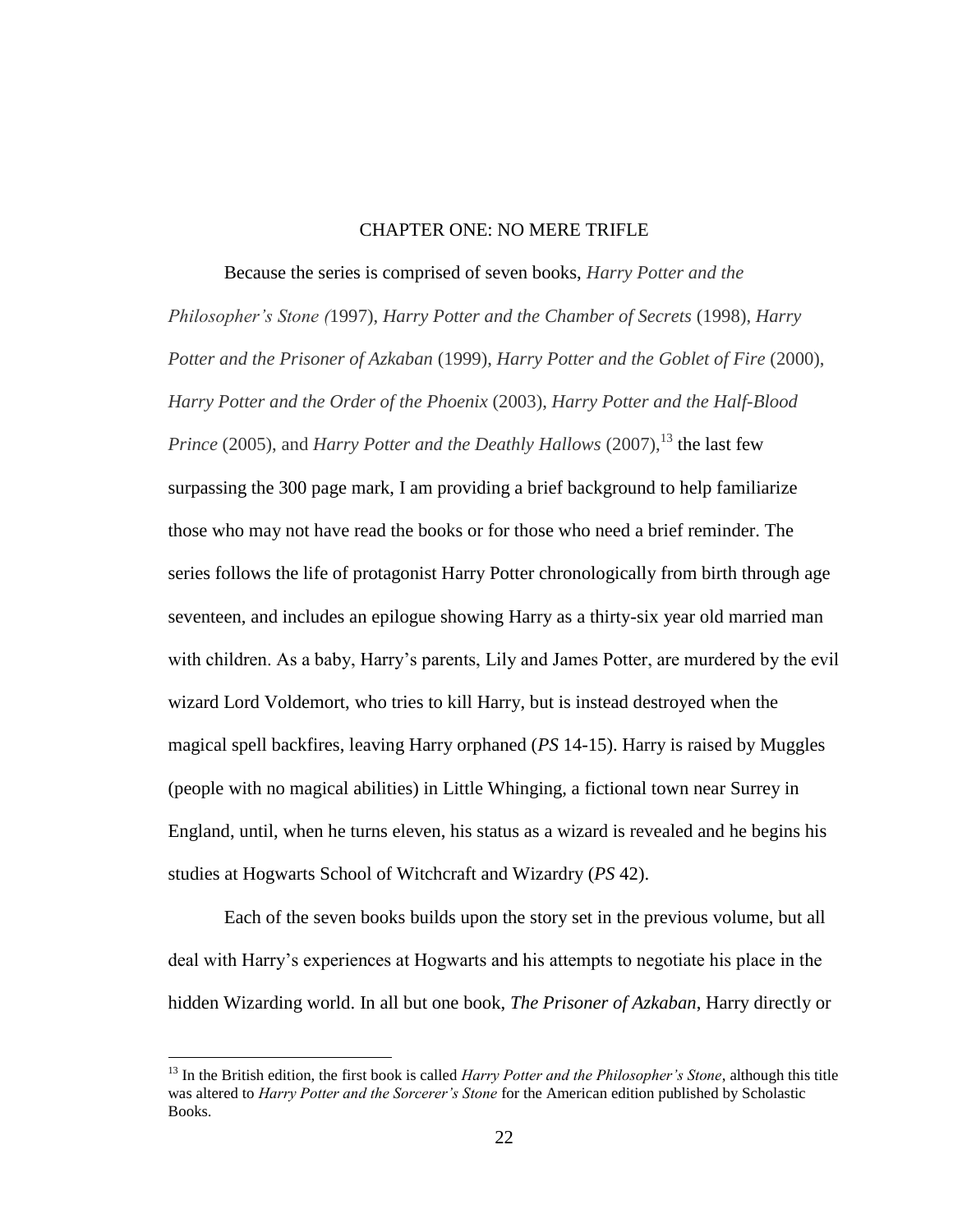indirectly confronts Lord Voldemort, successfully defeating him or at the very least, escaping death at his hands. Harry is always aided in some way by his two best friends, Ron Weasley and Hermione Granger, as well as by some of the Hogwarts professors, and the Order of the Phoenix, a group of adult wizards working with Professor Dumbledore to defeat Lord Voldemort and his Death Eaters (followers). Each book brings Harry closer to the prophesized eventual final showdown between himself and Voldemort where "neither can live while the other survives…" (*OoP* 741). In the final book, the Battle of Hogwarts brings together the current students from the school, past graduates, dark wizard hunters (Aurors), parents, and other sympathizers to fight against the force of evil, Voldemort. In what is often described as a Christ-like death and resurrection of the hero,<sup>14</sup> Harry allows Voldemort to kill him so that Harry may be reborn and in turn defeat Voldemort.

In the *Harry Potter* books, meaning is often constructed through the different types of foods that are consumed and shared by the characters in the stories. Food signifies more than just simple sustenance. Rowling's vivid and complex descriptions of food are found throughout all seven books and the emphasis on interesting, plentiful varieties in the Wizarding World are in distinct contrast to the plainer, boring foods found in the Muggle World, suggesting multi-layered and coded meanings within the narrative. Annette Cozzi suggests that "food is one of the most fundamental signifiers of (British) identity," and therefore food in nineteenth-century British novels serve to "reveal how that identity is culturally constructed" (*Discourses* 5). The *Harry Potter* novels are set firmly in Britain of the late twentieth-century, yet

<sup>&</sup>lt;sup>14</sup> The comparisons of Harry to characters such as King Arthur, Gilgamesh, Kal-El, and Luke Skywalker are discussed at length in the article "In Media Res: Harry Potter as Hero-in-Progress" by Mary Pharr (2002).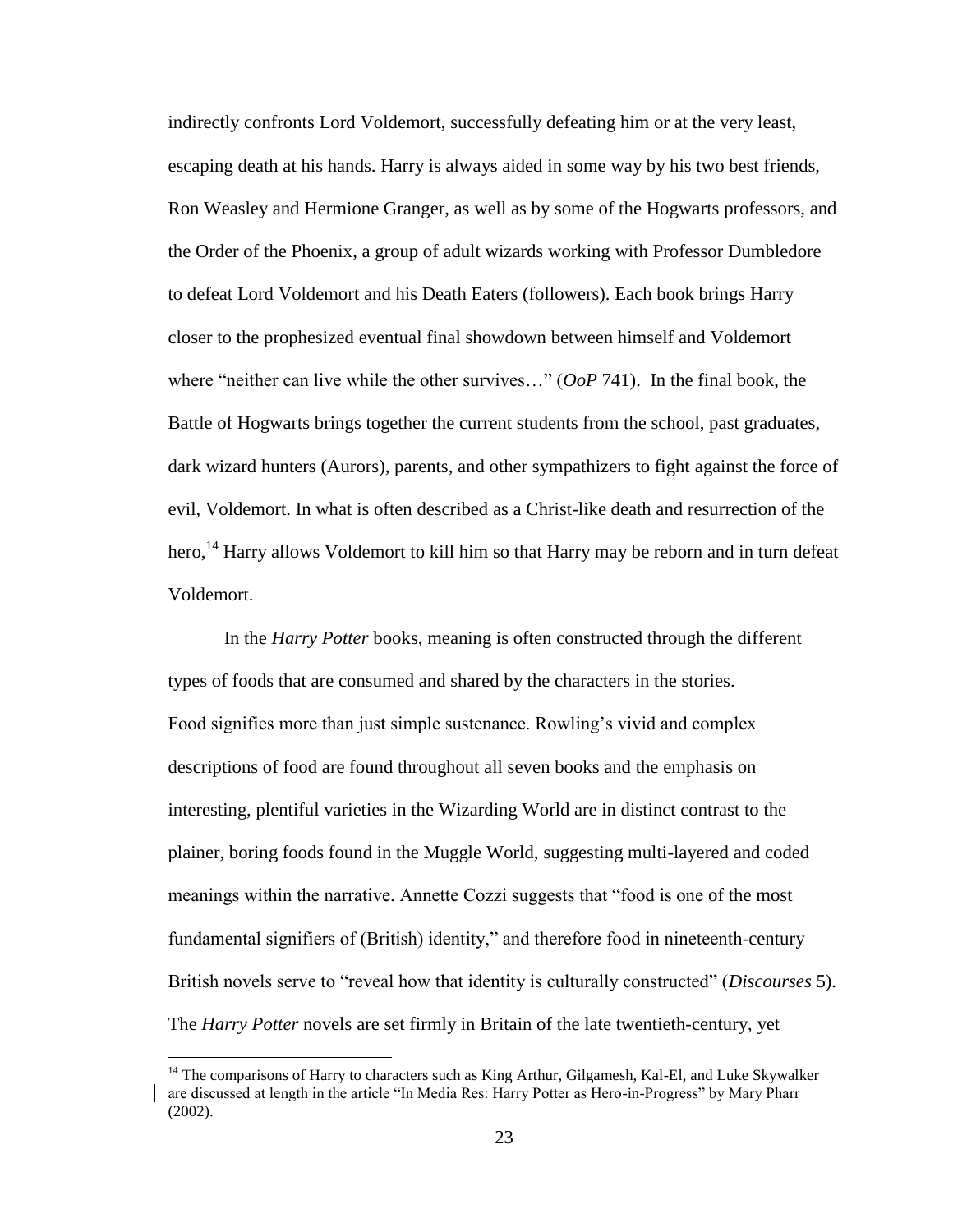Cozzi's argument can be applied to these books quite easily. The food described in the seven novels, even when magically constructed, is rooted in typical British cuisine. American children reading the novels may mistakenly believe that treats such as "knickerbocker glories" (*PS* 24) are confections created by Rowling, rather than realize they are simply ice cream treats consumed by myriad English schoolchildren. The language and wordplay used by Rowling to construct a sense of the Wizarding world's culinary identity serve to situate the novels in two distinct worlds: that of twentiethcentury Muggle Britain and twentieth-century wizard Britain.

In *Tasting Food, Tasting Freedom*, Sidney Mintz argues for an examination of food that allows for "*inside*" and "*outside*" meanings, whereby the "*inside* meaning (combines) economic, social, and political (even military) conditions" with "*outside*  meaning," whereby "*inside* meaning arises when the changes connected with *outside*  meaning are already under way" (20, emphasis in original). How this applies to candy, sweets, and pudding in Harry Potter is in the understanding of how the multi-layered worlds of the books (inside) combine with the readers' interpretation of meaning, outside of and in addition to the written narrative. Adding to the polyglossia of food in the series is a combination of words invented by Rowling to describe magical foods of her own creation, and the insertion of purely British foods that may not be easily recognized by non-British readers. When the first three books were published by Scholastic Books in the United States, the publishers made the seemingly arbitrary decision to "translate" some of the British words and phrases into more Americanized versions. The words that suffered most from this are food-words, such as "sherbet lemon/lemon drop," "chips/fries," "jelly/Jell-o," and "jacket potato/baked potato" (Nel 262). Philip Nel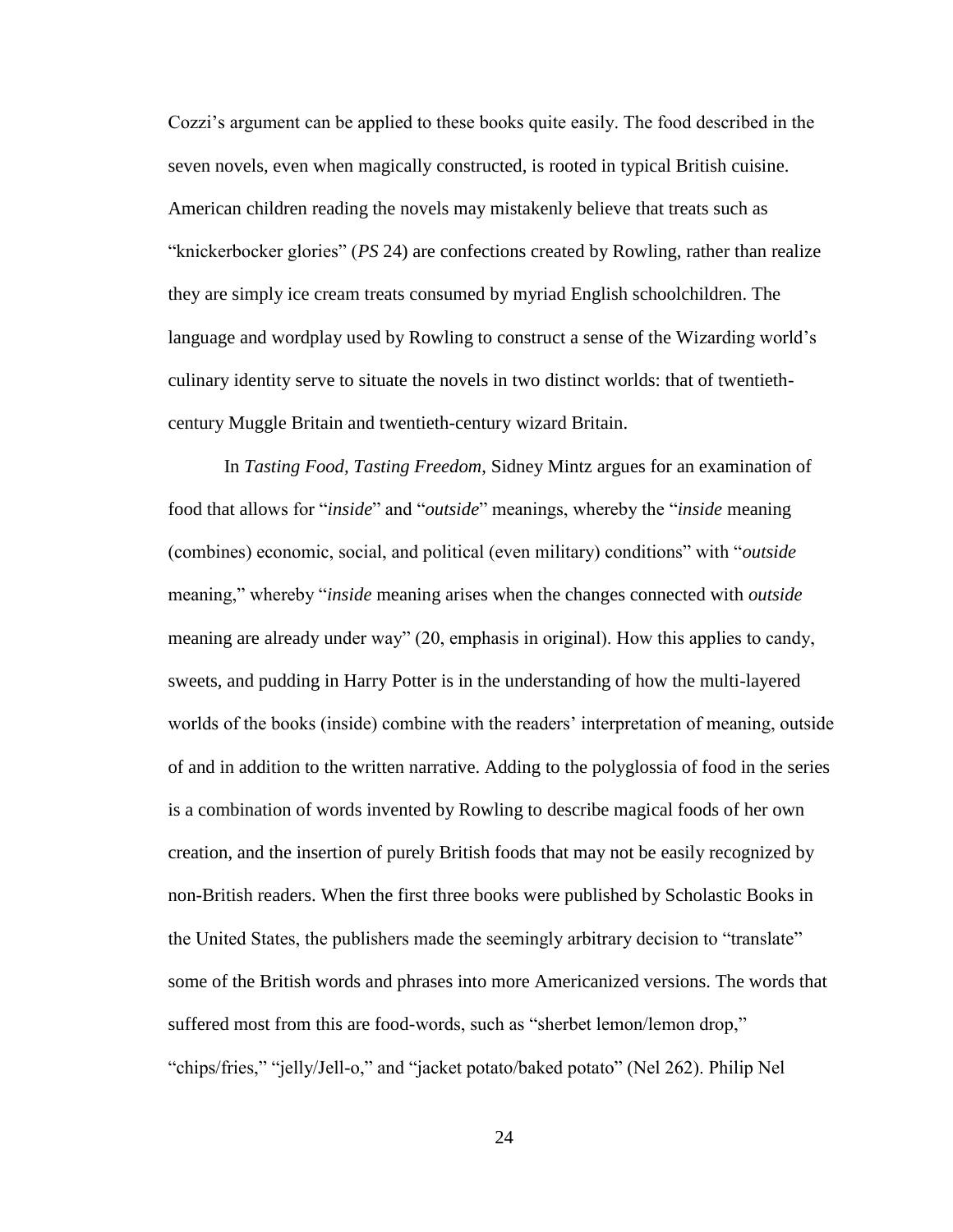discusses the cultural implications of this word play in "You Say `Jelly', I say `Jell-O'? Harry Potter and the Transfiguration of Language," arguing that "replacing British vernacular with what Americans think of as British vernacular diminishes the novel's realism" offering the example of Ron and Harry sitting "by the fire toasting `bread, crumpets (and) marshmallows'" in *The Philosopher's Stone* versus the Americanized "toasting `bread, English muffins (and) marshmallows'" (267). Nel points out that crumpets and English muffins "are related," but "they are not the same" (267). While it seems like a minor argument, it does say a lot about how food is used to distinguish one group of people from another. Americans eat English muffins, but the English do not. Likewise, Muggles eat sherbet lemons and mint humbugs, but wizards eat Cauldron Cakes and Chocolate Frogs. Rowling evokes a sense of the "otherness" of wizards through the use of strangely exotic foods that are not found in the Muggle world, which is why the candy shop, Honeydukes, "is stocked with Fizzing Whizzbees, Pepper Imps, and Cockroach Clusters…and replacing these treats with M&M's and Tootsie Rolls would be out of the question" (Radosh).

Because food is often both a boundary and a vehicle to cross the boundary, access to the foods within the structural narrative of the books becomes very important to the characters and to the readers. The types of food described serve, on one level, as a way to bring readers into the new and fantastic world created by Rowling. Access to the wonderful foods is just as important as their descriptions, for what good is it to describe the foods and then not allow Harry and his friends to experience them? The fantasy of food helps establish the Wizarding world as separate and different from the Muggle world, and the rich descriptions allow the reader a way to experience the sumptuous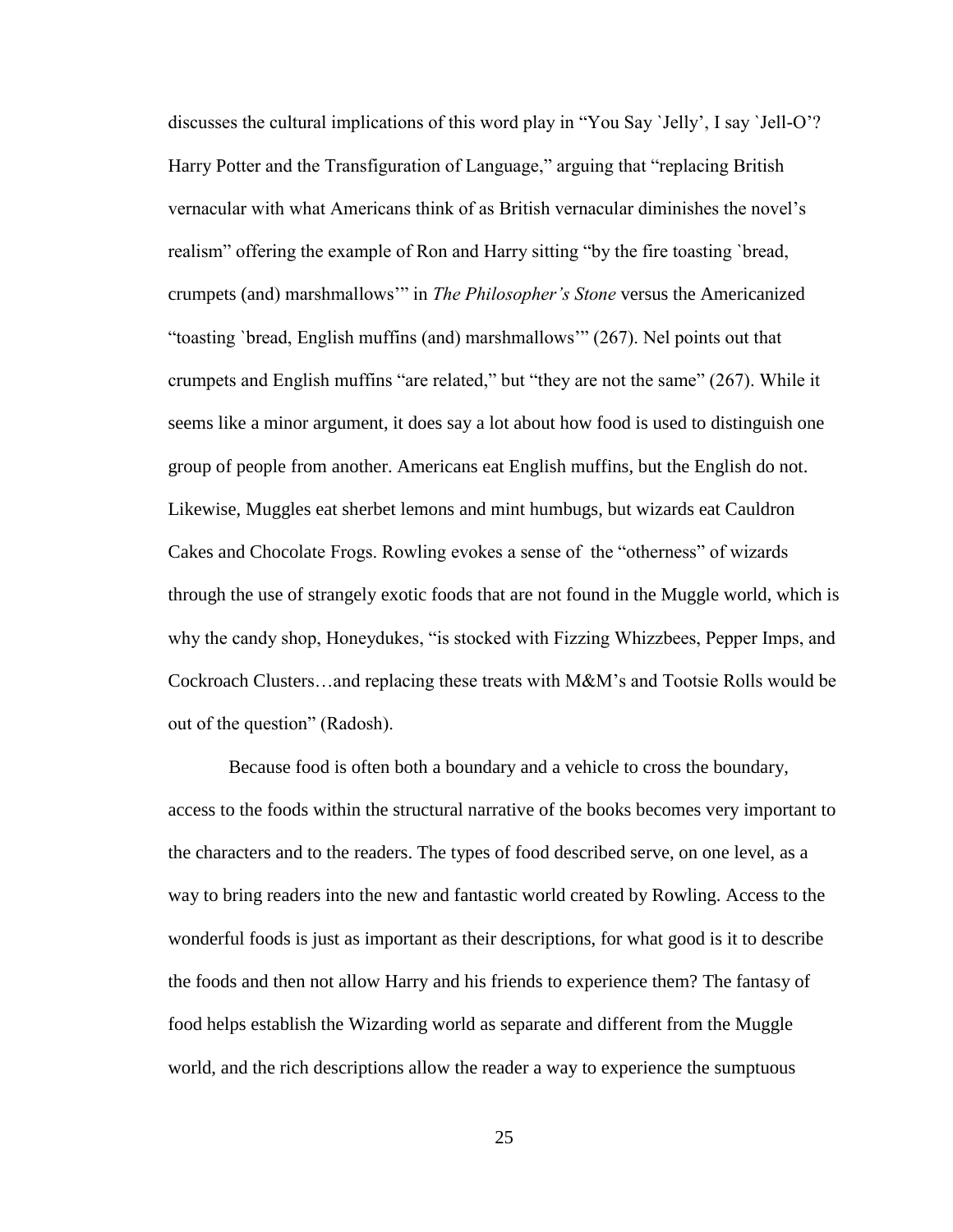meals right along with the characters. As Carolyn Daniel suggests, "mealtimes play an important role in fiction in terms of creating verisimilitude and fictional feasting undoubtedly functions to give the reader a vicarious experience of gluttony" (70), so that even if one has no access to the foods in real life, they can be experienced through the fictional meals of the characters. For this "vicarious experience of gluttony" to work, then the characters must have access to food. When they do not, tensions are created between not just the characters, but also between the readers and the characters. How these tensions are played out and resolved becomes central to the stories.

In the *Harry Potter* books, regular food shortages separate Harry from the Wizarding Community, while accessibility marks the threshold between one world and the next. Harry's first entrance from the Muggle World to the Wizarding World is through a pub called the Leaky Cauldron that serves drinks and bar food and opens into Diagon Alley, a wizard village hidden in London. The name "Leaky Cauldron" is allegorical for food that has leaked from one world to another, like a trail of breadcrumbs guiding the chosen few (wizards) into a new life. Through this door, Harry enters into the new world, and food serves as delineation between what is preferred and what is not. His first foray into the magical world through the Leaky Cauldron's door is not marked by any particularly odd culinary delights: the Leaky Cauldron looks like a typical London pub and the ice cream Hagrid buys is a basic "chocolate and raspberry (cone) with chopped nuts" (*PS* 61), which he and Harry enjoy together as they walk through the amazing shops in Diagon Alley. But once Harry moves out of London and into his boarding school, the foods he eats and the drinks he consumes become more and more magical. This shift from one location to another is ideological as well as geographical.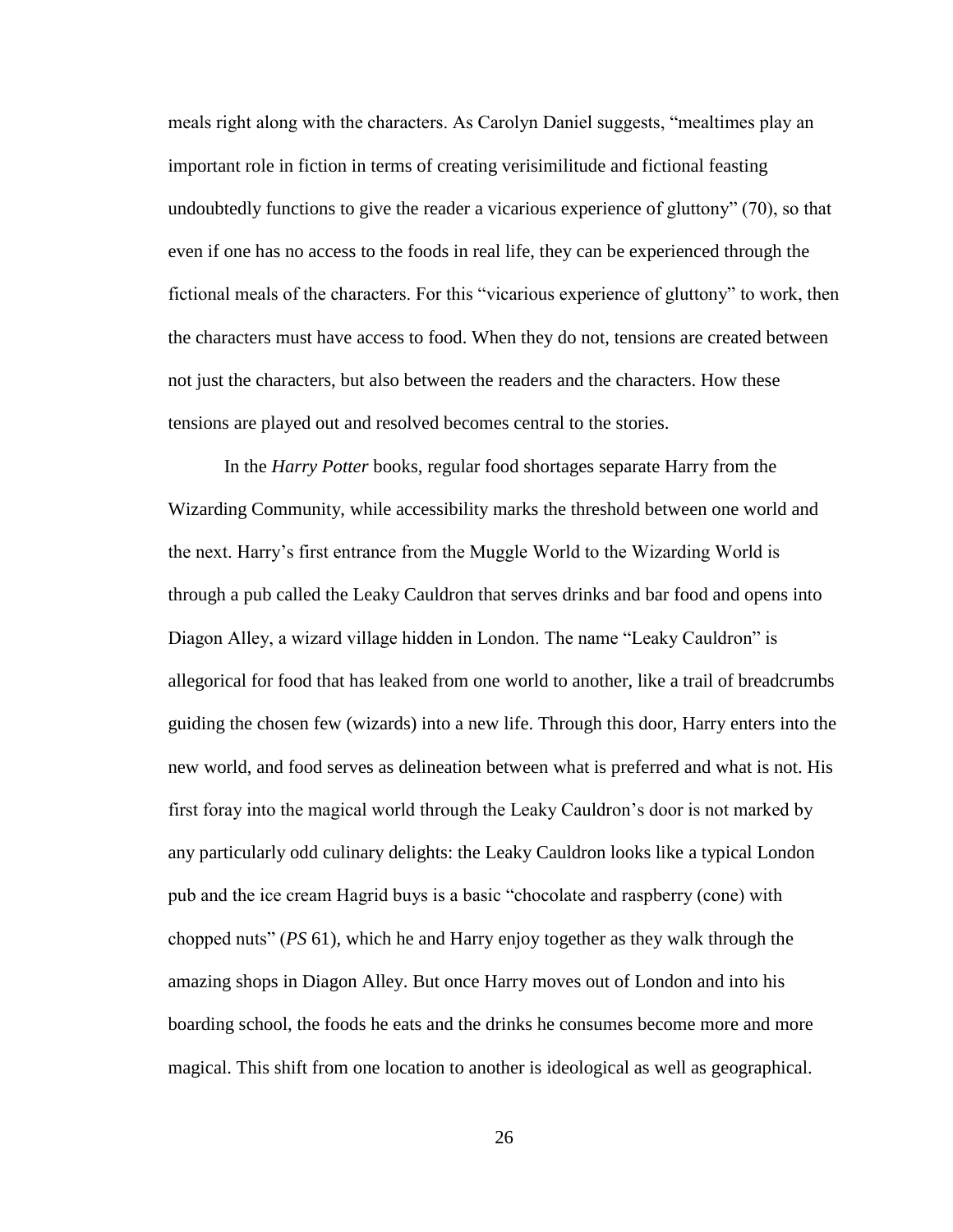Harry's experiences with the Dursleys did little to prepare him for the variety of amazing foods available to him as a member of Wizarding society.

Food in western literary tradition has been indispensable in illustrating ties between differing groups. The importance of distinguishing one group from another in most cultures cannot be over-emphasized, with food abundance and scarcity often serving as cultural markers that distinguish one group as more "desirable" than another. In fact, "nothing is more familiar and domestic than food…like ideology, food is neither innocent nor neutral, nor is it merely nourishing fuel; rather, it allows for an assortment of associations and attachments to be swallowed with it…" (Cozzi, *Discourses* 4). We can look at "the value of food as a mark or badge of ethnicity, religion, class, and other social groupings" (Wrangham 109) within the structure of the *Harry Potter* novels by analyzing the value of food to the characters, who all exist within the framework of contemporary British ideologies.

To young wizards, Hogwarts School of Witchcraft and Wizardry is a magical place that exists outside of the realm of the mundane. To get to Hogwarts via the Hogwarts Express, "one goes to platform number nine and three-quarters, which, like Brigadoon, exists only at certain times and is reached by walking straight through the wall between platforms nine and ten" (Cockrell 16). The train is located in the very Muggle King's Cross Railway Station in London, but only wizards may access it, crossing literally through a brick wall (*PS* 70). The journey to Hogwarts by train affords Harry with his first true introduction to Wizarding food, in the form of the "trolley of sweets" that reveals such epicurean treasures as "Bertie Bott's Every-Flavour Beans, Drooble's Best Blowing Gum, Chocolate Frogs, Pumpkin Pasties, Cauldron Cakes,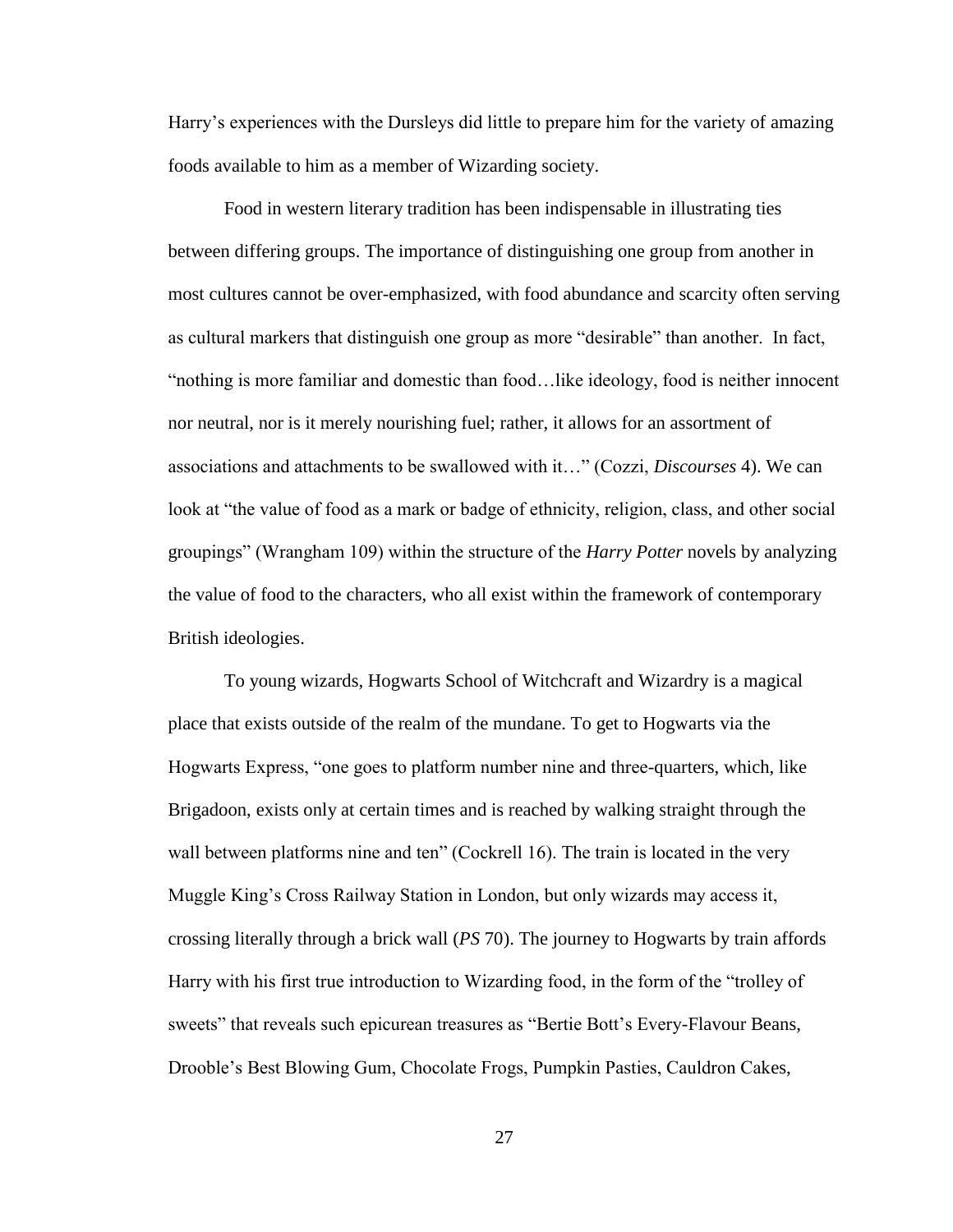Liquorice Wands and a number of other strange things Harry had never seen in his life" (*PS* 76). He buys, then shares with newfound friend, Ron Weasley, some of everything from the trolley.

Most young children lack both cultural capital and economic capital, and although Harry has inherited a great deal of money from his parents, he proves to be generous and fair with his eagerness to share his sweets with someone he has just met. Rather than lord his wealth over others, Harry, "who had never had anything to share before, or, indeed, anyone to share it with" sees the opportunity to share food with Ron as a moment to finally feel like other children (*PS* 76). Ron's "lumpy package" of corned beef sandwiches is a dismally poor trade when compared with Chocolate Frogs and Cauldron Cakes, but for Harry, the sandwiches represent something he has not known previously: food provided with loving care by a mother (*PS* 76). Ron protests the trade, arguing "you don't want this, it's all dry," but Harry insists that Ron take a Pumpkin Pasty (*PS* 76). Although Ron complains about disliking corned beef, he is also loyal to his perpetually harassed mother, Molly Weasley, when he quickly tells Harry that the reason she always forgets he doesn't like corned beef is because "she hasn't got much time…you know, with five of us" (*PS* 76). Not surprisingly, Harry and Ron soon ignore the pitiful sandwiches and indulge in "eating their way through all of Harry's pasties and cakes" (*PS* 76).

What follows in this scene is an introduction to some of the confections of the Wizarding world, including Chocolate Frogs (which include "Famous Witches and Wizards" cards for children to collect and trade) and Bertie Bott's Every-Flavour Beans (*PS* 77-78). The collectible cards also serve to illustrate for Harry some of the key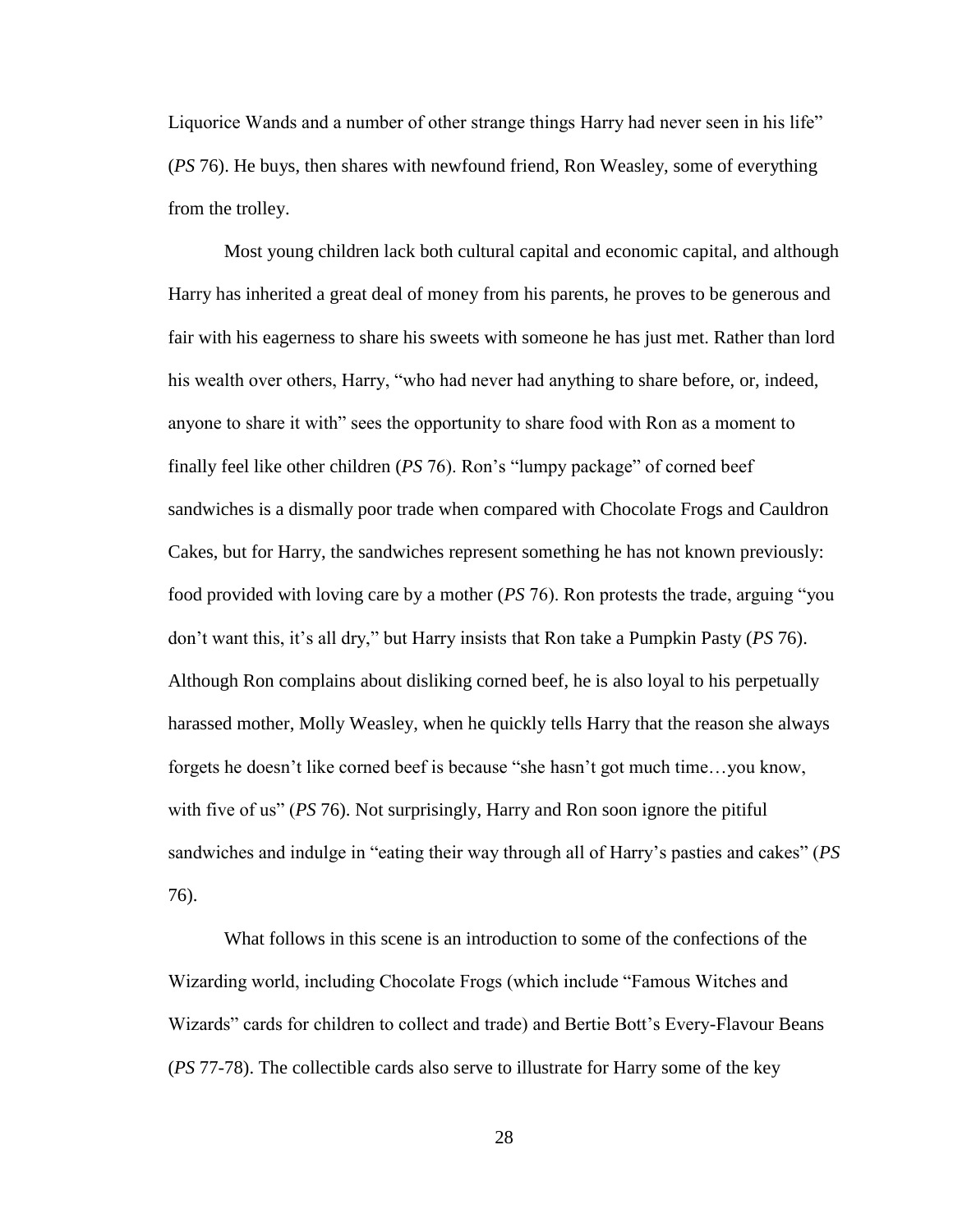differences between his two worlds: in the Muggle world "people just stay put in photos," while in the Wizarding world, they move about and interact with others (*PS* 77). Every-Flavour Beans are always a risk, because as Ron tells Harry, "when they say every flavour, they *mean* every flavour–you know, you get all the ordinary ones like chocolate and peppermint and marmalade, but then you can get spinach and liver and tripe. George reckons he had a bogey-flavoured one once" (*PS* 78, emphasis in original). When the Jelly Belly™ Candy Company licensed and marketed "Bertie Botts Every Flavor Beans" in the United States, they included a "booger" bean, in addition to black pepper, dirt, earthworm, soap, earwax, and rotten egg. The more palatable flavors of watermelon, tutti-fruitti, candy floss, and blueberry are tossed in for good measure, but the real fun is in getting unsuspecting friends to try the "vomit" flavored jelly bean.<sup>15</sup>

Harry's joy at having something to share with a friend is the prelude to a teaching moment. Since culture is defined by anthropologists as something that is both learned and transmitted, this suggests that culture is socially constructed and must be taught. When Harry steps onto the Hogwarts express, he brings with him the mores and expectations of the culture in which he was raised, as evidenced by his desire to "buy as many Mars bars as he could carry" and his surprise to find that the witch running the Trolley has no such thing for sale (*PS* 76). When Harry encourages Ron to accept a pasty and some Chocolate Frogs, Ron, in turn gives Harry a peek into the wizard world to which the treats (and Ron) belong. Information, such as the way people in pictures move around, that Every-Flavour beans are a risky venture, or the fact that student wizards collect "Famous Witches and Wizard" cards the way Muggles collect baseball cards, helps Harry navigate

<sup>&</sup>lt;sup>15</sup> Not that *I* would ever do such a thing to anyone.  $\sim$ LC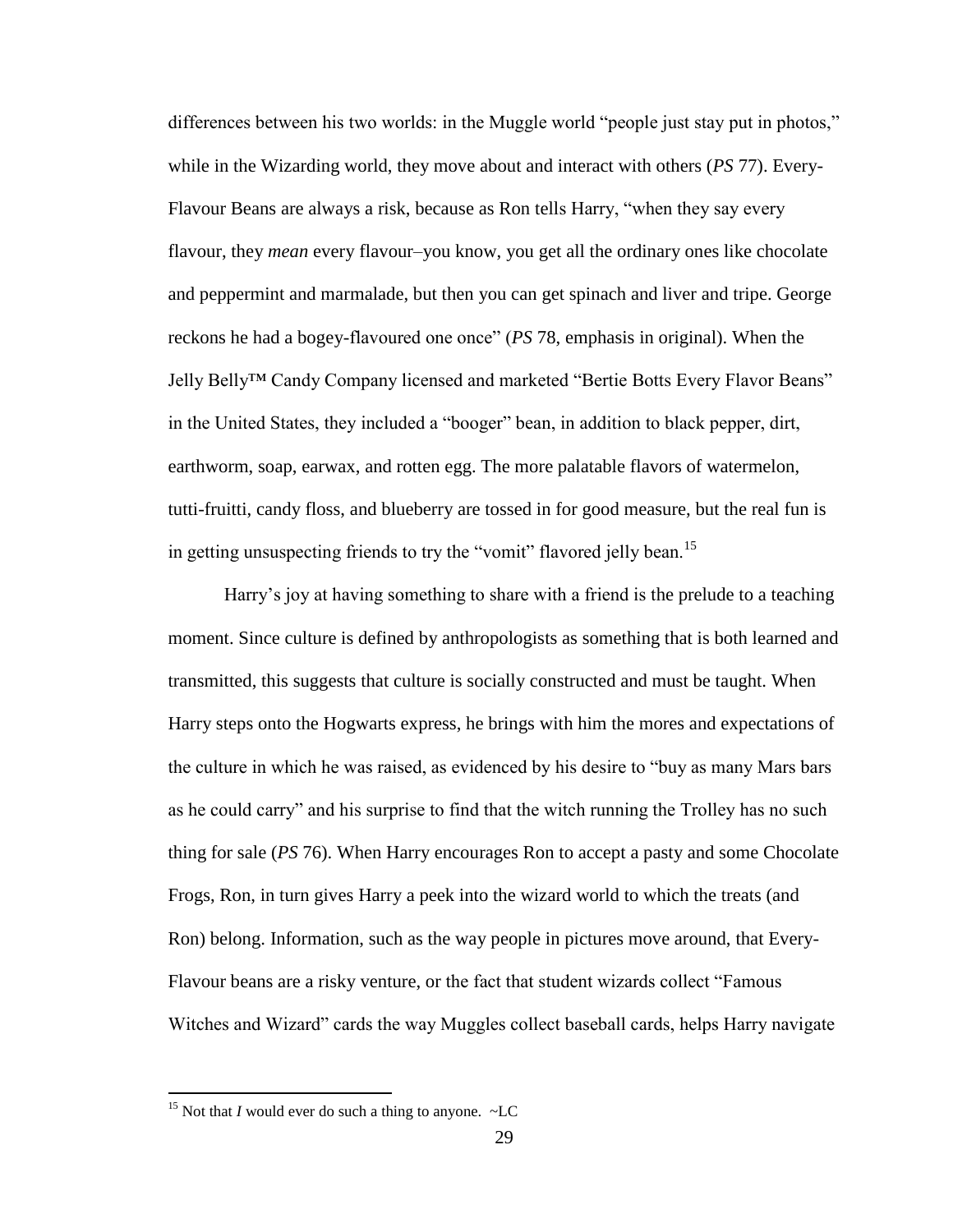the new social waters. For one thing, he knows that if someone offers him a "funny grey" bean, it could be pepper flavored.

While Harry is taught the role of sweets in the wizard world, so too is the reader introduced to some of the new ideas that make up Rowling's careful and detailed world building. Instead of overwhelming the reader all at once with a new vocabulary and a new way of understanding the world, *Harry* is introduced to new concepts, and the reader goes along with him. Most readers have eaten candy in some form, or at least they know what it is, which allows for a perfect point of reference. Rather than have Harry share Mars bars with Ron, delicious and mysterious new confections are introduced. As the foods are explained, pieces of the Wizarding world fall into place as well. Wizard candy proves to be more challenging than the Muggle variety; they are not always the treats they appear to be, just as the Wizarding world is exciting and wondrous, but, as Harry begins to learn, not always safe.

Cakes, candy, puddings, and other sweets figure greatly into the stories. Candy and sweets are often equated with childhood (and women), suggesting that they hold a subordinate position in the hierarchy of food. In the late Victorian period, advertisements for chocolate stressed that "candy eating was an activity associated with girls" and was therefore seen "as a feminized activity in the popular press" (Dusselier 16-17). This increased emphasis on candy as indulgent is reflected in children's books where characters over-indulged, much to their detriment, as with Edmund in *The Lion, The Witch, and the Wardrobe*, and Augustus Gloop in *Charlie and the Chocolate Factory*. As food was rationed during and following World War Two, "a shortage of fats and sugars in the diet of the general population apparently produced cravings in many people,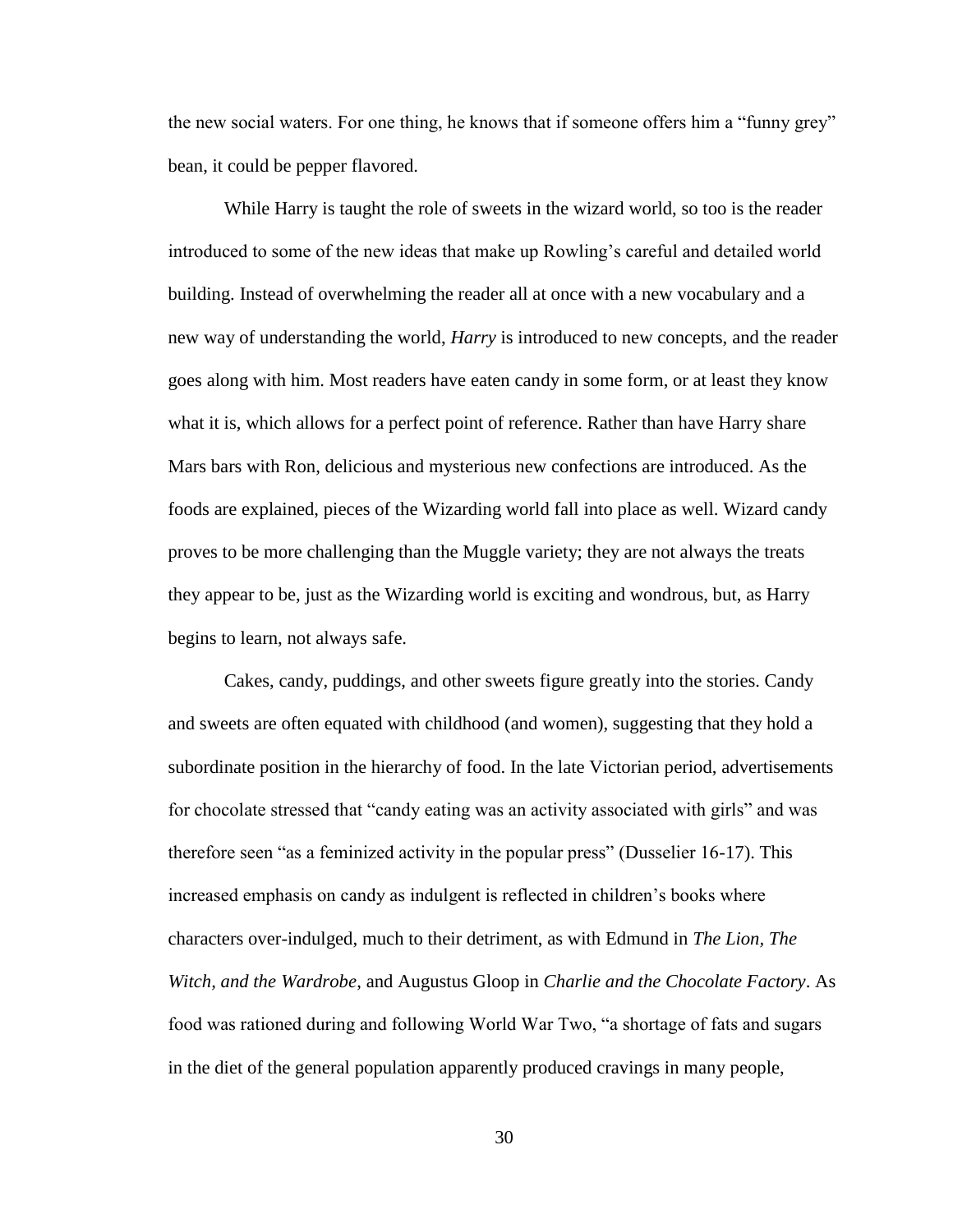particularly children" (Daniel 71), but the holdover Victorian restraint is still emphasized in stories in which children could enjoy sweets, as long as they are not gluttonous about it.

Harry's desire for candy and cakes is not unusual for a child in real-life or in literature, where sweets are often a "vicarious pleasure" (Daniel 70). Most children lack the sufficient funds to buy their heart's desire of chocolates at the local store. In the novel, *Harry Potter and the Philosopher's Stone*, Harry's restraint in buying only one of each of the sweets from the Trolley reflects a very British ideology (76). It is somewhat telling that in the movie version of this same scene, directed by the American-born Chris Columbus, Harry pulls a handful of money from his pockets and tells the Trolley Witch "I'll take the lot!" (*Harry Potter and the Sorcerer's Stone*). Although, in the book, Harry and Ron arrive at the start-of-term banquet with their pockets filled with leftover sweets (*PS* 83), they do not eat everything, and they still have plenty of appetite left for the feast. Buying the entire cart of confections would have been an unnecessary indulgence: they could not have possibly eaten everything, and it would have deprived the rest of the Hogwarts students from enjoying their own treats. Harry is never portrayed as selfish in the novels; his pleasure at sharing treats with Ron is almost as important as his excitement over the amazing new sweets in this brand new world.

Behavior is taught right along with the stories, as what is emphasized is not just the foods that are eaten, but how they are eaten and with whom. On multiple occasions in the series, candy and sweets are shared by the protagonists. When Harry is hospitalized at the end of *The Philosopher's Stone*, his bravery at defeating Lord Voldemort (which somehow the whole school knows about) is rewarded with a number of candies supplied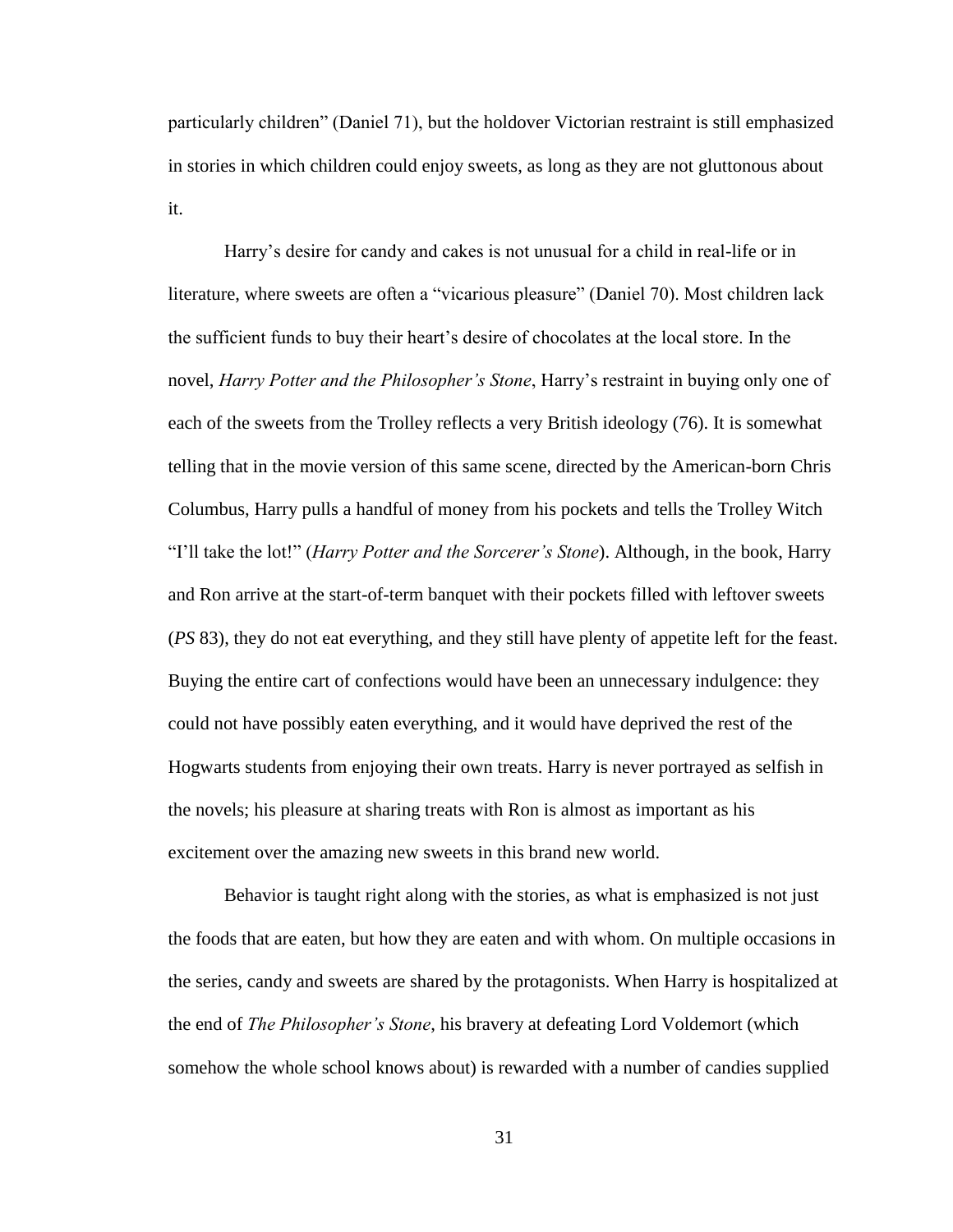by well-wishers, including a box of Bertie Bott's Every-Flavour Beans, which Professor Dumbledore samples to great disappointment, declaring "Alas! Earwax!" in response to the innocuous-looking bean (217-218). After the three friends have purchased their school supplies at the beginning of *The Chamber of Secrets*, Harry, who is the only one with any money left, buys "three large strawberry and peanut-butter ice-cream cones" for himself, Ron, and Hermione (48). It is not enjoyable for Harry to eat ice cream by himself, so treating his friends adds to his own pleasure. Later, in *The Prisoner of Azkaba*n, when Harry is not permitted to visit Hogsmeade Village, and therefore is banned from Honeydukes Sweets Shop, Ron and Hermione return with treats to share. They feel sorry that Harry cannot join them, but they make an effort to include him anyway by sharing what they purchase. Sharing sweets is an important aspect of the series because, at least for children, sweets are of upmost importance. Most kids are generally not going to have fancy things, but they are going to have candy to share. Sharing is how they create a community and bonds with each other.

The wizard and witch adults in Harry's life also participate in the act of sharing sweets. In the very first chapter of the series, Headmaster Dumbledore offers Professor McGonagall a "sherbet lemon" described as "a kind of Muggle sweet" (*PS* 13), and later in the books, McGonagall shares biscuits with Harry (*OP* 223-224) and Professor Flitwick rewards Harry with sugar mice (*OP* 513). Meals at Hogwarts generally include a dessert course with such delectable delights as treacle pudding, rhubarb crumble, and custard. Rowling does not always describe the foods being served, especially if they have real-world corresponding items, but she does get creative with the candy and treats.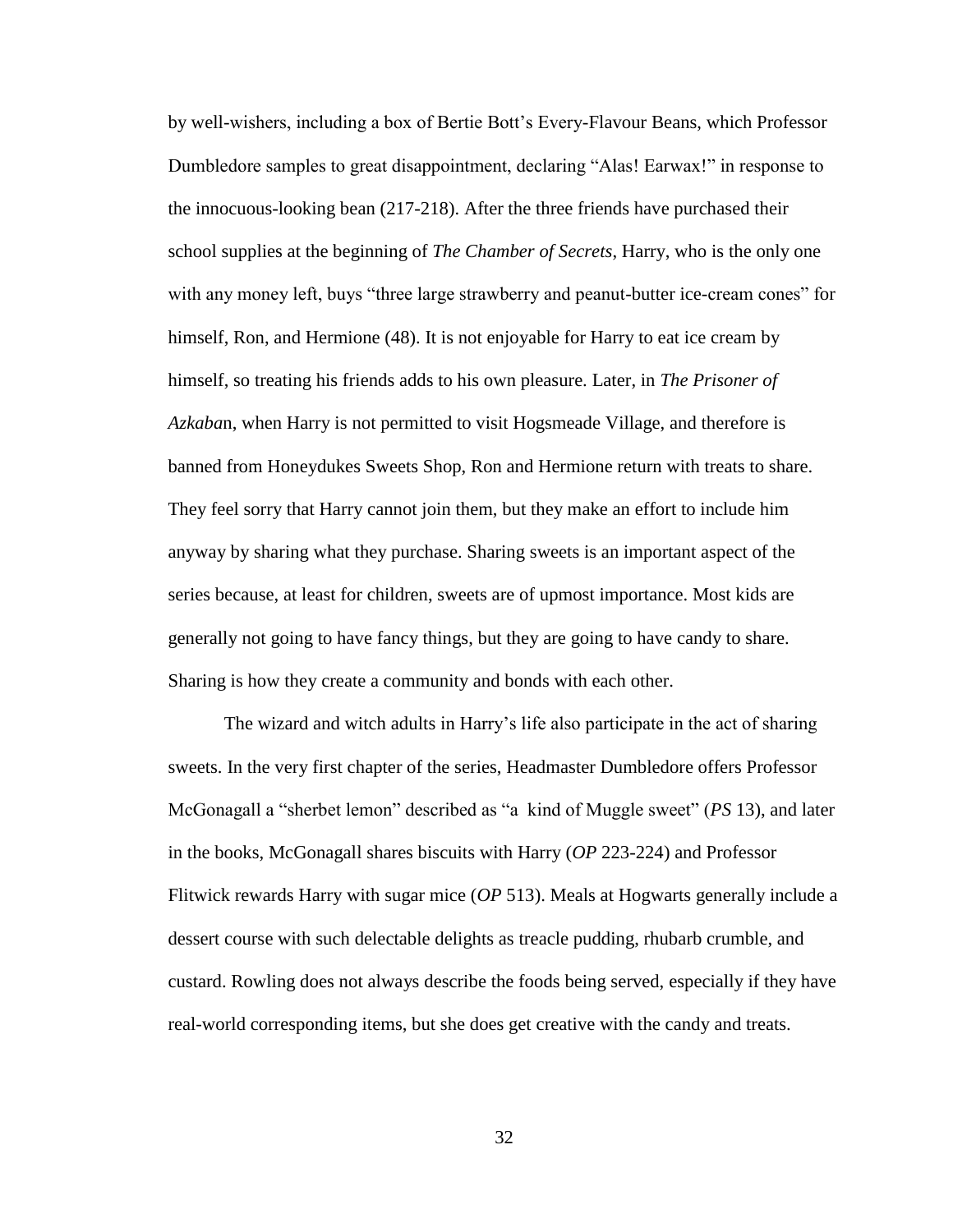When Ron discusses the sweets available at Honeydukes in Hogsmeade, he expresses his excitement by saying:

It's this sweetshop…where they've got everything…Pepper Imps–they make you smoke at the mouth– and great fat Chocoballs full of strawberry mousse and clotted cream, and really excellent sugar quills which you can suck in class and just look like you're thinking about what to write next…" (*PoA* 61)

Although coupled with restraint that suggests there is little over-indulging in spite of the wealth of food available, the wizard world's over-abundance of accessible food is in marked contrast to Harry's experiences within the Muggle world, where dinners are generally made up of "two slices of bread and a lump of cheese" (*CoS* 13) and cold soup pushed "through the cat flap Uncle Vernon had installed" in Harry's room (*OoP* 44) Muggle-world treats consist of Mrs. Figg's "chocolate cake that tasted as though she'd had it for several years" (*PS* 29) and "a cheap lemon ice lolly" (*PS* 24). Even when separated into different tables, everyone at Hogwarts generally eats at the same time and place. Conversely, family meals shared by Harry and the Dursleys back home on Privet Drive are distinctly marked by Harry's exclusion from the family, who often refuse to speak to him or share food with him. Harry's departure from Hogwarts School of Witchcraft and Wizardry and his return to the Dursleys each summer is denoted by denial of food and resources.

If anything marks this difference between the two worlds, it is the lack of food available at the Dursley's home. In the fourth book, *The Goblet of Fire*, Harry is subjected to the same restrictive diet as his overweight cousin, Dudley, although Harry clearly does not need to lose weight. The family, including Harry, spend the summer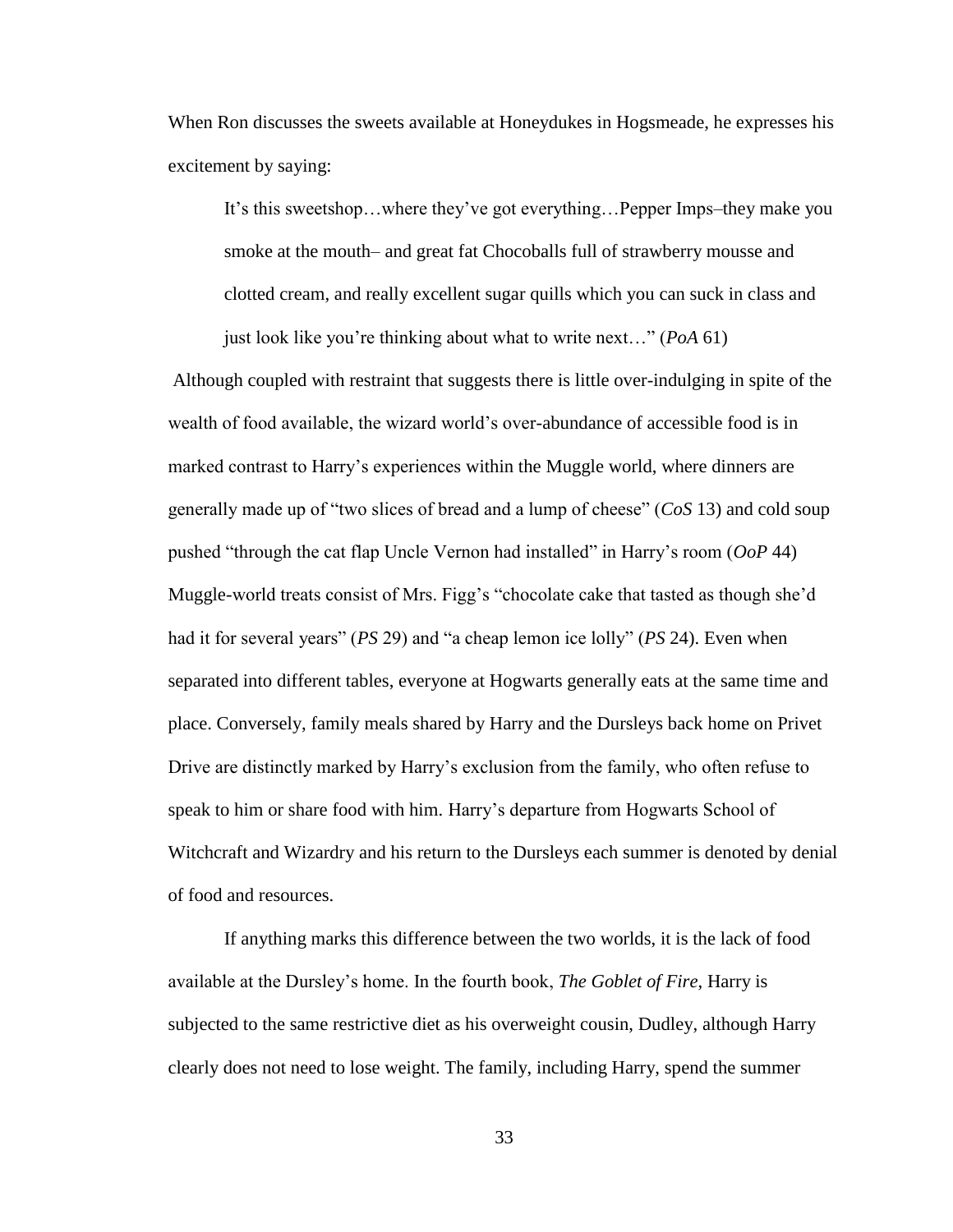eating carrot sticks, unsweetened grapefruit quarters, "cottage cheese and grated celery" (40), but Harry secretly supplements this with "fruitcake and assorted pastries," as well as "four superb birthday cakes" provided by his friends, that he has hidden in the floorboards of his bedroom (30-31). In this case, the birthday cakes not only provide Harry with much-needed caloric intake, but also a connection with the outside world. Rather than just signify a celebration, the cakes represent comfort, love, and belonging to Harry, who has been completely cut off from his friends. Later, these same friends produce Harry's  $17<sup>th</sup>$  birthday cake, in the shape of a golden snitch, signifying Harry's identity (as a Quidditch player), his place in the Weasley family (as "adopted" son), and his entry into adulthood, which happens at age seventeen in the Wizarding World (*DH*  101).

That Harry has been neglected by his Muggle family, the Dursleys, is made clear from the start of the second chapter of *Harry Potter and the Philosopher's Stone*, "The Vanishing Glass," which begins with a birthday celebration for eleven-year-old Dudley, a disagreeable and ungrateful child. Although a birthday cake is not mentioned, it is suggested, since clearly the entire day has been set aside to honor him. Dudley's birthday is celebrated with a trip to the Zoo where treats such as "large chocolate ice-creams" and two Knickerbocker glories (because one is too small) denote Dudley's place as preferred and treasured son to the family (24). He is indulged with sweets because it is his birthday and the family is celebrating.

Conversely, on Harry's birthday, because Uncle Vernon is desperate to keep Harry from entering the Wizarding world, Vernon cuts off the entire family, physically, from the mainland, and from resources, forcing them all to subsist on "stale cornflakes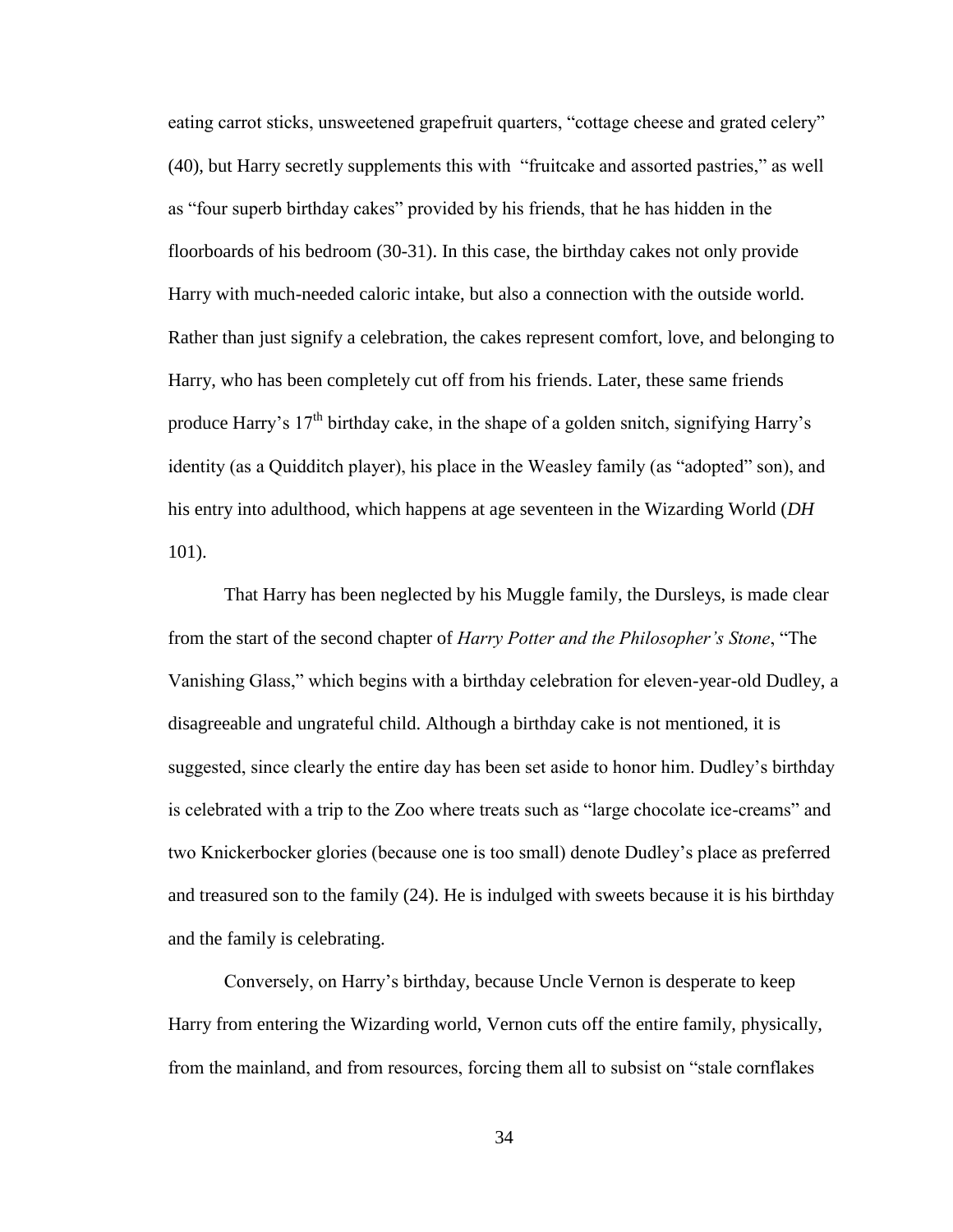and cold tinned tomatoes on toast for breakfast" (*PS* 36). Harry wishes himself "happy birthday" silently watching the clock turn, moving him from age ten to eleven (*PS* 38). There is no expectation of a celebration at all and certainly no hope of a cake. The birthday cake tells a story in western culture: the mythology of the cake is that everyone gets a birthday cake and celebration for a birthday. The absence of a cake for ten of Harry's birthdays suggests more than a liminal position within the Dursley family; it is also indicative of the hierarchical structures of a family that places Harry not even on the bottom of the totem pole, but completely separate. When the half-giant Hagrid magically appears, he delivers to Harry not just the news about his wizard status and acceptance to Hogwarts, but also his first birthday cake, a "slightly squashed…large, sticky chocolate cake with *Happy Birthday Harry* written on it in green icing" (*PS* 40, emphasis in original).

The meaning of birthday cakes in the series is reinforced when juxtaposed with the absence of food in the Dursley household. Numerous examples of the "food as abundance" paradigm in the *Harry Potter* books are illustrated by Harry's interactions at Hogwarts, the Burrow, and the Wizarding villages he visits throughout the seven books. In contrast to his stark life in Little Whinging with his Aunt and Uncle, the Wizarding community represents excess, without gluttony. While the Dursleys deny Harry food, while indulging themselves and their own son, wizards are shown as hospitable and food is available to all who need it. Birthday cakes are symbolic in that they celebrate the crossing over from one year to the next, something greatly anticipated by most children. That Harry spends ten years deprived of something so meaningful is significant, especially when his cousin Dudley is over-indulged, as indicated by multiple presents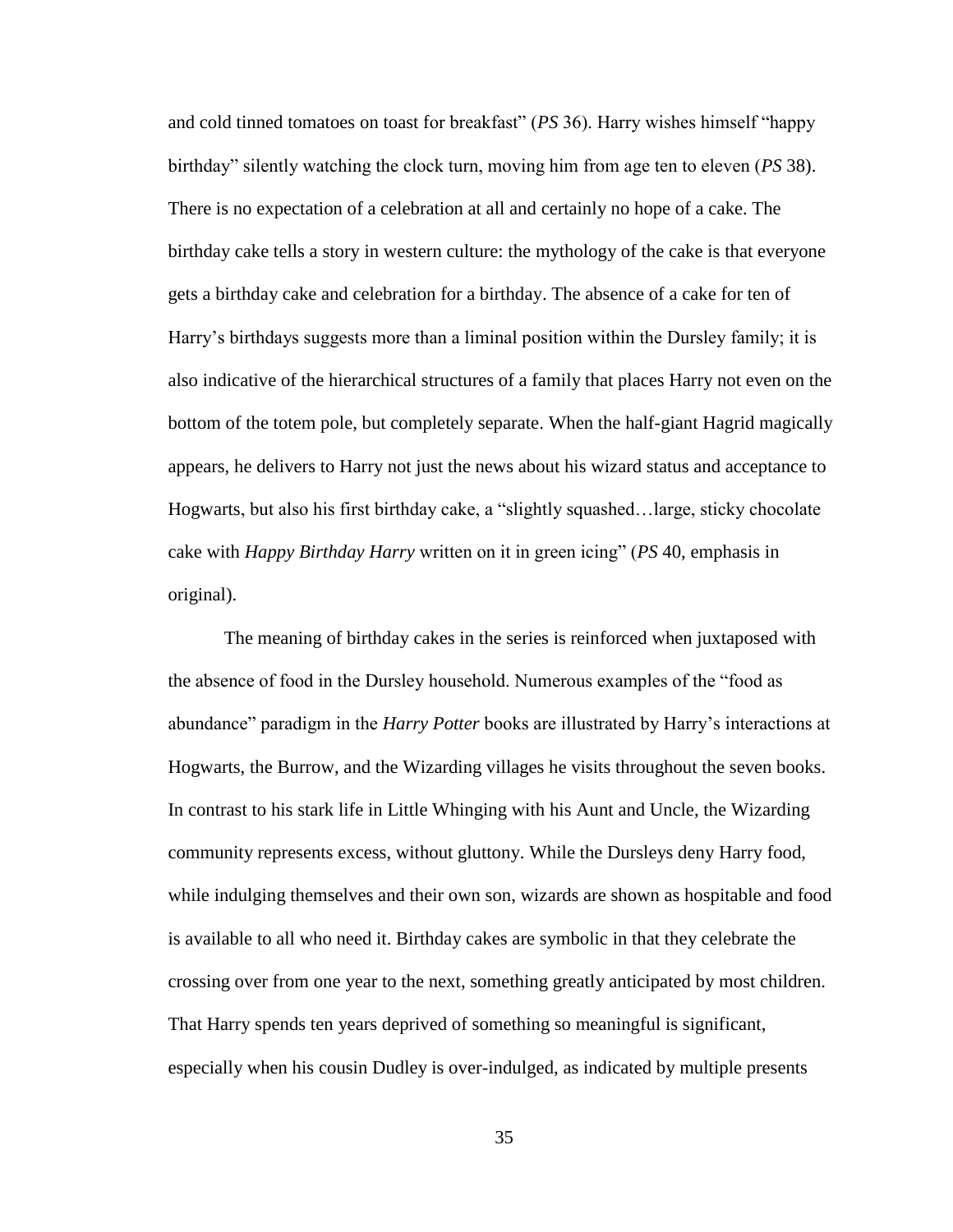gifted to Dudley and the dog biscuits given to Harry by Aunt Marge (*PoA* 19). Dog biscuits are a poor substitute for a birthday cake and suggest that Harry does not deserve a cake because he is different and does not belong. Where a birthday cake might signify his membership in the Dursley family, the biscuits reinforce his exclusion.

Words, ideas, and signs all have meaning because someone says they do and, as Saussure argues, "The value of a word is mainly or primarily thought of in terms of the capacity for representing certain ideas" (112). Birthday cakes in the Harry Potter series support the idea that although people are generally unaware of the structured conditions in which they operate, they may still be conscious of their explicit cultural rules and of their emotional responses. The Dursleys deliberately exclude Harry from all aspects of their lives, most pointedly on his birthday, while his friends (Hagrid, Hermione, and the Weasleys) use birthday cakes to demonstrate their love and affection for Harry. The cakes Harry receives once he enters the Wizarding world serve to reinforce a sense of belonging. Cakes and other sweets used to signify celebration and inclusion are signs of family and love.

Power is constructed though the sharing of food with others: as when the Dursleys deny Harry birthday cakes or conversely, when Harry buys items from the Trolley of Treats. He does not do so intending to share with Ron, but it never occurs to him *not* to share. Harry's internal identity is constructed in such a way as to show him as a generous and loyal friend. Rather than just say "Harry is generous and loyal," Rowling demonstrates these traits with the candy and ice-cream Harry parses out to others. He was not taught generosity by the Dursley family, but he has been raised in a culture, English, that generally respects sharing. The Dursleys stinginess codes them in opposition to the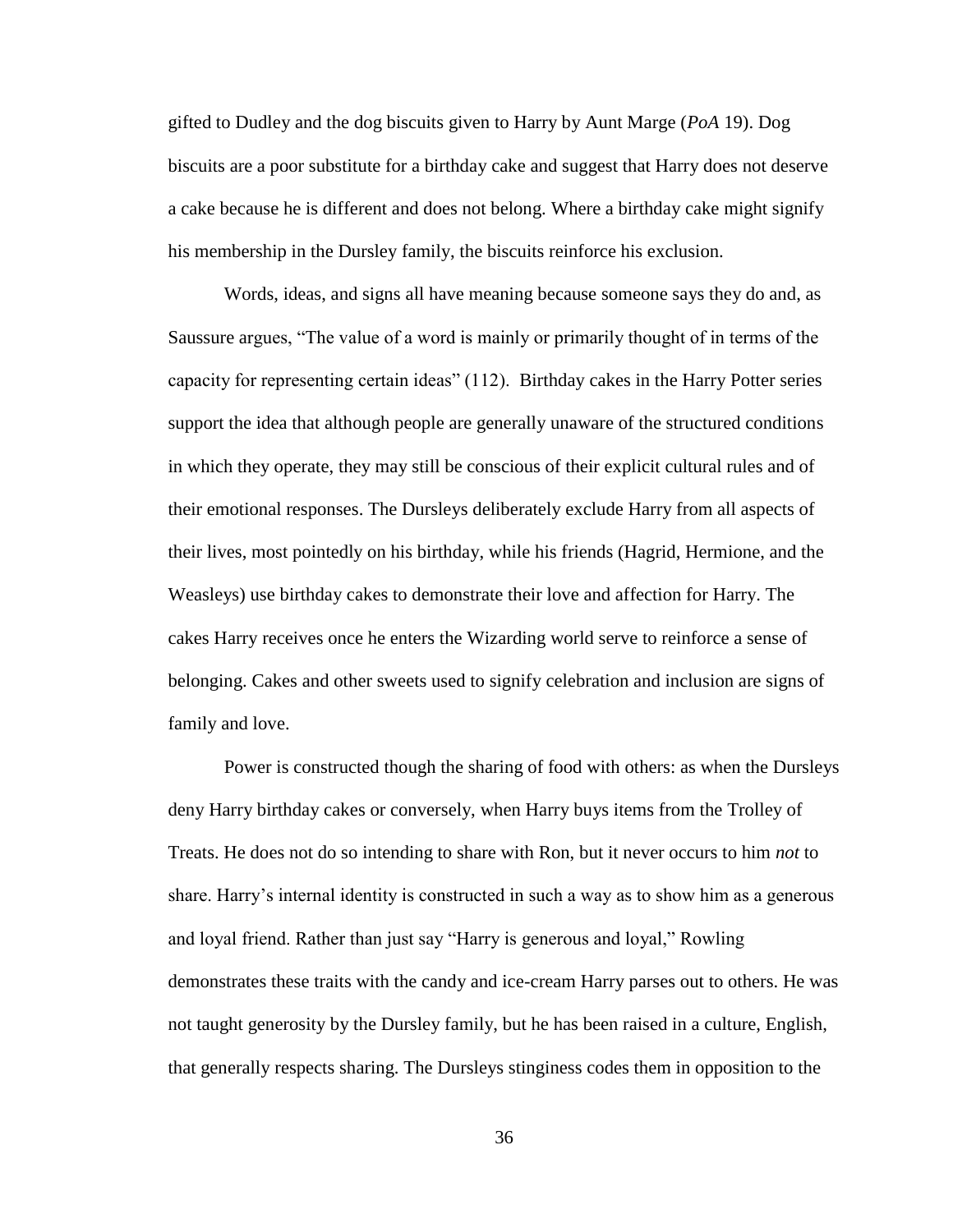wizards, but also to other British subjects, and their failure to share separates them from other Muggles, wizards, and their own nephew.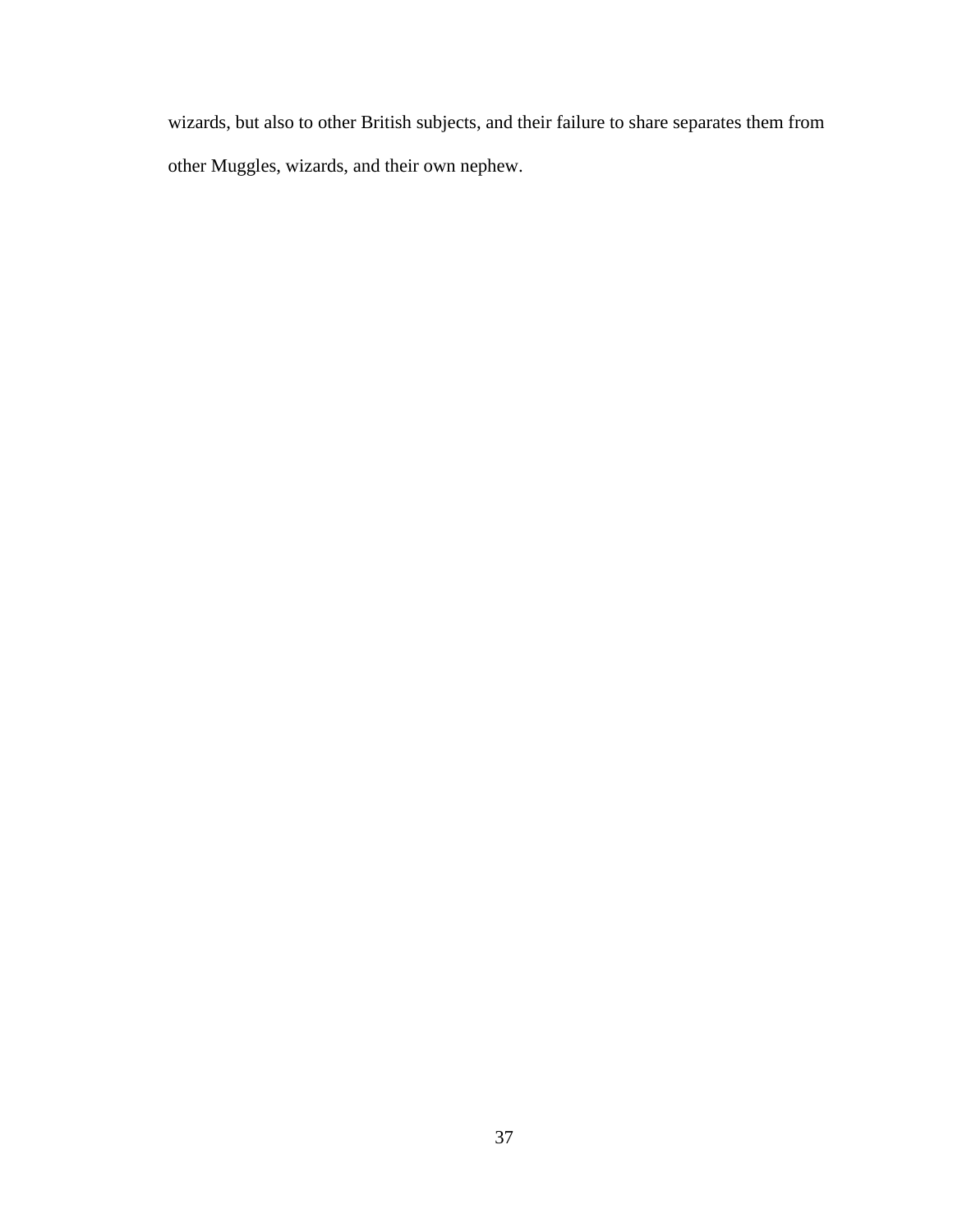## CHAPTER TWO: TEA AND COMMENSALISM

Western literary tradition provides many examples of the importance of hospitality and sharing of food to social groups and individuals. Hospitality is described in the Homeric tradition as that which distinguishes the "civilized" from the "uncivilized." For example, in *The Odyssey*, Odysseus's men come upon the Cyclopes, who are vilified for their consumption of human flesh and their refusal to provide food and drinks to the travelers (IX.133-170). The importance that the Greeks, and later, the Romans, placed on food and sharing is illustrated in multiple works from *The Iliad to The Aeneid*. In "Dinner with Trimalchio" from *The Satyricon* by Petronius Arbiter, Roman identity is clearly constructed through food, as the piece stresses values of frugality, nuance, and responsibility, while eschewing the excessive, vulgar, and ostentatious. One way that cultures can solidify who belongs and who does not is through food rituals and proscribed rules for how food is shared with others.

Eating together is marked by sharing and a contribution by all involved: "The word `companion' means `bread sharer' (Latin, *cum panis*)" (Anderson 124). Anthropologically speaking, how we eat is what makes us human: how we share it and what we eat tells us who we are and what our values are. Banquets often serve as a method for uniting members of different ethnicities or groups, whereby "we now use the shared meal to punctuate the day, celebrate the great occasions of life, make transactions, and define who is inside and outside any particular cultural group" (Jones 2). In many ways in the *Harry Potter* series, food serves as both cultural markers that establish the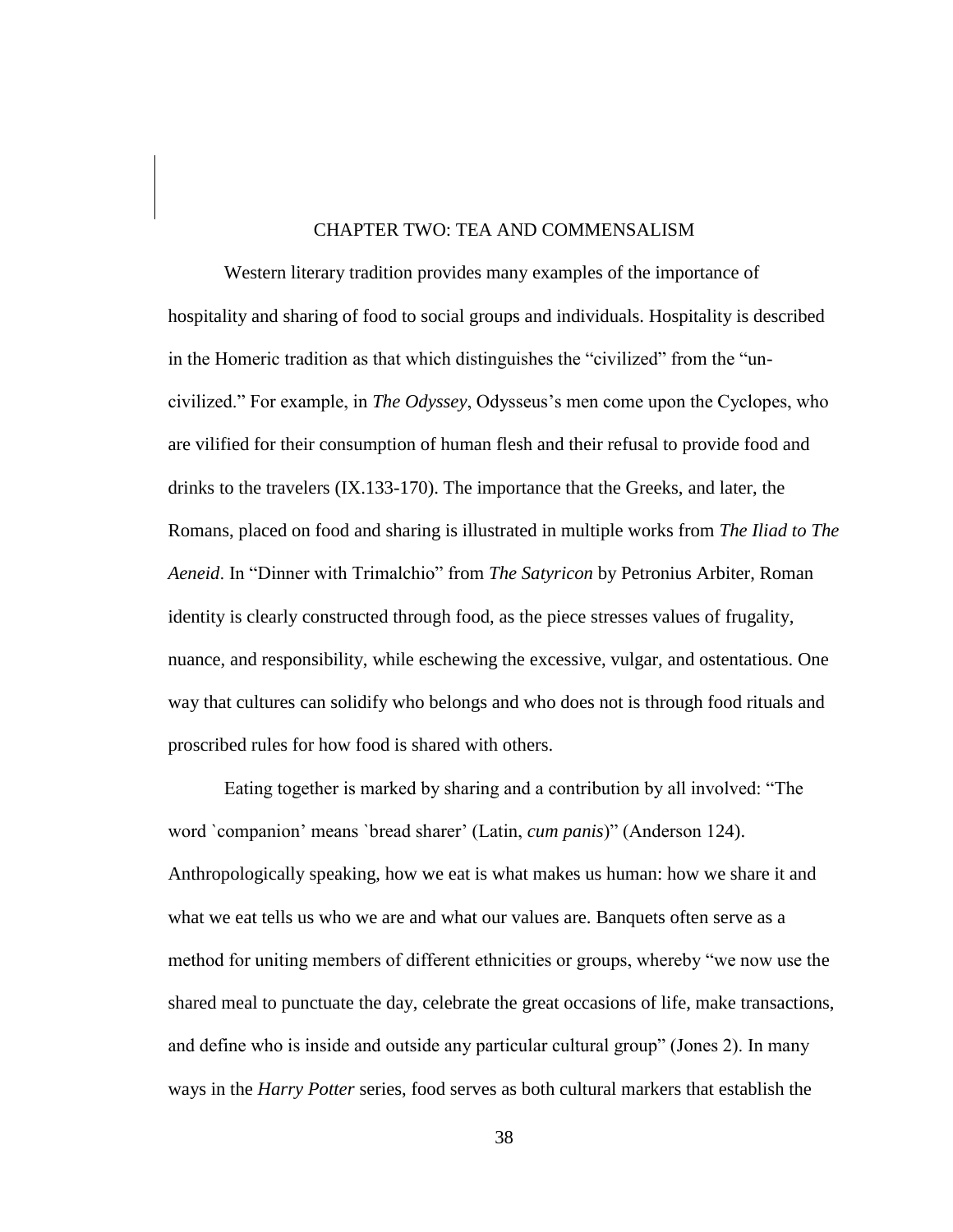Wizarding community as superior to the Muggles (non-magical folk), and as a way of "othering" people within the Wizarding community in the series. Because "the value of food (is) a mark or badge of ethnicity, religion, class, and other social groupings" (Wrangham 109), often food is used to distinguish groups of people from one another. Humans tend to "rely on the simple rules noted by Immanuel Kant long ago: the principle of aggregation and the principle of differentiation. We lump together things we find it convenient to think similar. We separate, very sharply, things we find it convenient to think different" (Wrangham113). This is not any different in the fictional world of the *Harry Potter* books, where wizards are in many ways differentiated from Muggles, even by characters that are ostensibly open-minded about interaction between the two races of humans.

Sharing food is a profoundly important aspect of human culture, and celebrations, holidays, and ritual gatherings almost always include a meal of some kind. Through the *Harry Potter* series, holidays and special occasions are observed regularly, and always with food. Although Easter and Hallowe'en are each marked by gifts of candy such as homemade toffee (*GoF* 476) and Fizzing Whizzbees (*OoP* 577), the celebration that brings the most people together in both the wizard and Muggle worlds is Christmas. Christmas is celebrated at Hogwarts, as well as at Grimmauld Place and The Burrow, in the novels, and is marked with edible gifts, as well as large lunches and dinners. After ten years without many holiday gifts, Harry is stunned to find a pile of parcels "at the foot of his bed" his first year at Hogwarts (*PS* 147). His gifts include "a fifty-pence piece" from his aunt and uncle, and "a large box of home-made fudge" from Mrs. Weasley, which Harry finds "very tasty" (*PS* 147). He gives the fifty-pence piece to Ron, who has never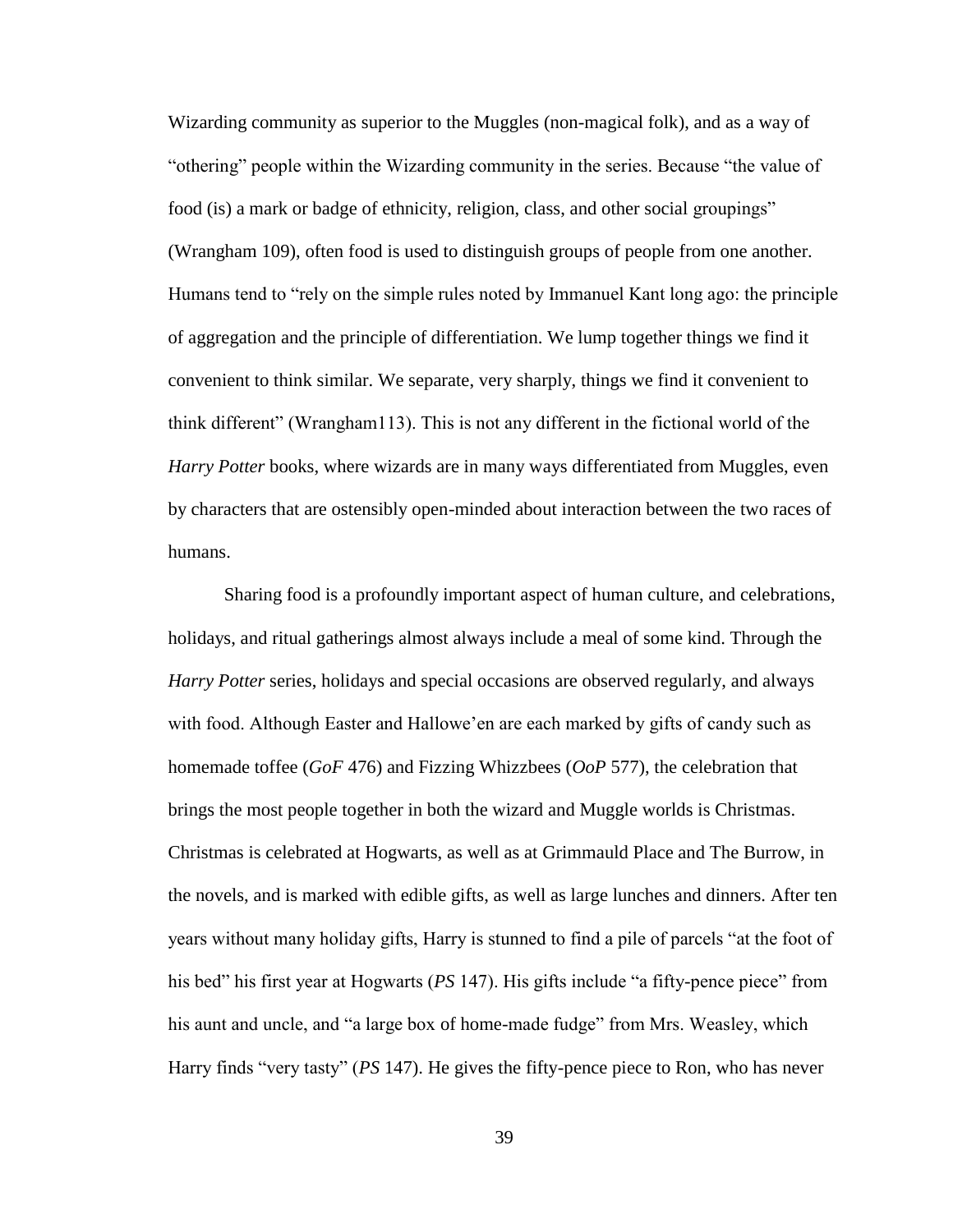seen Muggle money. After that first year, Harry receives fudge, plum cake, or mince pies from Mrs. Weasley every year, in addition to Chocolate Frogs (from Hermione, *PS* 159), treacle fudge and a box of Honeydukes's sweets (from Hagrid, *CS* 159; *GoF* 357), and Every-Flavour Beans (from Ron, *OoP* 444).

Even more important than the gifts of food (though perhaps not to Harry), are the Christmas lunches and dinners served at Hogwarts, and at the Burrow. Many of the students either choose to stay at school or have nowhere else to go, so Hogwarts offers a large banquet for the professors and students on Christmas Day. Harry is overwhelmed by the meals, which include "a hundred fat, roast turkeys, mountains of roast and boiled potatoes, platters of fat chipolatas, tureens of buttered peas, silver boats of thick gravy and cranberry sauce" (*PS* 149). These foods are not unique to witches and wizards, but represent the kinds of dishes served at Christmas celebrations all over Britain and in the United States. Even the "flaming Christmas puddings" that end the meal are not specifically magical in anyway, even when Percy "nearly (breaks) his teeth on a silver Sickle embedded in his slice" (150) as treats baked into desserts are popular at Muggle festivities like Mardi Gras, which feature King Cakes with a good luck tiny doll cooked inside. Readers feel drawn into the Christmas celebration through recognizable foods like "turkey sandwiches, crumpets, trifle, and Christmas cake" for tea (*PS* 150) and "roast potatoes" and "tripe" and "chipolatas" for dinner *(PoA* 169-170). Traditionally, Christmas has been viewed by children as magical, and "while mealtimes play an important role in fiction in terms of creating verisimilitude and fictional feasting undoubtedly functions to give the reader a vicarious experience of gluttony, lavish descriptions of food, in the context of British classic fiction for children, also have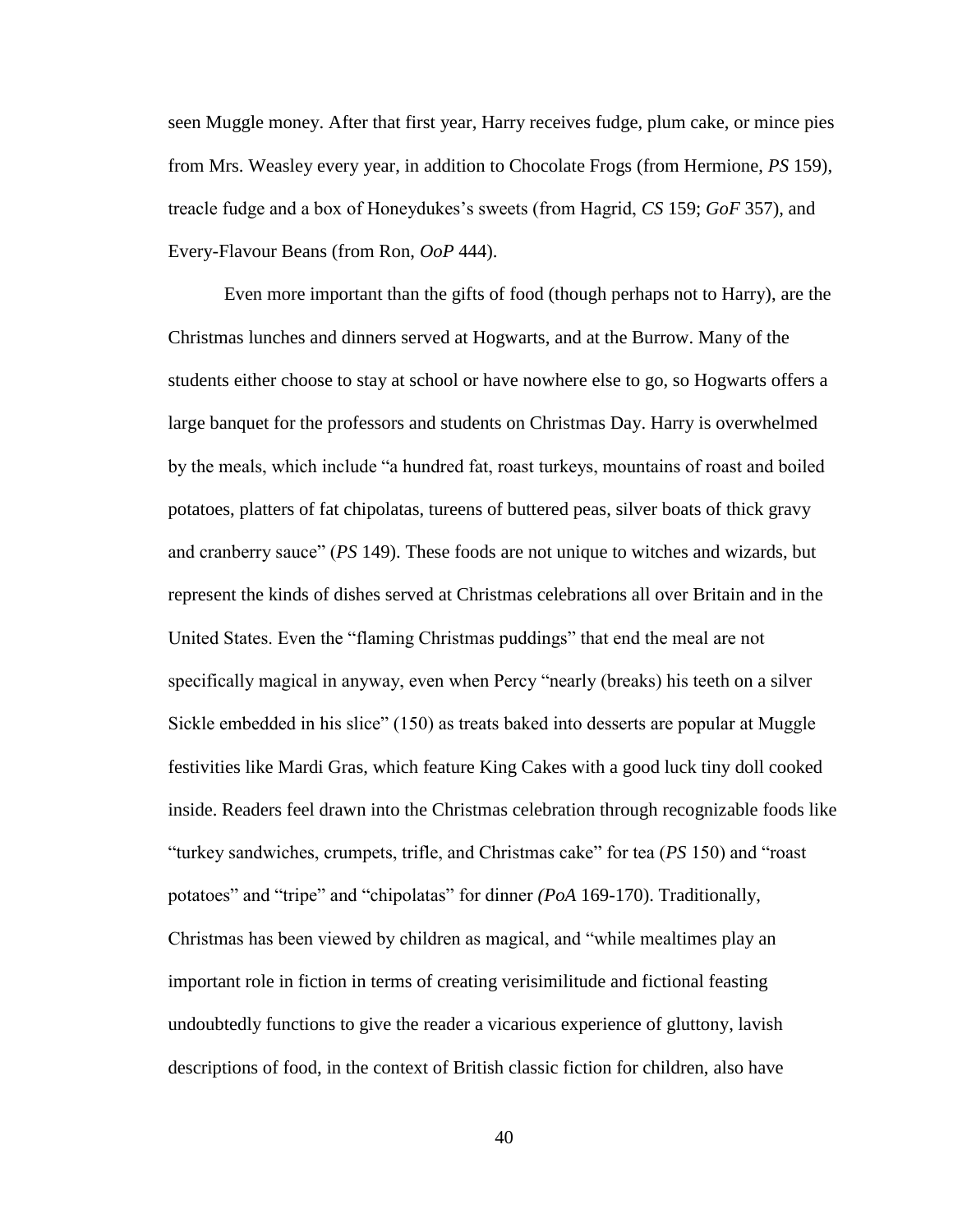important social, cultural, and psychological functions" (Daniel 62). In celebrating the holidays with Harry and his friends, readers are shown siblings getting along admirably and behaving better than normally (the Weasleys), the reciprocal nature of gift-giving, and the breaking down of barriers, as when Dumbledore removes the usual House tables "against the wall" and puts a "single table, set for twelve" in the center of the Great Hall in *The Prisoner of Azkaban* (168).<sup>16</sup> After the literal and figurative walls are broken down, they sit at the table together to eat and drink merrily, celebrating the holiday together.

At most celebrations, feasts, and general gatherings of several individuals, alcohol drinking figures prominently in the series, even though the characters are primarily children and the intended audience is below the age of majority. The excessive drinking of alcohol might be unusual in an American-centric series, but alcohol is treated differently in Britain (which does not have the same religiously-sponsored Teetotaling history as its former colony, which legally banned alcohol with Amendment 18 to the Constitution in 1919, then turned around and appealed Prohibition in 1933). In the series, alcohol appears at all celebrations and events. With the exception of one instance, when Minster of Magic, Cornelius Fudge, suggests tea rather than "beer or brandy" for Harry at the Leaky Cauldron, presumably because he is only thirteen at the time, children are neither excluded from drinking, nor actively denied it (*PoA* 37). Butterbeer is the best example of an alcoholic beverage consumed regularly by the students, beginning with their first trips to Hogsmeade Village in Year Three. The actual alcohol content of

<sup>&</sup>lt;sup>16</sup> With all the eating and food sharing happening at Hogwarts, the Burrow and 12 Grimmauld place, it is ironic to note that Voldemort's Death Eaters are not shown eating anything. The paradox of meeting in a drawing room around a "large and ornate table" at Malfoy Manor is that the table is not used for human meal-sharing (*DH* 10). The only consumption of food is by the giant snake, Nagini.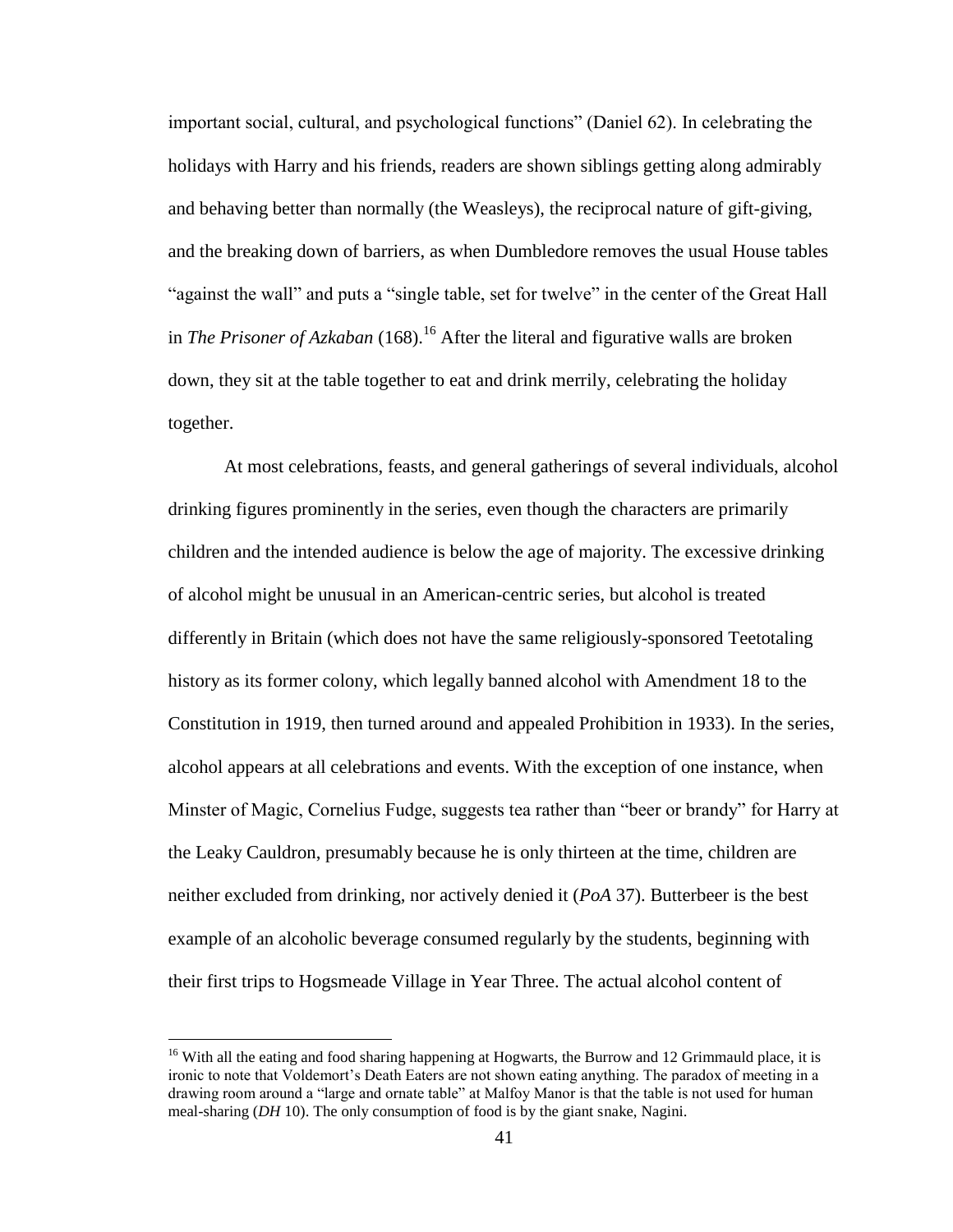Butterbeer is open for debate amongst Potter scholars and  $fans$ ,  $17$  but most agree that it does contain some alcohol, just not a lot, and, much like a wine cooler, one would probably have a reaction to the sugar content long before the alcohol would have any effect on the body. In *The Half-Blood Prince*, Harry wonders how Ron and Hermione will behave under the influence of Butterbeer in Slughorn's dimly lit room on the night of the party, suggesting that there is more than just vanilla, butterscotch, and cream in the drink. Butterbeer is consumed on multiple occasions, usually at one of the Hogsmeade pubs (*PoA* 119, 149, 182; *GoF* 280, 386; *HBP* 232), or when the Gryffindors celebrate a Quidditch win (*PoA* 195; *OP* 248).<sup>18</sup> However, the children usually choose pumpkin juice at dinner, which is clearly non-alcoholic, and there is no example of underage wizards ever drinking Firewhiskey or Rum.

At celebrations, banquets, and parties thrown at Hogwarts, the professors often indulge in mead or eggnog, and when they are shown at one of the Hogsmeade pubs, the Hogs Head or Three Broomsticks, most adults do order alcoholic beverages, such as "four pints of mulled mead…(and) redcurrant rum" (*PoA* 150). Although most of them are seen to imbibe frequently, this is not to suggest that the Hogwarts professors as a whole have problems with alcohol. Rubeus Hagrid and Sybill Trelawney are the only two professors who seem to take it to the next level and are portrayed as drunk or "drinking heavily" on multiple occasions. Indeed, it would appear that Professor Trelawney regularly seeks solace in cooking sherry after her unfortunate "sacking" at the hands of

 $17$  See the webpage Harry Potter Wiki for a discussion of this issue: http://harrypotter.wikia.com /wiki/Butterbeer

<sup>&</sup>lt;sup>18</sup> Butterbeer was one of the most anticipated items for inclusion in the Wizarding World of Harry Potter, and for weeks prior to the Park's opening, fans speculated on what it would taste like, how much it would cost, and whether or not it would be alcoholic. Rowling herself approved the final recipe, and even the actors from the movies indicated a desire to try the drink. http://hollywoodcrush.mtv.com/2010/01/29/ wizarding-world-of-harry-potter-park-butterbeer-will-be-sold-but-will-it-be-alcoholic/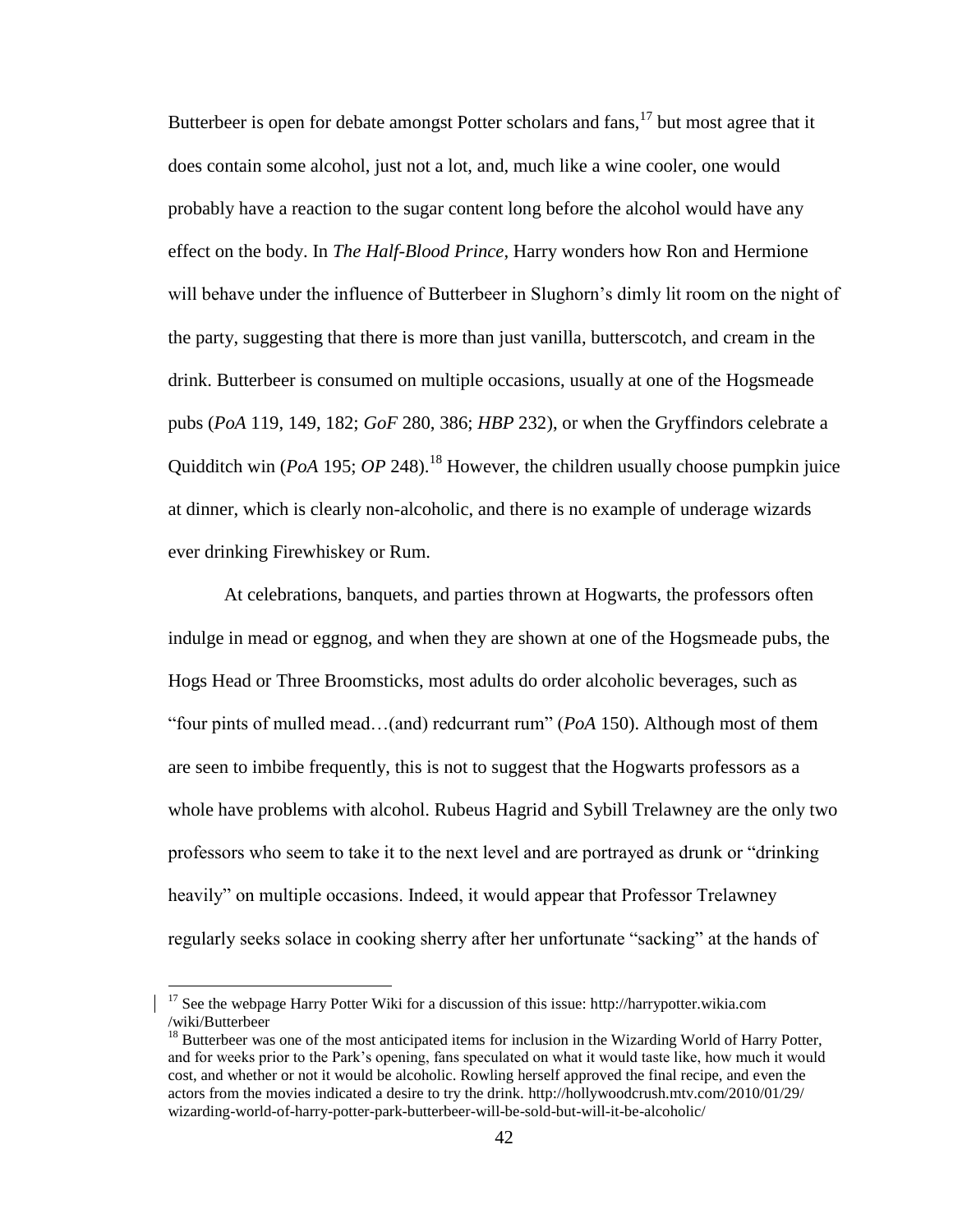Dolores Umbridge (*OoP* 487, 524; *HBP* 185). Her subject of expertise, Divination, is often looked down on by the rest of the staff and some of the students, like Hermione, find the subject, and its instructor, to be "ridiculous" (*PoA* 220), which may contribute to her tendency to drink. After she is fired and replaced by a centaur, and later rehired, Trelawney's fondness for sherry remains, and the few glimpses readers get of her in the final two books are with a bottle in hand. Like Trelawney, Hagrid is marginalized, but in his case, it is for being a half-giant. Hagrid famously loves his alcohol, and is portrayed as drunk in *The Philosopher's Stone* (170) and *The Prisoner of Azkaban* (92), though he is not seen actually drinking in the former. Additionally, Hagrid drinks an excess of wine with Professor Slughorn following the make-shift funeral of the enormous spider Aragog in *The Half-Blood Prince* (451). Like some adults in the real world, characters in the *Harry Potter* books approach alcohol from very different places, some over-indulging, and some not partaking at all.

In the series, as in the real world, beverages in general serve the purpose of allowing individuals to bond without sharing a full meal. There is indication in the archaeological record and through ethnographic studies that one of the first beverages ever manufactured by humans was beer. As Reay Tannahill notes: "it seem that the discovery of ale was stimulated by the process of bread-making" during the Neolithic Era (48). John W. Arthur's research among the Gamo people of Africa shows that although "in some instances it might be easier to identify beer production in the archaeological record than beer consumption," there is evidence to suggest continued alcohol brewing and drinking in Africa going back thousands of years (524). Alcohol preparation and consumption has historically been a communal, social act, with examples of drinking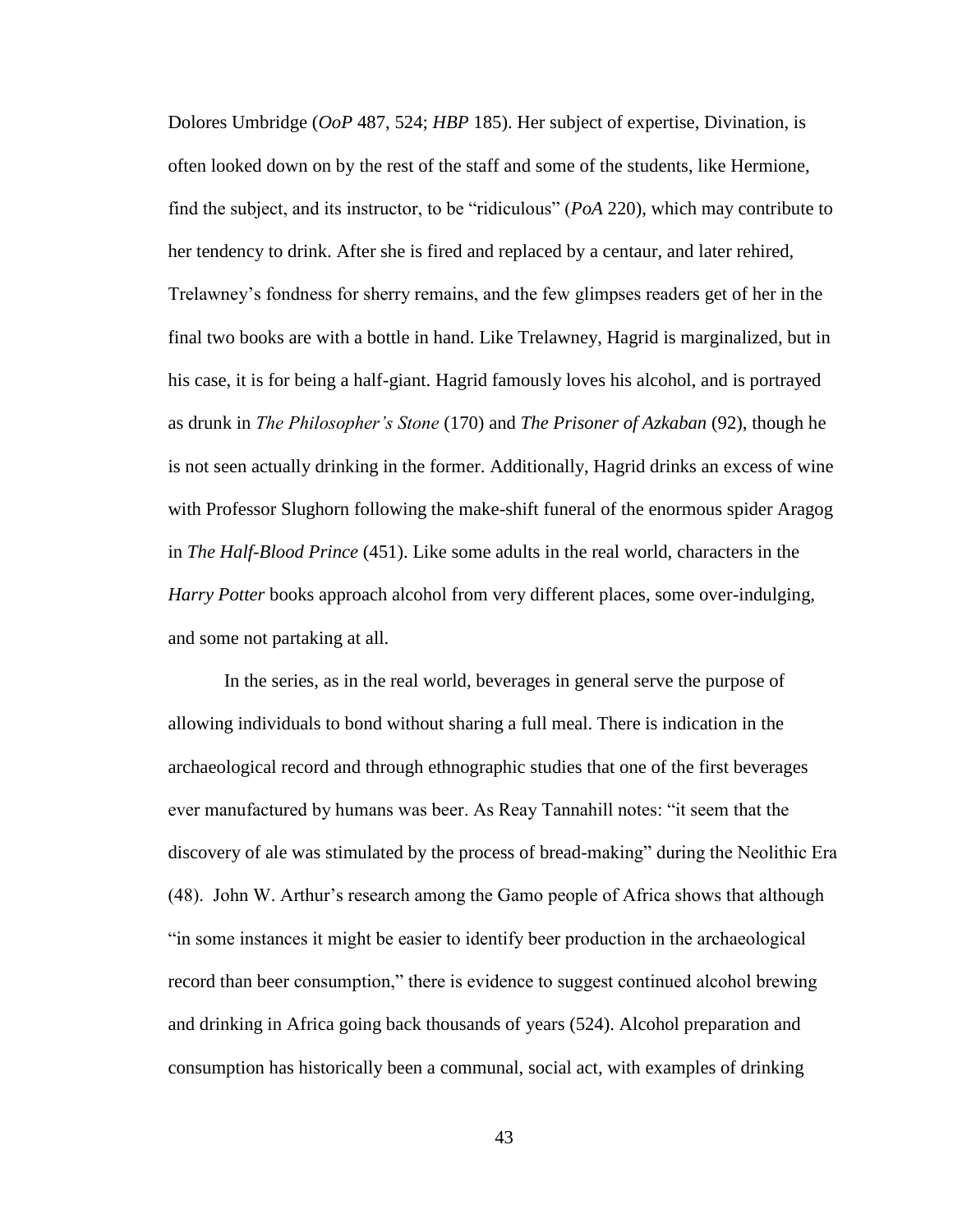found in *The Epic of Gilgamesh*  $(-18<sup>th</sup>$  century B.C.E.), *The Odyssey* ( $-8<sup>th</sup>$  century B.C.E.), *The Iliad* ( $\sim 8^{th}$  century B.C.E.), and *The Song of Roland* ( $\sim 12^{th}$  century C.E.). In all four examples from western literature, drinking wine, ale, and beer are equated with civilization and hospitality. For example, in *The Epic of Gilgamesh*, Enkidu is encouraged to drink beer for the first time by the harlot who urges him "Eat the food, Enkidu, it is the way one lives. Drink the beer, as is the custom of the land" (Tablet II). Because Enkidu is a wild man, the fact that he does not eat bread or drink beer marks him as uncivilized–once he partakes of the harlot's offerings, he "became expansive and sang with joy!" (Tablet II). Likewise, Penelope's suitors in *The Odyssey* are shown to be less than suitable because, as Telemachus notes in the absence of his father, Odysseus, "they keep hanging about my father's house, sacrificing our oxen, sheep, and fat goats for their banquets, and never giving so much as a thought to the quantity of wine they drink" (Book Two).

*How* a drink is consumed is just as important as *what* one drinks. Often alcohol is shared in a group setting, where the drink is offered by a host to an individual or group as a matter of hospitality. Certainly in the *Harry Potter* series, as well as in the examples above, wine, Firewhiskey, mead, and Butterbeer are treated as items imbibed within a group, rather than alone. Like alcohol, one common beverage that is shared with others throughout the series is tea.

Laura C. Martin's fascinating look at the history of tea relates a story that says the beverage originates "in 3000 BCE, during the time of the mythical Chinese emperor Shen Nung, who is said to be the first ever to taste tea" (24). History supports the fact that tea was enjoyed in China as far back as the Tang period in the seventh century CE and "was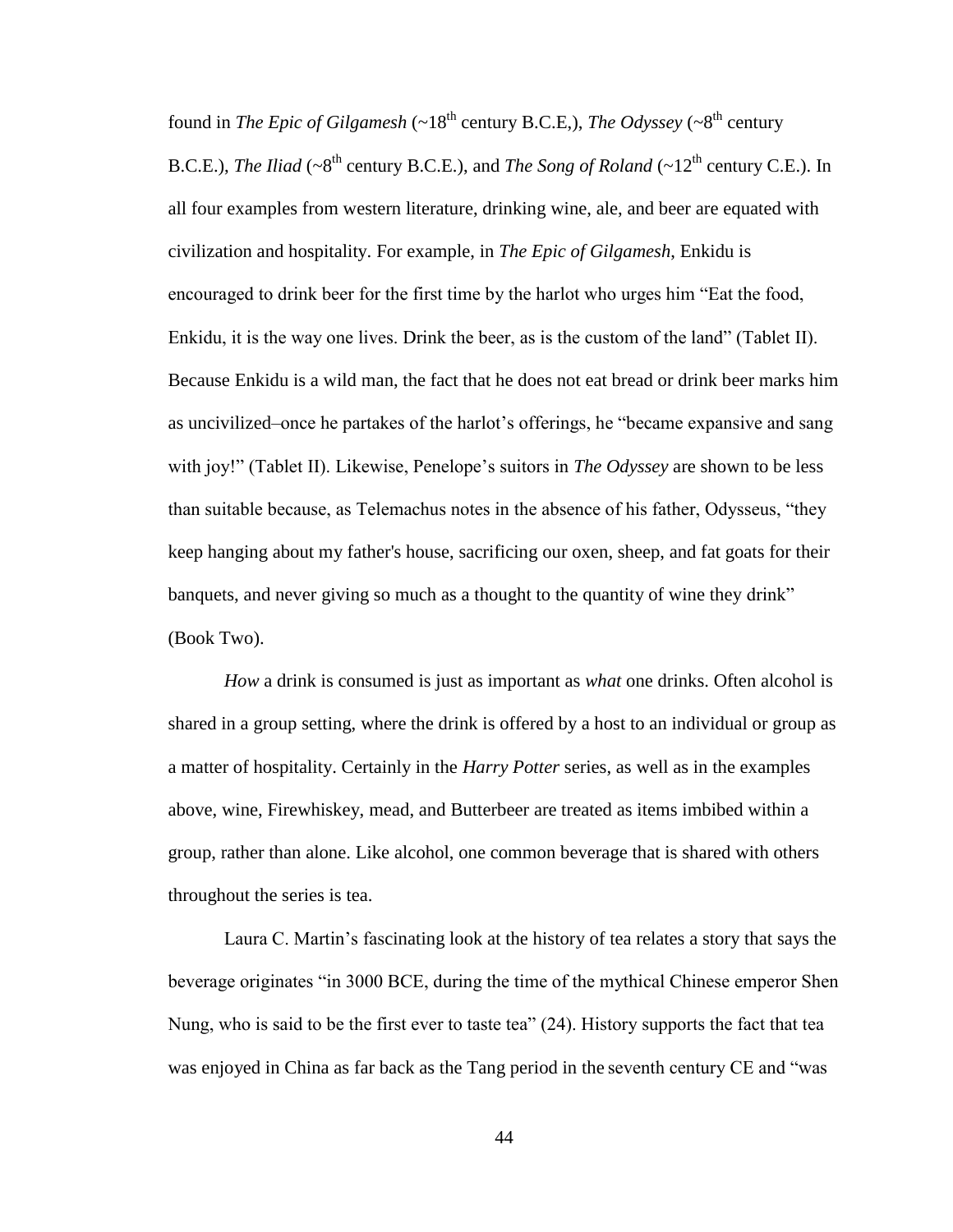generally believed to have medicinal value and contribute to longevity" (Tannahill 267) and also that "for many centuries, only the Chinese knew of the wonders of tea" (Martin 2). Tea leaves and tea-drinking spread across Asia and into Europe "with traders, who found it to be a popular commodity; with travelers, who appreciated the comfort of a daily cup of tea during a long journey; and, particularly in its early history, with scholars and monks" (Martin 2). As much as we tend to associate tea with England, tea did not arrive in London until well into the eighteenth century, when "tea the drink and tea the social occasion became a part of British life, for everyone from lords and ladies to the men and women of the working class" (Martin 3). Seen as "an innocent drink, a necessary luxury, tea and the British demand for it were to be of immense imperial importance in the nineteenth century" (Tannahill 169), impacting colonial history for over a century. To this day, tea time is observed around 4:00 pm all over Great Britain, and High Tea is served at tea shops in large cities and small hamlets. By the early twentieth century, some of the first businesses owned and operated by women in the United States and in Britain were tea rooms, which "appealed mainly to women customers" (Whitaker 90). In general, "tea room food was simply prepared (and) expected to be more artful and dainty than what would be served at a lunch counter" and they "excelled at creating a homelike environment which put women at ease" (Whitaker 96). This association with English women and High Tea persists today, especially in America.

Tea and tea time are also extremely connected with British identity and culture. In America, it is more common to offer a cup of coffee as opposed to tea. But tea has more of a sense a ritual and history attached to it. For example, with coffee one generally fills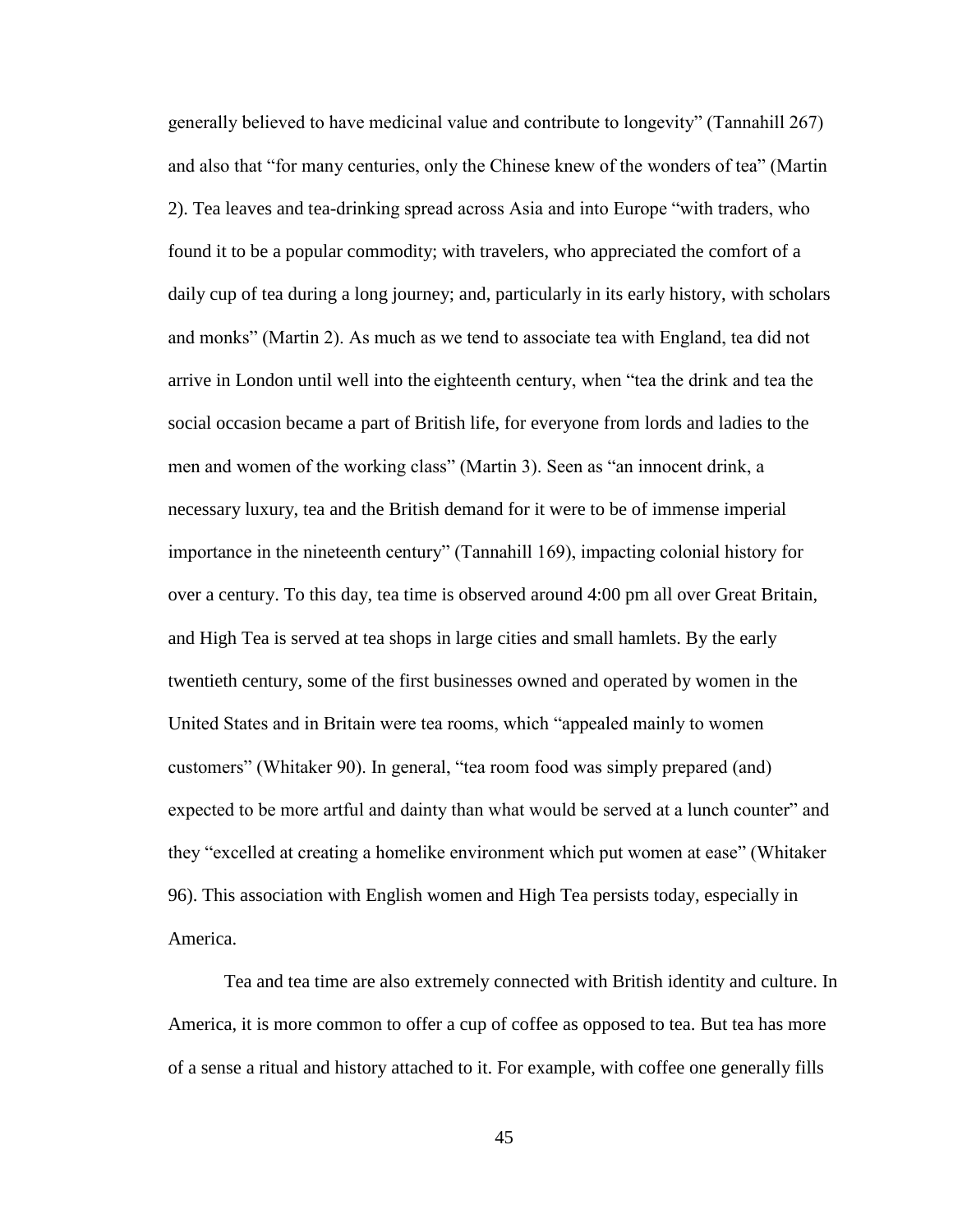the pot and pours it into the machine, then waits while a machine heats water and makes the coffee. With tea, there is more interaction with the process of creating a cup: first one boils water in a kettle on the stove, which can take longer than a coffee-maker. Then the bag (or preferably, the leaves), is steeped in the heated water. With each serving, one adds the preferred amount of milk, sugar, honey, or lemon. With tea, there is more human interaction and more time for socializing. Tea, the social occasion, is not hurried. It is shared and experienced. The preparation is as important as the consumption.

As Carolyn Daniel observes in *Voracious Children* regarding tea in the Harry Potter series, "it is always Hermione, rather than Harry or Ron, who performs a feeding role, bustling around making tea" (113), citing the first four books as evidence. However, throughout the series, the individual who makes and serves tea most often is not a woman, but Hagrid. Hermione does make tea on multiple occasions (*PoA* 241; *GoF* 131; *DH* 287), but when the children are invited to visit Hagrid, he usually provides the beverage and a homemade snack, such as "rock cakes" (*PS* 104; *HBP* 216), "treacle toffee" (CS 89), "fruit cake" (*CS* 192), "Bath buns" (*PoA* 202) or "beef casserole" (*GoF*  233). Additionally, Hagrid makes tea for Dumbledore in *The Prisoner of Azkaban* (294), but Dumbledore returns the favor in *The Goblet of Fire*, doing so magically, "drawing out his wand and twiddling it" to make a tea-tray appear (393). In addition to Hermione and Hagrid, adult women, such as Molly Weasley, Fleur Delacour, and even Petunia Dursley, are shown serving tea or inviting others to tea. The Dursleys have tea in several books (*PS* 11; *PoA* 19). In *The Prisoner of Azkaban*, Vernon Dursley offers his sister, Marge, tea, but it is Petunia who supplies them "with tea and fruitcake" (23).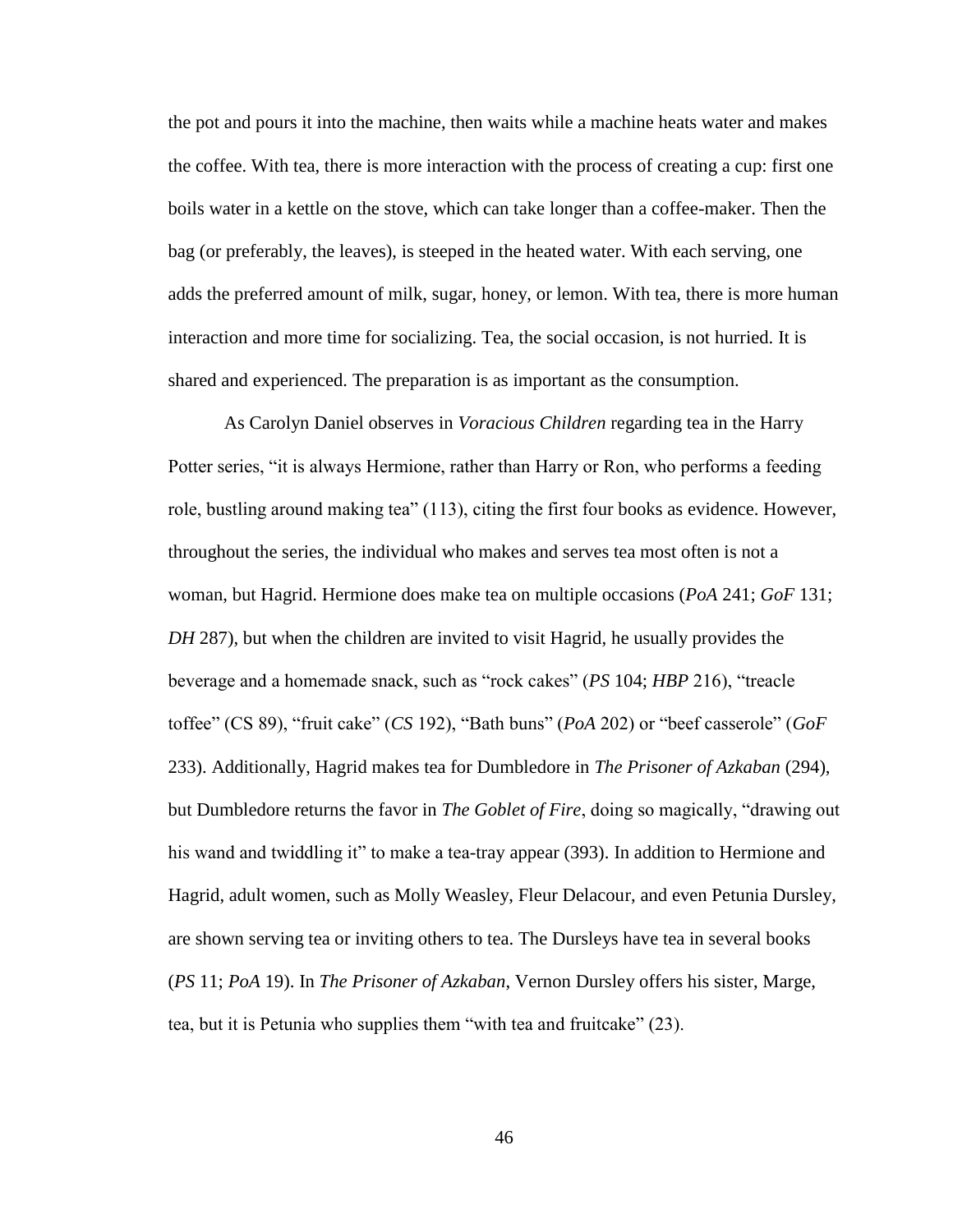It is interesting to note that very few full-grown male wizards ever make tea, and those who do generally fill marginalized positions in society. This could be because, as already indicated, often tea is associated with femininity, but it could also be connected to ideas of power and hierarchy within the series. The men who prepare and serve tea often do so from a position of subordination, such as when Percy Weasley falls over himself to make a cup of tea for his boss, Bartemius Crouch, in *The Goblet of Fire* (83). That Mr. Crouch does not touch the tea, and also calls Percy by an incorrect name ("Weatherby") illustrates Percy's lack of power within the Ministry of Magic. This is in sharp contrast to Percy's role as Head Boy at Hogwarts before he graduated.

Hagrid, as a half-giant, occupies the position of "other" in more than one instance in the series: he lives on the Hogwarts grounds, but not in the castle, he teaches a class outside rather than in a classroom, and he is not permitted to practice magic after having his wand snapped in two when he was expelled as a student (*PS* 64; *CS* 185). Xenophilius Lovegood serves Harry, Ron, and Hermione Gurdyroot tea, which is "deeply purple as beetroot juice" (*DH* 328) and tastes "disgusting, as though someone had liquidized bogey-flavoured Every-Flavour Beans" (*DH* 329). Lovegood is the publisher and editor of The Quibbler, a magazine on par with the National Enquirer in terms of fact-checking, and he lives with his daughter, Luna, in "a most strange-looking house (that) rose vertically against the sky, a great, black cylinder with a ghostly moon hanging behind it in the afternoon sky" (*DH* 322) and "perfectly circular" rooms inside (*DH* 324). The House-elves that work at Hogwarts, and Kreacher at 12 Grimmauld Place, often make tea or other food for wizards, and serving food tends to be one of their primary functions (*GoF* 329; 465). Remus Lupin, who is an adult male werewolf, makes tea for Harry in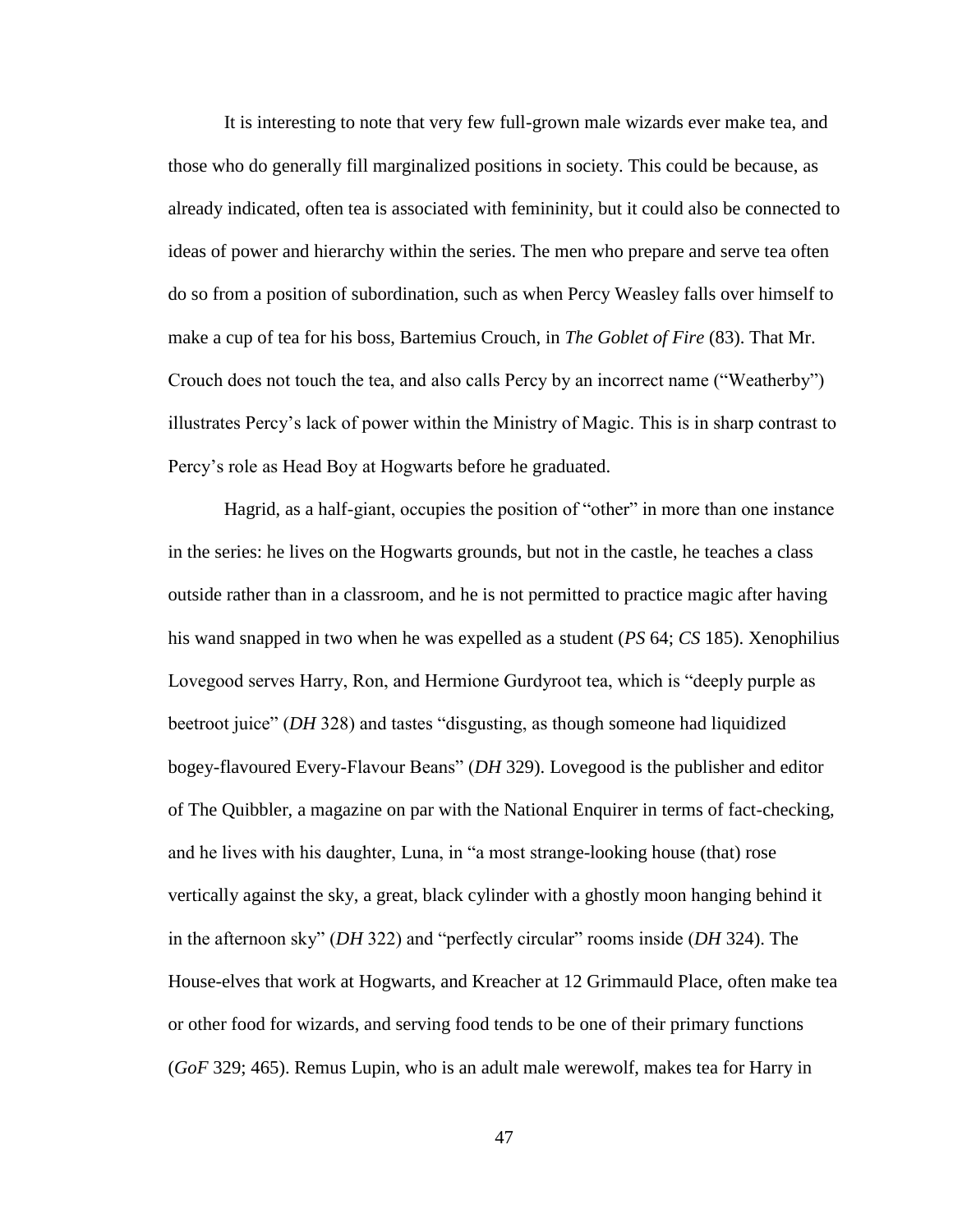*The Prisoner of Azkaban* (116), but as a non-human, he lacks the cultural capital of most adult wizards and Hogwarts professors. Even Dumbledore, who is certainly an adult wizard, is somewhat marginalized by the fact that he is gay.<sup>19</sup> If we can argue that "the grounds upon which we assign aesthetic value to texts are never infallible, unchangeable or universal, (then) we must reexamine not only our aesthetics, but as well, the inherent biases and assumptions informing the critical methods which (in part) shape our aesthetic responses" (Kolodny 1557). Within the novels, as well as within our own lived experience, perhaps the hospitality-aspect of tea creates a brief and temporary community, and the act of offering tea is like offering a hand of acceptance, so that even those at the bottom of the hierarchical ladder can feel like a part of the community. We (the readers) respond to tea in the *Harry Potter* series for its social value, as well as for the aesthetic response it triggers: tea joins disparately different individuals together in a space of acceptance and belonging.

In the *Harry Potter* books, food is associated with Harry's acceptance into the Wizarding Community. After earning a place in one of the four Houses that serve as "family within Hogwarts" (*PS* 85), students are served enough food to make "Harry's mouth (fall) open," including "roast beef, roast chicken, pork chops and lamb chops, sausages, bacon and steak, boiled potatoes, roast potatoes, chips, Yorkshire pudding, peas, carrots, gravy, ketchup and, for some strange reason, mint humbugs" (*PS* 92*).*  Because the four Hogwarts Houses dine together, albeit at separate tables, with the entire student body, as well as faculty and staff, present, the start-of-term banquet serves as a marker between their homes (many of them with Muggle families) and their new lives as

 $19$  Although this is not mentioned in the novels, it is considered to be "canon" as it was revealed by J.K. Rowling in a public appearance at Carnegie Hall on October 20, 2007, three months after the release of the final book, and has been confirmed by her since then on multiple occasions.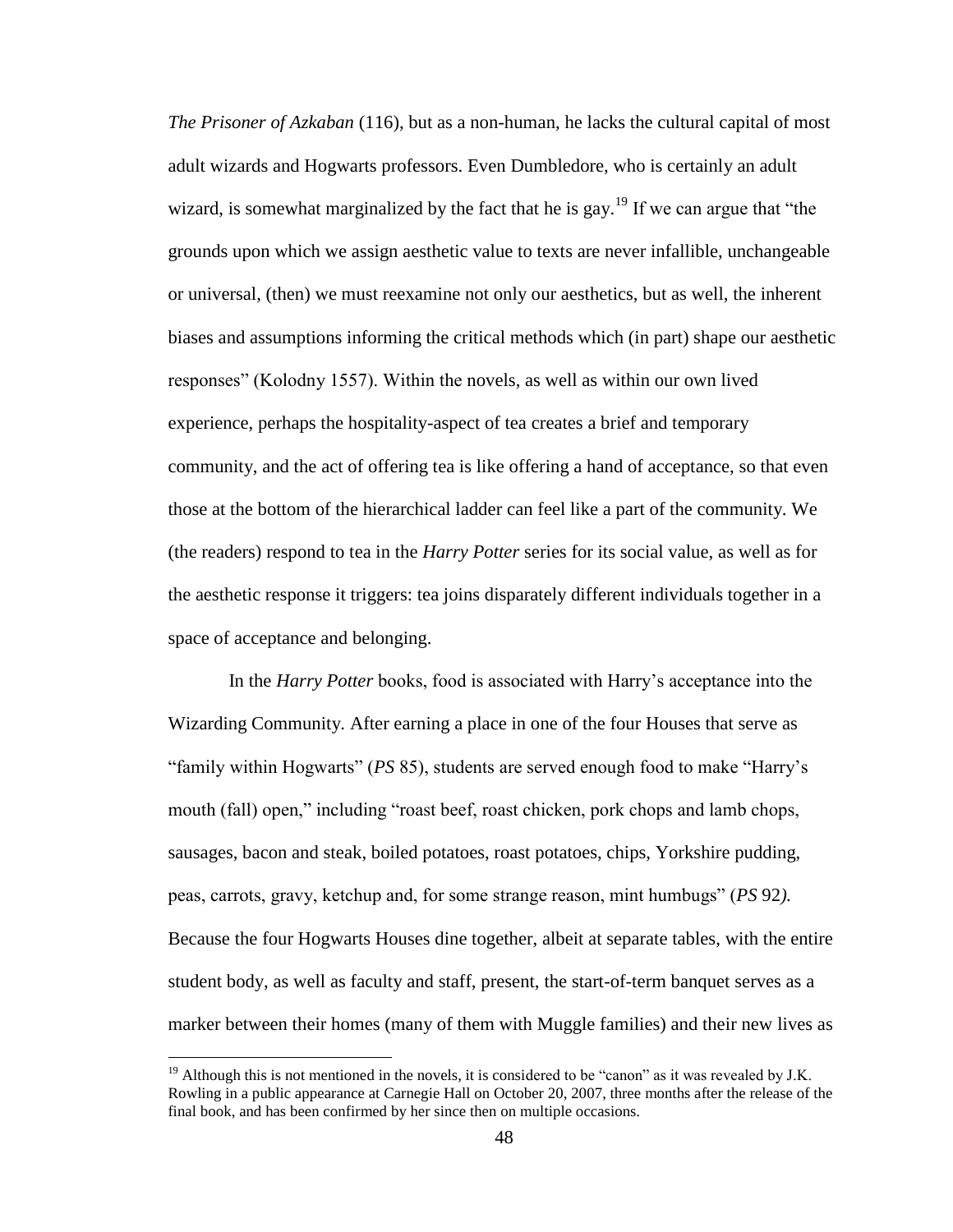students. By sharing a meal, all of the students participate in uniting as one school, and even if they are divided into smaller groups at separate tables, each House is combined as a faction within the larger body of Hogwarts. The division is important because each House serves as a family away from home for the students, and "with a boarding school story, they have not only the routine of school itself, but the sense of a self-contained and organised community, where one's whole life is timetabled, one's place in terms both of house loyalty and school hierarchy settled, and one's values made clear" (Manlove 185). As McGonagall tells the in-coming first-years, while at school "triumphs will earn your house points, while any rule-breaking will lose house points" (*PS* 85). In this way, students develop a sense of loyalty from the beginning, fueled by competition for the House Cup, a "great honour," and pride in the sense that one's accomplishments are both individual and group achievements (*PS* 86).

At the same time as the start-of-term banquet serves as a cohesive space and a location for socialization and cooperation, the dining hall also serves as a blatant reminder of the differences between the individual Houses, and an inherent desire to belong to a group that separates "us" from the rest of "them." However, "eating together does not necessarily mean all is love and harmony. If the table is metaphor for life, it represents in a direct and exacting way both membership in a group and the relationships defined within that group" (Montanari 95). At Hogwarts, the four houses emphasize very different traits, as first described in *The Philosopher's Stone*: Gryffindor is "where dwell the brave at heart" and they are known for "their daring, nerve and chivalry," while the Ravenclaw students "have a ready mind" and love "wit and learning" (88). Conversely, Slytherin house is famous for their "cunning" and desire to "use any means to achieve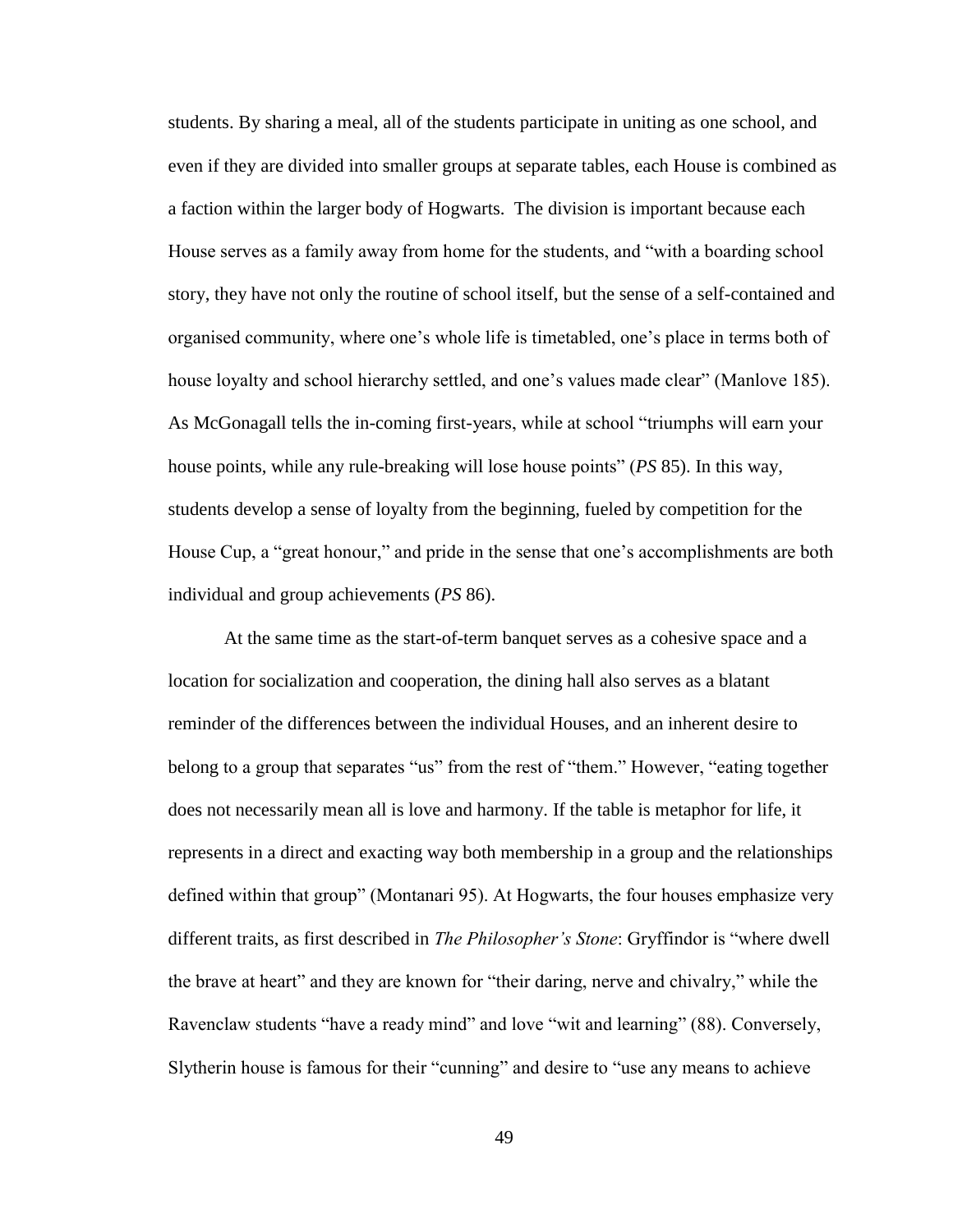their ends," while Hufflepuff students are "just and loyal…and true" (88). Because each House stresses different goals and values, it makes sense that the students feel competitive towards one another in classes, as well as in Quidditch. The House identity is cemented on Day One at the start-of-term feast, when each incoming student is "Sorted" by magical means based on their own personalities, wants, and desires. By labeling each child by his or her traits before classes ever start, in some ways the Sorting system forces new students to be immediately accepted at Hogwarts, even if they still must win friends and attain the regard of their teachers by their own merits.

If food is one of the indicators of cultural identity, then how the different students react to the foods served at the special Welcoming Feast in *The Goblet of Fire* demonstrates this well. Usually, the tables at Hogwarts are filled with traditional British fare, such as joints, pies, dishes of vegetables, bread, sauces and roast potatoes, and for dessert, puddings like treacle tart, Spotted dick and Chocolate gateau (*OoP* 188; *GoF*  162). The children are regularly shown eating toast, eggs, sausage, and juice for breakfast and sandwiches for lunch. Their day-to-day meals are filled with the usual foods found in a Boarding School dining hall, though perhaps better than most, as food is prepared magically by skilled House-elves. There is very little variation shown in the start-of-term and end-of-term (Leaving) feasts as regards to abundant, solid British foods, until the Welcoming Feast the day before Hallowe'en in *The Goblet of Fire*.

To welcome to Hogwarts students from the two foreign schools competing in the Triwizard Tournament, a feast is held in their honor. Banquets often serve as a method for uniting members of different ethnicities or groups and "elaborate social messages are carried out in feast behavior" (Anderson 124). Richard Wrangham argues that "people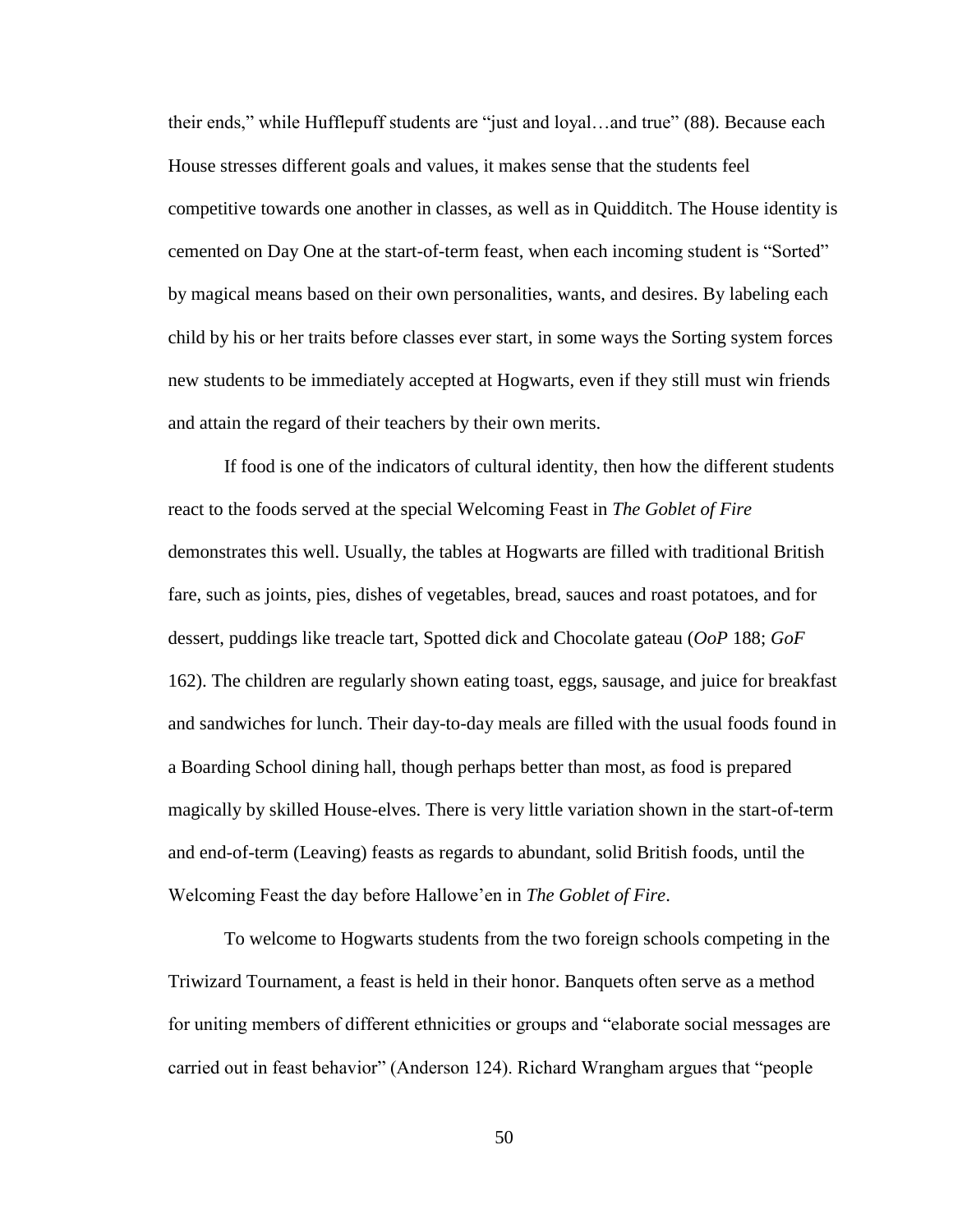almost always eat as a social act" (98), but there are rules, conventions, and accepted behaviors encoded into every shared meal, in every culture. In the Middle Ages in Europe, for example:

the aristocratic banquet was defined as a means to achieving union and solidarity around a chief or a lord (and) in more or less formalized ways, according to the era and the social and political contexts, the placement of guests serves to signal the importance and prestige of the individuals: the lord or chieftains in the center, the others at a remove inversely proportionate to the respective importance accorded them. (Montanari 95-96)

This positioning by rank plays out in the Great Hall of Hogwarts, whereby the professors and staff sit at a single table "at the top of the Hall," and the students sit at "four long tables," divided by House " (*PS* 87). When Hogwarts entertains guests in *The Goblet of Fire*, this hierarchical division continues to hold true: the members of the Ministry of Magic, and the Heads of Durmstrang and Beauxbatons sit with the professors, while the student guests mingle amongst the Hogwarts pupils. Mrs. Weasley, a former Hogwarts student, joins her children at the Gryffindor table, where she ate during her years at the school (537).

The foods served at the Welcoming Feast differ greatly from those usually eaten by the Hogwarts students. Everyone in every culture has to eat, and one can learn a great deal about people by examining their native foods. Like music, it is a universal language. As foodie Andrew Zimmern states at the beginning of his Travel Channel program*,* "the best way to experience another culture is through the food" ("Jamaica"). There are multiple benefits to defining community both at the individual and social levels, and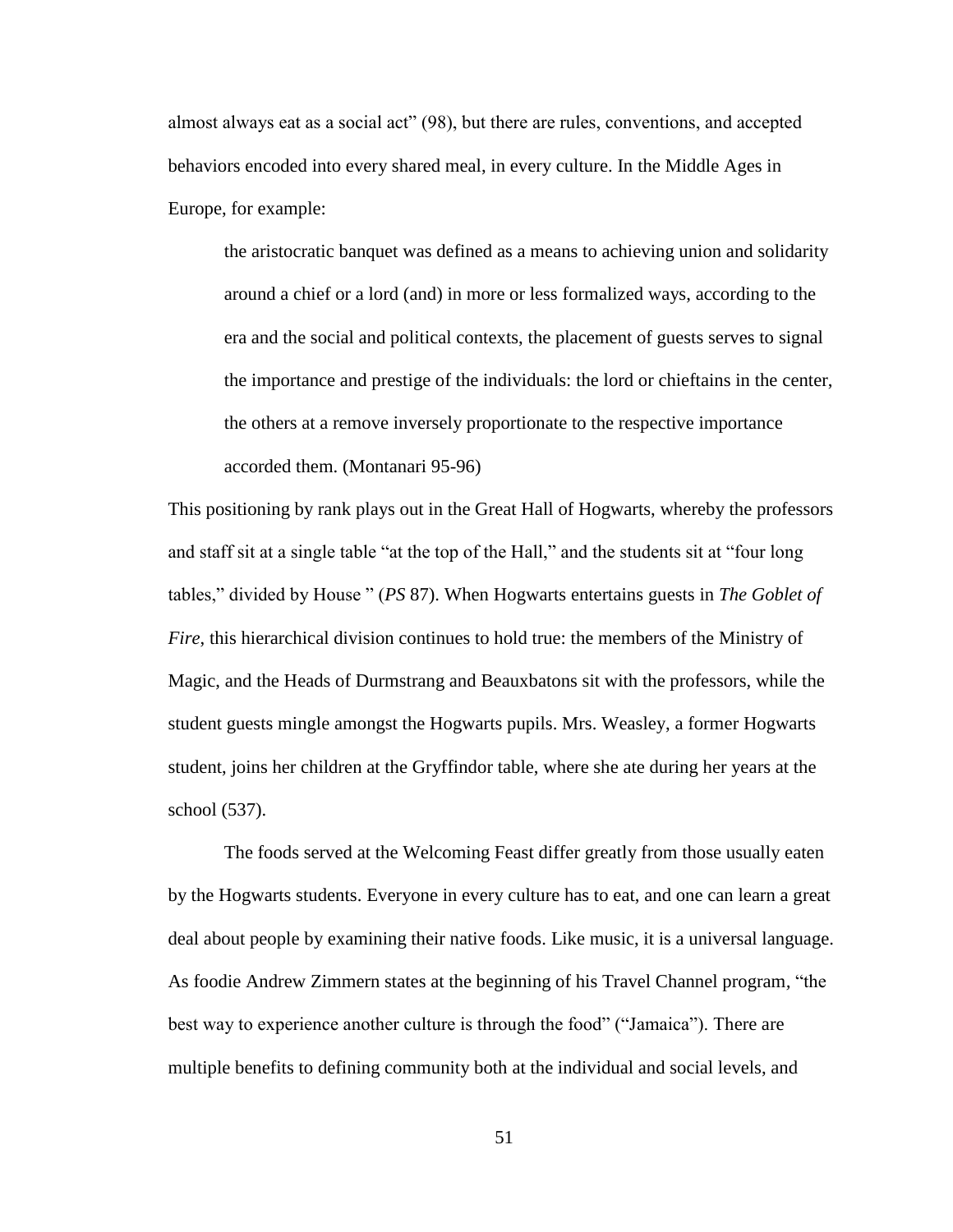"food has become a means for the visitor to arrive at an understanding of national identity so that when the gastronomy of a region is promoted, so too is its culture" (Wight 156). Food works in tandem with experience to create identity, and often we judge one another based on our perceived notions about what is edible and what is not, in our own opinions. American audiences might react in a suspicious manner to the idea of "fish and chips. Bangers and mash. Yorkshire pudding, sherry trifle, (and) spotted dick," but these foods are part of English food culture and "despite being dismissed as a culinary joke, few national cuisines are as immediately identifiable by name alone as British food" (Cozzi, *Discourses* 1).

When Hogwarts welcomes the two other schools, which are located in continental Europe (most likely near Bulgaria and France, though this is not explicitly stated), the Feast includes the usual culinary offerings, but also "a greater variety of dishes…several that were definitely foreign" (*GoF* 221). Ron is particularly flummoxed by "a large dish of shellfish stew that stood beside a large steak-and-kidney pudding" and when Hermione identifies it as "bouillabaisse," Ron proceeds to ignore it in favor of the steak-and-kidney pudding (*GoF* 221). Presumably, bouillabaisse is not commonly served by Hogwarts or the Weasley family, because Ron does not recognize the combination of shellfish, vegetables, and *rouille* as something edible, and he approaches it with the same trepidation he might reserve for a "bogey-flavoured" Every-Flavour Bean. One of the girls from Beauxbatons School, Fleur Delacour, requests the bouillabaisse from Ron awhile later, and because she is very beautiful, he lies and claims he enjoyed eating it (222).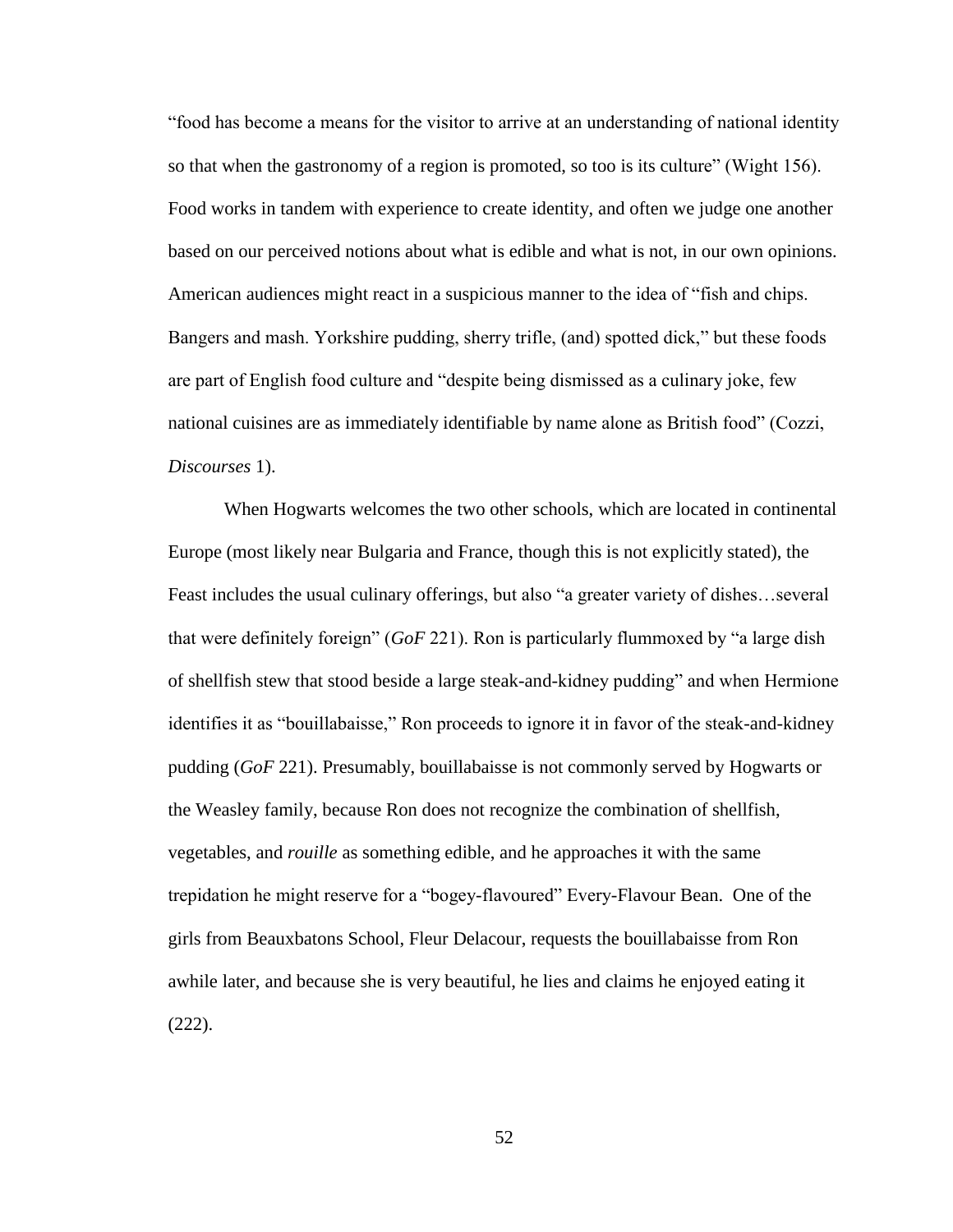Lying to Fleur is Ron's way of gaining her attention, but it also demonstrates a lack of communication between Hogwarts, Beauxbatons, and Durmstrang. That the three schools are not only completely separate, but hidden from one another in layers of secrecy, although all are dedicated to the purpose of educating young wizards and witches, shows a rift in the Wizarding world. This lack of cohesion becomes more and more evident as the British wizards are forced to confront (or join) Lord Voldemort in the last two novels, and they become more and more isolated as a result. If the true purpose of the Triwizard Tournament is for "establishing ties between young witches and wizards of different nationalities" (*GoF* 165), then it fails to unite them as intended: where are most of the international wizards and witches when Voldemort sets out to destroy Britain? It seems that the inability of everyone to move past their differences leaves the British Wizarding world even more vulnerable.

The unwillingness on Ron's part to try the different foods suggests that he is not used to anything outside his culinary comfort zone, which is not all that unusual. E.N. Anderson's discussion of what constitutes "cuisine" offers the idea that "foodways are created by dynamic processes" and therefore are constantly changing as one group of people encounters another (186). The introduction of exotic spices and crops from the New World greatly influenced the course of European history during the ages of Conquest and Colonization (fifteenth through nineteenth centuries). Often foods that are not indigenous to one land, later become associated with a cultural group that adopts it, for example, potatoes are not native to Ireland, but greatly influenced Irish history (Anderson 200). With the introduction of new foods that are identified with a certain group, culture or religion, there may be negative or positive associations depending on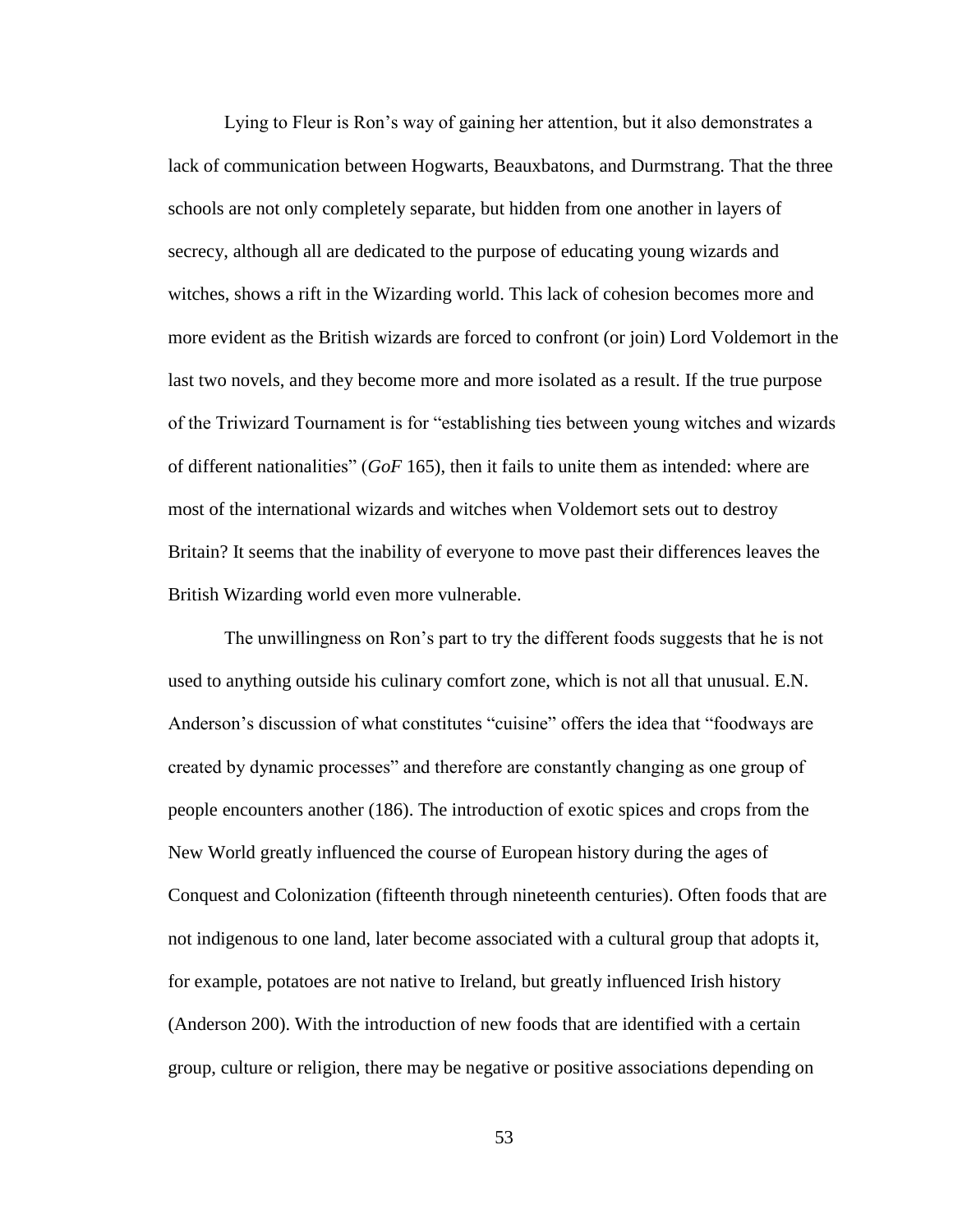interpersonal relations, the socio-political climate, and ethnic or theological prejudices. Ethnocentric food practices and beliefs are therefore not uncommon.

One way that cultures can solidify who belongs in an "us versus them" paradigm is through the use of food rituals and proscribed rules for what is edible and what is not. In "Self-Evidence," Mary Douglas writes about rituals of purity versus taboo, and suggests that what is "clean or unclean" in different cultures is based on complex systems of classification that are unique to those groups (30). These rules act as a yardstick of separation: Douglas's example of pigs in Hebrew culture suggests that rules against consumption of those particular animals separate those whom the Hebrew people consider to be "pure" from those who are not. In the case of the Welcoming Feast at Hogwarts, foods served for the visiting wizards and witches are seen as foreign and objectionable.

Ron's approach to the bouillabaisse suggests that shellfish is something that washes up dead on the beach, rather than a delicacy. Classical French cuisine also includes snails and truffles "pickled in vinegar, soaked in hot water, and served with butter" (Tannahill 238), while Bulgarian foods generally contain various forms of "rice, potatoes, capsicums, tomatoes, and maize" (Tannahill 245). The often tumultuous history between France and England plays out in cuisine, whereby "no Frenchman ha(s) the slightest doubt that in matters of taste, France was superior to all other nations" (Tannahill 240). If, to paraphrase Linda Colley, a Victorian Englishman defined himself by being "not French," then arguably that mentality has in some way carried over into contemporary Britain, as illustrated by the food preferences of both countries.<sup>20</sup> As Craig Wight states, "the UK, in relation to the rest of Europe, is perhaps an anomaly and a

 $20$  Colley, Linda. Britons: Forging the Nation 1707-1837. New Haven: Yale UP, 2009. Print.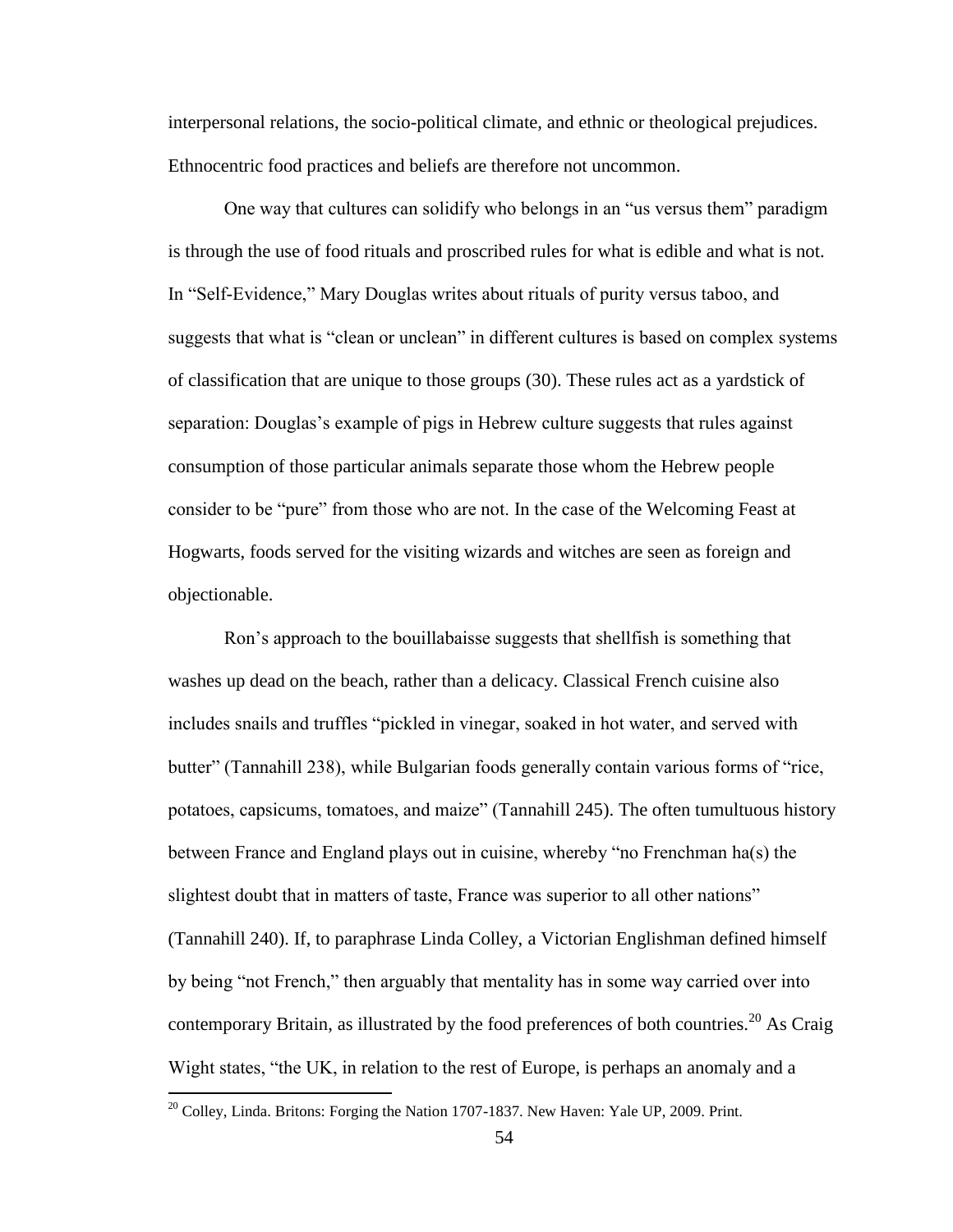culinary silo where food and the sociology of eating are concerned" (Wight 153), suggesting that the British have a tenuous relationship with their national cuisine when compared with other European foods.

Foods rejected by one group as "gross" or inedible are often eaten with much enthusiasm and considered to be delicacies by others. Television programs like *Survivor* and *Fear Factor* capitalize on the fact that most Americans are repulsed by foods made from insects, worms, and live animals. Foods that squirm on the plate and wiggle all the way down the gullet make for exciting television, as apparently there is nothing more entertaining than watching a young, attractive competitor gag and vomit while trying to swallow cattle milk mixed with blood, marinated raw fish or pig snout on a platter $^{21}$ . The fact that all of these foods are chosen because they are eaten by the locals in the areas where the shows are filmed is frequently lost on the competitors and the audiences, who usually seem to find the foods revolting.<sup>22</sup> However, according to Bilge Yesil, "the paradox of voyeurism is contained in the coexistence of revulsion" (4). In other words, people often find it intriguing to watch other people eat foods they themselves would refuse to consume. The "better them than us" ideology works with fiction because one can be titillated by something foreign and alien without having to take the risk of actually eating the foods. Ron's feeling of revulsion and confusion by the foods served at the Welcoming feast help to illustrate the isolated and insular existence of the student at Hogwarts. Instead of realizing how out of place the foreign students might feel, Ron, in keeping with his character, is more interested in his own experiences of food. That Ron

*<sup>21</sup> Survivor: Africa* (2001-2002 season); *Survivor: Marquesas* (2002 season) and *Survivor: Vanuatu* (2004 season)

 $22$  This observation is based on watching every season of *Survivor*, as well as personal observation watching with friends and an on-line poll at Livejournal's Survivor Junkies site, which indicated that half of the respondents did not care about the culture associated with the foods in the challenges.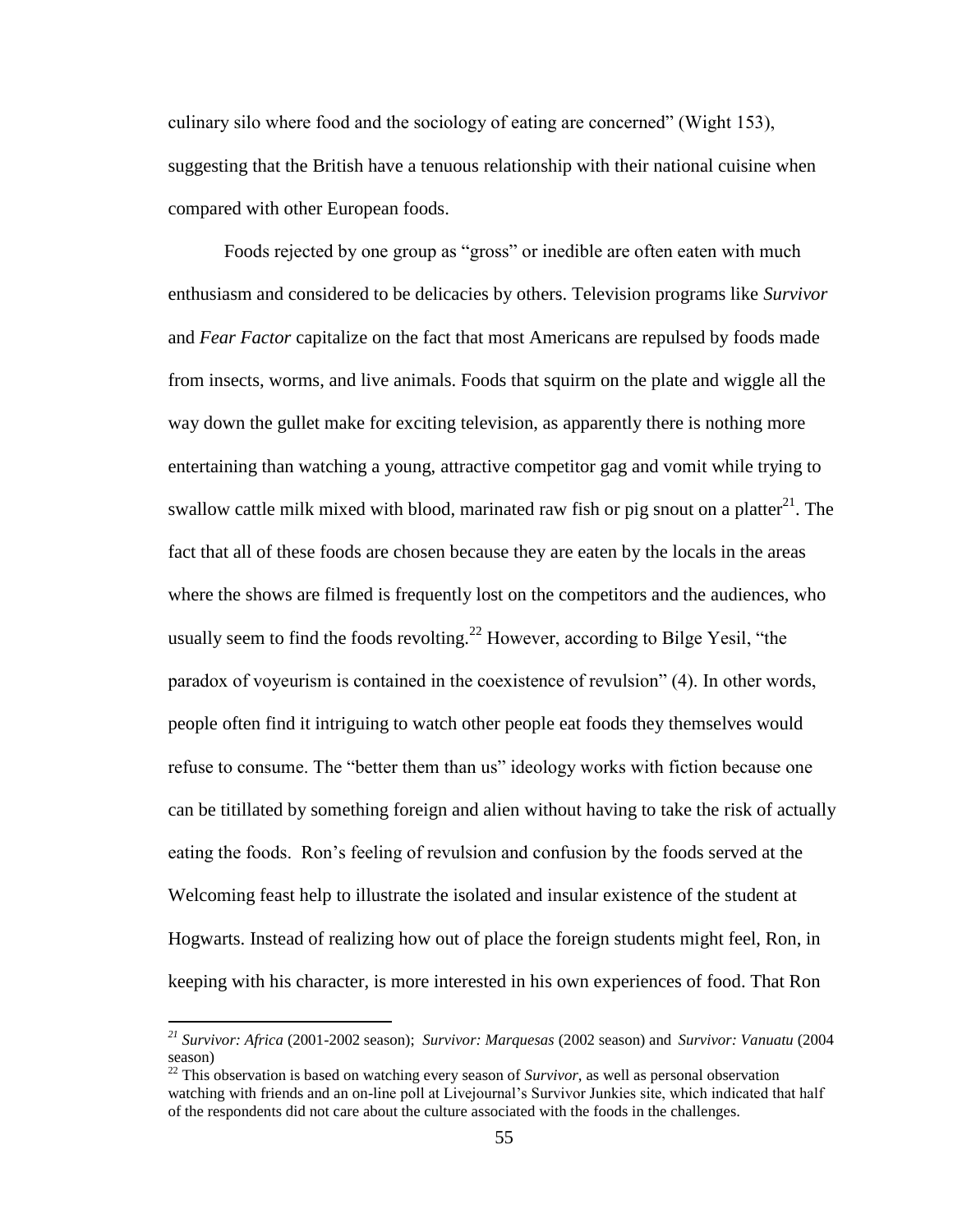has always had three square meals a day, plus tea and snacks, is made evident in the text and exists as juxtaposition to the lack of good food that was Harry's experience. One of the many reasons why "Harry missed Hogwarts so much it was like having a constant stomach ache" is because his summers with the Dursleys are marked by food depravation and he misses "eating banquets in the Great Hall" (*CS* 8).

Like the start-of-term and Welcoming feasts, the end-of-term feast is supposed to be festive: in the first three books of the series, students blow off steam by eating and boasting of yearly accomplishments. The awarding of the coveted House Cup is celebrated by decorating the Great Hall in the colors of the winning House (PS 220), which serves to further divide the students based on accomplishments or lack thereof. In some ways, this division is problematic, in that rather than unite the school as one cohesive group, it separates students into Gryffindor, Ravenclaw, Slytherin and Hufflepuff, allowing for very little blending of the groups outside of doubled-up classes like Potions and Herbology. The creation of Dumbledore's Army in *The Order of the Phoenix* is that much more astounding, because it includes students from all but Slytherin House, and unites them in such a way as to allow their continued participation in the fight against Voldemort and his Death Eaters in the final two novels.

As the series continues, the end-of-year feast becomes less celebratory and much more sober. In *The Goblet of Fire*, the Leaving Feast is marred by the news that fellow student Cedric Diggory has been murdered by Voldemort, who has definitely returned. Rather than decorate the Hall with Gryffindor's banners, "there were black drapes on the wall behind the teacher's table" (*GoF* 624). Rowling does not mention the food at all in this scene, although most of the students and teachers raise a glass to toast Cedric's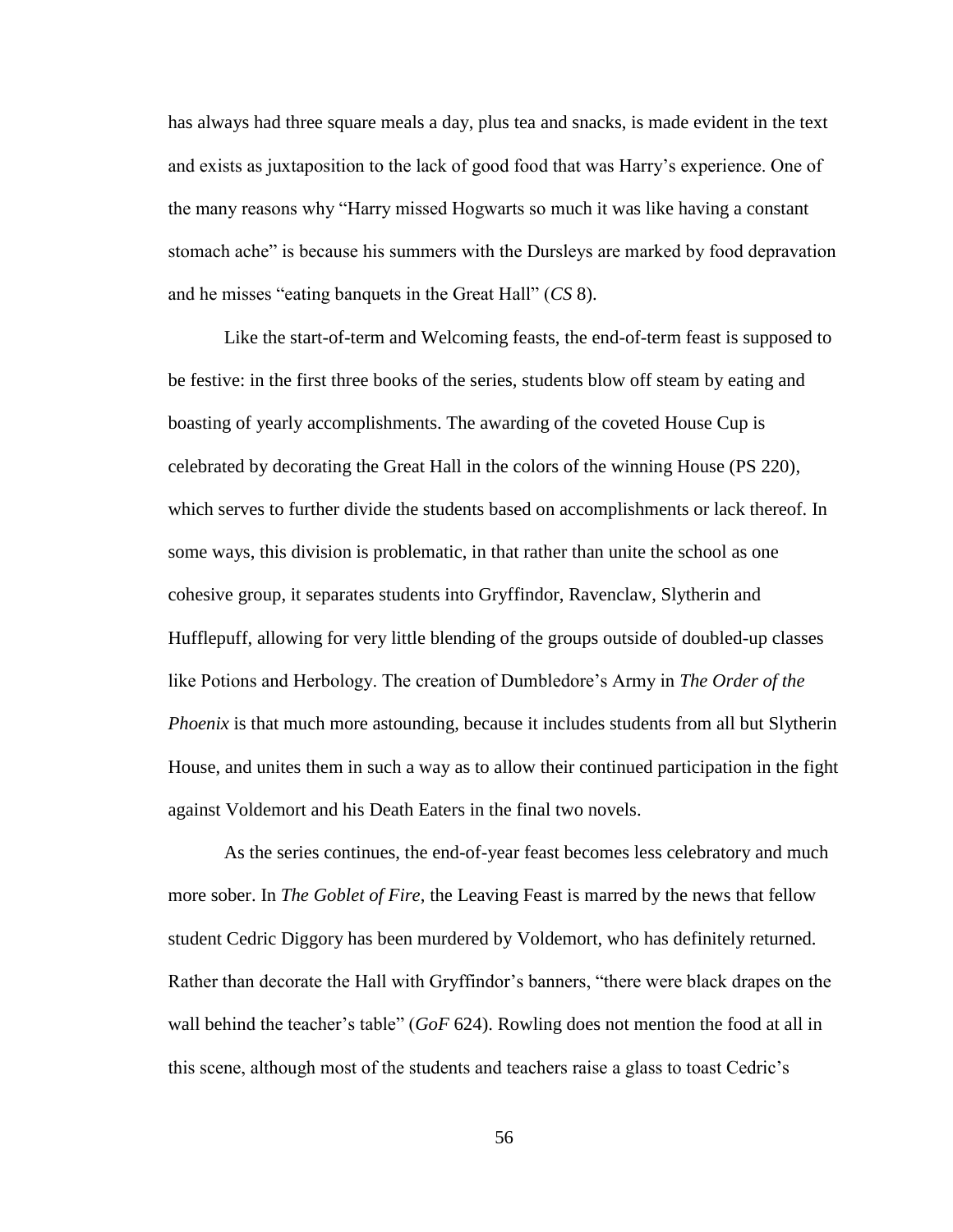memory. Instead, the moment is used for Dumbledore to attempt to unite the entire school as one entity against evil (*GoF* 627). The Leaving Feast is barely mentioned in *The Order of the Phoenix*, except in passing by Luna Lovegood, who wants to "go down and have some pudding" (761), because Harry is mourning the recent death of his godfather, Sirius Black, and is in no mood to celebrate. This is the last end-of-term feast in the series, as Professor Dumbledore's death in *The Half-Blood Prince* means the event is replaced by a funeral and "no one seemed very hungry" (596).

In some ways, although it is not a true end-of-term feast, the final moments following the Battle of Hogwarts at the end of *The Deathly Hallows* fulfils the same role to the students, staff, and others who fought against Voldemort. The house tables have been put back into place in the Great Hall, "but nobody was sitting according to house any more: all were jumbled together, teachers and pupils, ghosts and parents, centaurs and house-elves, and Firenze (the centaur) lay recovering in a corner, and Grawp (the giant) peered in through a smashed window, and people were throwing food into his laughing mouth" (597). After an event like the destruction of the school and the death of Voldemort, the division of people into houses seems arbitrary and unnecessary. Although food is not described, they are clearly eating together at the end of a long, exhausting, and tragic day.

Harry's participation in the Wizarding world is marked by food in other ways as well. His best friend's family, the Weasleys, welcome him with open arms and open plates of food on a regular basis throughout the novels. The first time he visits the Burrow, Mrs. Weasley offers him "three fried eggs" and "eight or nine sausages" (*CoS* 31), as a gesture of acceptance. Although Mrs. Weasley serves up eggs and sausage by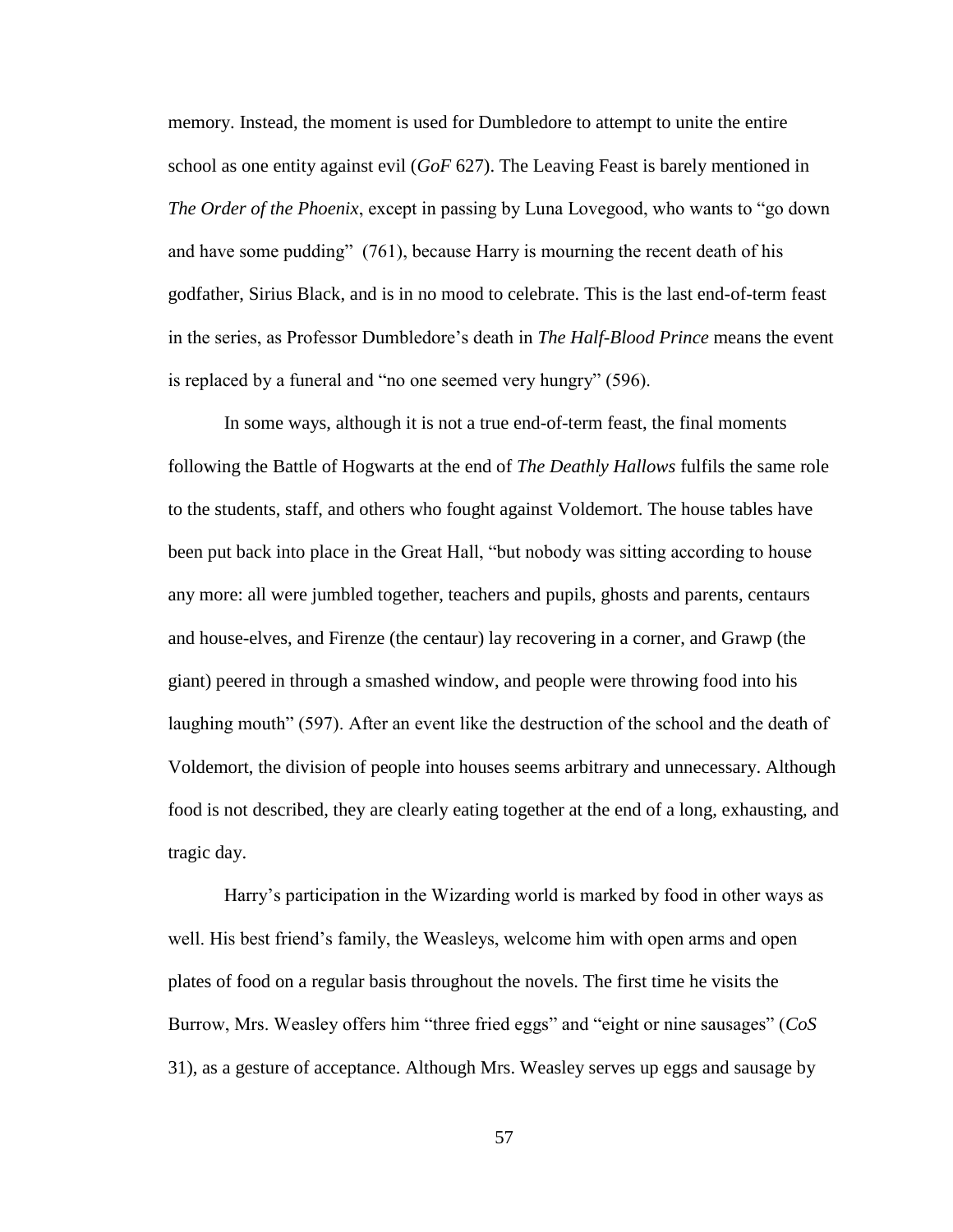frying them in a pan, this is shown in stark contrast to the similar eggs and bacon started by Aunt Petunia Dursley and finished by Harry in the first novel. Unlike with the Dursleys, who often deny him access to the food he has cooked, by feeding him often and abundantly, Mrs. Weasley seems determined to make up for the years of neglect Harry suffered as a child. It is the Weasleys, not the Dursleys, who celebrate Harry's coming of age birthday by preparing a lavish dinner of his favorite foods (*DH* 101).

Rowling uses food to situate Harry's place within the narrative, but also to express to the reader the personalities and identities of those providing or denying the food. In the very first pages of the first novel in the series, the Dursleys (Muggles) are shown eating sweets and meals to excess while Harry (a wizard) is neglected and denied, and it is not hard to read Rowling's bias in the words.<sup>23</sup> At the end of Chapter Two of *Harry Potter and the Philosopher's Stone* on *Pottermore*, Rowling states about the Dursleys that "'Vernon' is simply a name I never much cared for. 'Petunia' is the name that I always gave unpleasant female characters in games of make believe I played with my sister, Di, when we were very young" (*Pottermore*.com). Her dislike for the characters is illustrated clearly with food, and in the ways Harry is denied the same foods they themselves eat or serve only their own son and their guests. It is possible that Rowling's authorial intent was to purposefully set up the Dursleys to act as the antithesis not just to Harry, but against his Wizarding family (fictive and real kin). The Mugglefamily/wizard-family dynamic plays out in a personal level with Harry's experiences as a

<sup>&</sup>lt;sup>23</sup> Rowling has often discussed name choices for her characters, suggesting that although she may "collect" names, that she assigns the names with some rationale: "I am a bit of a name freak. A lot of the names that I didn't invent come from maps. Snape is a place name in Britain. Dumbledore is an old English dialect word for bumblebee, because he is a musical person. And I imagine him humming to himself all the time. Hagrid is also an old English word. Hedwig was a saint, a medieval saint. You know, if I hear a good name, I have got to write it down. And it will probably crop up somewhere" ("J.K. Rowling").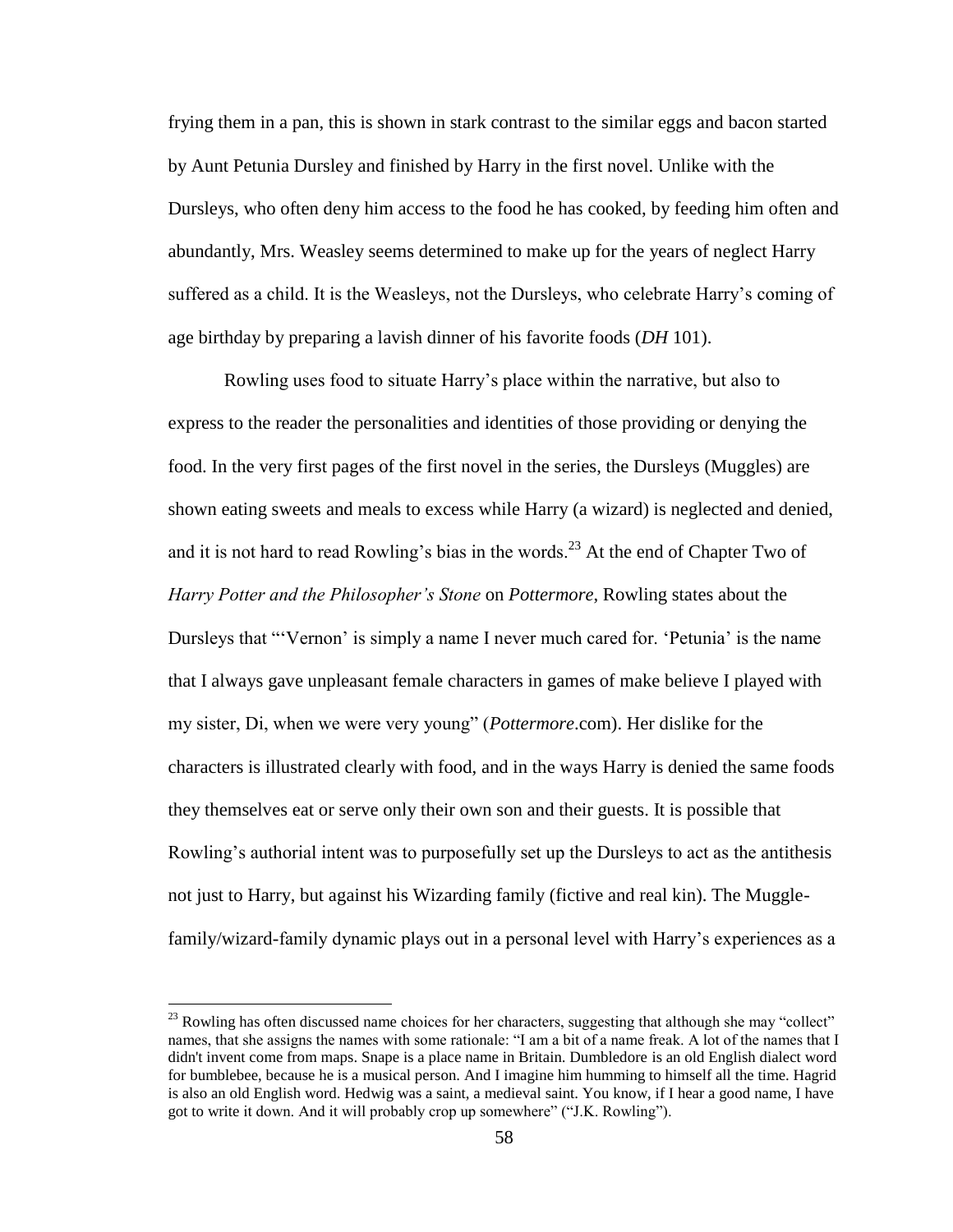child, and then are mirrored on a larger scale with the Pure-Blood wizards attempting to eradicate and deny rights to Muggle-born (Mudblood) wizards as the stories progress.

What makes the Dursleys so vile is that they are blood-related to Harry, yet they treat him with contempt, fear, and neglect. Dumbledore's quiet rage at this blatant disregard for Harry's well-being is clear in *The Half-Blood Prince* when he admonishes Petunia: "You have never treated Harry as a son. He has known nothing but neglect and often cruelty at your hands" (57). In the next sentence, he also accuses the Dursleys of mistreating their own son, something that baffles them because they have always spoiled and cosseted Dudley. In some ways, Harry's treatment by his Aunt and Uncle has allowed him to become the independent, loyal, and caring child he is. The denial of food at the Dursley home represents the refusal of his Aunt and Uncle to love him after his own mother died protecting the child she loved. The food is not as important as the refusal: the presence of wine, bacon, and pork roast in the Dursley home supports the idea that they live a middle class existence and can afford to feed and care for the child they have taken in; that they do not says more about their own characters than Harry's.

I have argued elsewhere<sup>24</sup> that what is missing from the story is the fact that Petunia Dursley accepted Harry and agreed to the terms that would provide a protective spell, when he was only a year old. As a baby, Harry was unable to care for himself at the most basic level, which means Petunia had to dress him, change him, and feed him. That he survived infancy shows a level of care that was not neglectful, suggesting perhaps that, until Harry first displayed signs of having inherited his parents' magical abilities, maybe Petunia tried to love him for her sister's sake. The Dursleys *have* the means to feed Harry

<sup>&</sup>lt;sup>24</sup> July 2010–Panel Participant: "A Feminist Perspective on Harry Potter"–HPEF: Infinitus, a Harry Potter Conference, Orlando, FL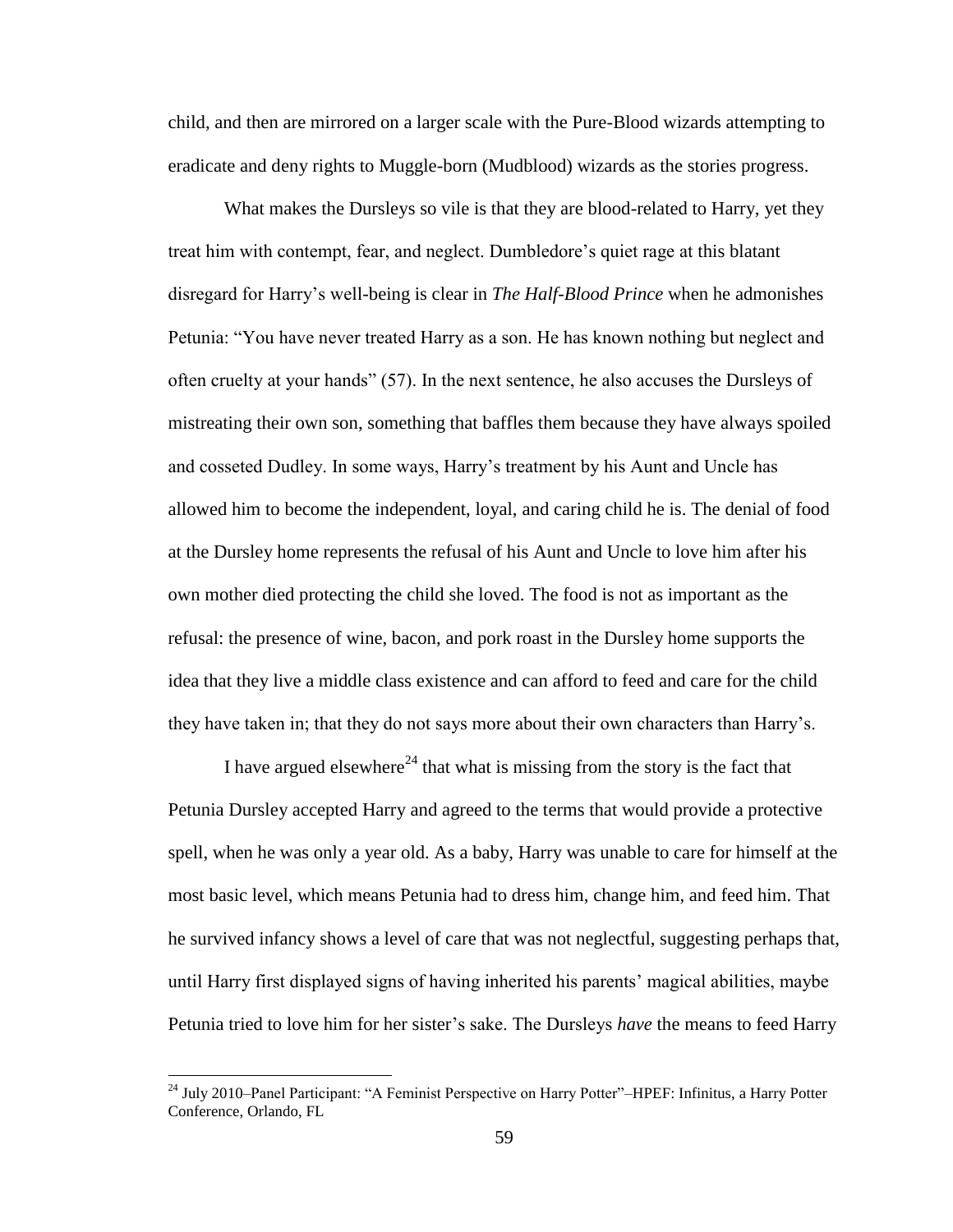well, but they make a conscious choice not to do so, placing Harry in a subordinate position within his Muggle life. There is food available at the Dursley home; just not for Harry.

Numerous examples of the "food as abundance" paradigm in the *Harry Potter* books are illustrated by Harry's interactions at Hogwarts, the Burrow, and the Wizarding villages he visits throughout the seven books. In contrast to his stark life in Little Whinging with his Aunt and Uncle, the Wizarding community represents excess, without gluttony. The Dursleys deny Harry food, while indulging themselves and their own son, but conversely, wizards are shown as hospitable, and food is available to all who need it, albeit with some specific limitations. Although Harry, Ron, and Hermione, have magical abilities, when they are separated from the rest of the world in book seven, as they hide from Lord Voldemort, his Death Eaters, and the Snatchers, who are helping the Ministry of Magic round up Muggle-born wizards and witches, they learn that food is not as readily available as they thought it might be. In fact, the Muggle versus wizard paradigm is emphasized greatly in *The Deathly Hallows*, when Harry, Ron, and Hermione spend most of the story on their own, away from their usual resources. After six books filled with descriptions of ample food, feasts, and celebrations, the seventh novel in the series is markedly different in its emphasis on Harry's experiences as a wizard trying to survive without his adult support system. That Rowling would use food to illustrate this point fits with the rest of my argument that food is often used in the series to show Harry's magical world as vastly better that his Muggle experiences.

Following their escape from Death Eaters at the end of Bill and Fleur's wedding at the Burrow, Harry, Ron, and Hermione disapparate and reappear on a typical London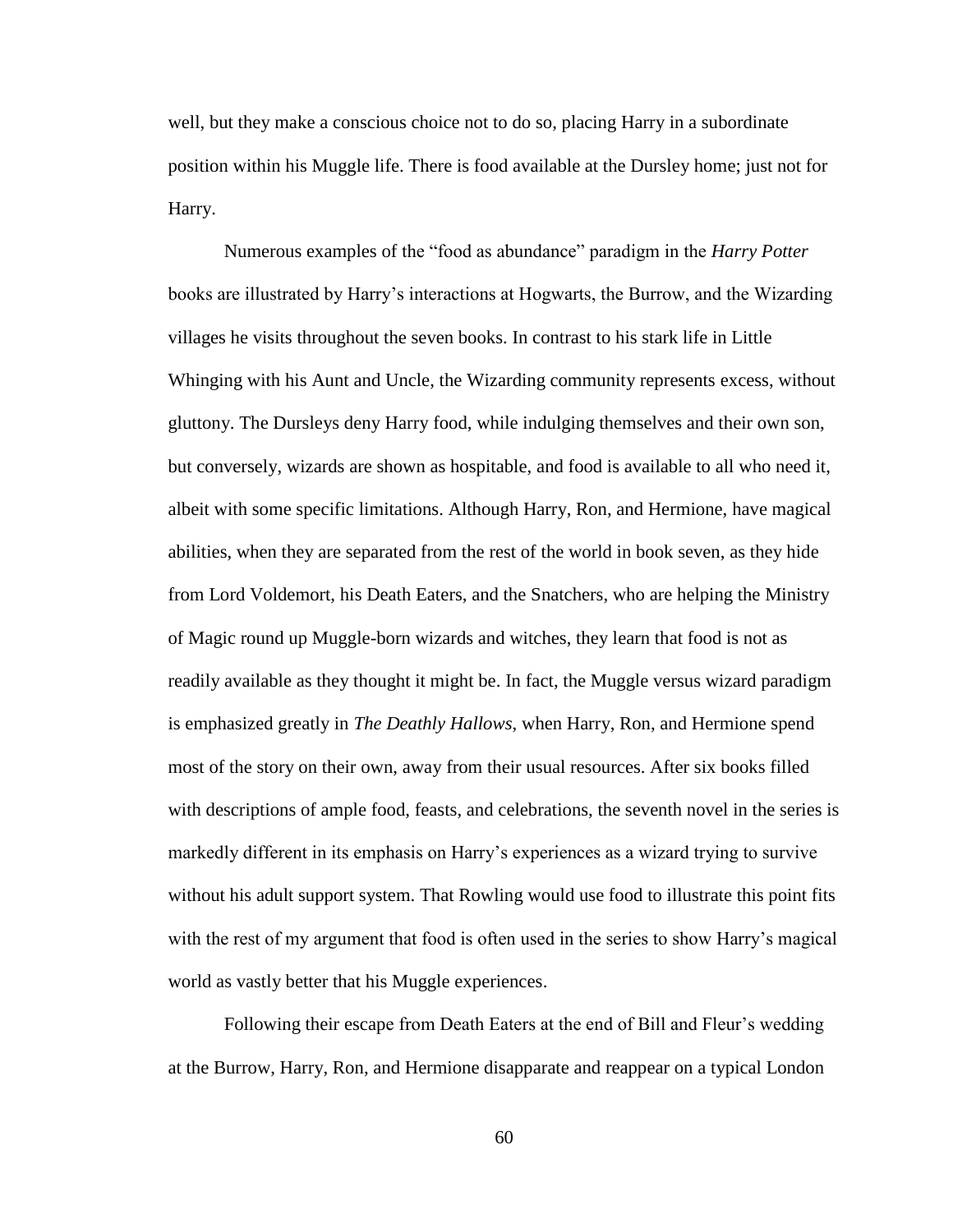street, Tottenham Court Road. Because they have to avoid other wizards, they cannot go to the Leaky Cauldron, so they find "a small and shabby all-night café" where "Hermione ordered two cappuccinos" (*DH* 137). Ron finds the foamy, grayish coffee to be "revolting" and decides he does not "want to drink this muck" (137-138). As usual, if Ron does not recognize something, he finds it foreign and distasteful.

The group takes shelter at 12 Grimmauld Place, the home Harry has inherited from his godfather, Sirius Black, where they have "a supper composed largely of mouldy bread, upon which Hermione had tried a variety of unsuccessful Transfigurations" (*DH*  106). This is the first time that, while in the Wizarding world, Harry has been denied access to good and plentiful food, but his experiences with the Dursleys make him better suited to surviving on less than adequate resources. Once they reconnect with other wizards and magical beings, first Remus Lupin, and then Kreacher, the House-elf, the children once again, albeit temporarily, have decent food to eat. Lupin brings them Butterbeers after they have been hiding for three days, and Kreacher responds to Harry's kindness by taking care of the fugitives and feeding them onion soup, "savoury stew," "treacle tarts," and "steak and kidney pie" (*DH* 191-192). As long as they remain safe at 12 Grimmauld Place, they have access to good food and some of the adult wizards in their lives. Once that lifeline is cut off and they are forced to rough it camping at a new spot every night, they are also deprived resources to make meals.

While camping and hiding, Harry, Ron, and Hermione make several attempts to compensate for the fact that Hermione did not pack food because they expected to go back to Grimmauld Place. First they prepare "scrambled eggs on toast" from supplies taken from a "chicken coop" (Hermione leaves money so it would not be theft), but it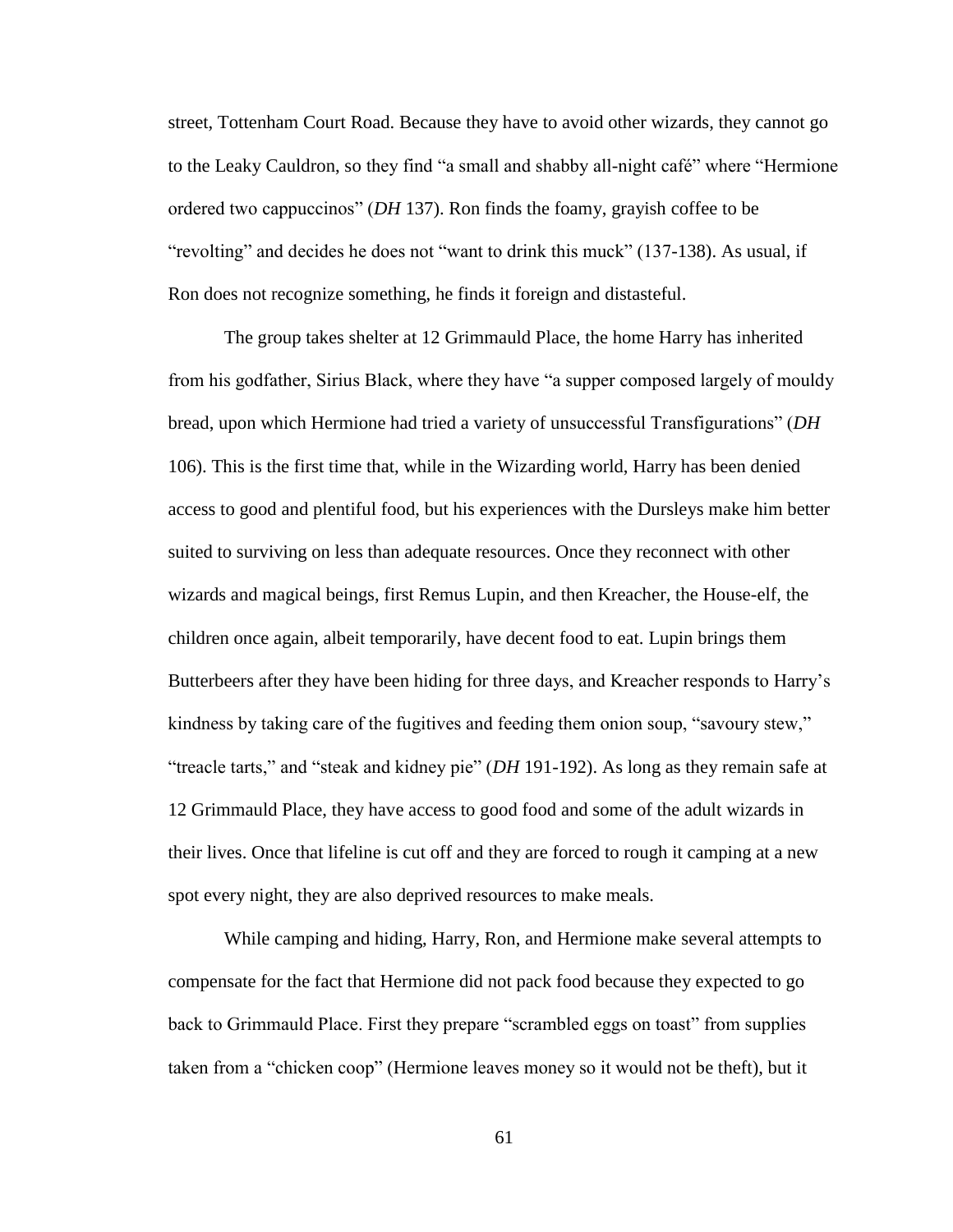does not last long (*DH* 236). They try to make do with "scavenging nothing but berries or stale biscuits" (*DH* 237), but Hermione's ability to "identify edible fungi could not altogether compensate for their continuing isolation" (*DH* 240). With tempers flaring and without adequate training on how to prepare the foods, they are left with unsatisfying, if not distasteful and insufficient repast. When the teenagers are unable to produce decent meals from meager resources, Ron angrily argues that his mother "can make good food appear out of thin air," to which Hermione retorts that "food is the first of the five Principal Exceptions to Gamp's Law of Elemental Transfig(uration)…" (*DH* 240-241), meaning that they are unable to summon food or replicate it because food cannot just be conjured. After six years of seeing food magically appear, Harry is perturbed to learn that it is not as readily available as he believed.

By separating themselves from their friends, family, and support group, they also are disconnected from their hospitality. The lack of food represents the lack of community: Harry, Ron, and Hermione are disconnected physically and mentally from everyone they care about. Food represents safety, abundance, and sharing with others: without these things, the three teenagers turn on one another and fall into despair. It is not until they return to their families and friends that they regain the strength to continue the mission given to them by Professor Dumbledore, to find and destroy Voldemort's Horcruxes so Harry can kill Voldemort.

Each time they have contact, no matter how limited, with other wizards, Harry, Ron, and Hermione are fed something. First, Lupin brings them Butterbeer, then after several months of isolation, they visit Xenophilius Lovegood to ascertain the meaning of the Deathly Hallows mark found in Hermione's book. Xenophilius Lovegood offers them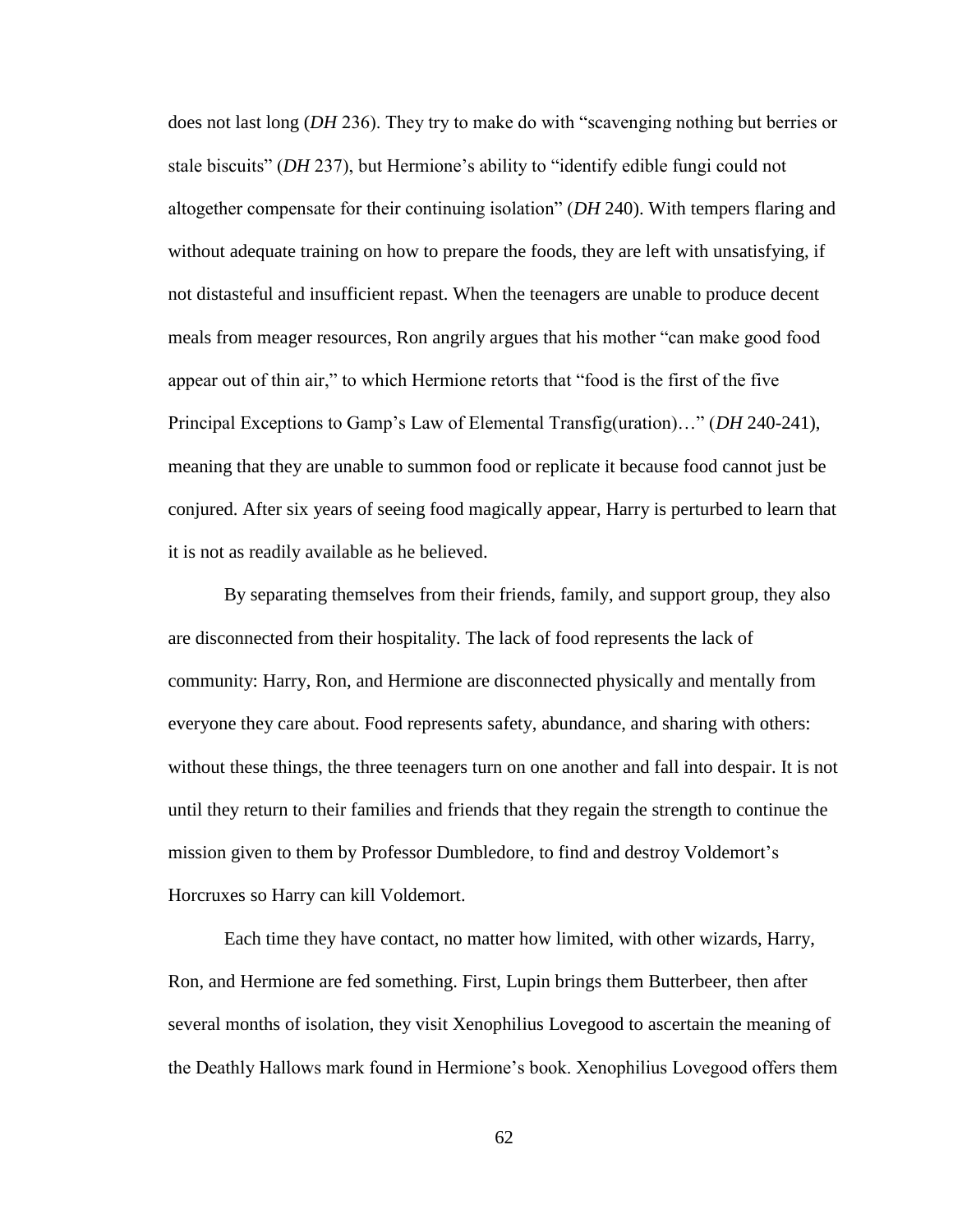tea, but also insists that the children stay for "Freshwater Plimpy soup" (335), which, probably for the best given Xenophilius's lack of skill with tea, they never get to eat. Next, they spend time recuperating at Shell Cottage, the home of Ron's brother Bill and his wife, Fleur, where they are once more fed regular meals and are reluctant to leave "the home comforts they had enjoyed over the last few weeks" (420). Finally, when Harry, Ron, and Hermione are at last ready to return to Hogwarts to meet up with the rest of the students, professors, and other adults, they do so through a tunnel in the Hog's Head Pub, and only after the proprietor, Aberforth Dumbledore, has served them "a large loaf of bread, some cheese, and a pewter jug of mead" (*DH* 452). Their entrance back to the Wizarding world as members of a group is marked by the consumption of food provided by a wizard. From that point on, there is no more deprivation, and they belong to a large assemblage of individuals dedicated to destroying the evil that is Voldemort.

In many ways, food marks the circuitous journey for Harry from depravation as the unwanted foster child of his Muggle family to the abundance of the Wizarding world, back to lack of food when he is cut off from his wizard family, and finally to access to food within his culture of choice at Hogwarts in the end. Harry's membership in the Wizarding community is marked by food that contains both nutritional value for survival and cultural meaning delineating Harry's place in the world. It is not merely the access to food that cements Harry's identity, but the types of food and *how* it is accessed. Encoded in the Harry Potter series "is the notion that studying the most banal of human activities can yield crucial information and insights about both daily life and world view, from what is in the pot to the significance of the fire that heats it" (Avakian and Haber 1). The wizard pot is filled with interesting, abundant fare that is made available to anyone who is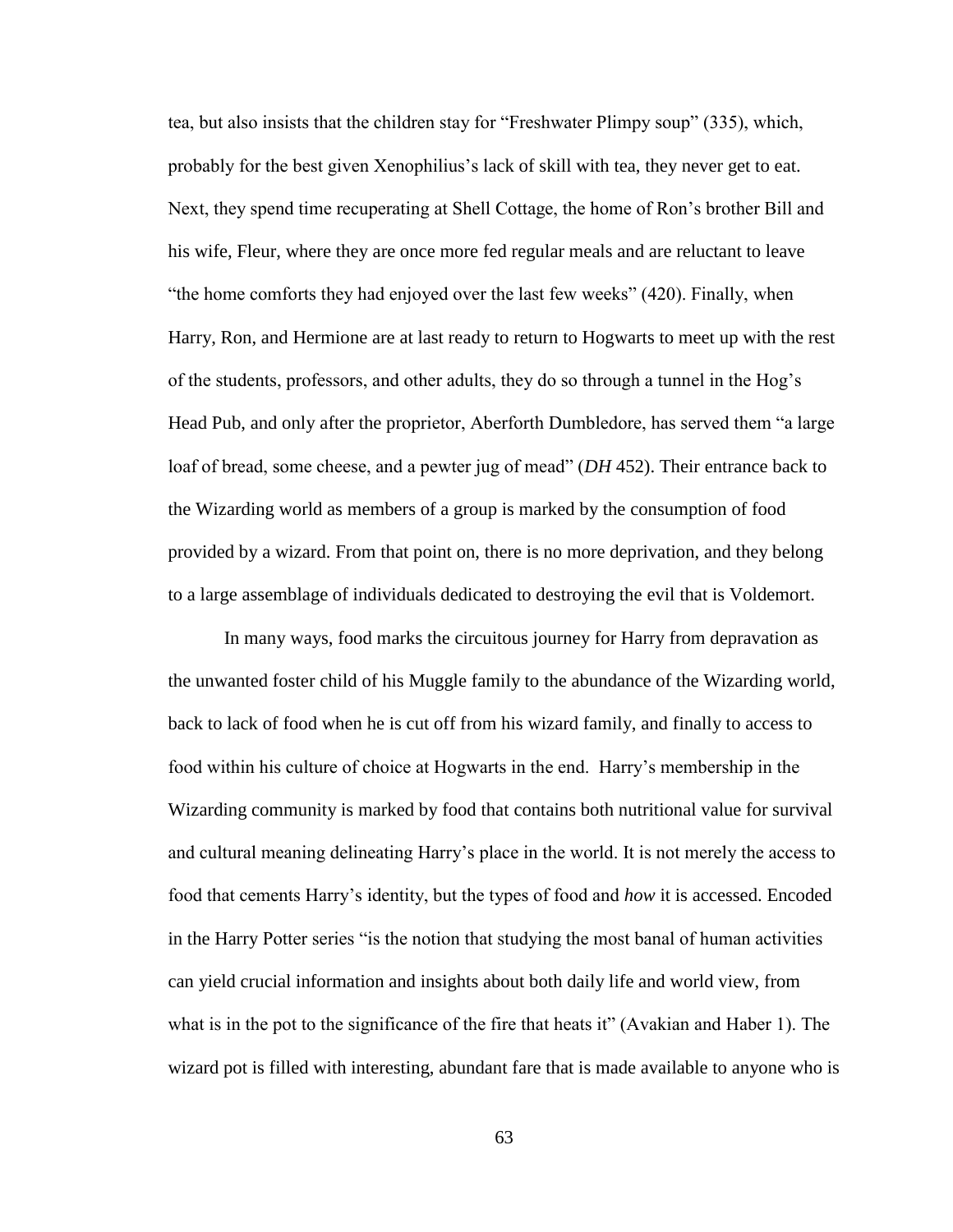a member of that community, while the Muggle stove may contain "a joint of pork roast sizzling in the oven" (*CoS* 13), but the food is not shared with others. In the *Harry Potter* series, wizards are commonly shown sharing food in large parties or in celebratory manners, whereas Muggles are only described as eating in small, family groups of fewer than six people. The wizard community is established as superior to the Muggles because of food abundance, ritual hospitality and sharing.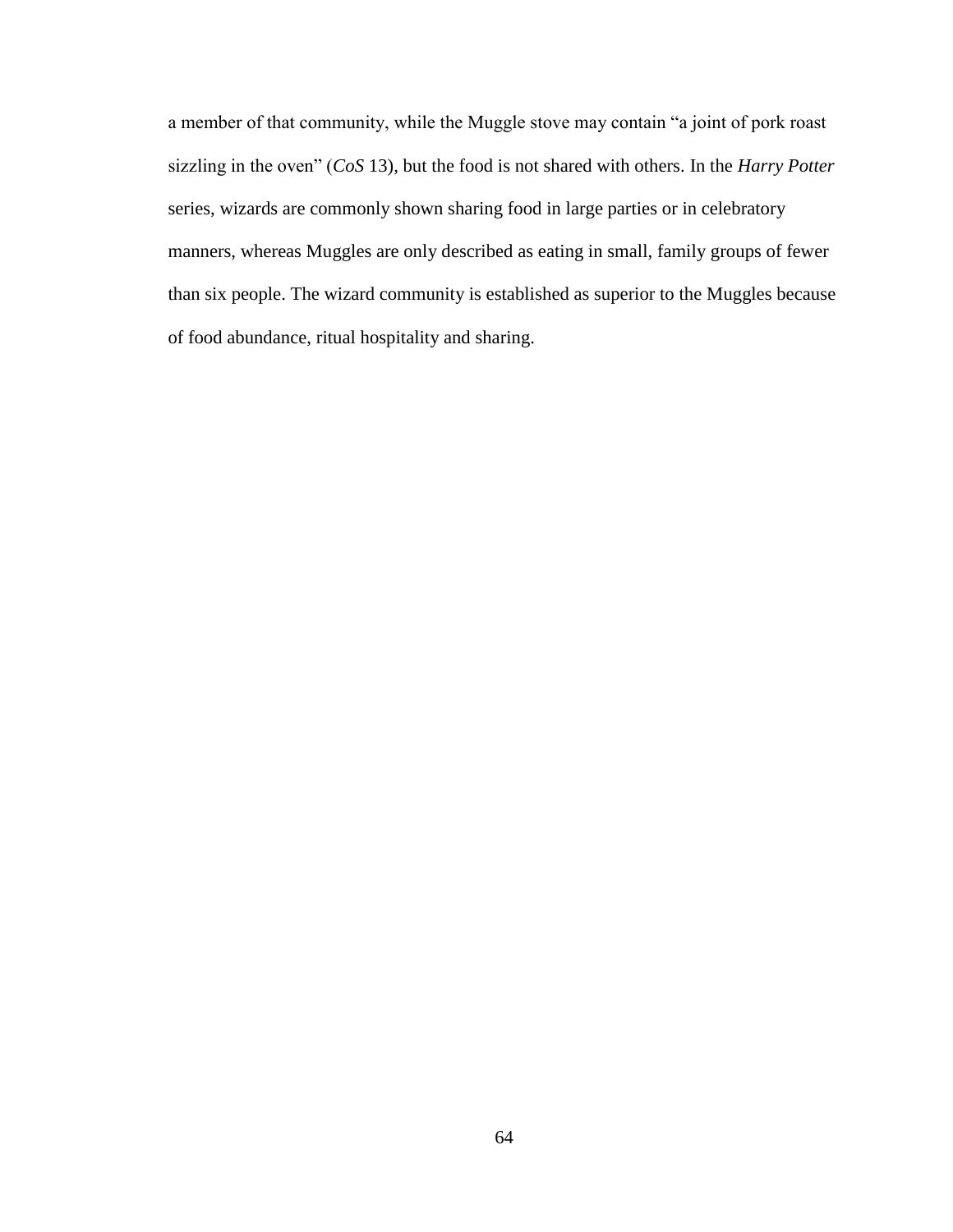## CONCLUSION: "AND THE BUTTERBEER IS FLOWING FREELY TONIGHT"<sup>25</sup>

On June 18, 2010, The Wizarding World of Harry Potter opened to great fanfare in Orlando, Florida as part of Universal Studios' Islands of Adventures Theme Park. As countless television ads claim, the park is a way for people to "truly be a part of Harry Potter's world."<sup>26</sup> Fans buzzed on the internet, asking questions about what the rides might be like or how Hogsmeade Village would look, but they also talked about the food. *Mugglenet*'s Eric Scull and *The Restaurant Fairy*'s Malini Sood Horiuchi,<sup>27</sup> are two of the many fans to have blogged about the food in the series and at the theme park. The chat boards lit up at *Mugglenet, Chamber of Chat*, and *Harry Potter Forums*, where fans excitedly posted their speculations and, once the Park opened, their experiences with Butterbeer, pumpkin juice, and the various sweets and foods available. As one Facebook fan summed it up: "The butterbeer!!! yeah...buuuuttteerrrbeer....sweet!!!"<sup>28</sup>

In July, 2010, I explored The Wizarding World of Harry Potter as part of a private party for an event called "Night of a Thousand Wizards," sponsored by "Infinitus: A Harry Potter Conference," which I was presenting at that weekend. In addition to a limited number of fans being allowed into the park after it closed, we were also provided with a "light dessert buffet including coffee, tea and lemonade, and voucher for a

 $25$  Title from the blog entry "The Night of A Thousand Wizards/Fear and Loathing in Hogwarts" by Henry Jenkins at *Confessions of an Aca-Fan: The Official Webbing of Henry Jenkins*, July 21, 2010. http://henryjenkins.org/2010/07/fear\_and\_loathing\_in\_hogworts.html

<sup>&</sup>lt;sup>26</sup> Superbowl ad aired in 2010: http://www.youtube.com/watch?v=I9d1nXpalNs

 $^{27}$  http://www.mugglenet.com/ericwwfoodreview.shtml and http://therestaurantfairy.com

<sup>28</sup> Alyssa O. Ascendio Facebook page, 4 May 2012.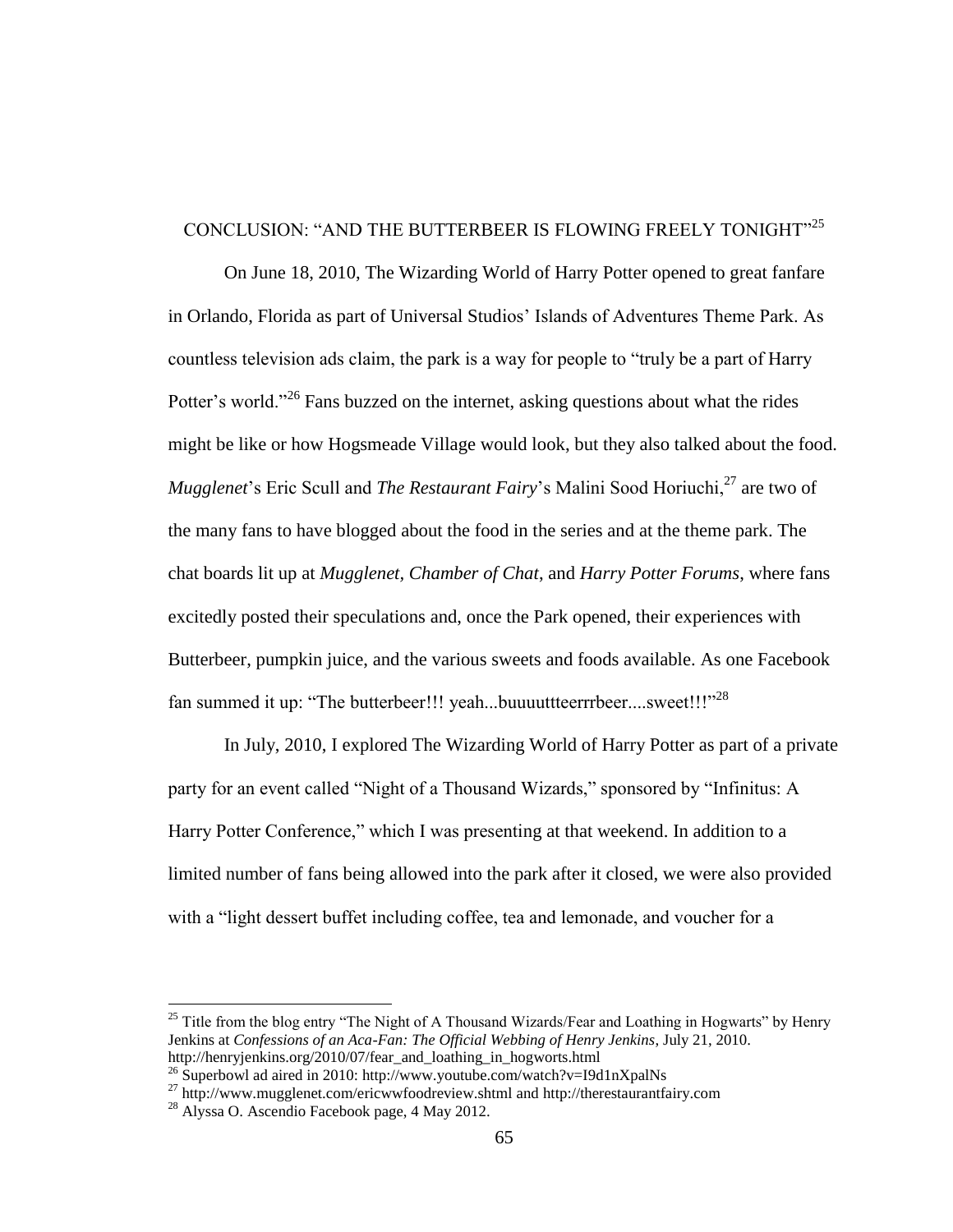Butterbeer and a dessert item."<sup>29</sup> Attendees were also directed to the cash bar inside the Hog's Head Pub, and food available at The Three Broomsticks (cafeteria-style, like at most Florida theme parks). Additionally, Honeydukes Sweet Shop was open for business, including such wonderful confections as Acid Pops, exploding bonbons, Cauldron Cakes, treacle fudge, Fizzing Whizzbees, pumpkin juice, Chocolate Frogs, Bertie Bott's Every-Flavour Beans, and other classics, such as Muggle chocolates and fudge. Infinitus attendee and media theorist, Henry Jenkins, commented on the same event by writing in his blog that

everyone here knows that Hogwarts isn't real…(but) Please do not quote me Baudrillard's comment that Disneyland is fake so it can trick us into believing the rest of America is real. Don't pull out Umberto Eco's discussion of `Hyperreality' and the ways that the `absolute fake' is realer than the real. These are, to put it bluntly, pseudo-insights. (Jenkins, "Confessions")

The Wizarding World of Harry Potter, and the food available there, represent the ultimate convergence between the novels and the fan experience of the novels. As an example of transmedia storytelling, the Theme Park adds a three dimensional, multifaceted layer to the novels. Because no one attends a theme park alone, the experience is shared in many ways: with others present at the time, and often, with friends and acquaintances on Facebook and blog sites afterwards. When I blogged about my first taste of Butterbeer ("too sweet–I need to create my own version"), my friends all over the world responded to ask *exactly* what it tasted like, since they had read the novels, but had not yet visited the theme park. My detailed descriptions allowed them to experience Butterbeer vicariously through the characters in the novels and through my descriptions.

 $\overline{a}$ 

<sup>&</sup>lt;sup>29</sup> http://infinitus2010.wordpress.com/2010/06/14/night-of-a-thousand-wizards-2/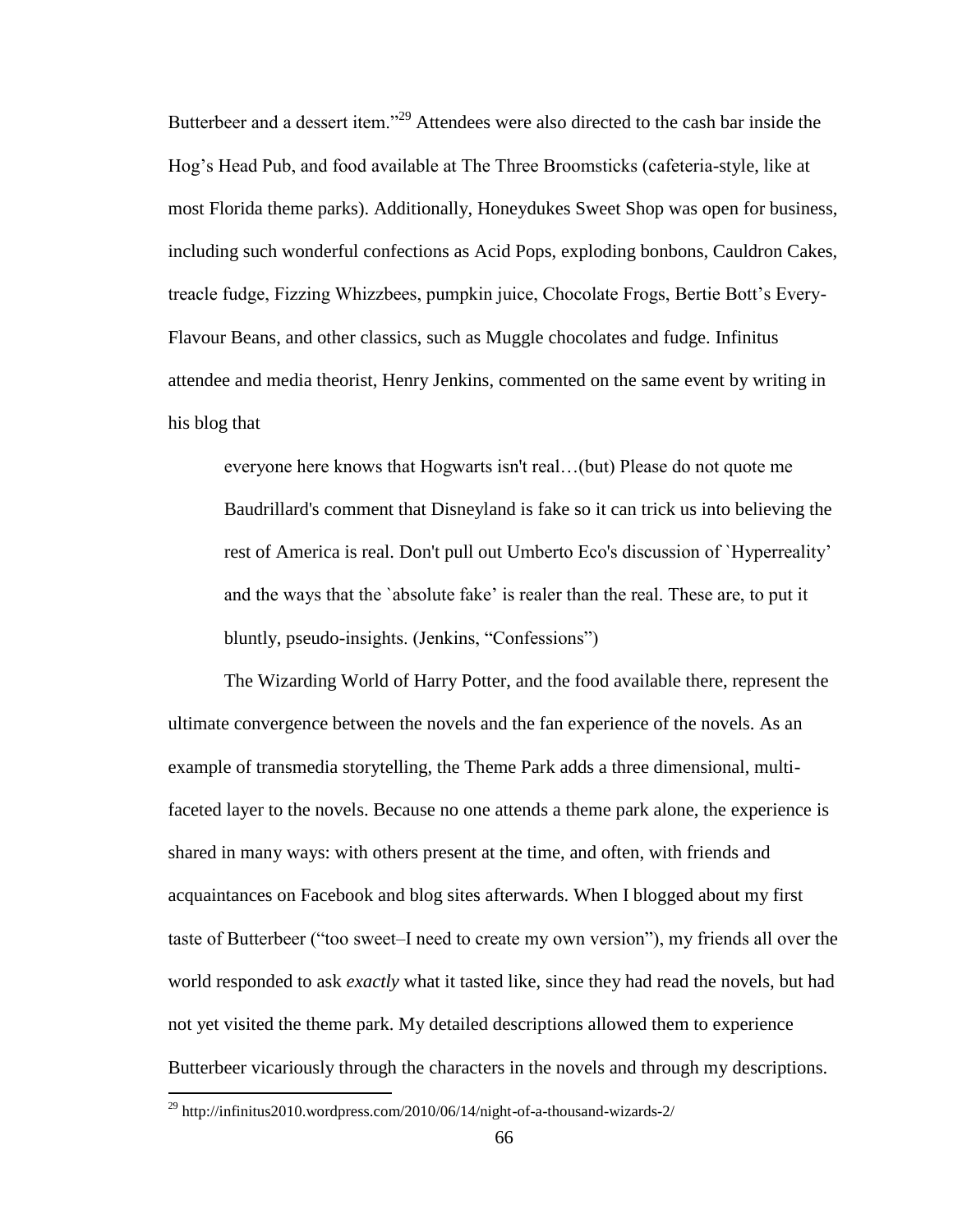This moment of transition from passive consumption of a novel to active participation in the series meets over a glass of Butterbeer and created a community of fans who had shared the experience. As E.N. Anderson suggests, "food communicates class, ethnic group, lifestyle affiliation, and other social positions… (and) at a deeper level, food may become part of one's identity" (124-125). In the *Harry Potter* series, the Wizard characters' consumption of special foods that are unavailable in the Muggle world serve to reinforce their own identities, while at the same time constructing the feeling of "belonging" at Hogwarts and in villages and homes secretly imbedded within the Muggle world. The ability for readers to experience the same foods invites them directly into the text. In the text, food acts as a border between what is real and what is fantasy by bridging the gap between readers and characters and "what we can best learn from such practices are, perhaps, the many ways selves and communities succeed in extracting sustenance from the objects of a culture–even of a culture whose avowed desire has often been not to sustain them" (Sedgwick 150).

As I have indicated, food is so prevalent in the books yet little academic attention has been paid to the food in Harry's world. Food in the *Harry Potter* series represents the socially constructed identities of the characters within the texts, and also serves to create a connection between the readers and the characters. Meticulous analysis of the role food plays in the series, not just for the characters, but for the readers as well, demonstrates that the *Harry Potter* books do cultural work through transmedia storytelling, which allows readers to respond not just to the events in the story, but also to the identities constructed within the narrative. Although I can only begin to touch upon the role food plays in this tremendously and surprisingly complex series, this thesis serves to add to the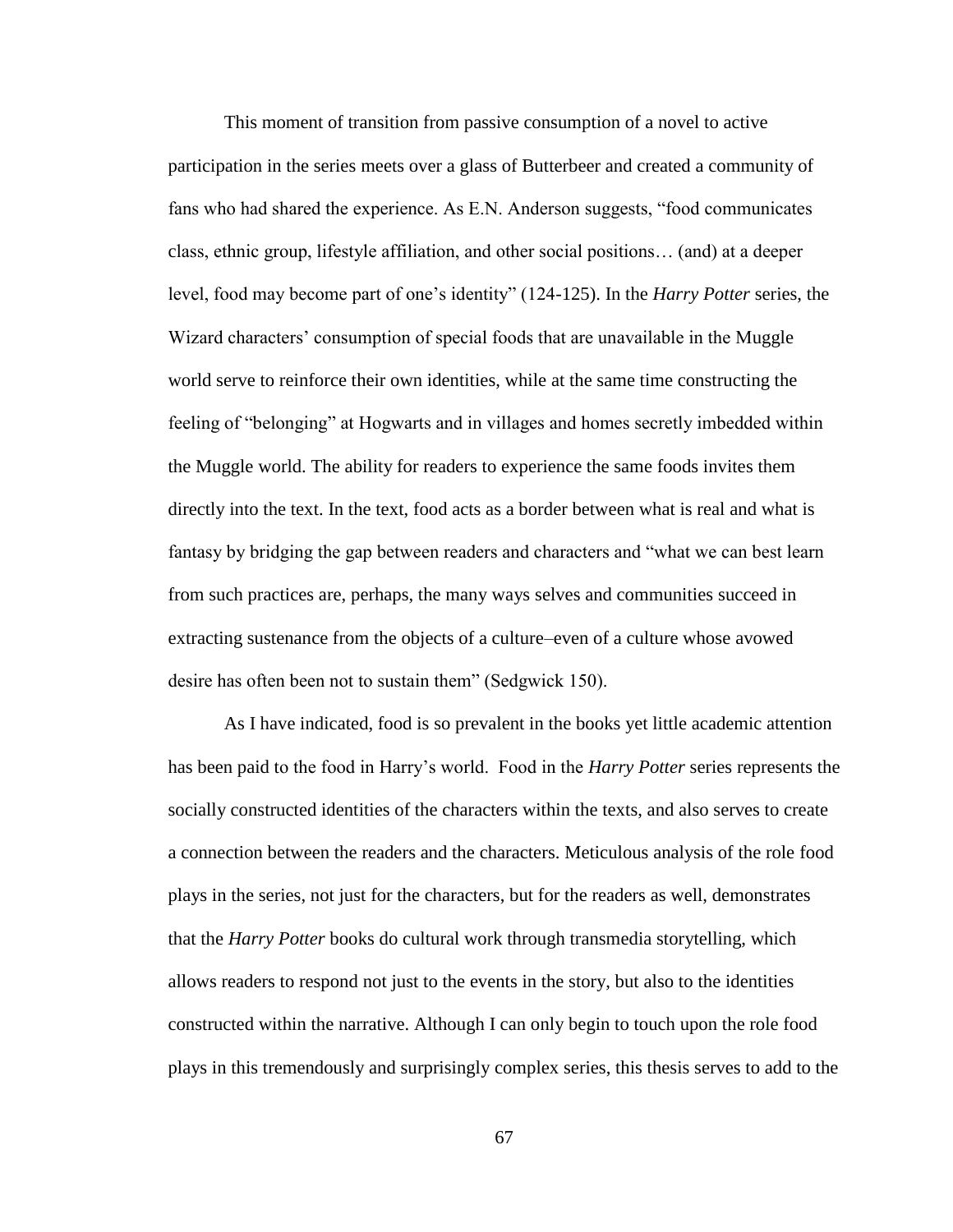extant literature and research available by expanding the discourse to include a Humanities-centered examination of food in the *Harry Potter* series, creating a new connection between Literature and Food Studies, and allowing for additional scholarship in the future. I have demonstrated how food contributes to cultural and identity-building within the fictional world of the *Harry Potter* series, and for the series' fans, but it remains to be seen what additional academic work may still be done on this series of books. By choosing to examine food in the novels, I have added a much-needed dimension to the extant literature available on Rowling's work. Food is a great indicator of cultural identity and the shared foods we eat can serve multiple purposes in delineating those who belong from those who do not. Food rituals, such as those seen in banquets and weddings, serve to reinforce identity through a complex system of behaviors that link people together, while simultaneously ostracizing others. By carrying on a literary tradition of food as a cultural marker, the *Harry Potter* series fits neatly into a body of work that celebrates abundance, family and belonging.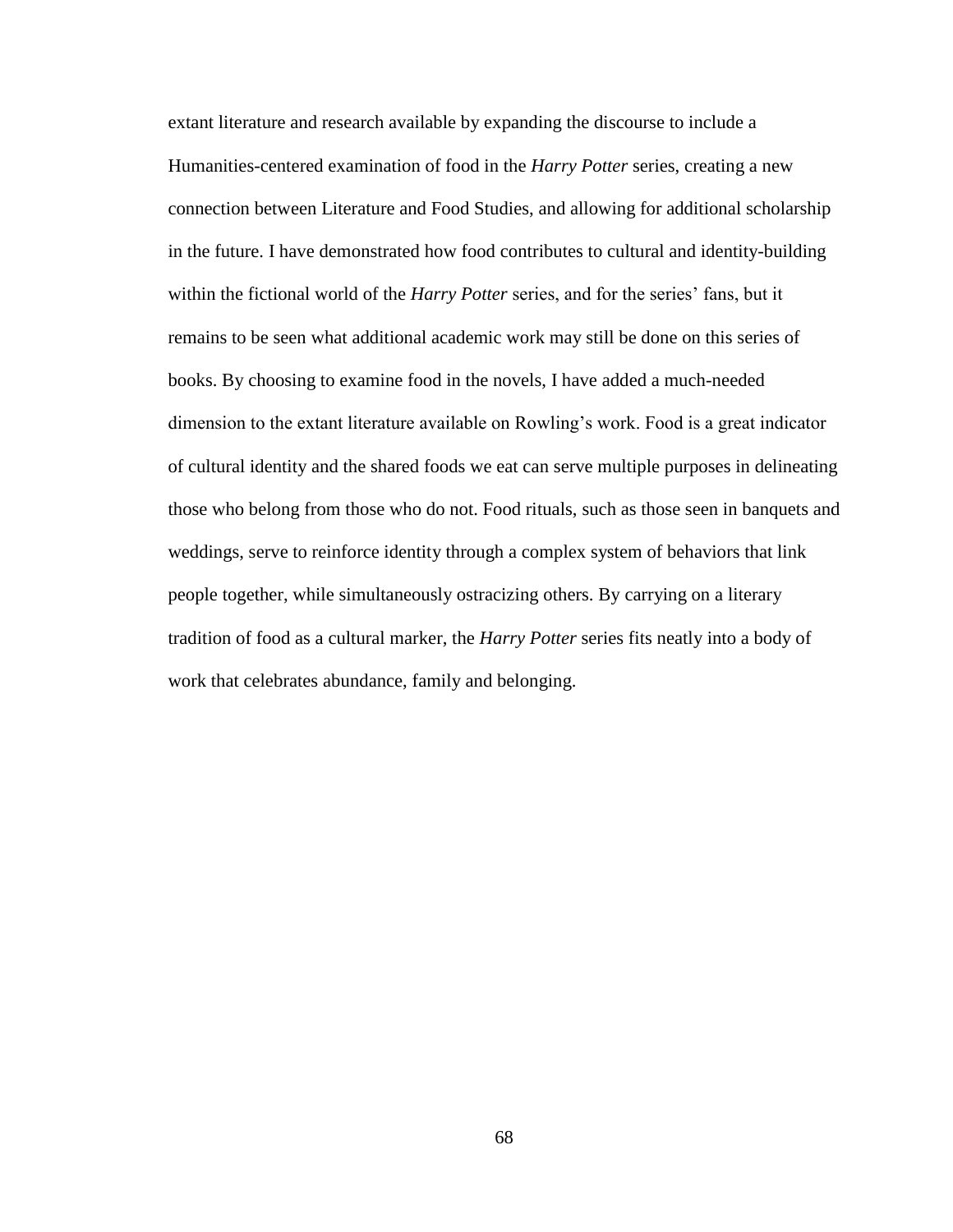## **REFERENCES**

### Primary Sources Cited

Anonymous. *The Epic of Gilgamesh.* Trans. N.K. Sandars. NY: Penguin, 1960. Print.

- ---. *The Song of Roland*. Trans. Robert Harrison. NY: Signet, 2012. Print.
- Baum, L. Frank. *The Wonderful Wizard of* Oz. 1900. New York: HarperCollins, 2001. Print.

Carroll, Lewis. *Alice's Adventures in Wonderland*. 1865. New York: Signet, 2001. Print.

Collins, Suzanne. *The Hunger Games.* New York: Scholastic, 2008. Print.

- Dahl, Roald. *Charlie and the Chocolate Factory*. 1964. New York: Bantam, 1983, Print.
- *Harry Potter and the Sorcerer's Stone*. Dir. Chris Columbus. Perf. Daniel Radcliff,

Rupert Grint, Emma Watson, and Richard Harris. Warner Brothers, 2001. Film.

Homer. *The Iliad.* Trans. Robert Fagles. New York: Penguin, 1998. Print.

---. *The Odyssey.* Trans. Robert Fagles. New York: Penguin, 1999. Print.

"Jamaica: Paradise Uncovered." *Bizarre Foods with Andrew Zimmern.* Travel Channel.

19 July 2011*.* Television.

Lewis, C.S. *The Chronicles of Narnia: The Lion, The Witch, and the Wardrobe*. 1950. New York: Harper Collins. 2005. Print.

Meyer, Stephenie. *Twilight*. NY: Little, Brown. 2005. Print.

- Petronius. *The Satyricon*. Trans. P.G. Walsh. Oxford: Oxford UP, 2009. Print.
- Rowling, J.K. *Harry Potter and the Chamber of Secrets*. London: Bloomsbury, 1998. Print.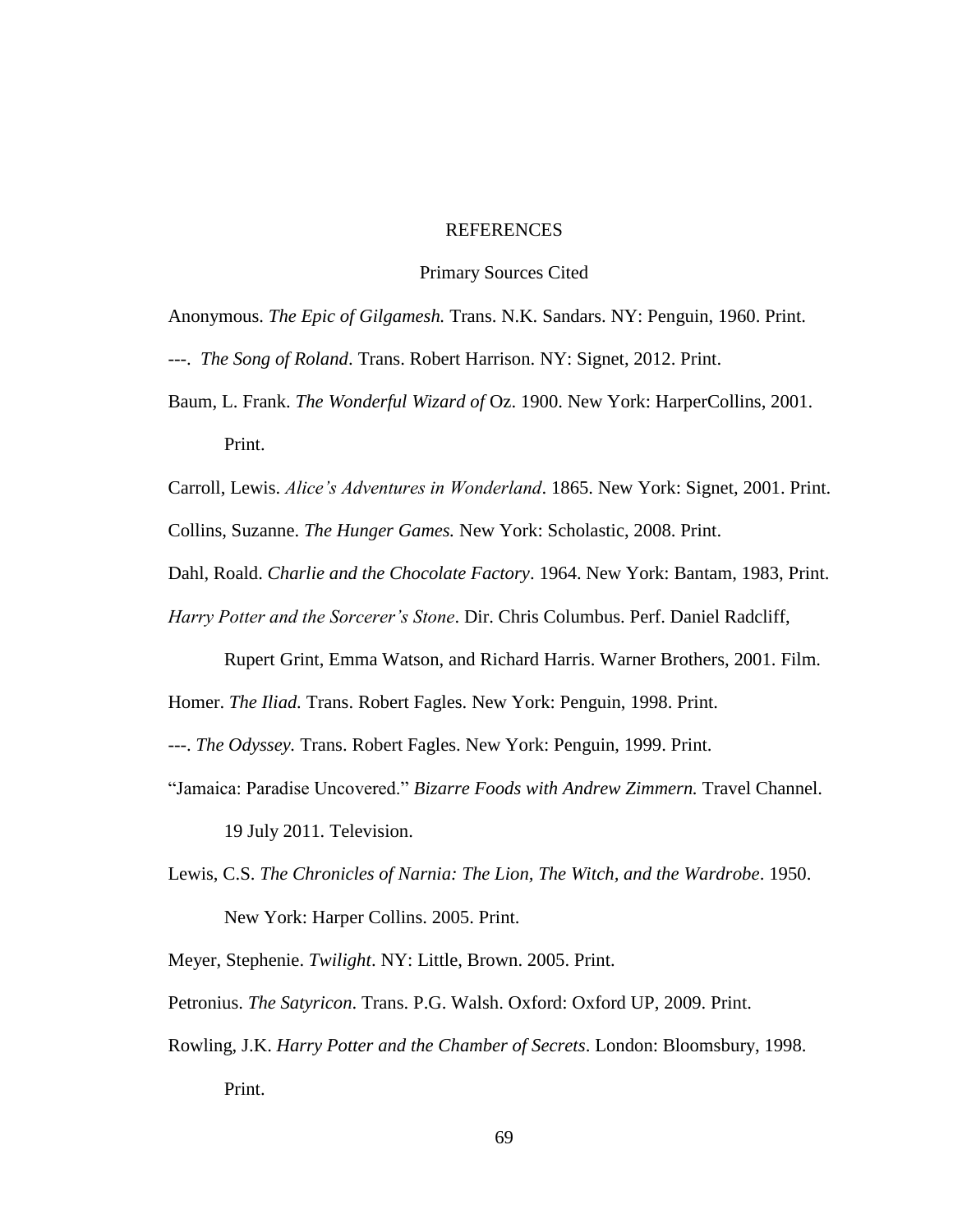- ---. *Harry Potter and the Deathly Hallows*. London: Bloomsbury, 2007. Print.
- ---. *Harry Potter and the Goblet of Fire*. London: Bloomsbury, 2000. Print.
- ---. *Harry Potter and the Half-Blood Prince*. London: Bloomsbury, 2005. Print.
- ---. *Harry Potter and the Order of the Phoenix*. London: Bloomsbury, 2003. Print.
- ---. *Harry Potter and the Philosopher's Stone*. London: Bloomsbury, 1997. Print.
- ---. *Harry Potter and the Prisoner of Azkaban*. London: Bloomsbury, 1999. Print.

Virgil. *The Aeneid*. Trans. Robert Fagles. New York: Penguin, 2010. Print.

#### Secondary Sources Cited

- Anderson, E.N. *Everyone Eats: Understanding Food and Culture*. New York: NY UP, 2005. Print.
- Anatol, Giselle Liza. *Reading Harry Potter: Critical Essays*. Santa Barbara: Praeger, 2003. Print.
- ---. *Reading Harry Potter Again: New Critical Essays*. Santa Barbara: Praeger, 2009. Print.
- Arthur, John W. "Brewing Beer: Status, Wealth and Ceramic Use Alteration among the Gamo of South-Western Ethiopia." *World Archaeology*. 34.3 (Feb 2003). 516- 28. Print.
- Avakian, Arlene Voski and Barbara Haber. "Feminist Food Studies: A Brief History." *From Betty Crocker to Feminist Food Studies: Critical Perspectives on Women and Food.* Eds. Arlene Voski Avakian and Barbara Haber. Amherst: U of MA Press, 2005. 1-26. Print.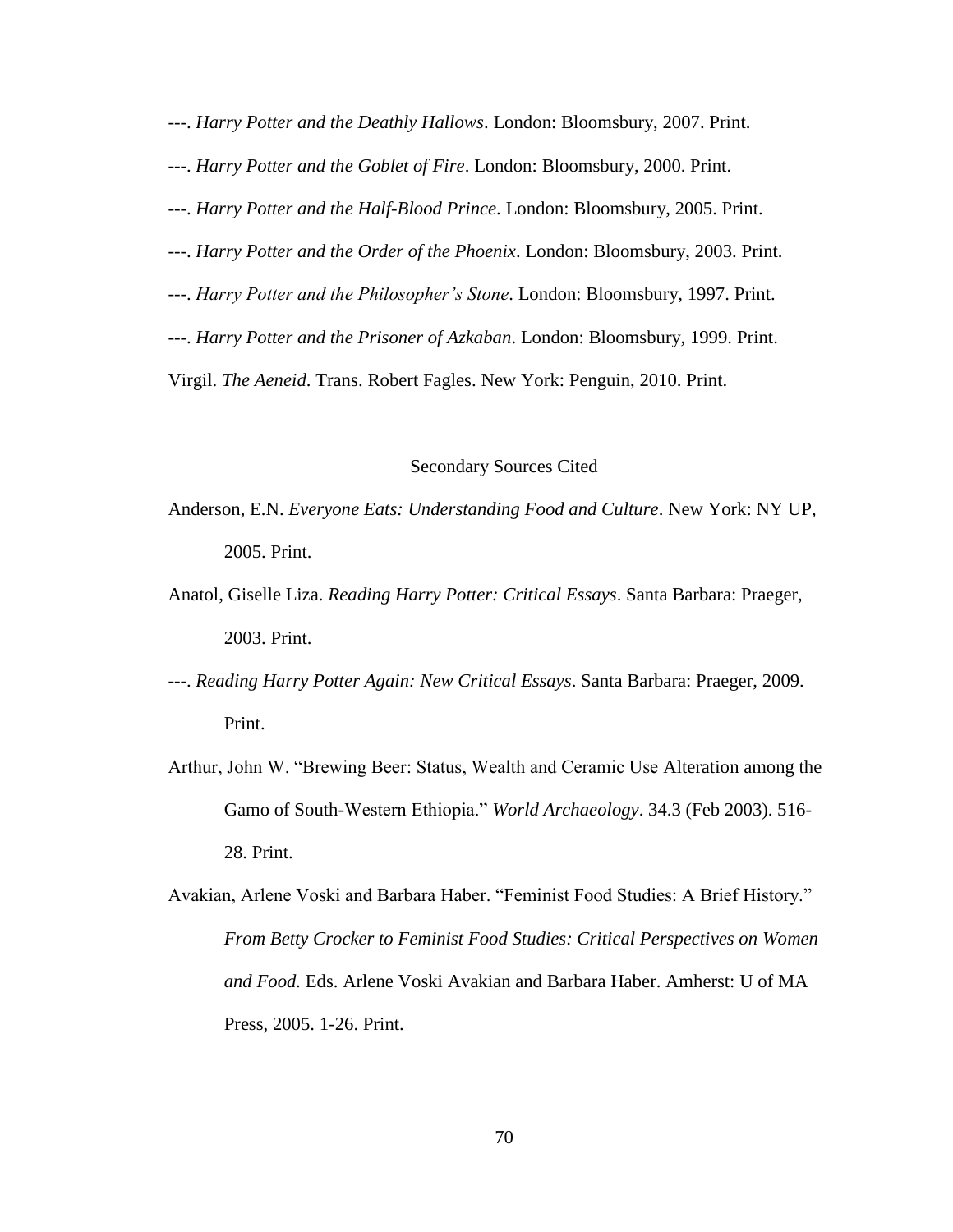- Behr, Kate. "'Same-as-Difference': Narrative Transformations and Intersecting Cultures in Harry Potter." *Journal of Narrative Theory* 35:1 (Winter 2005), 112-132. Print.
- Beoku-Betts, Josephine. "We Got Our Way of Cooking Things: Women, Food, and Preservation of Cultural Identity Among the Gullah." *Gender & Society* 9.5 (1995):535-555. Print.
- Black, Sharon. "The Magic of Harry Potter: Symbols and Heroes of Fantasy." *Children's Literature in Education.* 34.3 (Sept. 2003). 237-247. Print.
- Bloom, Harold. "Dumbing Down American Readers." *Boston.Com News*. The Boston Globe. Web. 24 Sept. 2003.
- Brillat-Savarin, Jean-Anthelme. *The Physiology of Taste*. 1825. Trans. M.F.K. Fisher. New York: Everyman's Library, 2009. Print.
- Brown, Karen A. *Prejudice in Harry Potter*. College Station: Virtualbookworm, 2008. Print.
- Campbell, Joseph. *The Hero with a Thousand Faces (The Collected Works of Joseph Campbell)*. 1949. Novato: New World Library, 2008. Print.
- Cantrell, Sarah K. "I Solemnly Swear I am Up to No Good": Foucault's Heterotopias and Deleuze's Any-Spaces-Whatever in J.K. Rowling's 'Harry Potter' Series." *Children's Literature* 39 (2011), 195-212. Print.
- Clark, Leisa, Amanda Firestone, Sally Gage, and Jessica Collard. "A Feminist Perspective on Harry Potter." HPEF: Infinitus, a Harry Potter Conference, Orlando, FL. 16 July 2010. Panel.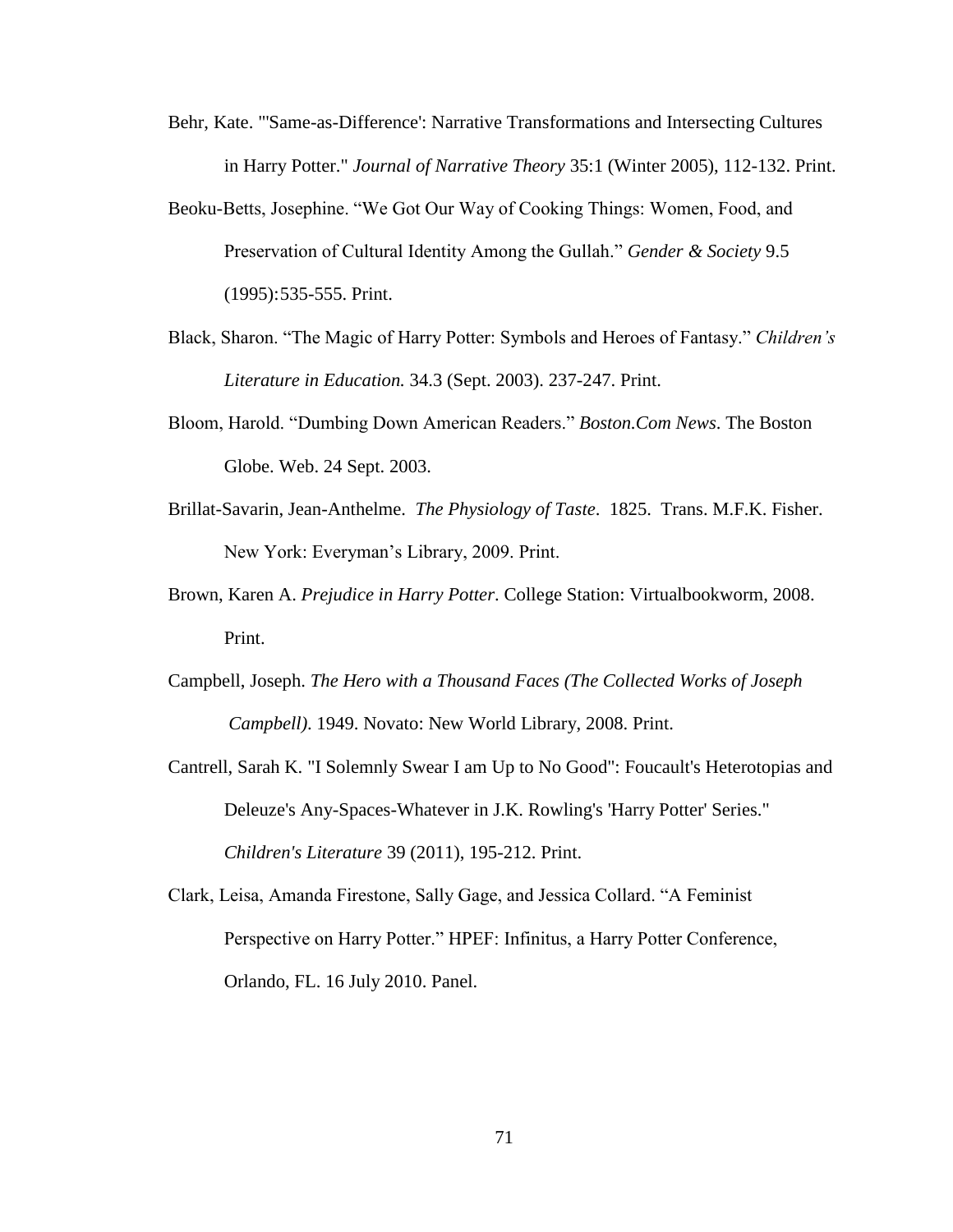- Cockrell, Amanda. "Harry Potter and the Secret Password: Finding Our Way in the Magical Genre." *The Ivory Tower and Harry Potter: Perspectives on a Literary Phenomenon.* Ed. Lana A. Whited. Columbia: U of Missouri, 2002. 15-26. Print.
- Colley, Linda. Britons: Forging the Nation 1707-1837. New Haven: Yale UP, 2009. Print.
- Cozzi, Annette. *The Discourses of Food in Nineteenth-Century British Fiction.*  Blasingstoke: Palgrave Macmillan, 2010. Print.
- ---. "Men and Menus: Dickens and the Rise of the `Ordinary' English Gentleman." *Edible Ideologies: Representing Food and Meaning.* Eds. Kathleen LeBesco and Peter Naccarato. Albany: SUNY Press, 2008. 13-36. Print.

Counihan, Carole, Ed. *Food and Culture*. New York: Routledge, 2007. Print.

- Culler, Jonathan. *Literary Theory: A Very Short Introduction.* Oxford: Oxford UP, 2011. Print.
- Daniel, Carolyn. *Voracious Children: Who Eats Whom in Children's Literature*. New York: Routledge, 2006. Print.
- Dickerson, Matthew T. and David O'Hara. *From Homer to Harry Potter: A Handbook on Myth and Fantasy*. Grand Rapids: Brazos, 2006. Print.
- Douglas, Mary. "External Boundaries." *Anthropological Theory: An Introductory History.* Ed. Jon McGee and Richard L. Warms. Mountain View, CA: Mayfield, 1996. 432-441. Print.
- ---. "Self-Evidence." *Proceedings of the Royal Anthropological Institute of Great Britain and Ireland*. 1972 (1972): 27-43. Print.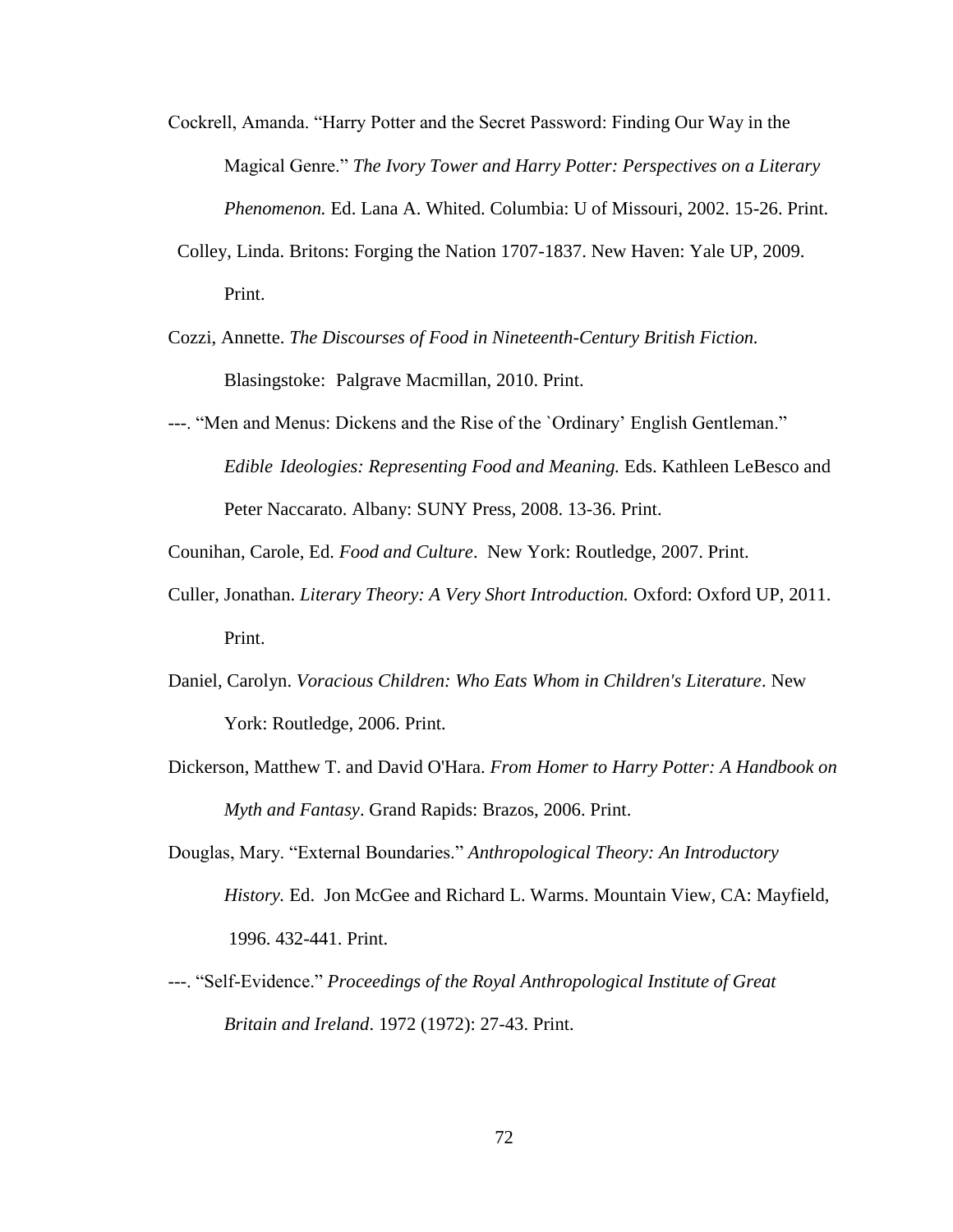Dusselier, Jane. "Bonbons, Lemon Drops, and Oh Henry! Bars: Candy, Consumer Culture, and the Construction of Gender, 1895-1920." *Kitchen Culture in America: Popular Representations of Food, Gender, and Race.* Ed. Sherrie A. Inness. Philadelphia: U of PA: 2001. 13-49. Print.

- Hallett, Cynthia Whitney and Debbie Mynott. Eds. *Scholarly Studies in Harry Potter: Applying Academic Methods to a Popular Text*. Lewiston: Edwin Mellen Press, 2005. Print.
- Harris, Patricia, David Lyon, and Sue McLaughlin. *The Meaning of Food.* Guilford: Globe Pequot, 2005. Print.
- Heilman, Elizabeth. *Critical Perspectives on Harry Potter*. New York: Routledge, 2008. Print.
- Honeyman, Susan. Gingerbread Wishes and Candy(land) Dreams: The Lure of Food in Cautionary Tales of Consumption." *Marvels & Tales* 21.2 (2007): 195-215. Print.
- Iser, Wolfgang. "The Reading Process: a Phenomenological Approach." *Modern Criticism and Theory: A Reader.* Ed. David Lodge. New York: Longman, 1991. 211-228. Print.
- Jenkins, Henry. "The Night of a Thousand Wizards." *Confessions of an Aca-Fan: The Official Weblog of Henry Jenkins* 21 July 2010. Web. 4 May 2012.
- ---. *Convergence Culture: Where Old and New Media Collide*. 2006. New York: NYU Press, 2008. Print.
- "J.K. Rowling Discusses the Surprising Success of Harry Potter." *Larry King Live.* CNN. 20 Oct. 2000. Television.

Jones, Martin. *Feast: Why Humans Share Food.* Oxford: Oxford UP, 2007. Print.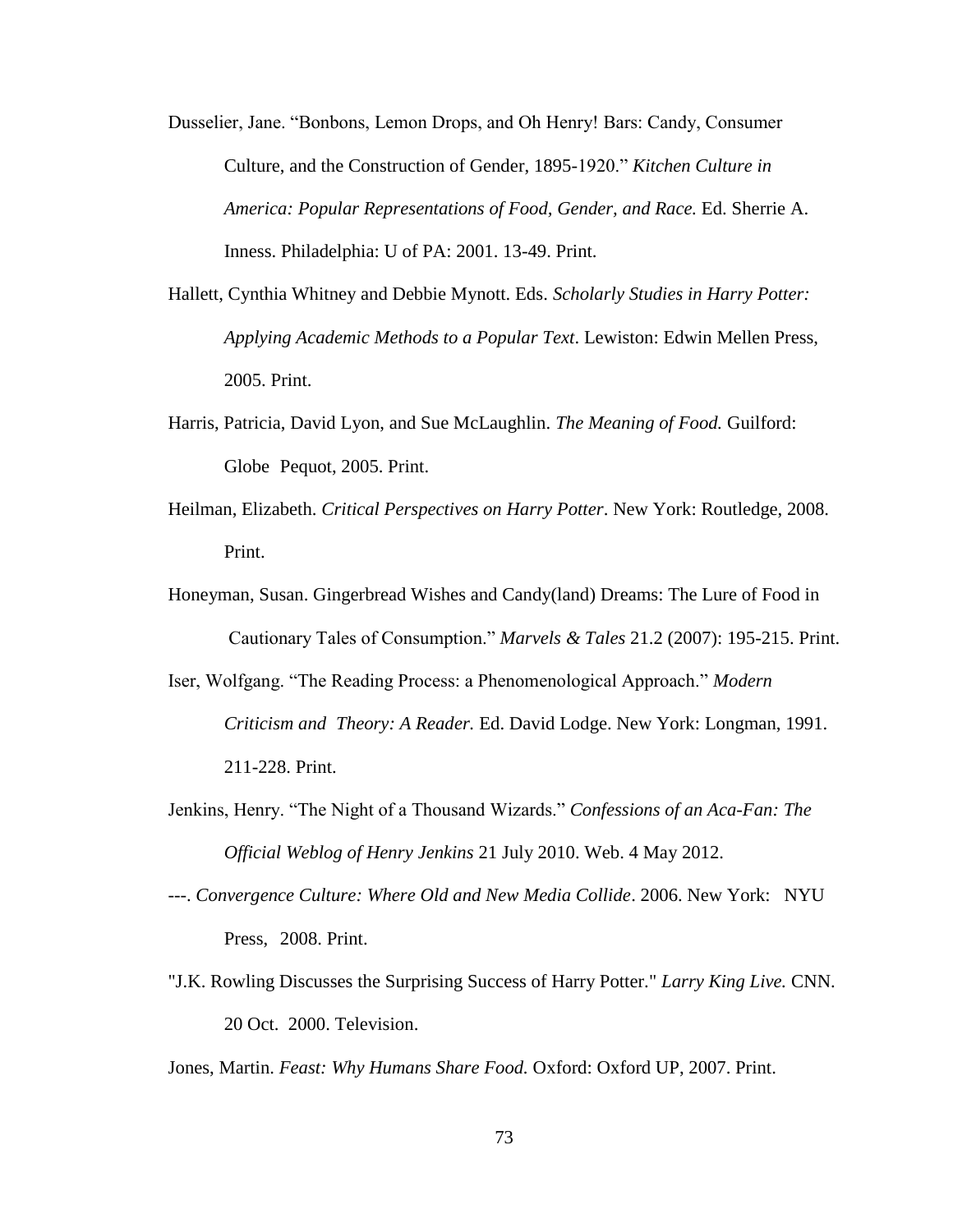- Katz. Wendy R. "Some Uses of Food in Children's Literature."*Children's Literature in Education* 11.4 (1980). 192-209. Print.
- Keeling, Kara K. *Critical Approaches to Food in Children's Literature.* New York: Routledge, 2008. Print.
- Kellner, Rivka Temima. "J.K. Rowling's Ambivalence Towards Feminism: House Elves Women in Disguise - in the "Harry Potter" Books." *The Midwest Quarterly* 51.4 (2010): 367-385. ProQuest Research Library. Web. 30 Aug. 2011.
- Kenway, Jane and Elizabeth Bullen. *Consuming Children: Education-Entertainment-Advertising* Buckingham: Open University, 2001. Print.
- Kidd, Dustin. "Harry Potter and the Functions of Popular Culture." *The Journal of Popular Culture* 40 (2007), 69-98. Print.
- Kolodny, Annette. "Dancing Through the Minefield: Some Observations on the Theory, Practice, and Politics of Feminist Literary Criticism." *Feminist Studies* 6.1 (1980). 1550-1562. Print.
- Lackey, Mercedes and Leah Wilson. Eds. *Mapping the World of Harry Potter: An Unauthorized Exploration of the Bestselling Fantasy Series of All Time.* Jackson: BenBella, 2005. Print.
- Lauter, Paul. *From Walden Pond to Jurassic Park: Activism, Culture, and American Studies.* Durham: Duke UP, 2001. Print.
- LeBesco, Kathleen and Peter Naccarato. "Introduction*." Edible Ideologies: Representing Food and Meaning.* Ed. Kathleen LeBesco and Peter Naccarato. Albany: SUNY Press, 2008. Print.
- Lee, Stephan. "Which Blockbuster Series is Biggest?" *Entertainment Weekly*. 13 April 2012: 84. Print.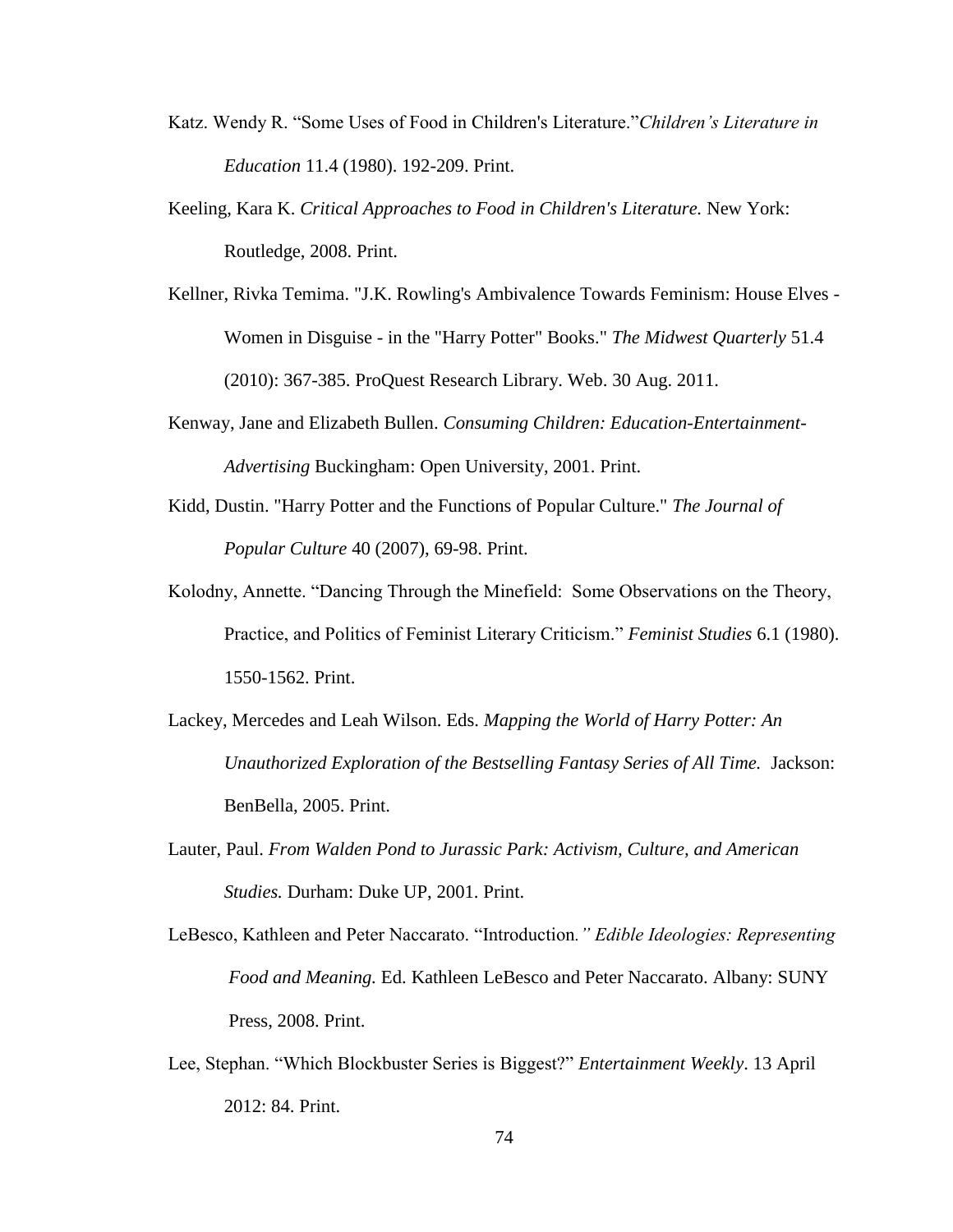- Lévi-Strauss, Claude. *Introduction to a Science of Mythology, Vol. 1: The Raw and the Cooked.* Trans. by John and Doreen Weightman. London: Jonathan Cape, 1970. Print.
- Lurie, Alison. *Boys and Girls Forever: Children's Classics from Cinderella to Harry Potter*. New York: Penguin, 2002. Print.
- Manlove, Colin. *From Alice to Harry Potter: Children's Fantasy in England*. Christchurch: Cybereditions, 2003. Print.
- Mars, Valerie. "Parsimony Amid Plenty: Views from Victorian Didactic Works in Food for Nursery Children." *Food, Culture and History Vol. 1* Ed. G. Mars and V. Mars. London: The London Food Seminar I*,* 1993. 152-162. Print.
- Martin, Laura C. *Tea: The Drink that Changed the World*. North Clarendon: Tuttle Publishing, 2007. Print.
- Mayes-Elma, Ruthann*. Females and Harry Potter: Not All That Empowering*. Lanham: Rowman, 2006. Print.
- Mendlesohn, Farah. "Crowning the King: Harry Potter and the Construction of Authority." *Journal of the Fantastic in the Arts* 12:3 (2001), 287-308. Print.
- Mintz, Sidney W. *Tasting Food, Tasting Freedom*. Boston: Bacon, 1996. Print.
- Montanari, Massimo. *Food Is Culture*. Trans. By Albert Sonnenfeld. New York: Columbia UP, 2004. Print.
- Moore, Ellen E. "Raising the Bar: The Complicated Consumption of Chocolate." *Food for Thought: Essays on Eating and Culture*. Ed. Lawrence C. Rubin. Jefferson: McFarland, 2008. 67-82. Print.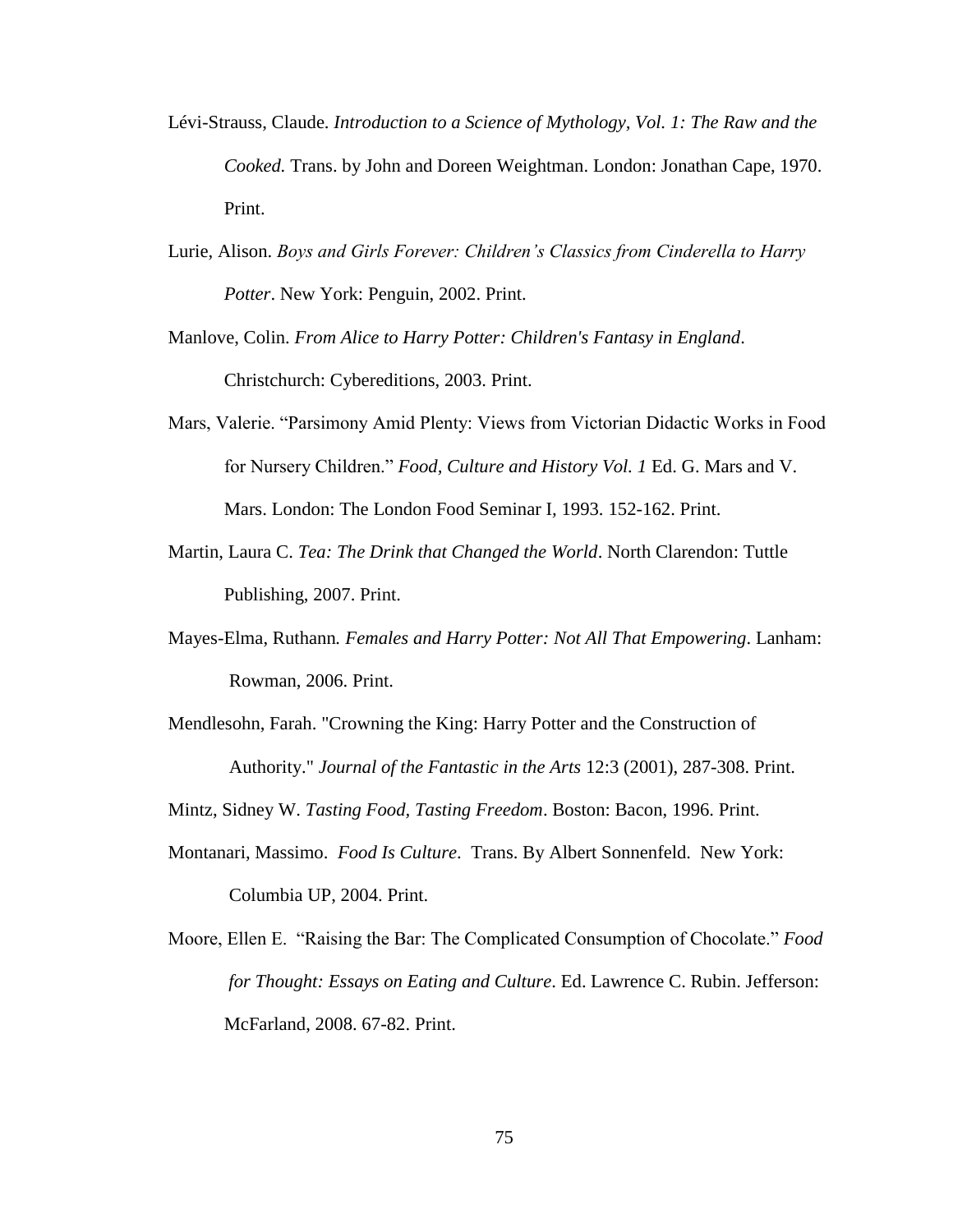- Mulholland, Neil. Ed. *The Psychology of Harry Potter: An Unauthorized Examination of The Boy Who Lived*. Jackson: BenBella, 2007. Print.
- Nel, Philip. "You Say `Jelly', I say `Jell-O'? Harry Potter and the Transfiguration of Language." *The Ivory Tower and Harry Potter: Perspectives on a Literary Phenomenon.* Ed. Lana A. Whited. Columbia: U of Missouri, 2002. 261-284. Print.
- Paczkowski, John. "Incendio! Pottermore E-Book Sales on Fire." *All Things D.com*. Web. 4 April 2012.
- Pharr, Mary. "In Media Res: Harry Potter as Hero-in-Progress." *The Ivory Tower and Harry Potter: Perspectives on a Literary Phenomenon.* Ed. Lana A. Whited. Columbia: U of Missouri, 2002. 53-66. Print.
- Radosh, Daniel. "Why American Kids Don't Consider Harry Potter an Insufferable Prig." *Radosh.Net*. n.d. Web. 13 April 2012.
- Reynolds, John Mark. "Dumbledore is Not Gay: Taking Stories More Seriously Than the Author." *Civitate.org.* Scriptorium Daily. Web. 23 Oct. 2007.
- Richter, David H. *Reader-Response Criticism in The Critical Tradition: Classic Texts and Contemporary Trends*. 3rd ed. New York: Bedford/St. Martin's, 2006. Print.
- Rothstein, Edward. "Is Dumbledore Gay? Depends on Definitions of 'Is' and 'Gay'." *NYTimes.com.* The New York Times. Web. 29 Oct. 2007.
- Rotruck, Amy Rose. "A Guide to the Harry Potter Novels." *Journal of the Fantastic in the Arts* 17:2 (2006), 196-198. Print.
- Rowling, J.K. *Pottermore.* Pottermore Limited, 2011. Web. 4 July 2012.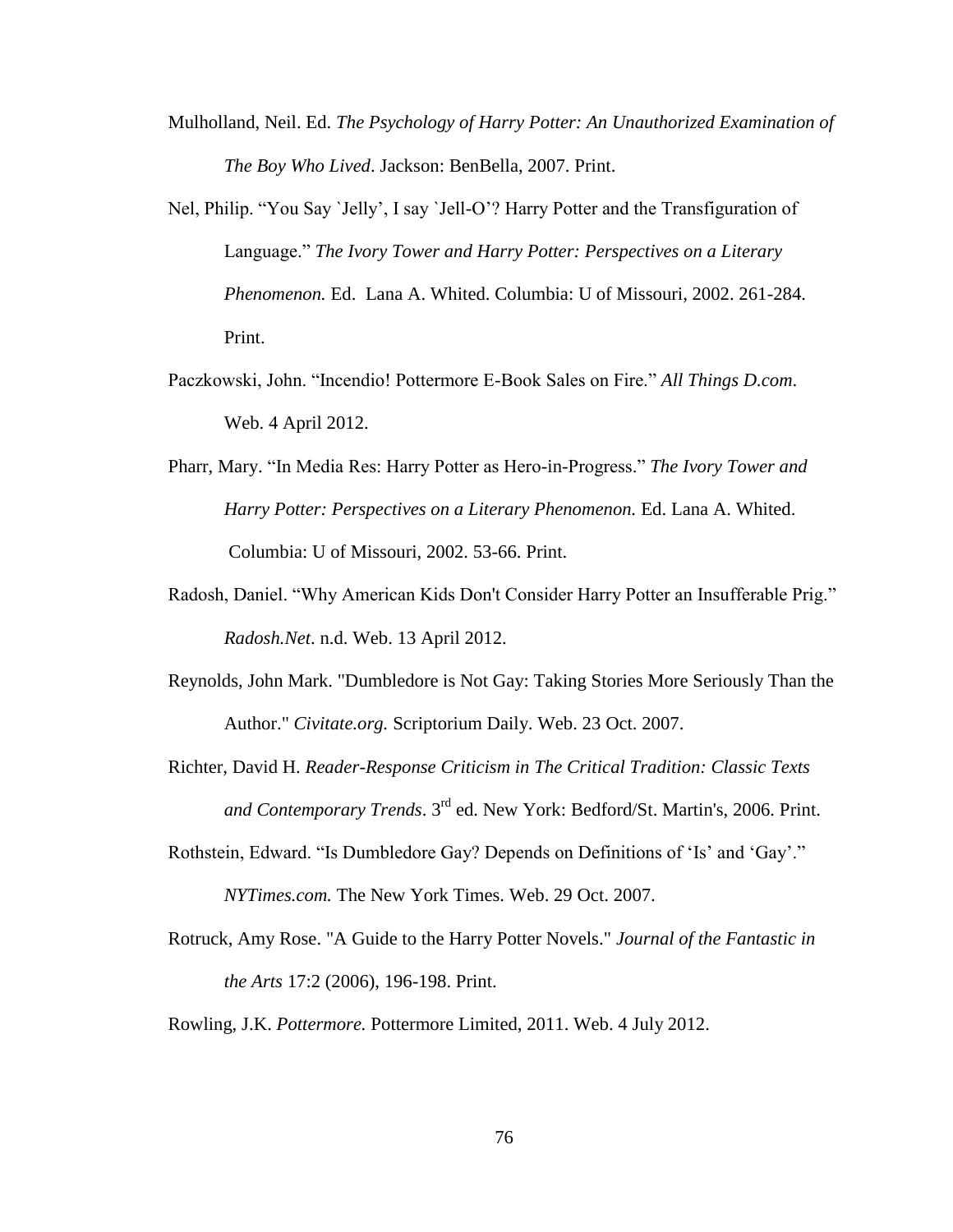- Sardar, Ziauddin, and Borin Van Loon. *Introducing Cultural Studies.* London: Icon Books, 1997. Print.
- Saussure, Ferdinand de. *Course in General Linguistics.* 1911. New York: Columbia UP, 2011. Print.
- Scalzi, John. "What Authors Know About Their Characters." *Whatever.* Web. 29 Oct. 2007.
- Sedgwick, Eve Kosofsky. *Touching Feeling: Affect, Pedagogy, Performativity*. Durham: Duke UP, 2003. Print.
- Soulliere, Danielle M. "Much Ado about Harry: Harry Potter and the Creation of a Moral Panic." *Journal of Religion and Popular Culture* 22:1 (2010). Print.

Tannahill, Reay. *Food in History.* 1973. New York: Three Rivers Press, 1988. Print.

- Thompson, Stephanie. "Now Kids Can Really Play With Food." *adage.com*. Advertising Age. Web. 29 May 2006.
- Tosenberger, Catherine. "`Oh my God, the FanFiction!' Dumbledore's Outing and the Online Harry Potter Fandom." *Children's Literature Association Quarterly* 33.2 (Summer 2008): 200-206, Print.
- Whitaker, Jan. "Domesticating the Restaurant: Marketing the Anglo-American Home." *From Betty Crocker to Feminist Food Studies: Critical Perspectives on Women and Food.* Eds. Arlene Voski Avakian and Barbara Haber. Amherst: U of MA Press, 2005. 89-105. Print.
- Whited, Lana A. Ed. *The Ivory Tower and Harry Potter: Perspectives on a Literary Phenomenon.* Columbia: U of Missouri, 2002. Print.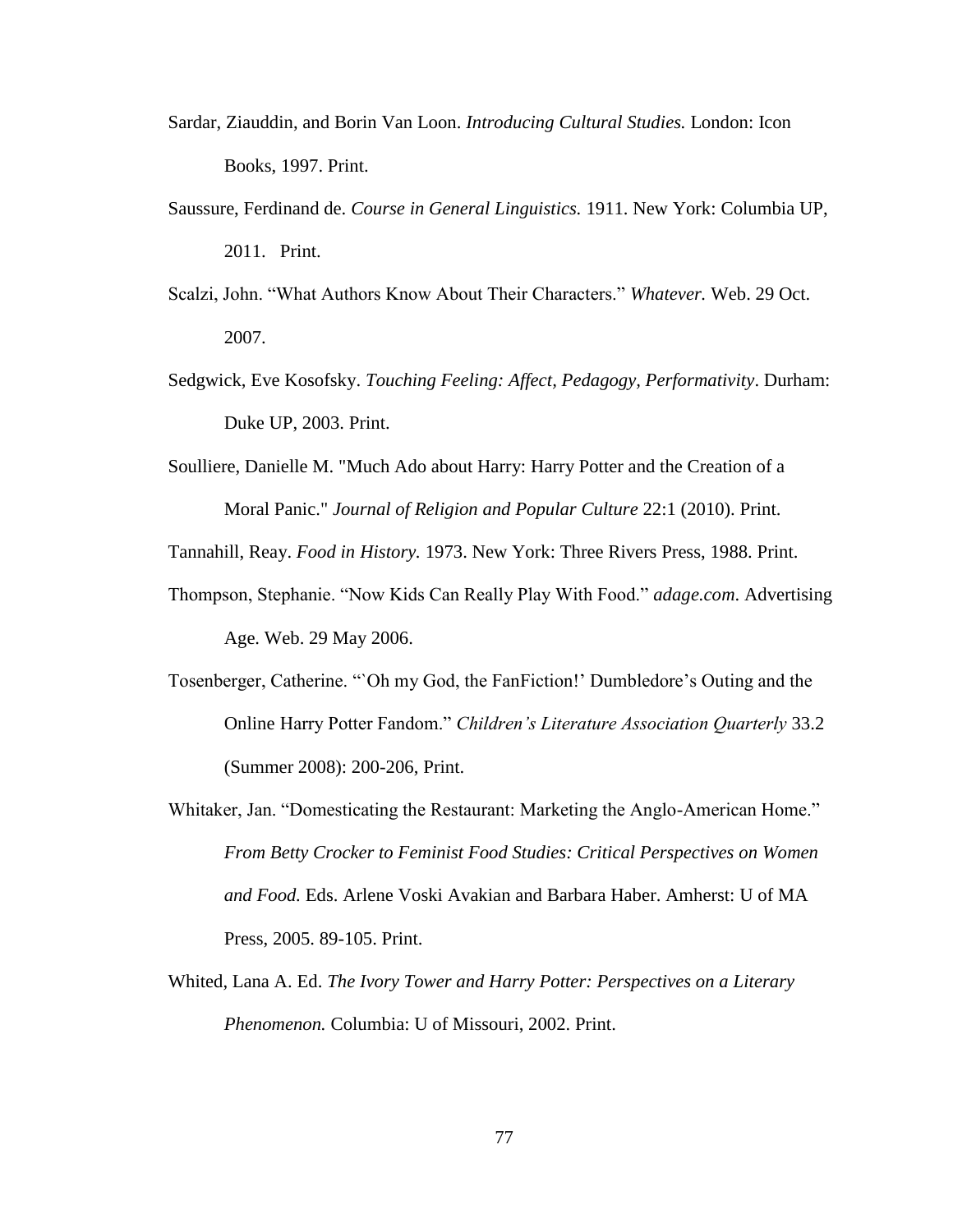- Wight, Craig. "Reengineering `Authenticity': Tourism Encounters with Cuisine in Rural Great Britain." *Food for Thought: Essays on Eating and Culture*. Ed. Lawrence C. Rubin. Jefferson: McFarland, 2008. 153-165. Print.
- Wrangham, Richard. *Catching Fire: How Cooking Made Us Human.* New York: Basic Books, 2009. Print.
- Yesil, Bilge. "Reel Pleasures: Exploring the Historical Roots of Media Voyeurism and Exhibitionism." *Counterblast: The e-Journal of Culture and Communication* 1.1 (2000): 1-8. Print.
- Zipes, Jack. *Sticks and Stones: The Troublesome Success of Children's Literature from Slovenly Peter to Harry Potter.* New York: Routledge, 2002. Print.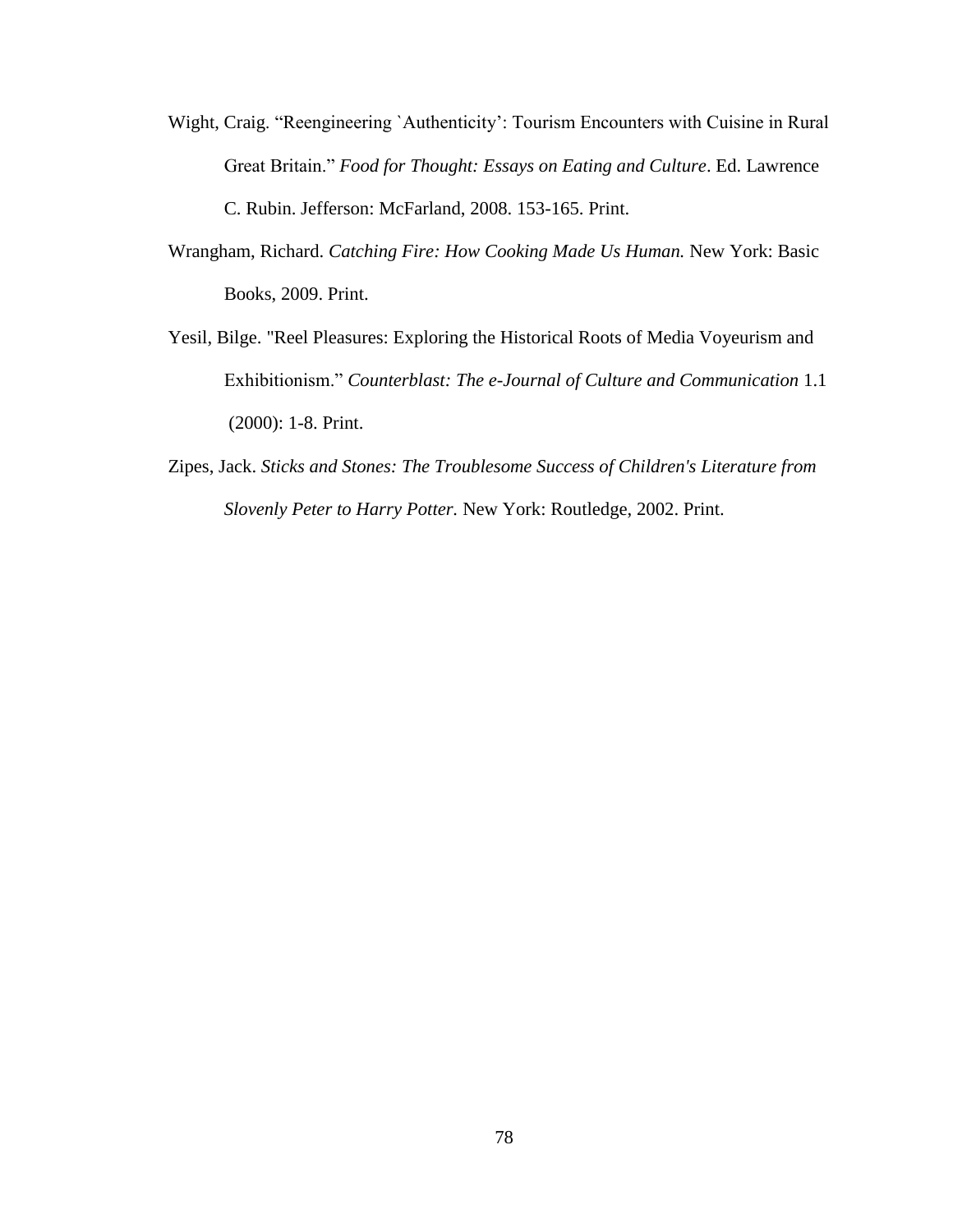# Appendix: Harry Potter-inspired Recipes by Leisa Clark<sup>30</sup>

# Butterbeer

1 cup cold ginger ale 1 cup cold cream soda or seltzer water (depending on how sweet you want your butterbeer – can also be  $\frac{1}{2}$  soda and  $\frac{1}{2}$  seltzer) Add butterscotch schnapps to taste ¼ cup cream or milk added at the end

Mix first three ingredients in large class. Add milk/cream slowly until "head" appears. To make and serve as a "punch" use 1 2-liter bottle of ginger ale, 1 2-liter bottle of cream soda, 1 2-liter bottle of seltzer, add butterscotch schnapps to taste. Place in punch bowl with scoops of vanilla ice cream and ice. Add cream to individual servings.

## Butterbeer Cupcakes

 $\frac{1}{2}$  cup softened butter ¾ to 1 cup sugar 2 eggs 1½ cups all-purpose flour  $\frac{1}{2}$  tsp. baking powder  $\frac{1}{4}$  tsp. salt 1 cup cold ginger ale 2 tsps. butterscotch extract

 $\overline{a}$ 

Preheat oven to 350°F. Cream butter and sugar. Add eggs 1 at a time, beating after each addition. Stir in butterscotch. In a separate bowl, stir together all dry ingredients. Add to butter mixture; stir in ginger ale. Pour into cupcake baking cups. Bake ~18-20 minutes. Makes 9 large or 12 medium cupcakes.

<sup>30</sup> The book *The Unofficial Harry Potter Cookbook: From Cauldron Cakes to Knickerbocker Glory--More Than 150 Magical Recipes for Muggles and Wizards* by Dinah Bucholz does not include recipes for Butterbeer, so I invented my own. I also created all of the recipes here with inspiration from the series.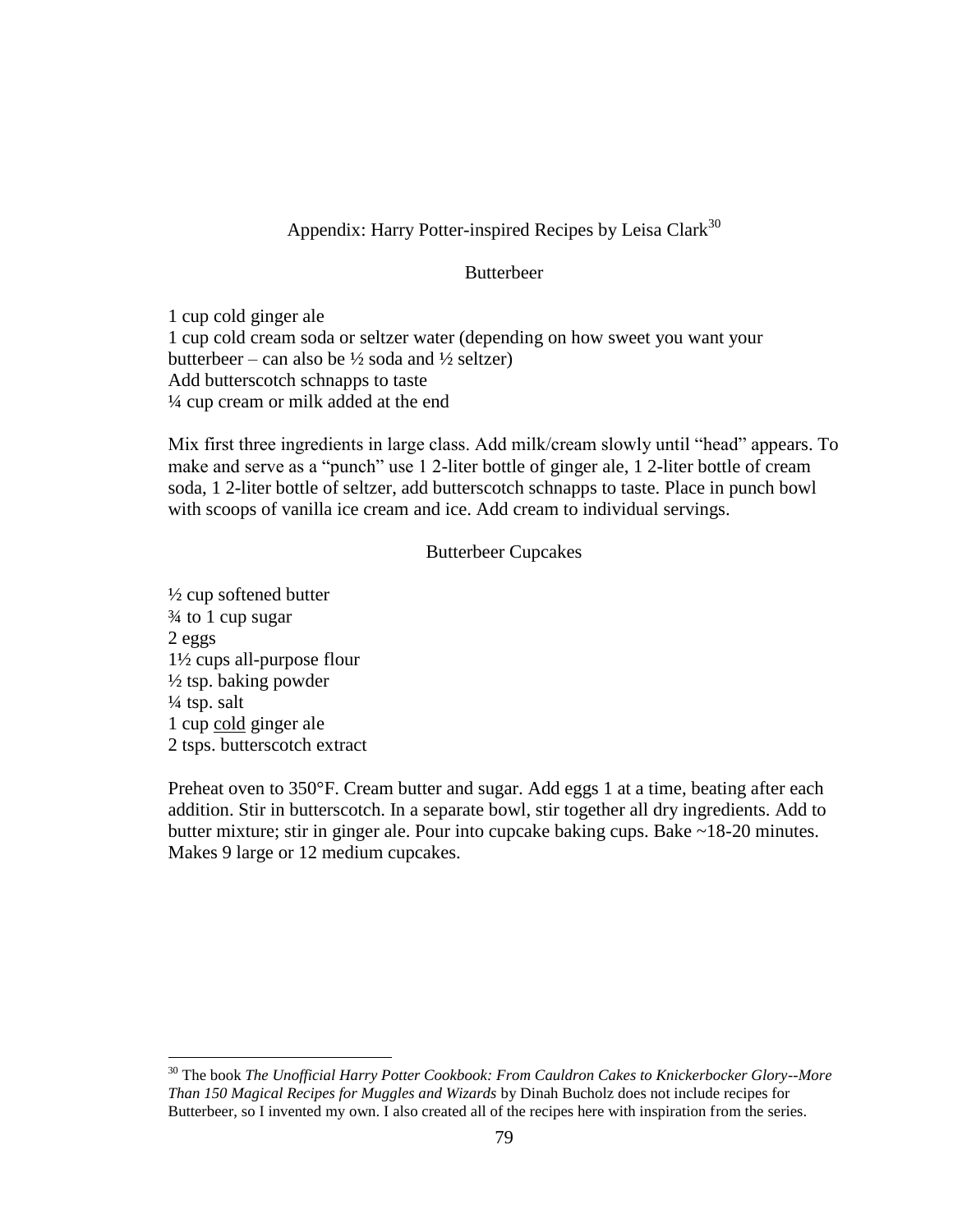## Butterbeer Frosting

1 c butter (room temperature) 2 ¼ cup icing sugar 2 tsps. butterscotch extract or 1 cup of butterscotch  $\frac{1}{4}$  c milk ½ tsp vanilla extract

Mix butter on high for a few minutes until it looks soft  $&$  whipped. Add in butterscotch and let that soften, while beating on high. Add icing sugar, milk, and vanilla into bowl and mix on high. Once it is blended and soft (it should be fluffy), load into a pastry bag and decorate cupcakes.

### Pumpkin Juice in a Punchbowl

3 cups diced pumpkin 3 cups apple juice 2 teaspoon honey 1 cup pineapple juice Dash of cardamom Dash of cinnamon Dash of ginger

Juice the pumpkin then combine the pumpkin juice to the pineapple and apple juice. Add spices to taste to honey, add to juices, and blend in a blender. Put ice in punch bowl and pour mixture over the ice. (If you have pumpkin ice cream, add scoops to punchbowl). Serve very cold.

Homemade Pie Crust $31$ 

3 cups all-purpose flour 1 teaspoon salt 1¼ cups butter (VERY cold) 1 egg, beaten 1 tablespoon distilled white vinegar 4 tablespoons water (very cold)

 $\overline{a}$ 

In large bowl mix flour and salt. Cut in shortening with two butter knifes. In separate bowl, mix together egg, vinegar, and water. Drizzle wet mixture into dry mixture, cutting it in. Place in fridge and then roll out dough to use as needed. (Can be frozen.)

 $31$  My grandmother taught me a variation of this pie crust when I was fourteen years old, but I have changed it a bit, for example, she used lard and I use butter. Using Crisco does make incredible pie crust, but I don't usually keep it in the house.